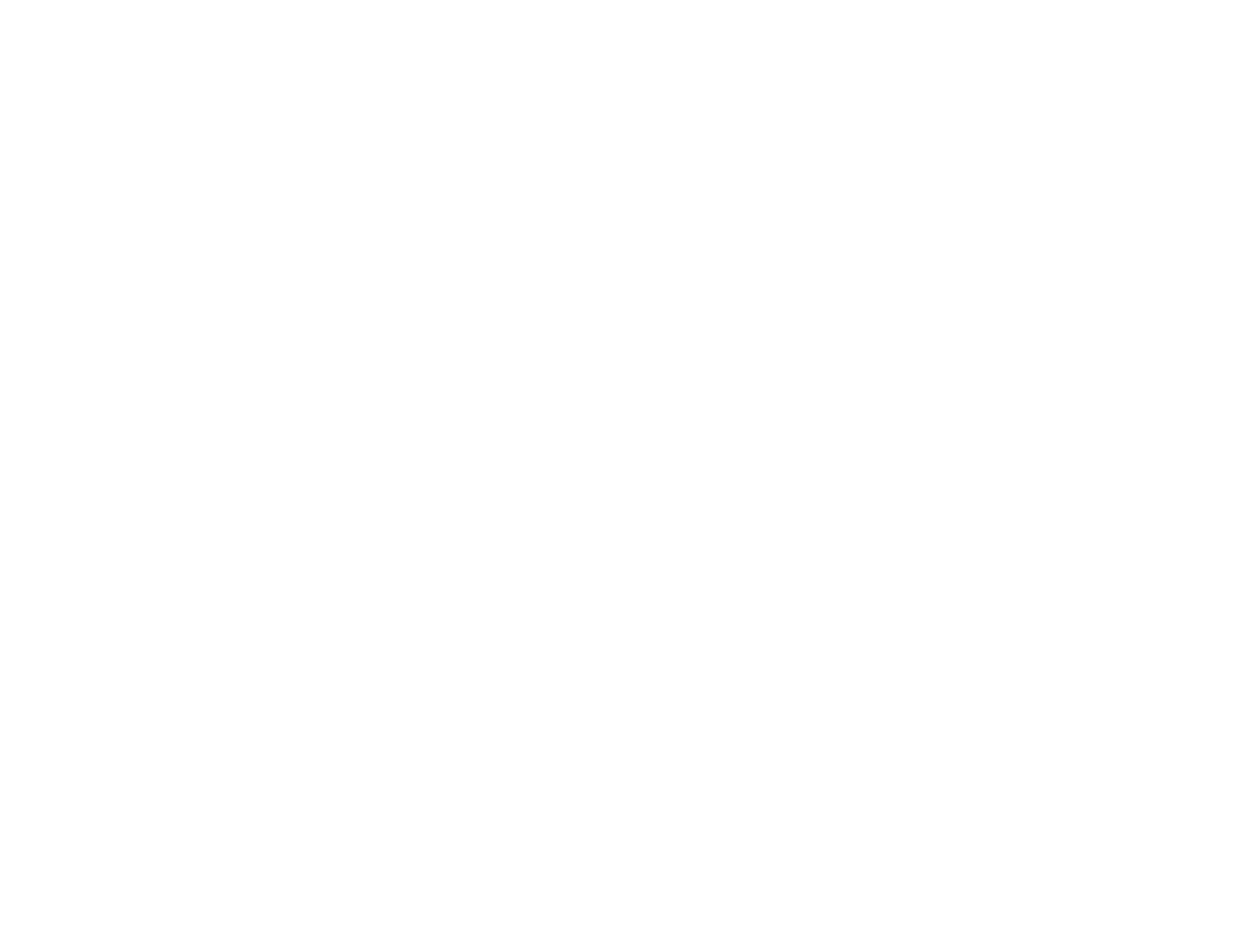



# **Funding and performance** of healthcare systems in the four countries of the UK before and after devolution

A longitudinal analysis of the four countries, 1996/97, 2002/03 and 2006/07, supplemented by cross-sectional regional analysis of England, 2006/07

> **Sheelah Connolly, Gwyn Bevan** and Nicholas Mays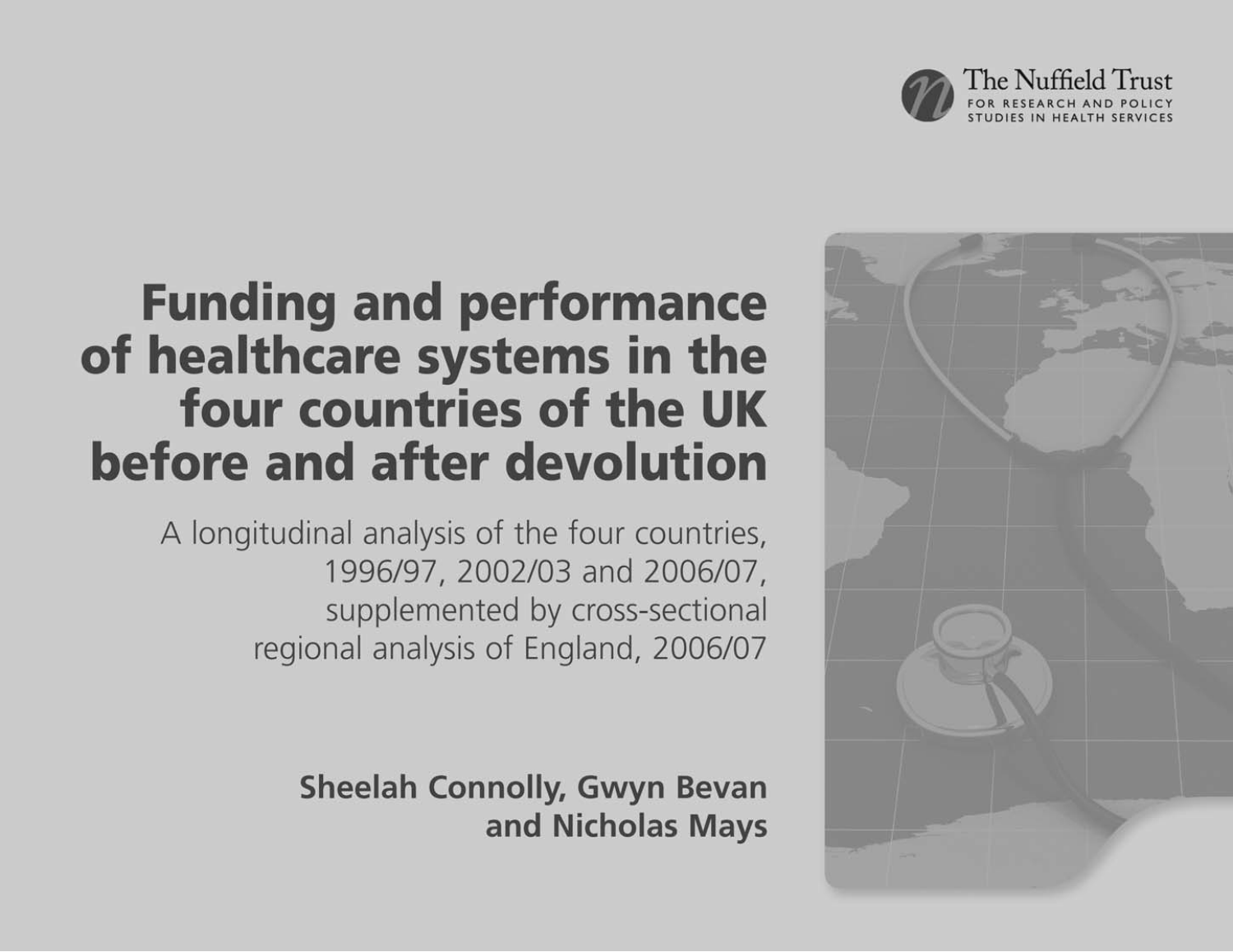### **The Nuffield Trust**

The Nuffield Trust is a charitable trust carrying out research and policy analysis on health services. Its focus is on the reform of health services to improve the efficiency, effectiveness, equity and responsiveness of care. For more information on our work programme, and to subscribe to our free e-newsletter, visit www.nuffieldtrust.org.uk

Published by The Nuffield Trust, 59 New Cavendish Street, London W1G 7LP Telephone: 020 7631 8450 Facsimile: 020 7631 8451 Email: info@nuffieldtrust.org.uk Website: www.nuffieldtrust.org.uk Charity number 209201 Originally published January 2010. Revised edition published July 2011. © The Nuffield Trust 2010, 2011 ISBN-13 978-1-905030-40-8 Typeset by Page One Telephone 01543 264 214 Cover design by Liquid Design and Communications Telephone 07947 484 195 Printed by GB Print and Design

Telephone 01509 213 456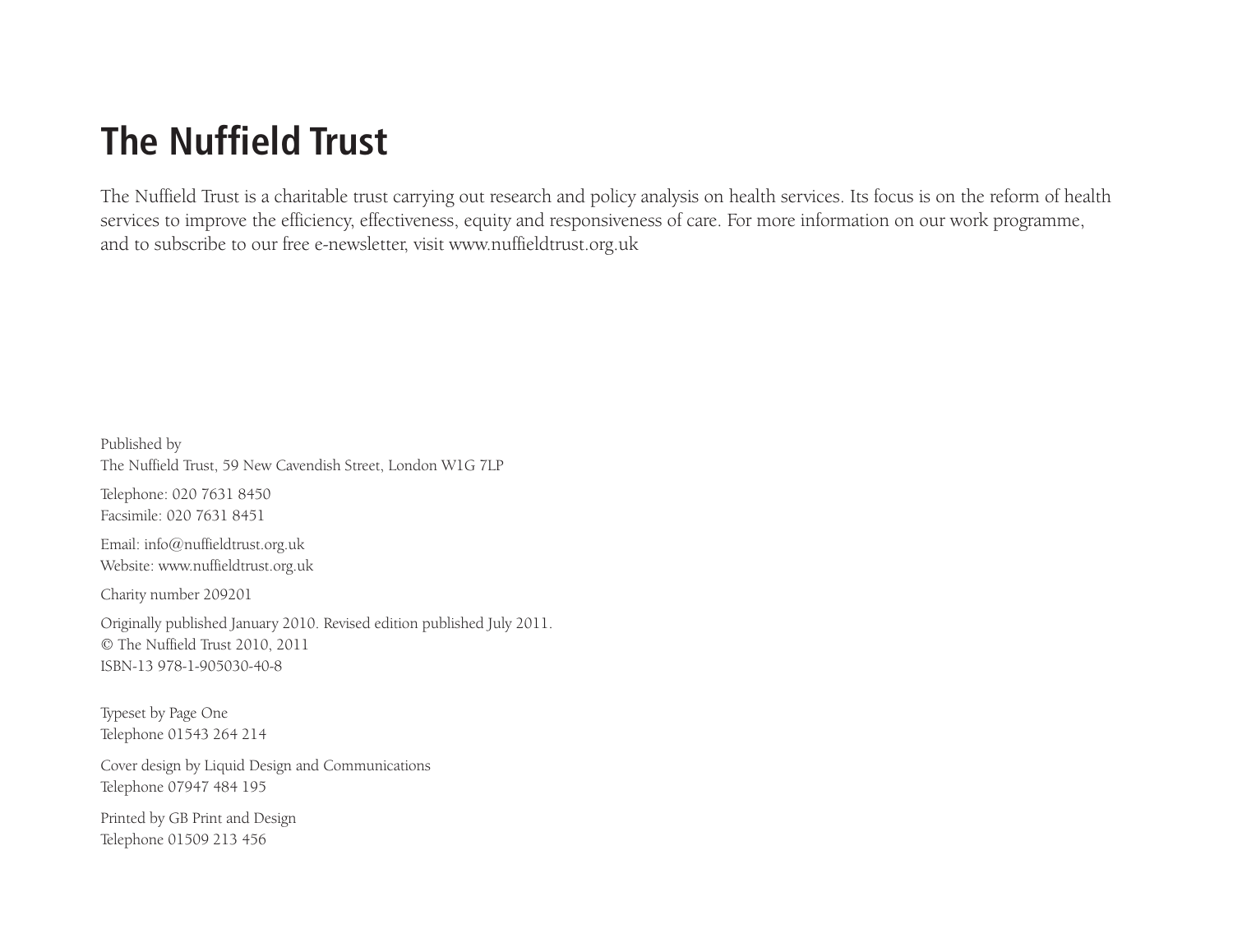### **Contents**

| Chapter 2: Devolution: background, arrangements |  |
|-------------------------------------------------|--|
|                                                 |  |
|                                                 |  |
| Chapter 5: Comparisons of Scotland, Wales and   |  |
|                                                 |  |
|                                                 |  |

#### **List of boxes, tables and figures**

| Chapter 2: Devolution: background, arrangements                                                     |  |
|-----------------------------------------------------------------------------------------------------|--|
| Box 2.1: Policy and organisational characteristics<br>of the four countries of the UK  17           |  |
|                                                                                                     |  |
| Table 3.1: List of indicators included in the                                                       |  |
| Table 3.2: List of indicators included in the comparison<br>of Scotland, Wales and Northern Ireland |  |
| Table 3.3: Comparability of indicators across the                                                   |  |
| Chapter 4: Cross-country comparisons  37                                                            |  |
| Figure 4.1: Male life expectancy at birth in England,<br>Scotland, Wales and Northern Ireland       |  |
| Figure 4.2: Female life expectancy at birth in England,<br>Scotland, Wales and Northern Ireland     |  |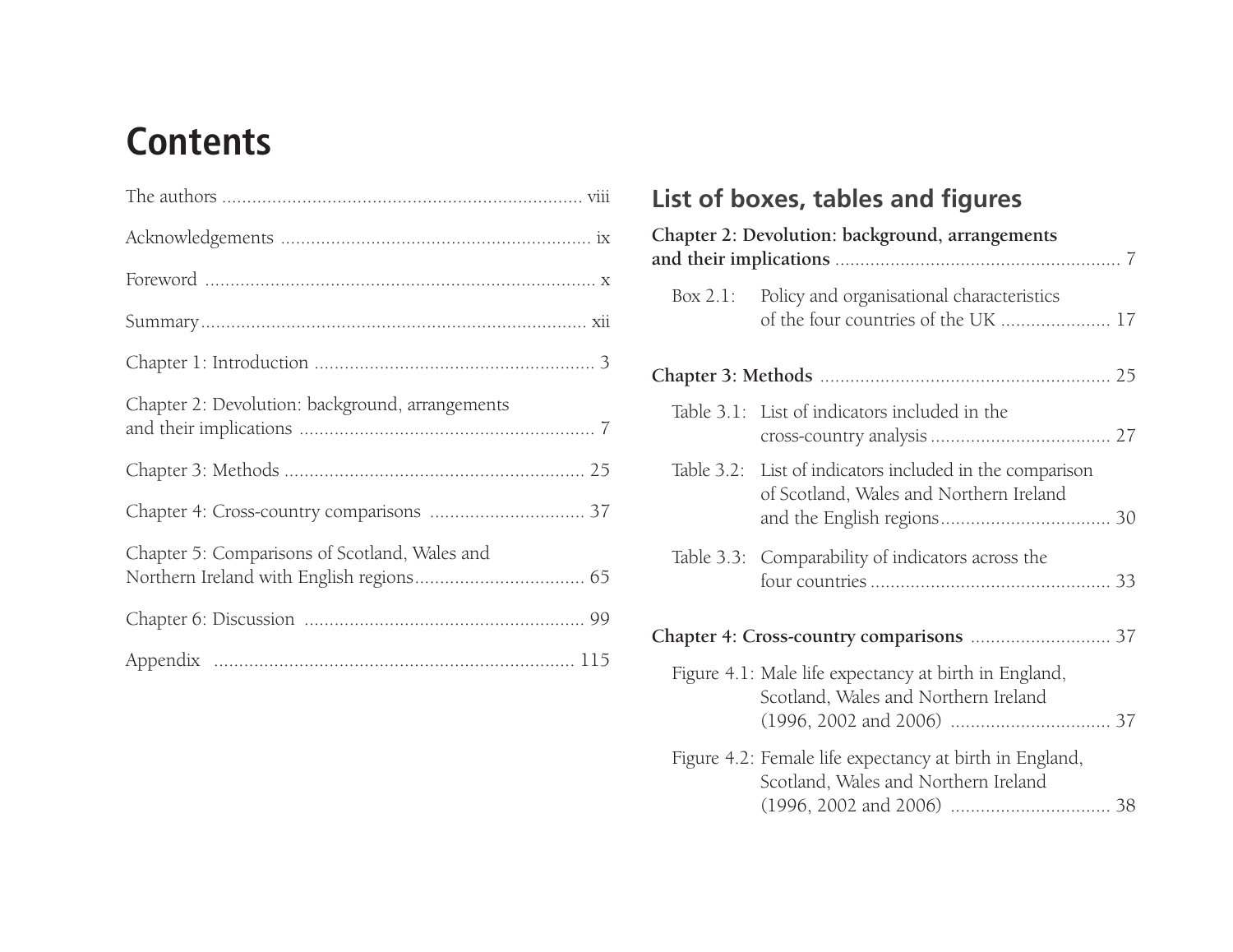|                | Figure 4.3: NHS expenditure per capita in England,<br>Scotland, Wales and Northern Ireland                                                                                     |  |
|----------------|--------------------------------------------------------------------------------------------------------------------------------------------------------------------------------|--|
| Figure 4.4:    | Relative per capita spend on NHS<br>and public expenditure (2006/07;                                                                                                           |  |
| Figure 4.5:    | Hospital medical and dental staff (whole<br>time equivalents) per 1,000 population in<br>England, Scotland, Wales and Northern                                                 |  |
| Figure 4.6:    | GPs per 1,000 population in England,<br>Scotland, Wales and Northern Ireland                                                                                                   |  |
| Figure $4.7$ : | Nursing, midwifery and health visiting staff<br>(whole time equivalents) per 1,000<br>population in England, Scotland, Wales and<br>Northern Ireland (1996, 2002 and 2006)  43 |  |
| Figure 4.8:    | Hospital management and support staff<br>(whole time equivalents) per 1,000<br>population in England, Scotland, Wales and<br>Northern Ireland (1996, 2002 and 2006)  44        |  |
| Figure 4.9:    | Total outpatient appointments per 1,000<br>population in England, Scotland and<br>Northern Ireland (1996, 2002 and 2006)                                                       |  |
|                | Figure 4.10: Day cases per 1,000 population in England,<br>Scotland and Northern Ireland (1996,                                                                                |  |

| Figure 4.11: Inpatient admissions per 1,000 population |  |
|--------------------------------------------------------|--|
| in England, Wales and Northern Ireland                 |  |
| (1996, 2002 and 2006) and Scotland                     |  |
|                                                        |  |

- Figure 4.12: Outpatient appointments per hospital medical and dental staff member in England, Scotland and Northern Ireland (1996, 2002 and 2006) and Wales (1996, 2002) ............ 48
- Figure 4.13: Inpatient admissions per hospital medical and dental staff member in England, Wales and Northern Ireland (1996, 2002 and 2006) and Scotland (1996, 2002)................ 49
- Figure 4.14: Day cases per hospital medical and dental staff member in England, Scotland and Northern Ireland (1996, 2002 and 2006) .... 50
- Figure 4.15: Outpatient appointments per nursing, midwifery and health visiting staff member in England, Scotland and Northern Ireland (1996, 2002 and 2006) and Wales (1996, 2002) .............................................. 51
- Figure 4.16: Inpatient admissions per nursing, midwifery and health visiting staff member in England, Wales and Northern Ireland (1996, 2002 and 2006) and Scotland (1996, 2002) ........ 52
- Figure 4.17: Day cases per nursing, midwifery and health visiting staff member in England, Scotland and Northern Ireland (1996, 2002 and 2006) .......................................... 53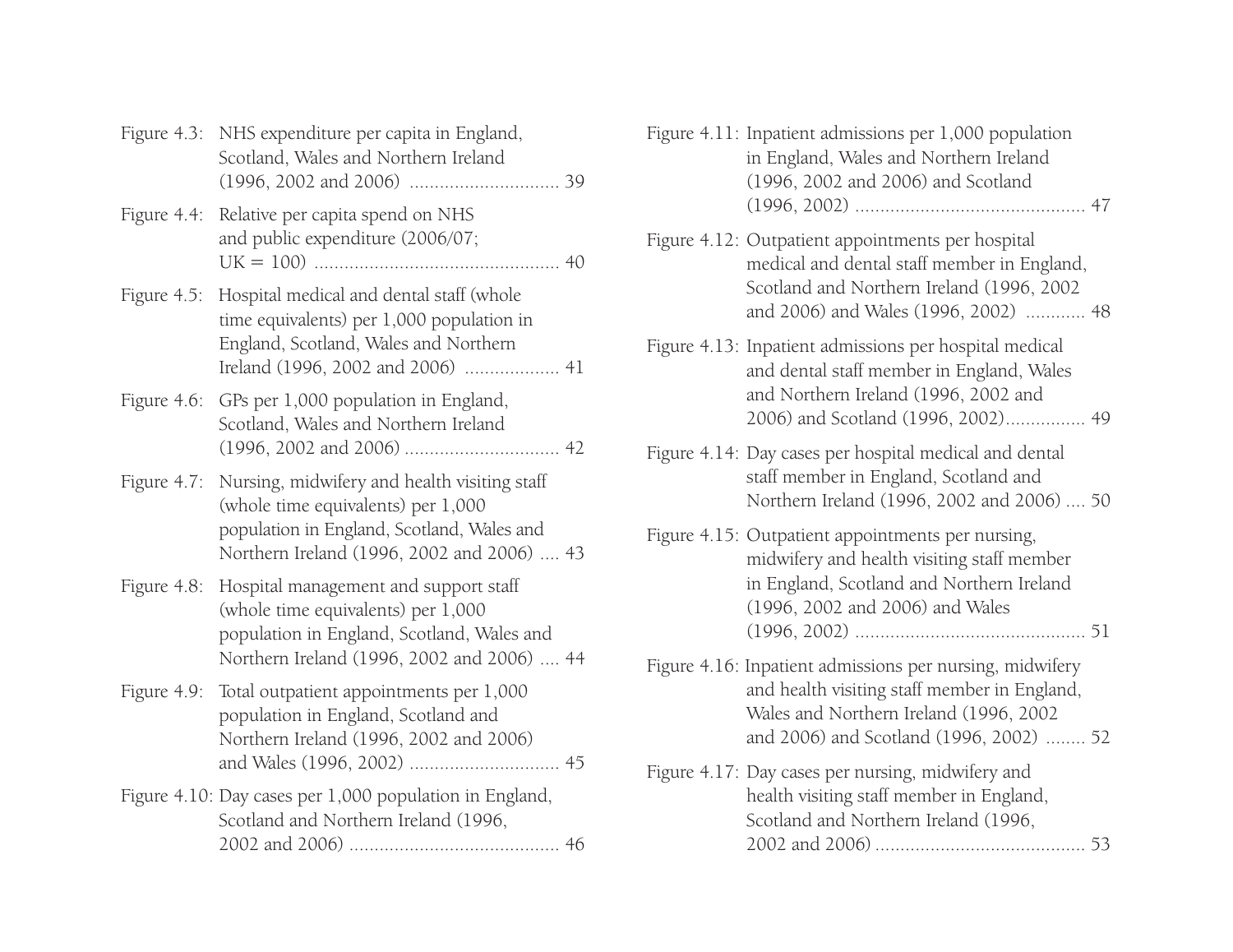| Table 4.1: Activity: operation rates (per 10,000) for |  |
|-------------------------------------------------------|--|
| selected hospital procedures in England,              |  |
| Scotland, Wales and Northern Ireland                  |  |
|                                                       |  |

- Figure 4.18: Percentage of the population waiting less than six months for day case or inpatient admission in England, Wales and Northern Ireland (1996, 2002 and 2006) .................. 56
- Figure 4.19: Percentage of the population waiting less than three months for outpatient appointment in England, Wales and Northern Ireland (1996, 2002 and 2006) .... 57
- Figure 4.20: Percentage of category A ambulance calls met within eight minutes in England, Scotland and Wales (1999 to 2006) ............. 58
- Figure 4.21: Percentage of the population reporting satisfaction with the general running of the NHS in England, Scotland, Wales and Northern Ireland (1996, 2002 and 2006) .... 59
- Figure 4.22: Percentage of the population reporting satisfaction with inpatient care in England, Scotland, Wales and Northern Ireland (1996, 2002 and 2006) .............................. 60
- Figure 4.23: Percentage of the population reporting satisfaction with outpatient care in England, Scotland, Wales and Northern Ireland (1996, 2002 and 2006) .............................. 61

Figure 4.24: Percentage of the population reporting satisfaction with GP care in England, Scotland, Wales and Northern Ireland (1996, 2002 and 2006) .............................. 62

#### **Chapter 5: Comparisons of Scotland, Wales and Northern Ireland with English regions**.............................. 65

|               | Figure 5.1: Populations of the nine English GORs<br>and Scotland, Wales and Northern                                                        |  |
|---------------|---------------------------------------------------------------------------------------------------------------------------------------------|--|
| Table $5.1$ : | Selected socioeconomic indicators for<br>the UK, English GORs, England, Wales,<br>Scotland and Northern Ireland (2006)  67                  |  |
|               | Figure 5.2: Selected socioeconomic indicators for<br>Scotland, Wales, Northern Ireland and<br>the North East region of England              |  |
|               | Figure 5.3: SMRs (males and females separately)<br>of the nine English GORs and England,<br>Scotland, Wales and Northern                    |  |
|               | Figure 5.4: Perinatal and infant mortality rates of the<br>nine English GORs and England, Scotland,<br>Wales and Northern Ireland (2006) 70 |  |
|               | Figure 5.5: Life expectancy at birth of the nine<br>English GORs and England, Scotland,<br>Wales and Northern Ireland (2006) 71             |  |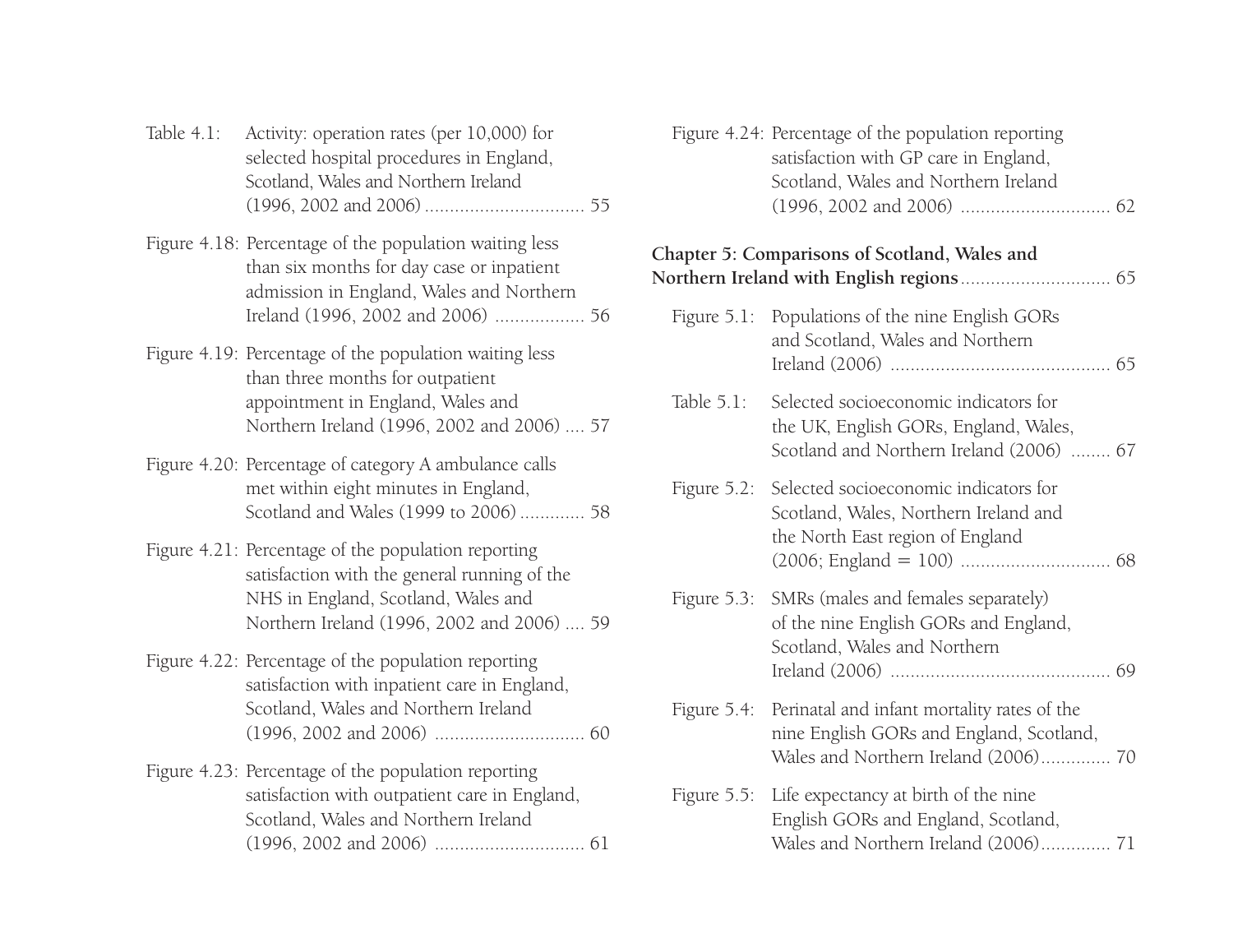| Figure $5.6$ : | Percentage of the population aged 65-74<br>for males and 60–74 for females and<br>aged 75 and over in the nine English<br>GORs and England, Scotland, Wales and                            |
|----------------|--------------------------------------------------------------------------------------------------------------------------------------------------------------------------------------------|
| Figure 5.7:    | Percentage of the population reporting<br>longstanding illness, LLSI and restricted<br>activity in the nine English GORs and<br>England, Scotland, Wales and Northern                      |
| Figure 5.8:    | Selected health indicators for Scotland,<br>Wales, Northern Ireland and the<br>North East region of England (2006;                                                                         |
| Figure 5.9:    | Total NHS expenditure per capita for the<br>nine English GORs and England, Scotland,<br>Wales and Northern Ireland (2006)  75                                                              |
| Table $5.2$ :  | Comparisons of SMRs and per capita spend<br>for the nine English GORs and Scotland,<br>Wales and Northern Ireland (2006) 76                                                                |
|                | Figure 5.10: Available hospital beds per 1,000 population<br>for the ten English SHAs and England,<br>Wales and Northern Ireland (2006) 77                                                 |
|                | Figure 5.11: Hospital medical and dental staff (whole<br>time equivalents) per 1,000 population in<br>the ten English SHAs and England, Scotland,<br>Wales and Northern Ireland (2006)  78 |

| Figure 5.12: Nursing, midwifery and health visiting staff<br>(whole time equivalents) per 1,000<br>population in the ten English SHAs and<br>England, Scotland, Wales and Northern |  |
|------------------------------------------------------------------------------------------------------------------------------------------------------------------------------------|--|
| Figure 5.13: Management and support staff (whole time<br>equivalents) per 1,000 population in<br>the ten English SHAs and England and                                              |  |
| Figure 5.14: GPs per 1,000 population in the<br>ten English SHAs and England,<br>Scotland, Wales and Northern Ireland                                                              |  |
| Figure 5.15: Staff per 1,000 population for Scotland,<br>Wales, Northern Ireland and the North<br>East region of England (2006;                                                    |  |
| Figure 5.16: Total outpatient appointments per 1,000<br>population in the nine GORs of England<br>and England, Scotland and Northern                                               |  |
| Figure 5.17: Day cases per 1,000 population in the nine<br>GORs of England and England, Scotland<br>and Northern Ireland (2006)  84                                                |  |
| Figure 5.18: Inpatient admissions per 1,000 population<br>in the nine GORs of England and England,<br>Wales and Northern Ireland (2006)  85                                        |  |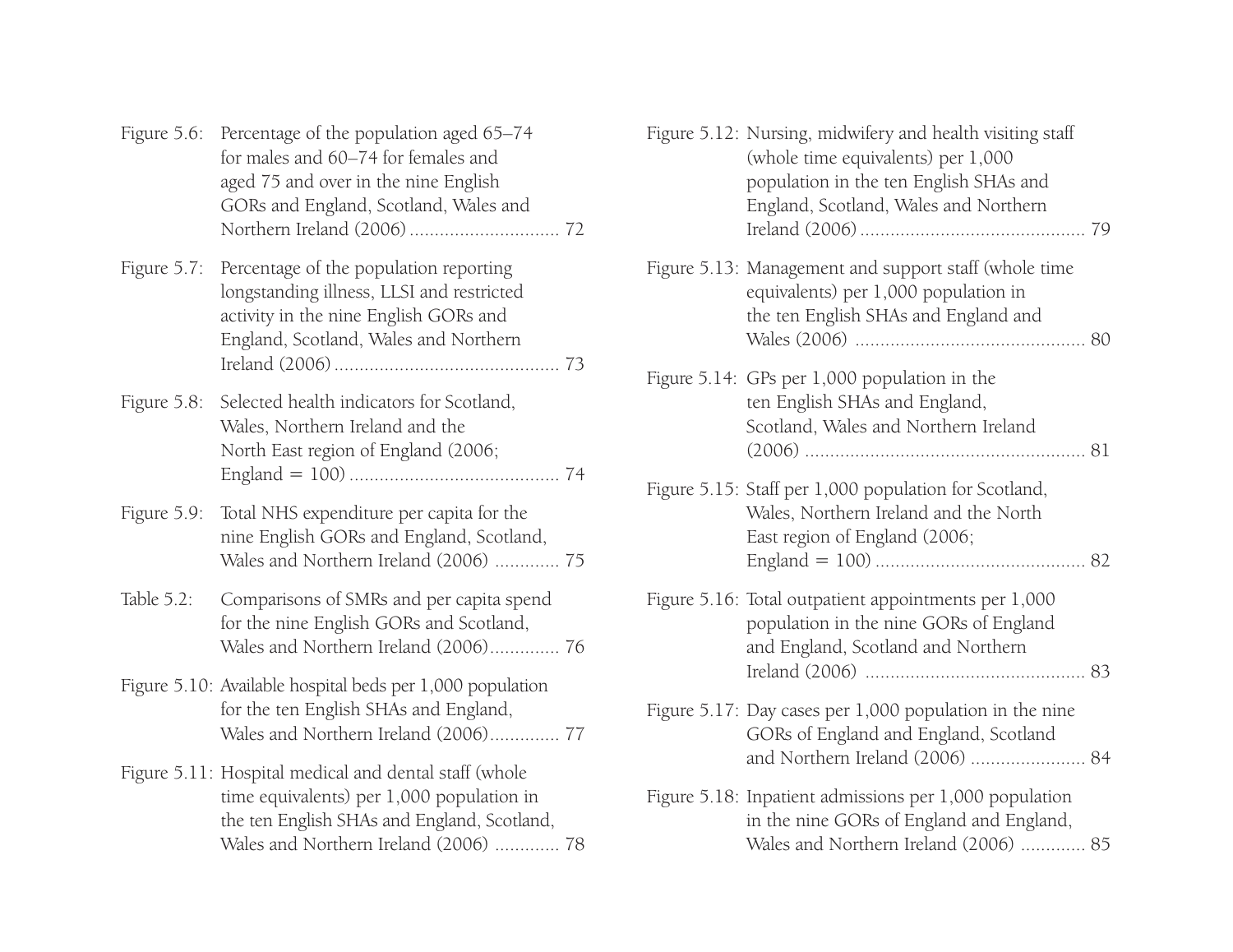| Figure 5.19: Treatment rates per 1,000 population for<br>Scotland, Northern Ireland and the<br>North East region of England (2006;                                                      |  |
|-----------------------------------------------------------------------------------------------------------------------------------------------------------------------------------------|--|
| Figure 5.20: Outpatient appointments per hospital<br>medical and dental staff member in eight<br>regions of England and England, Scotland<br>and Northern Ireland (2006)  87            |  |
| Figure 5.21: Inpatient admissions per hospital medical<br>and dental staff member in eight regions of<br>England and England, Wales and Northern                                        |  |
| Figure 5.22: Day cases per hospital medical and dental<br>staff member in eight regions of England<br>and England, Scotland and Northern                                                |  |
| Figure 5.23: Outpatient appointments per nursing,<br>midwifery and health visiting staff member<br>in eight regions of England and England,<br>Scotland and Northern Ireland (2006)  90 |  |
| Figure 5.24: Inpatient admissions per nursing,<br>midwifery and health visiting staff member<br>in eight regions of England and England,<br>Wales and Northern Ireland (2006) 91        |  |

| Figure 5.25: Day cases per nursing, midwifery and |  |
|---------------------------------------------------|--|
| health visiting staff member in eight regions     |  |
| of England and England, Scotland and              |  |
|                                                   |  |
|                                                   |  |

- Figure 5.26: Percentage waiting more than 13 weeks for inpatient or day case admission for the ten English SHAs and England, Wales and Northern Ireland (March 2008) .................. 93
- Table 5.3: Numbers and percentage of the population waiting less than 13 weeks for inpatient or day case admission or an outpatient appointment in the ten English SHAs and England, Wales and Northern Ireland (March 2008) ............ 94
- Table 5.4: Percentage of the population waiting less than six weeks, six to 12 weeks and 12 weeks or more for inpatient or day case admission or outpatient appointment in the ten SHAs of England (March 2006) ....... 95
- Box 5.1: Indicators for which Scotland, Wales and Northern Ireland are outliers as compared with English regions (2006) ........................ 97

#### **Chapter 6: Discussion** ...................................................... 99

Box 6.1: Recommended minimum dataset that ought to be made comparable across countries .... 110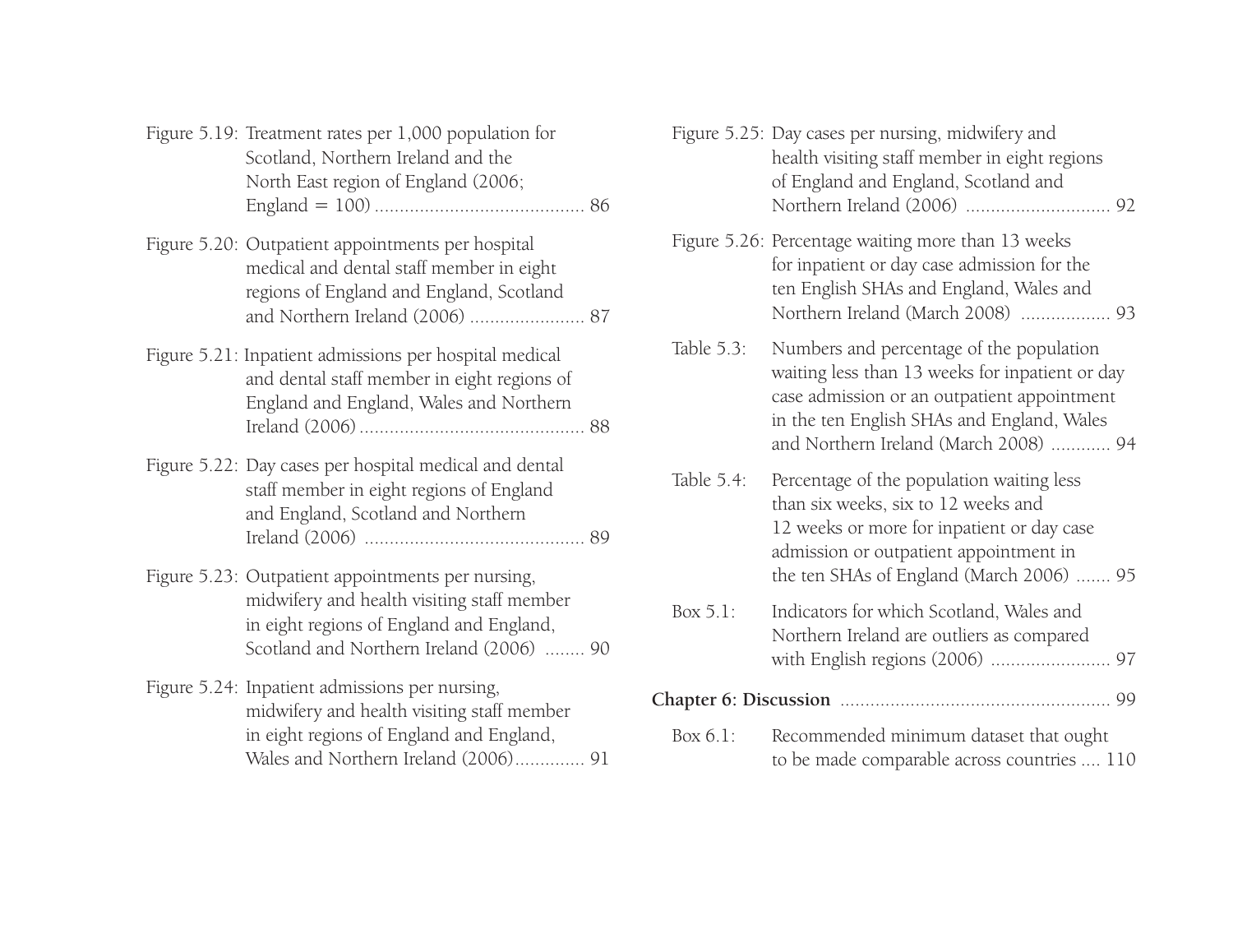### **The authors**

**Sheelah Connolly** is a researcher at the Irish Centre for Social Gerontology, National University of Ireland, Galway. Sheelah was a research fellow at the Centre for Public Health, Queen's University Belfast. She has lectured in economics at the National University of Ireland and Queen's University Belfast. Her research to date has focused largely on the interplay between this area and health, which has led to an interest in how health systems operate across regions.

**Gwyn Bevan** is Professor of Management Science and Director of the MSc in Public Management and Governance in the Department of Management at the London School of Economics (LSE) and Political Science and an associate of LSE Health and the Centre for Analysis of Risk and Regulation. Gwyn was a member of the team that reported in 1978 on the management of financial resources for the Royal Commission on the NHS; this was based on fieldwork in three English

regional health authorities and in Scotland, Wales and Northern Ireland. He has advised governments in Wales, Northern Ireland and England on the allocation of resources within each country. While Director of the Office for Healthcare Performance at the Commission for Health Improvement from 2000 to 2003, Gwyn first became aware of how differences in government policies in England and Wales led to differences in hospital waiting times.

**Nicholas Mays** is Professor of Health Policy in the Department of Health Services Research and Policy, London School of Hygiene and Tropical Medicine. He was principal health policy adviser to the New Zealand Treasury, 1998 to 2003, after five years as Director of Health Services Research at The King's Fund. In the 1990s, Nicholas worked at Queen's University Belfast, where he developed an interest in the way in which health and social services operate in the four parts of the UK.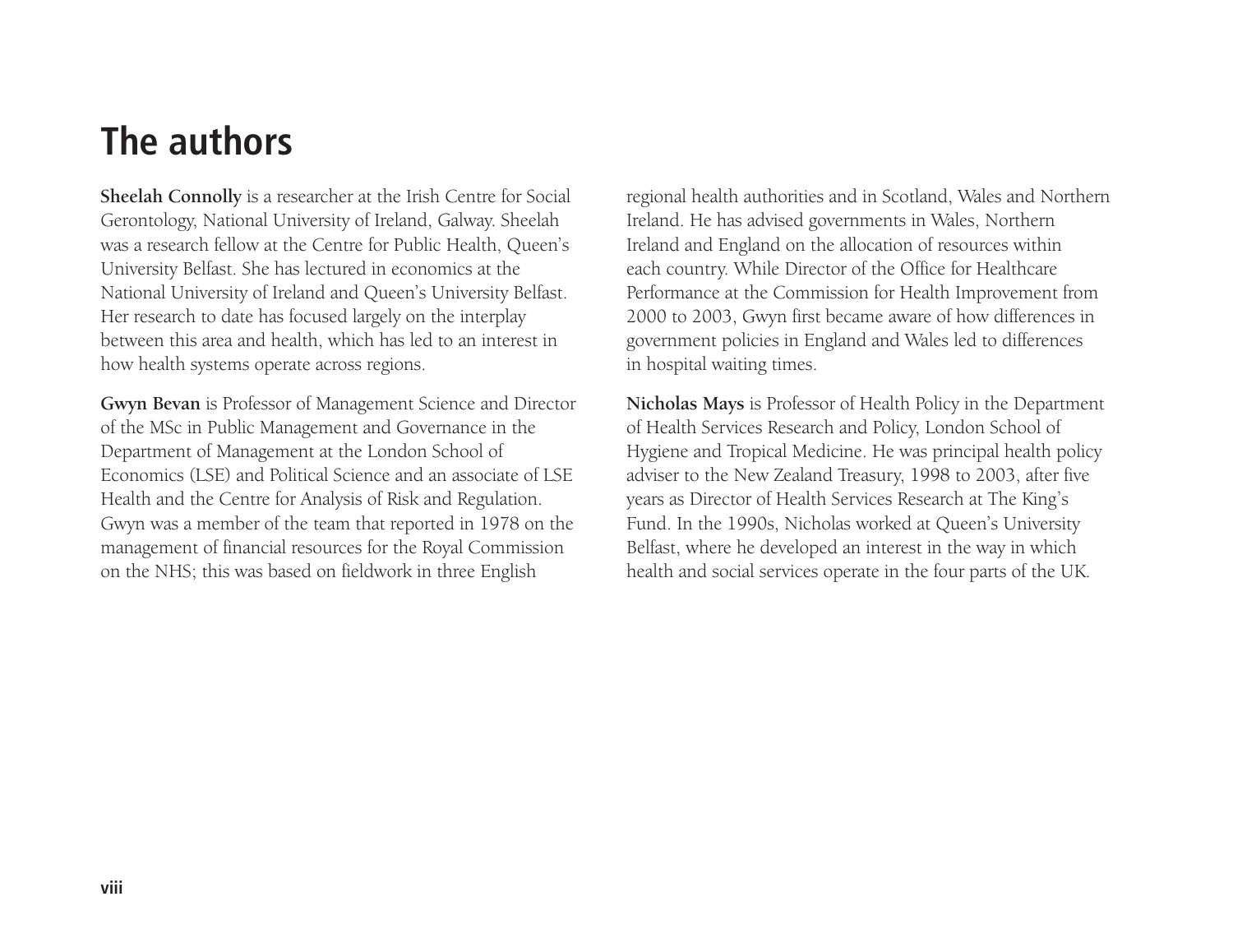### **Acknowledgements**

In this joint effort Sheelah Connolly collected and analysed the data, and organised the presentation of the figures, tables and sources; Gwyn Bevan did most of the drafting and contextual research; Nicholas Mays was the principal investigator who oversaw the whole project and acted as the final editor.

All the authors are grateful to the Nuffield Trust for part-funding this project. Sheelah Connolly was supported by a Health Services Fellowship from the Health Research Board, Dublin. The comments and criticisms received from the members of the advisory group, Nick Black, Scott Greer and Frank Kee; Andy McKeon, as a trustee of the Nuffield Trust; and three anonymous referees from different countries of the UK, have been of great benefit in writing this report.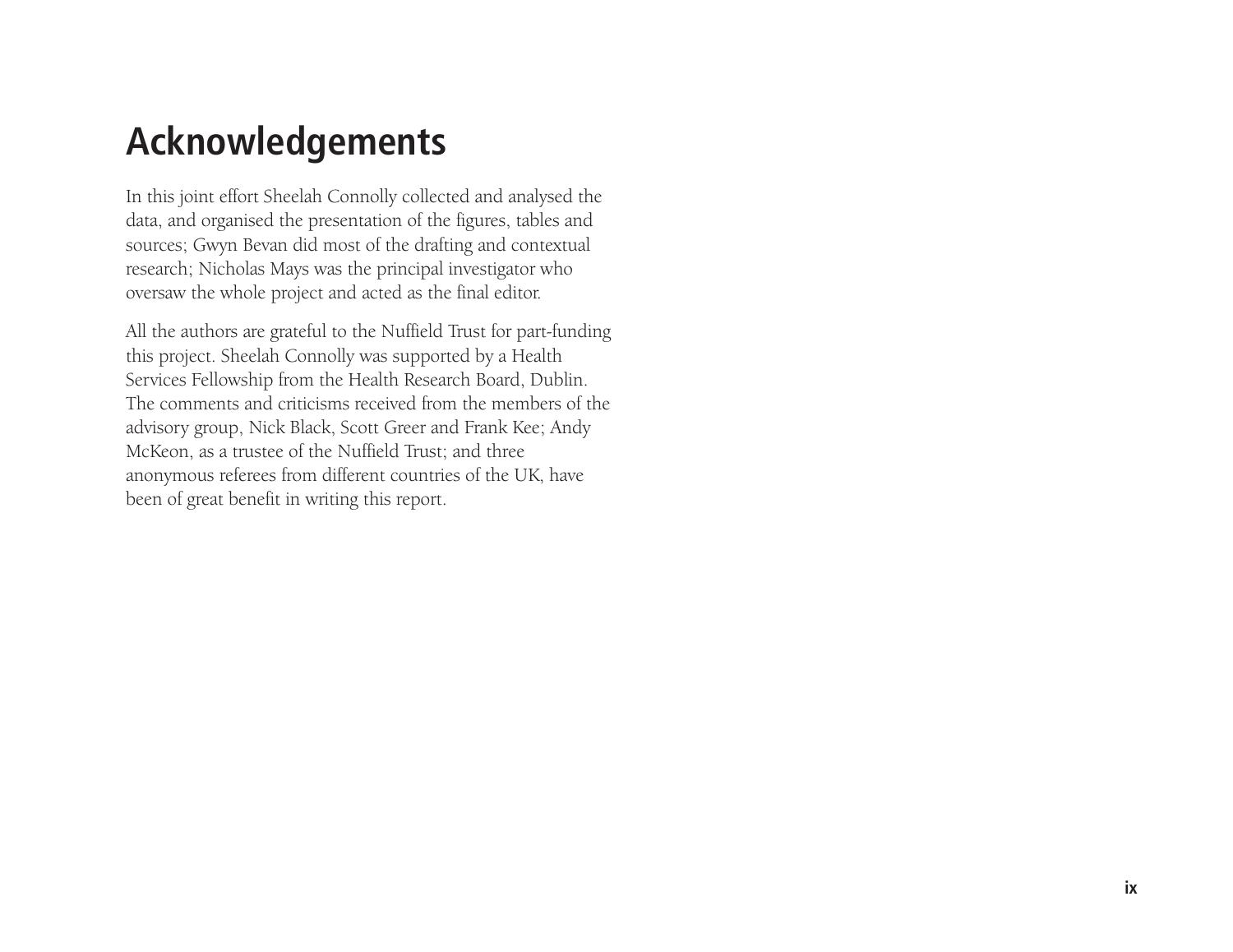#### **Foreword**

The Nuffield Trust has a longstanding interest in the UK's devolution 'experiment' as it applies to healthcare. Given the emphasis in the NHS on achieving value for money, especially in the current economic climate, it is timely to look at how, over ten years on from devolution, each of the four UK health services is faring in its aims of delivering high-quality health services for patients, and value for money for taxpayers.

This report underlines the fact that the four countries have taken very different paths in healthcare since devolution, and shows that it is far from clear that they all offer an equal benefit to patients in return for taxpayers' investment. It offers, for the first time, comparisons of healthcare in Scotland, Wales and Northern Ireland with the English regions, with which they share much common ground.

The report was originally published in January 2010 and featured prominently in the media. As is often the case with analyses on comparisons, the quality of the data used was questioned by those being compared, in particular some figures for Scotland published by the Office for National Statistics (ONS). Further work by ONS with data suppliers in Scotland, Wales and Northern Ireland led to ONS making revisions to some of the data tables, which were republished later in 2010. These revisions slightly alter the analysis originally published in this report in January 2010, and this

amended edition of the original report incorporates the changes. However, the general conclusion of our original report is the same: that Scotland, Wales and Northern Ireland receive more funding than comparative areas in England, and tend to have worse performance on waiting times and crude productivity of staff.

The fact that our report highlighted the need for further work by ONS to ensure comparability of data across the four UK countries underlines another key finding of our work: that it is becoming more difficult to make such comparisons. Given the stringent economic climate, the greater need for value for money and the extent of funding of public services in the devolved nations by taxpayers in England, it is surprising that there is not more scrutiny of the productivity of healthcare across the four nations. The research team conclude that if countries 'are reluctant to allow such comparisons to be made, this suggests that they are fearful that their policies will be found wanting'. Furthermore they recommend that:

*the Treasury takes on the role of ensuring that key data are collected on a consistent basis across the four countries so that there can be open public scrutiny of performance of governments empowered to pursue different policies financed by the UK taxpayer.* 

The Nuffield Trust fully concurs with these statements.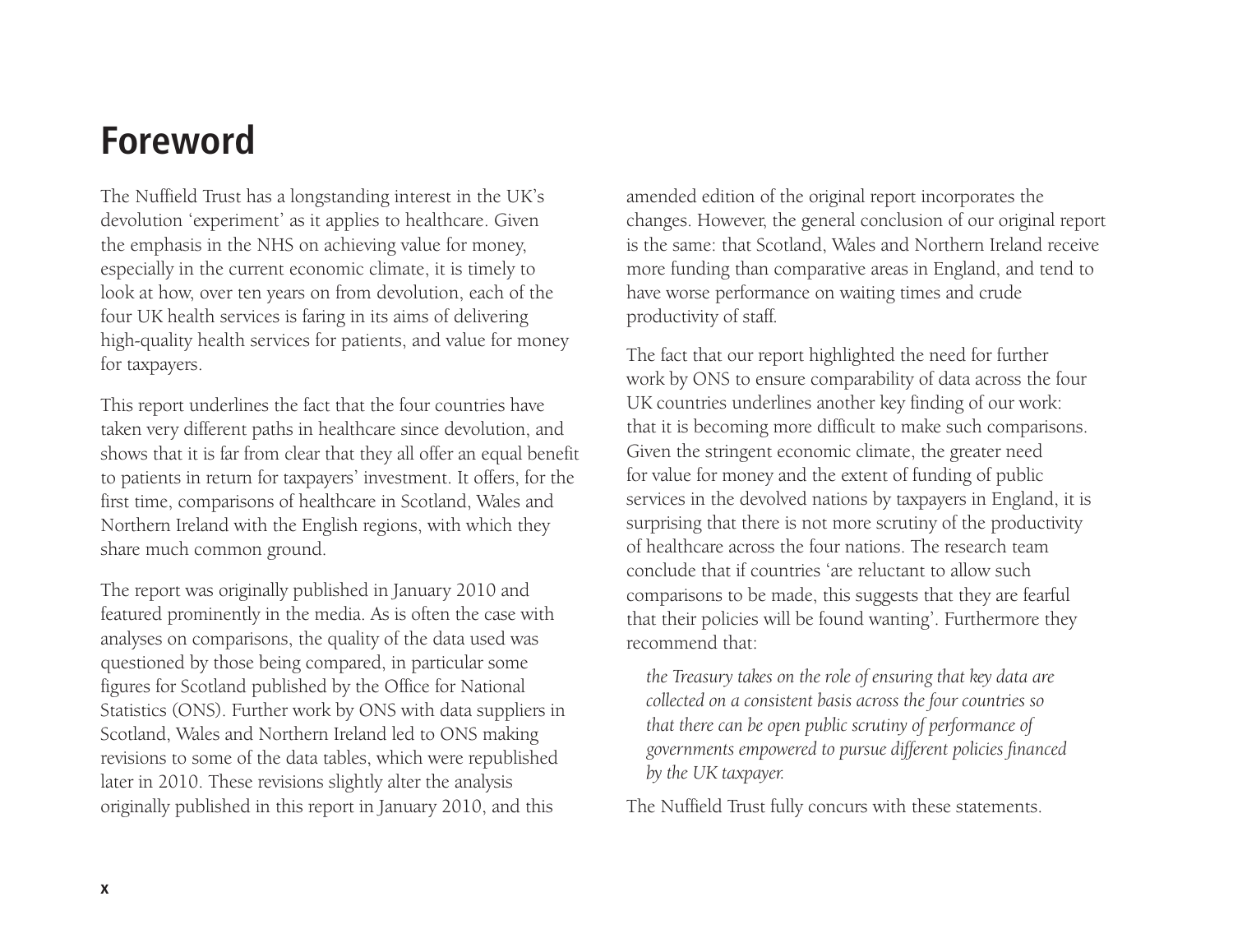Together with the Health Foundation, we aim to repeat the analysis presented here in 2012 and supplement it with analysis of some indicators of quality of care previously examined in the 2009 report for the Health Foundation, *Quality of Healthcare in England, Wales, Scotland, Northern Ireland: An intra-UK chartbook*. As before, we will be working closely with data suppliers across all four UK countries to ensure comparability.

I do hope you will find this report of interest. To keep in touch with our developing work programme, please visit our website: www.nuffieldtrust.org.uk, where you can also sign up to receive regular updates.

**Dr Jennifer Dixon Director, The Nuffield Trust**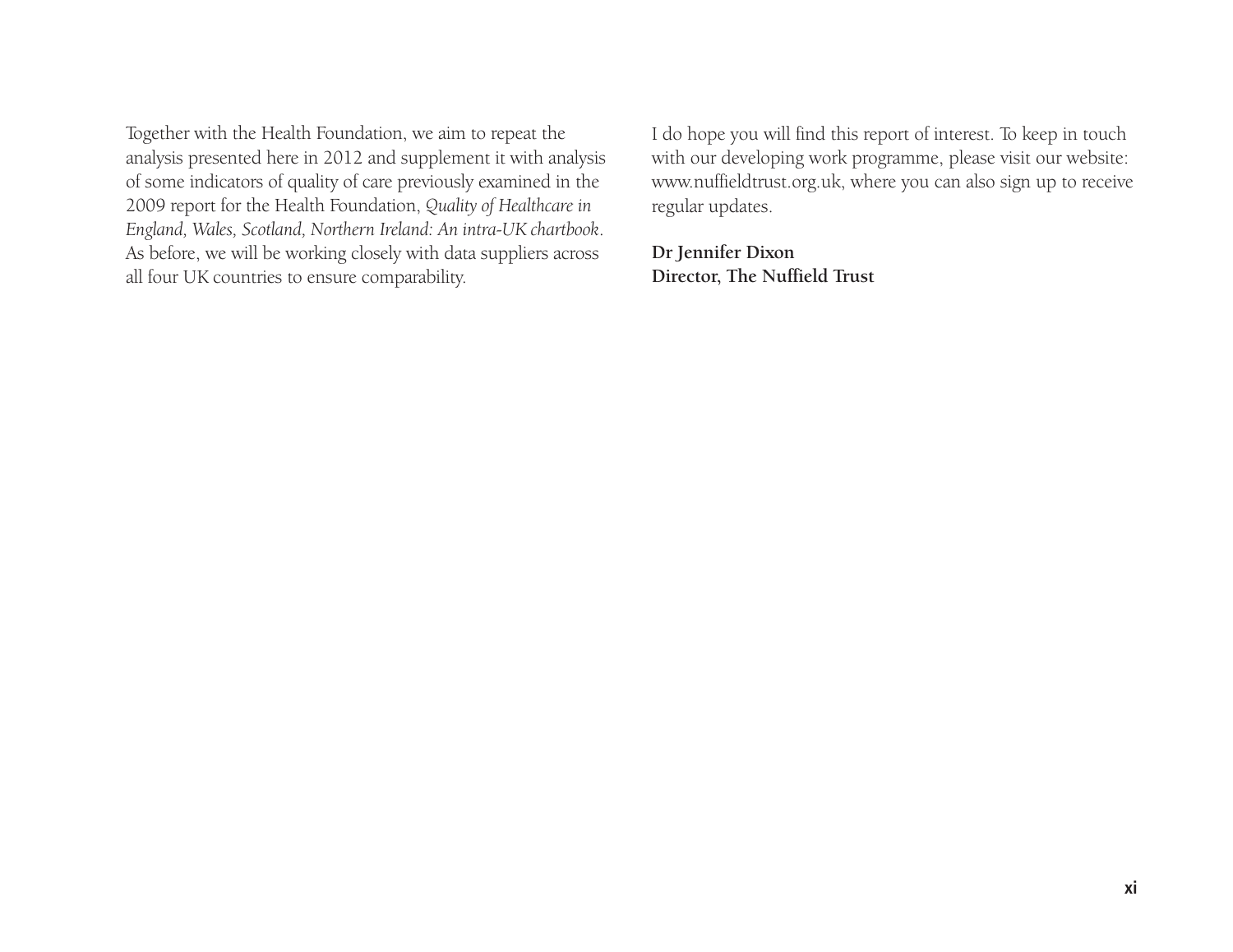## **Summary**

The principal purpose of this report is to examine the impacts of political devolution in 1999 to the Scottish Parliament and Assemblies in Wales and Northern Ireland, on what has now become, as a result, four different National Health Services (NHSs) in the four countries of the UK: England, Scotland, Wales and Northern Ireland. Much has been written on the ways in which policies have diverged following devolution, in particular in Scotland and Wales – in Northern Ireland, so far there has been minimal development of a distinct policy from that of England. Some of these differences are obvious to patients. In Scotland there is free personal care for older people. Governments in all countries except England have abolished charges for prescriptions. Other policy differences are less obvious to patients but provide very different systems of governance for each NHS. Greer has characterised these different emphases as: in England, on markets and management; in Scotland, on the medical profession and cooperation; in Wales, on localism and wider public health issues; and in Northern Ireland, on permissive managerialism.<sup>1</sup>

Following the 1997 election, the government in England maintained the 'purchaser/provider' split, introduced throughout the UK in 1991 as part of the policy of aiming for provider competition within an internal market. From 2002, the government in England has sought to reintroduce provider competition through patient choice of a plurality of providers (NHS trusts, NHS foundation trusts, independent sector treatment and private providers) in a system in which 'money

follows the patient'. In contrast, Scotland and Wales have abolished the purchaser/provider split and the idea of provider competition, and recreated organisations responsible for meeting the needs of the population and running services within defined geographical areas. This is seen as making it easier to integrate and coordinate services, and therefore improve quality of care along the patient pathway.

The period after devolution was followed by massive increases in funding of the NHS across the UK, but only in England was this extra funding, in principle, conditional on its NHS meeting a set of demanding targets (in Public Service Agreements (PSAs) with HM Treasury, with particular emphasis on the reduction of long waiting times for access to hospitals). The governments of the other countries determined funding of their NHS from a global sum for devolved services based on a crude formula (the Barnett Formula) and bilateral negotiations with HM Treasury. The outcomes of these processes were that England had the lowest, and Scotland the highest, per capita allocations for devolved services and the NHS; but in 2006/07, England spent the highest proportion of its global sum on the NHS. The NHS in England was required to use the increased funding to meet demanding targets in the system of annual 'star ratings', which applied from 2001 to 2005, and subsequently in the annual 'Health Check'. None of the other three countries introduced systems of public reporting of performance, which 'named and shamed' organisations that failed to meet national targets.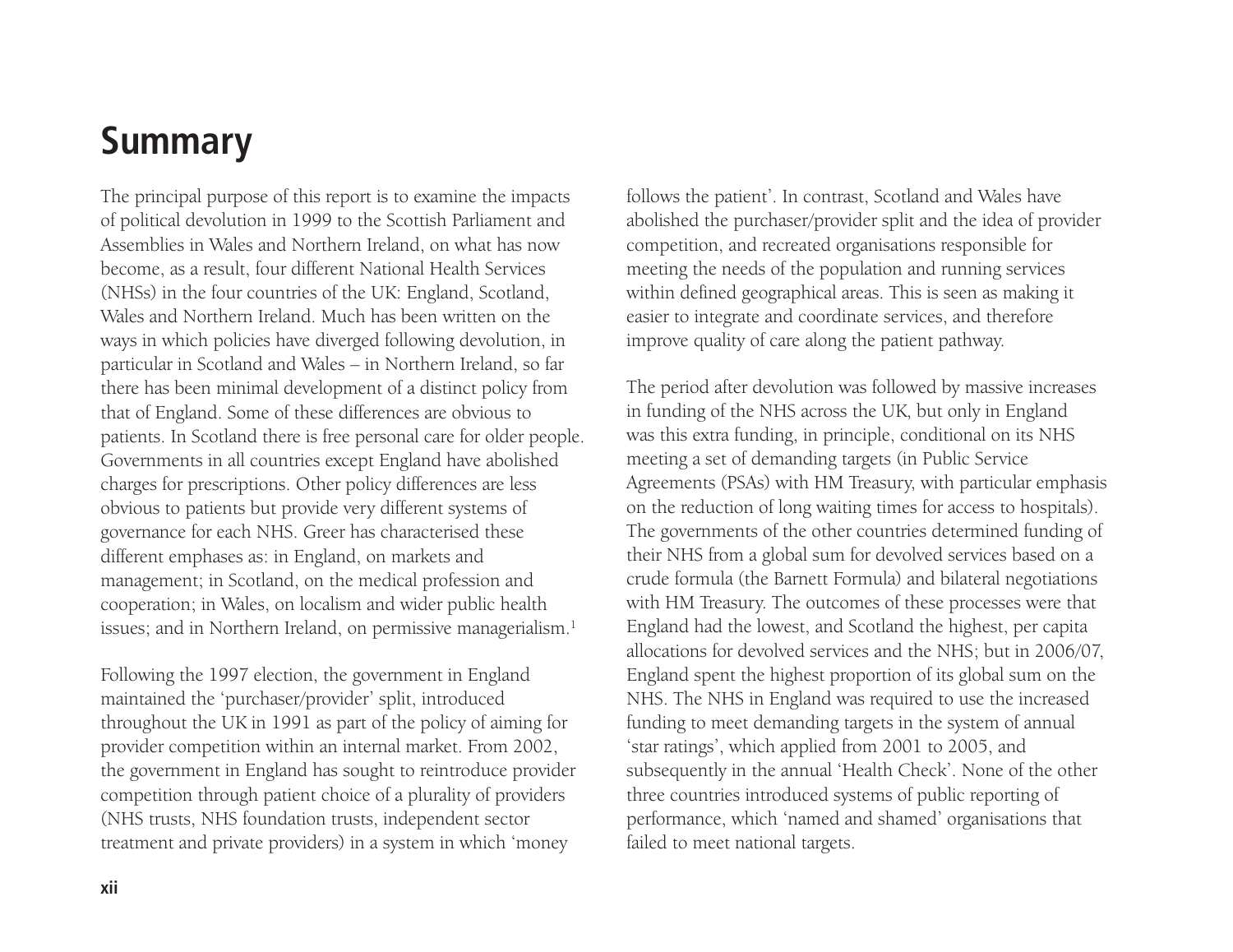The terminology used in this report distinguishes between England and the three devolved countries (Scotland, Wales and Northern Ireland); the distinction emphasises the absence of a parliament or an assembly for England. This report builds on two previous cross-country comparisons, the first concerned with 1996/97 and the second comparing that year with 2002/03. This third comparison adds data for 2006/07 and therefore examines changes over a ten-year period from 1996/97 to 2006/07. In this report, the years covered by each of the three cross-country comparisons (1996/97; 2002/03; 2006/07) are referred to as 1996, 2002 and 2006. These longitudinal analyses required data that were comparable across jurisdictions and over time: this severely restricted the amount of routinely available data that could be included in this report.

In 2005, two of the authors reported a comparison of the NHS' performance in the four countries of the UK, covering the period 1996 to 2002 before and immediately after political devolution.2 The main findings of that analysis were the absence of any obvious link between spending per capita and performance. In England, strong performance management against targets had resulted in much shorter waiting times in the post-devolution period than in the other countries for which there were comparable data (Wales and Northern Ireland). The present analysis extends to 2006 and shows that in all four countries since 2002, there have been large increases in spending and staffing, falls in the crude productivity of hospital medical and dental staff, and nursing, midwifery and health visiting staff, and particularly in England, further reductions in waiting times. This analysis was first published in January 2010 but, following publication, the authors

discovered two new sets of problems in extending the previous analyses to 2006; hence the publication of a revised report.

The first problem was that there was an error in the official statistics for hospital medical and dental staff for Scotland for 2006, as published by ONS and checked by officials of the Information Services Division (ISD) of National Services NHS Scotland: the published statistic erroneously included general dental practitioners, and the published statistic for nurses included unqualified nurses. This revised report uses the corrected statistic. The second problem was that, following discussions with officials from ONS and ISD, it became clear that fundamental differences in the definition of various statistics for 2006 remain unresolved, both between countries and over time. In preparing the original January 2010 report, the authors were aware of definitional problems for statistics on waiting times in Scotland, management and support staff for Northern Ireland, and day cases and outpatients for Wales for 2006. The extra definitional problems, which became clear after publication of the original report, highlight a key message of this revised report: no one appears responsible for requiring that fundamental data on staff, activity and performance are collected on a consistent basis. This is because benchmarking of the use of UK taxpayers' money across the four countries is not carried out by their respective governments. Thus it is not possible to meaningfully compare across the four countries over time the following:

- $\bullet$ levels of beds;
- $\bullet$ management and support staff;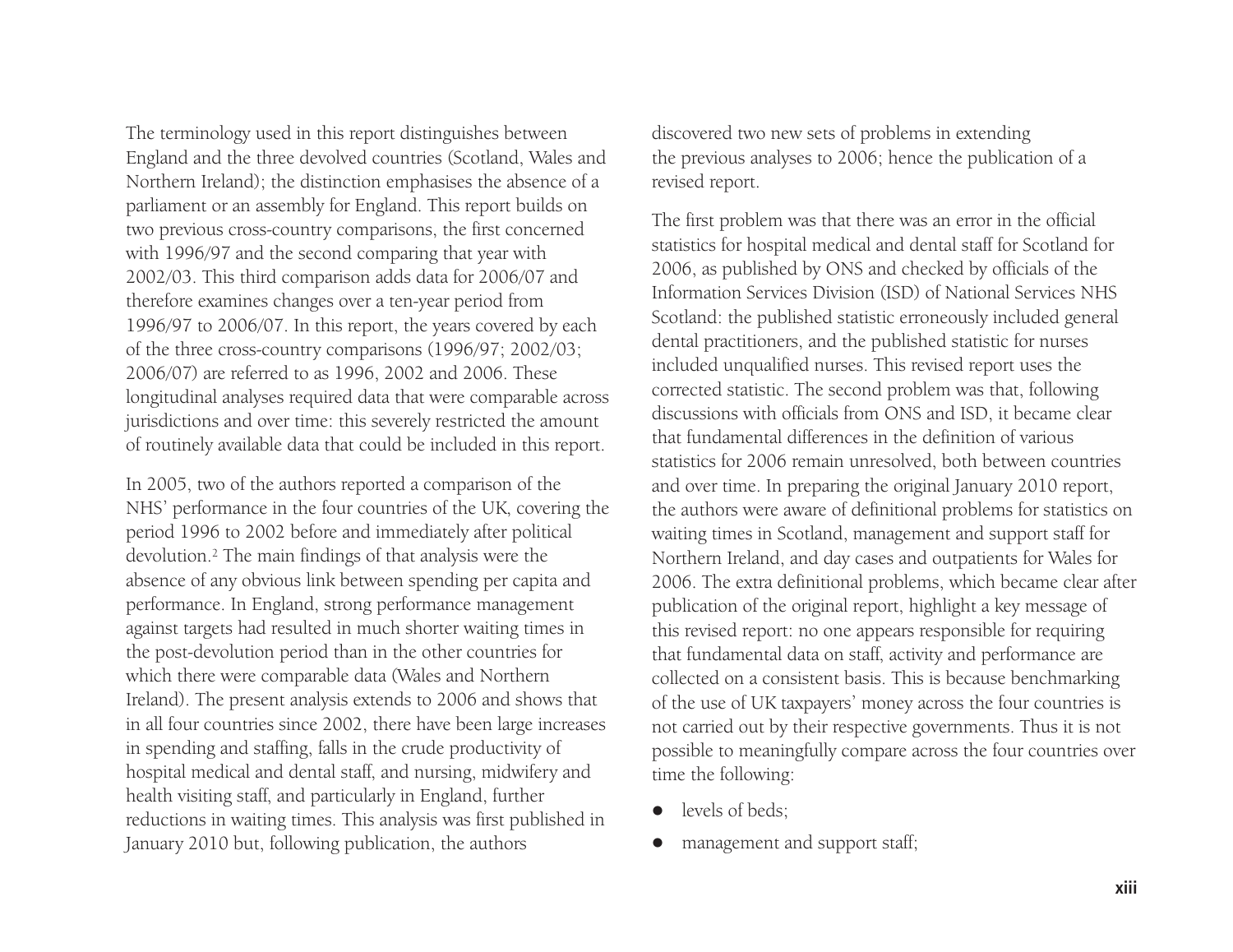- $\bullet$ waiting times; and
- $\bullet$  crude productivity of hospital staff (doctors, dentists and nurses).

The problems of lack of comparability for 2002 were much worse than for 1996, and for 2006 are again much worse than for 2002. This is at a time of austerity for all public services for the foreseeable future, in which it is incumbent upon the governments of each country to demonstrate to taxpayers that they are making good use of their money. Benchmarking performance across countries is one good way of doing so, and is vital for the small devolved countries, which have limited scope to learn from within-country comparisons.

Differences in definition both between countries and over time mean that we could not compare the following:

- $\bullet$  the performance of the NHS in Scotland in reducing waiting times with that of the other countries at any time;
- $\bullet$  the statistics on management and support staff for Scotland or Northern Ireland with each other and with England and Wales;
- $\bullet$  statistics for inpatients for Scotland for 2006 with other countries for 2006, nor with statistics for Scotland for the earlier years;
- $\bullet$  statistics for Wales for day cases over time for Wales, nor with the other countries; and
- $\bullet$  statistics for Wales for outpatients for 2006 with earlier years for Wales, nor with the other countries for 2006.

There are also problems in comparing statistics for treatment rates in Northern Ireland with the other countries and for available hospital beds for Scotland with other countries (for 2006).

The principal findings from the cross-country longitudinal comparisons that the authors were able to make are as follows:

- Per capita expenditure on the NHS for 1996, 2002 and 2006 across the four countries: Scotland had the highest and England the lowest rates.
- Rates of hospital medical and dental staff per 1,000 population for 1996, 2002 and 2006 across the four countries: Scotland had the highest and England the lowest rates (except in 2002 when Wales had the same rate as England, and in 2006 when Northern Ireland had the same rate as Scotland).
- $\bullet$  Rates of nursing, midwifery and health visiting staff per 1,000 population for 1996, 2002 and 2006 across the four countries: Scotland had the highest and England the lowest rates (except in 1996 when Northern Ireland had the same rate as Scotland).
- $\bullet$  Rates of general practitioners (GPs) per 1,000 population for 1996, 2002 and 2006 across the four countries: Scotland had the highest and England the lowest rates (except in 2006 when Wales had the lowest rate).
- $\bullet$  Rates of management and support staff per capita – for 1996, 2002 and 2006, we can compare England and Wales only: throughout, England had substantially lower levels of staffing than Wales.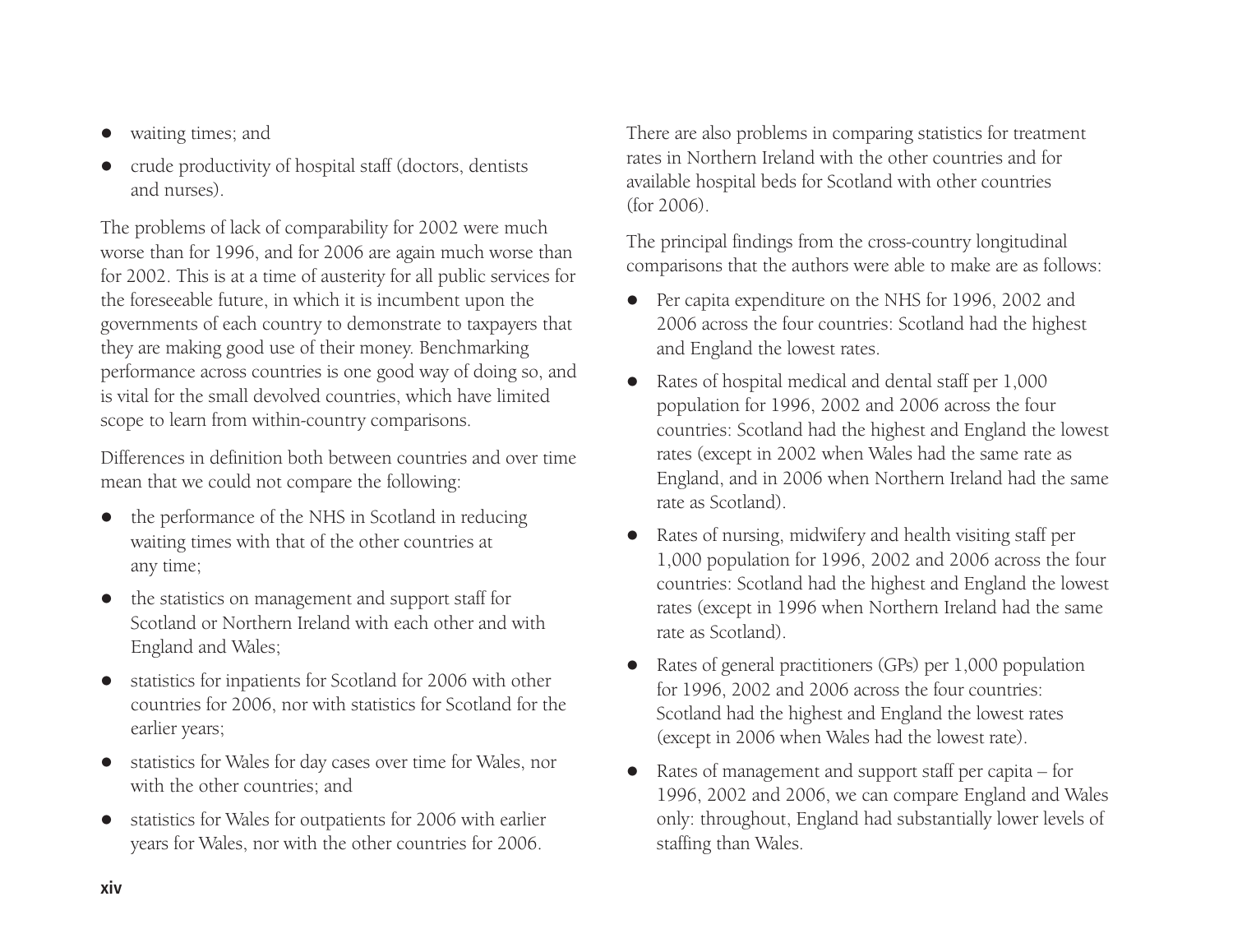- $\bullet$  Rates of outpatient appointments per capita for 1996 and 2002, across the four countries: in 1996, Scotland had the highest and England the lowest rates; in 2002, Wales had the highest and Northern Ireland the lowest rates. For 2006, we can compare Scotland, England and Northern Ireland only: Scotland had the highest and Northern Ireland the lowest rates.
- $\bullet$  Rates of day cases per capita – we can compare England, Scotland and Northern Ireland only: Scotland had the highest rate in 1996 and 2002, but the lowest rate in 2006; Northern Ireland had the lowest rate in 1996 and the highest in 2006. England had the lowest rate in 2002.
- $\bullet$  Rates of inpatient admissions per capita for 1996 and 2002, across the four countries: England had the lowest rate in each year, Scotland had the highest rate in 1996 and Northern Ireland in 2002. For 2006, we can compare England, Wales and Northern Ireland only: Northern Ireland had the highest rate and England the lowest.
- $\bullet$  Rates of outpatient appointments and inpatient admissions per hospital medical and dental staff member for 1996 and 2002, across the four countries: England had the highest rates in 1996 and Wales in 2002, and Scotland the lowest rates in each year. For 2006, for outpatient appointments per hospital medical and dental staff member, we can compare England, Scotland and Northern Ireland only: England had the highest rate and Northern Ireland the lowest. For 2006, for inpatient admissions per hospital medical and dental staff member, we can compare England, Wales and Northern Ireland only:

Northern Ireland had the highest rate and England and Wales the same rate.

- $\bullet$  Rates of day cases per hospital medical and dental staff member – for 1996, 2002 and 2006, we can compare England, Scotland and Northern Ireland only: England had the highest rates in each year and Northern Ireland had the lowest in 1996, and Scotland in 2002 and 2006.
- $\bullet$  Rates of outpatient appointments per nursing, midwifery and health visiting staff member – for 1996 and 2002, we can compare the four countries, and for 2006, England, Scotland and Northern Ireland only: in each year, England had the highest rates and Northern Ireland the lowest (in 2006, Scotland had the same rate as Northern Ireland).
- $\bullet$  Rates of inpatient admissions per nursing, midwifery and health visiting staff member for 1996 and 2002, across the four countries: England had the highest rate in each year, Northern Ireland the lowest rate in 1996 and Scotland the lowest rate in 2002. For 2006, we can compare England, Wales and Northern Ireland only: Wales had the lowest and England the highest rate.
- $\bullet$  Rates of day cases per nursing, midwifery and health visiting staff member – for 1996, 2002 and 2006, we can compare England, Scotland and Northern Ireland only: England had highest rates in each year, Northern Ireland the lowest rates in 1996 and Scotland the lowest rate in 2002 and 2006.
- $\bullet$  Percentages of the population waiting less than six months for an inpatient or day case admission – for 1996, we can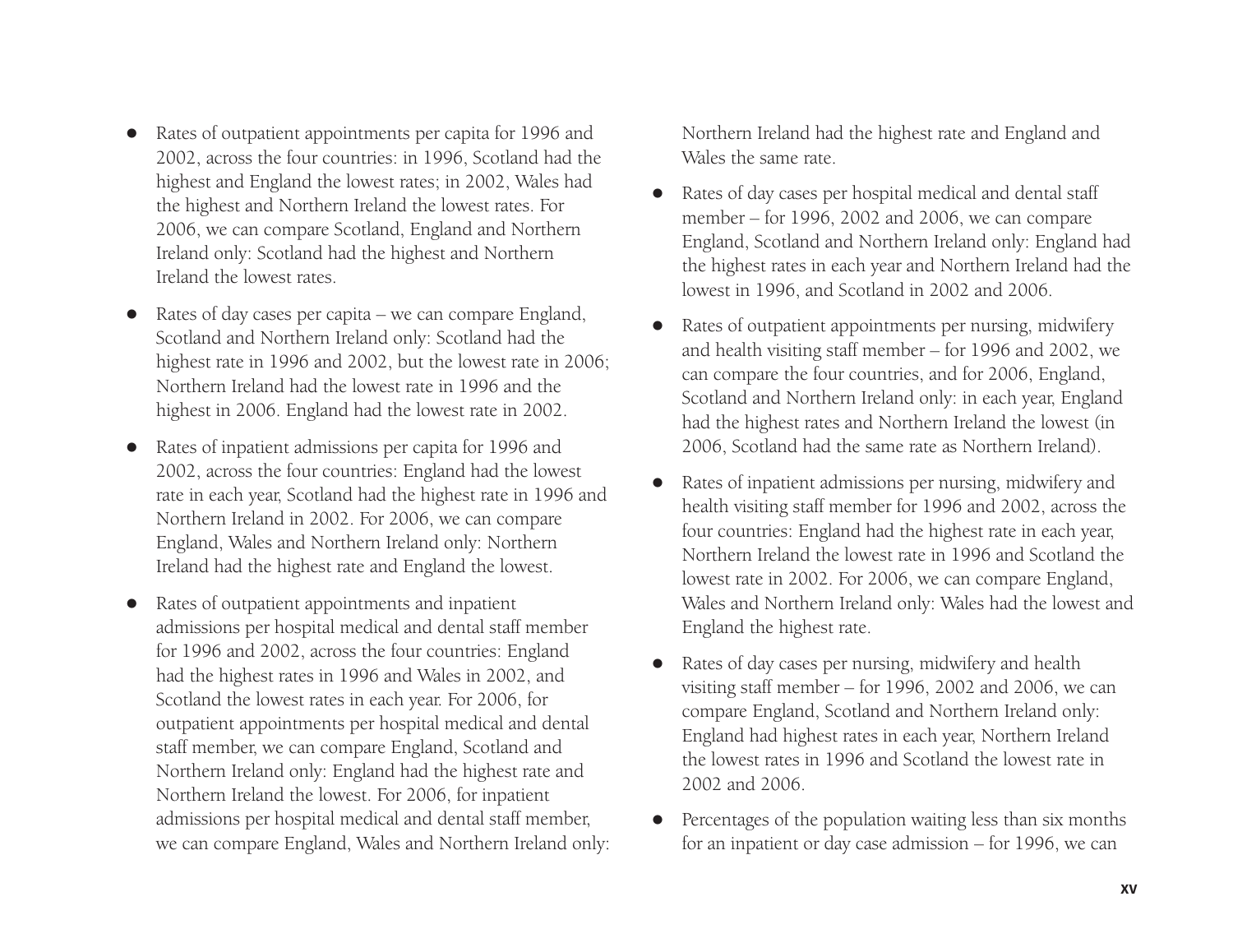compare England and Northern Ireland only: England had the better performance. For 2002 and 2006, we can compare England, Wales and Northern Ireland only: England had the best performance in each year, Northern Ireland the worst performance in 2002 and Wales the worst performance in 2006.

- $\bullet$  Percentages of the population waiting less than three months for an outpatient appointment – for 1996, we can compare Wales and Northern Ireland only: Wales had the better performance. For 2002 and 2006, we can compare England, Wales and Northern Ireland only: in both years England had the best performance and Northern Ireland the worst.
- $\bullet$  Percentages of ambulance response rates to what may have been life-threatening emergencies in less than eight minutes – from 2000 to 2004, we can compare England and Wales only: England had the better performance. From 2004 to 2006, we can compare England, Scotland and Wales only: England had the best performance and Scotland and Wales were similar.

The longitudinal cross-country comparisons were supplemented with a cross-sectional analysis of the three devolved countries and English regions for 2006. The main reason for this additional analysis is that some of the national averages reported for England are distorted by the unrepresentative nature of London.

Comparisons are possible for all three devolved countries with the English regions for mortality and life expectancy, and three measures of inputs (resources per capita, expenditure, hospital medical and dental staff, nursing, midwifery and health visiting staff, and  $GPs$ ).

- Standardised mortality rates (SMRs) (for males and females): Scotland had the highest rates (although these were close to those for the North East); the South East and South West regions had the lowest; the rates for Northern Ireland were comparable with the highest rates of the two worst English regions (the North East and North West); and the rates for Wales were comparable with the median rate for English regions.
- $\bullet$  Perinatal mortality rates: the West Midlands had the highest rate and the South West the lowest; most English regions had higher rates than Scotland; and Wales and Northern Ireland had rates lower than all English regions, except the South West and East of England.
- $\bullet$  Infant mortality rates: the West Midlands had the highest rate; the South East, Wales, the East of England and the South West had the lowest rates; most English regions had higher rates than Scotland and Wales, but Northern Ireland had a rate close to those English regions with high rates.
- $\bullet$  Life expectancy (for males and females): Scotland had the lowest rates for both genders; the South East had the highest rate for males and the South West the highest rate for females; and Wales and Northern Ireland had rates similar to the two English regions with the lowest rates (the North East and North West).
- Per capita spend: Scotland had the highest rate, and Wales and Northern Ireland had similar levels to the three English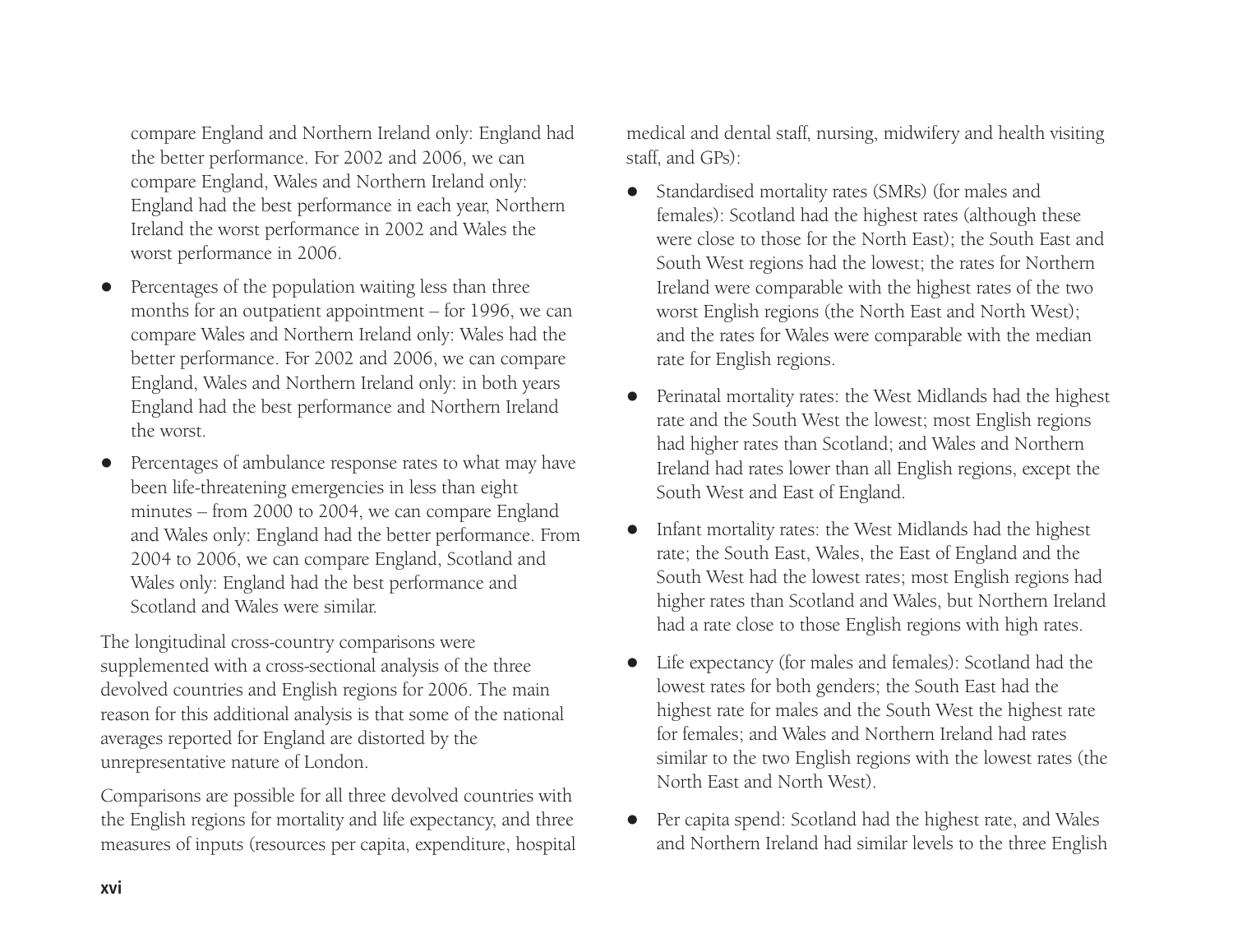regions with the highest per capita spend (London, the North East and North West).

- $\bullet$  Hospital medical and dental staff: except for London (an outlier with the highest rate, which is not comparable), Scotland and Northern Ireland had the highest rates, and Wales had a rate similar to the northern regions of England.
- Nursing, midwifery and health visiting staff: Scotland and Northern Ireland had the highest rates, and Wales had a rate similar to the northern regions of England.
- $\bullet$  GPs: Scotland had the highest rate; Northern Ireland had a lower rate than most English regions; and only the East Midlands had a lower rate than Wales.

Comparisons are possible for Scotland and Northern Ireland with the English regions for the following:

- $\bullet$  Outpatients per capita: Scotland and Northern Ireland had rates lower than the median value for English regions, but close to the mean for England.
- Day cases per capita: Northern Ireland was at the higher end of the distribution for English regions, and Scotland at the lower end.
- $\bullet$  Outpatients per hospital medical and dental staff member: Scotland and Northern Ireland had lower rates than any English region.
- $\bullet$  Day cases per hospital medical and dental staff member: Scotland had lower rates than any English region except for London; and Northern Ireland had lower rates than seven

English regions (the exceptions being London and the North West).

Comparisons are possible for Wales and Northern Ireland with the English regions for the following:

- $\bullet$  Available hospital beds per capita: Northern Ireland and Wales had higher rates than any English region, but these rates were close to that of the North East, which had a materially higher rate than the other English regions.
- $\bullet$  Inpatients per capita: Northern Ireland had a rate close to that for the highest for the English regions (the North East), and Wales had a rate lower than the median value for English regions, but higher than the mean for England.
- $\bullet$  Inpatients per hospital medical and dental staff member: Northern Ireland and Wales had lower rates than any English region, except for London.
- $\bullet$  Percentage waiting more than 13 weeks for admission as an inpatient or day case or outpatient appointment: Northern Ireland and Wales had worse performance than any English region.

Comparisons are possible for Northern Ireland with the English regions for the following:

 $\bullet$  Outpatients, inpatients and day cases per nursing, midwifery and health visiting staff member: Northern Ireland had lower rates than all English regions for outpatients and inpatients (except for London), and than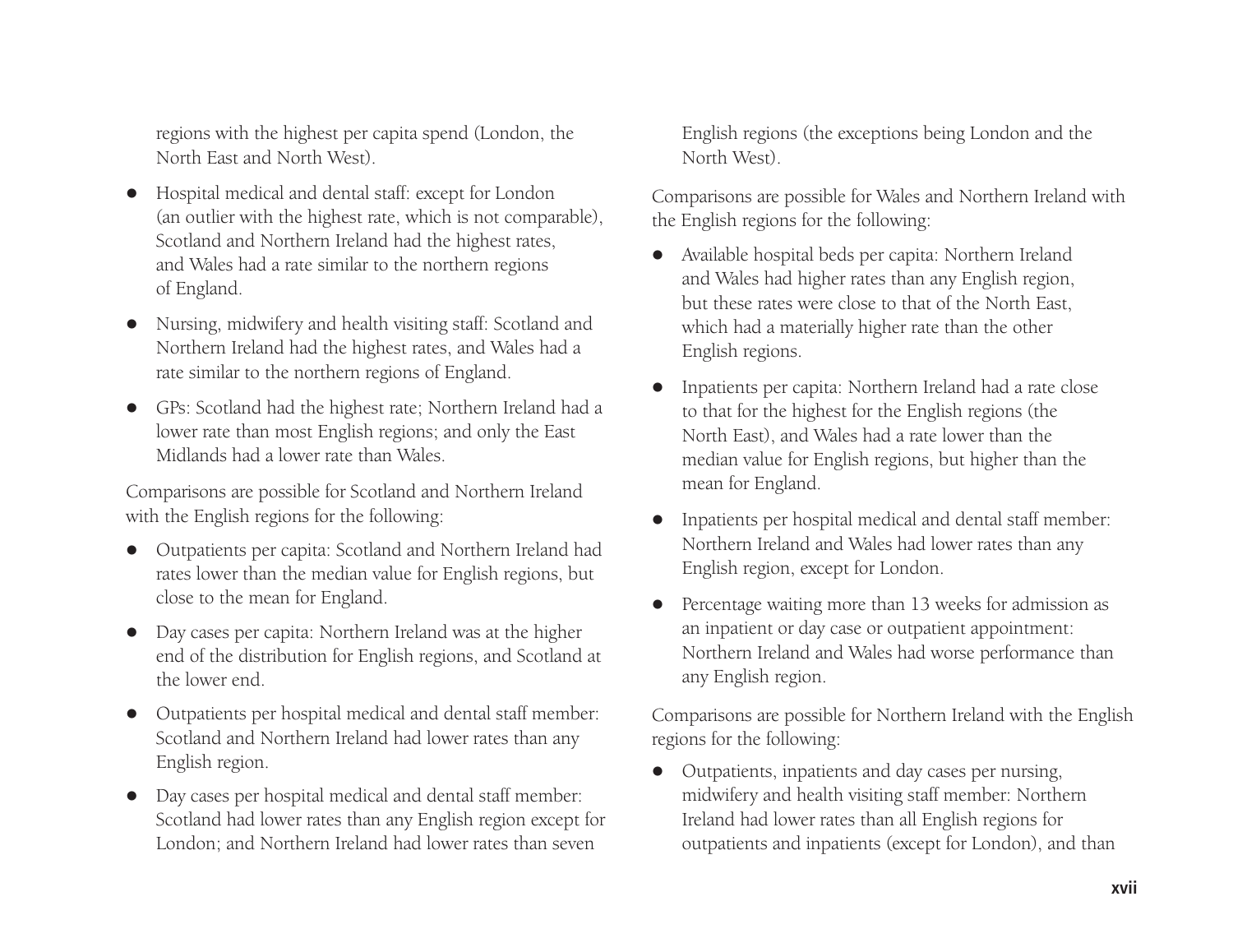six English regions for day cases (the exceptions being London and the North West).

Comparisons are possible for Wales with the English regions for the following:

 $\bullet$  Management and support staff per capita: Wales had a substantially higher rate than any English region.

The North East region of England is more like the three devolved countries (in terms of its size and indicators of socioeconomic, demographic and morbidity characteristics), and therefore some of the analysis focuses specifically on the differences between the North East region and the three devolved countries. Comparing Scotland, Wales and Northern Ireland with the North East as the most comparable English region showed the following:

- Scotland had the highest SMRs and lowest life expectancy at birth (for males and females); the West Midlands had the highest perinatal mortality rate; the West Midlands and Yorkshire and The Humber had the highest infant mortality rates; and Northern Ireland had the highest rate of limiting longstanding illness (LLSI).
- $\bullet$  Scotland had the highest expenditure per capita, and Wales, Northern Ireland and the North East had similar rates.
- $\bullet$  Scotland and Northern Ireland had the highest rates of hospital medical and dental staff per capita; the rate for Wales was similar to that of the North East.

• Scotland had the highest rate of GPs, and the rate for the North East was substantially higher than in Wales and Northern Ireland.

The authors see scope for further, more detailed work using the North East as a benchmark for comparison with the devolved countries.

These analyses can be suggestive only because of the limited set of indicators that were available for the baseline analysis in 1996, and the scope to apply that limited set has become more restricted over time with increasing inconsistencies in definition between the different countries. Despite this, the national-level analysis has shown that England has the lowest per capita funding for the NHS, and generally makes better use of its lower level of resourcing in terms of shorter waiting times and higher crude productivity of its staff. The general finding from comparisons of the devolved countries with the English regions (where the data were comparable) has shown that the devolved countries tend to be outliers (i.e. outside the distribution of the English regions). Comparing Scotland with English regions showed that Scotland had the highest SMRs, lowest life expectancy and highest levels of expenditure. Comparing Wales and Northern Ireland with English regions showed that Wales and Northern Ireland had longer waiting times for hospital, and lower crude productivity of hospital medical and dental staff, and nursing, midwifery and health visiting staff than any English region (excluding London for some measures). Other researchers have failed to find evidence that, in the devolved countries, the higher levels of per capita funding, longer waiting times and lower crude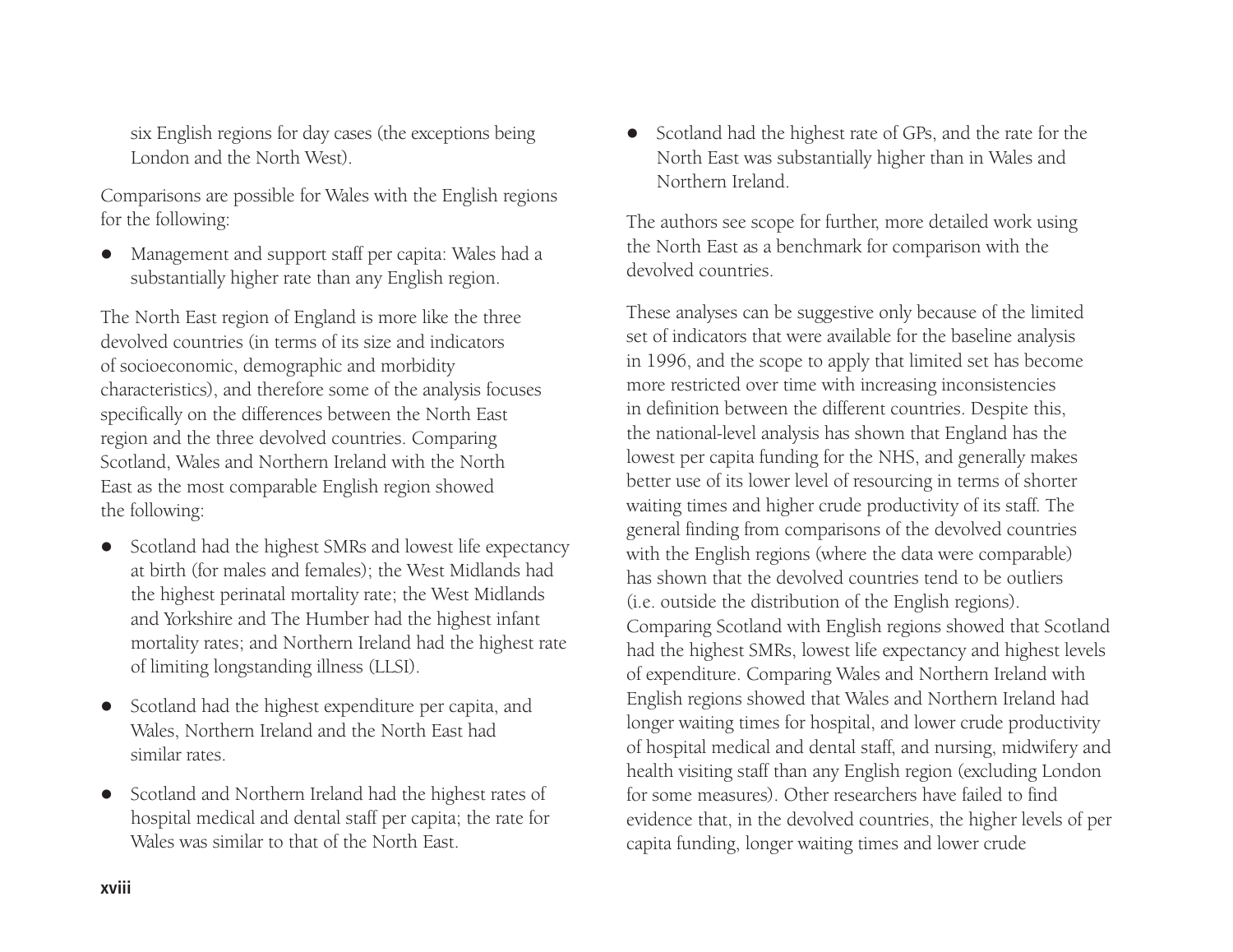productivity have produced offsetting material systematic benefits in other dimensions of quality of care. Although this merits further analysis, this is likely to require data that either are not readily available or have not been collected.

Current arrangements demonstrate two troubling features of governance and accountability. First, while the governments of the devolved countries are held to account by their electorates specifically for the performance of the devolved services, there is no equivalent electoral accountability for such services in England, as this accountability is exercised only through general elections to the UK Parliament. Second, the UK taxpayer funds health services in each country, but only England has been held to account for its performance by the Treasury.

The collection of data on the NHS is costly and only worthwhile if these data can be used. Systematic reviews of the industry of collecting and reporting data on healthcare have found that few of these exercises have been evaluated, and that the few which have, often have limited benefits to show for their costs. Judith Hibbard has argued that if data are to be used to have an impact by putting pressure to improve on those performing poorly, then this is best done by benchmarking through a public comprehensible ranking of performance.3 The divergences in definitions of basic NHS data between the devolved countries and England, such as for staff, hospital activity and waiting times, increasingly restrict performance benchmarking to comparisons within each country. The authors' experience in this study shows that the data collected on a comparable basis over time across the four

countries are extremely limited and, if anything, devolution seems to have reduced the willingness of the devolved administrations to collect such comparable data. While the UK Statistics Authority has a crucial role in monitoring the quality of statistics produced by each country, it does not appear to have the power to require the governments of the UK to produce comparable data on public services. If the governments of all four countries were confident that they could demonstrate that their policies would deliver better NHS performance, they would welcome the opportunity to demonstrate this in comparison with one another. If they are reluctant to allow such comparisons to be made, this suggests that they are fearful that their policies will be found wanting.

Furthermore, UK taxpayers have a right to know how well the different governments are, or are not, securing value for their money. The Treasury ought to be able to require governments to account for their performance by supplying comparative data. This report recommends that the Treasury takes on the role of ensuring that key data are collected on a consistent basis across the four countries, so that there can be open public scrutiny of the performance of the governments empowered to pursue different policies financed by the UK taxpayer. In addition, such information would inform the electorates of each country as to how well each government is running its NHS. It is suggested in this report what this minimum dataset might include.

This report has identified potentially important differences between the UK countries in funding, staffing and performance that highlight larger issues posed by devolution in terms of the way in which monies from UK taxpayers are allocated to the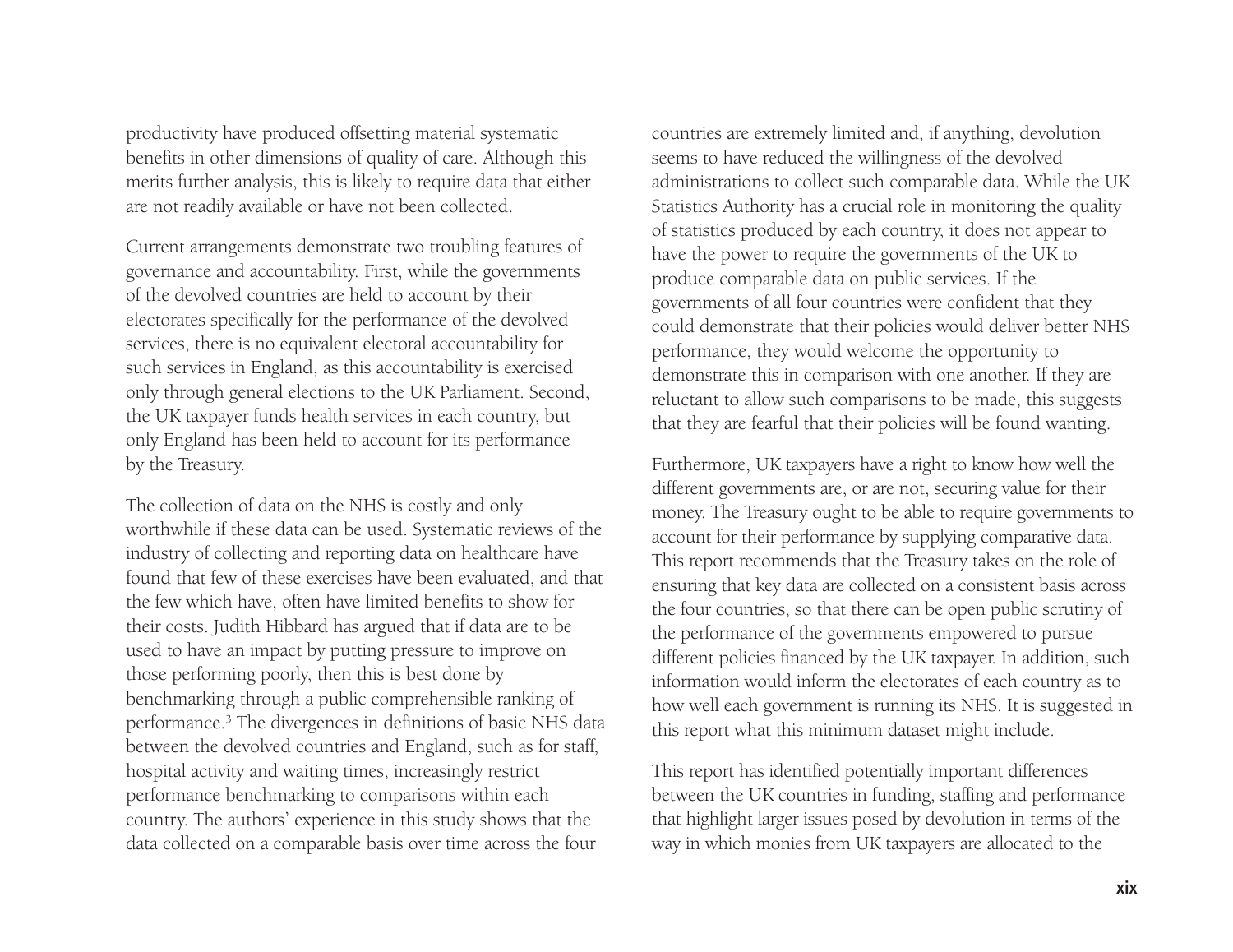devolved countries and accountability for devolved services in all countries. The House of Lords Select Committee on the Barnett Formula critically examined the way decisions have been made on public spending across the four UK countries. The authors strongly support the Committee's recommendation that funding ought to take account of both the size of populations and their relative need for public services.

- 1. Greer, S (2004) *Four Way Bet: How devolution has led to four different models for the NHS*. London: The Constitution Unit.
- 2. Alvarez-Rosete, A, Bevan, G, Mays, N and Dixon, J (2005) 'Effect of diverging policy across the NHS', *BMJ* 331: 946–50.
- 3. Hibbard, JH (2008) 'What can we say about the impact of public reporting? Inconsistent execution yields variable results', *Annals of Internal Medicine* 148: 160–1.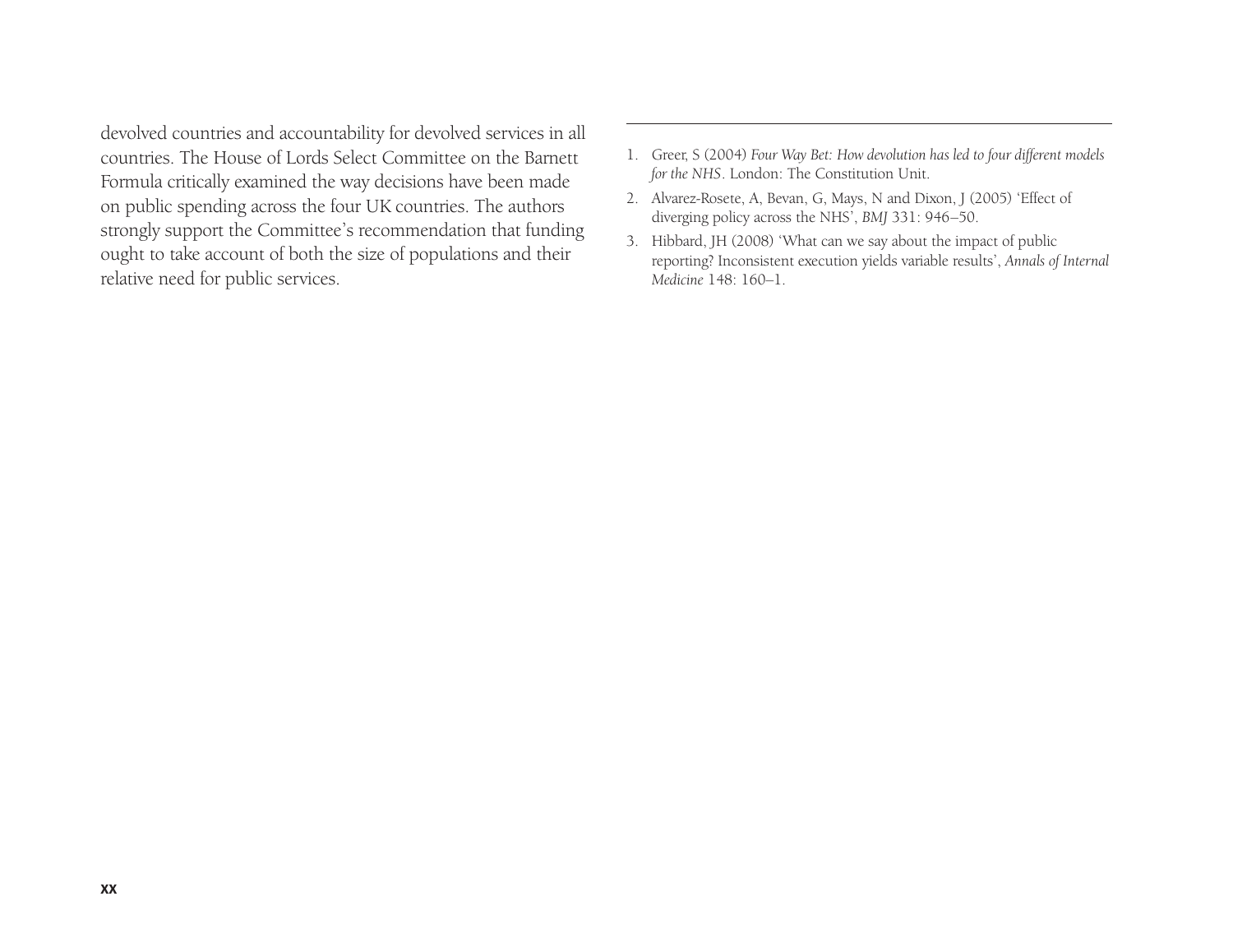## **Funding and performance of healthcare systems in the four countries of the UK before and after devolution**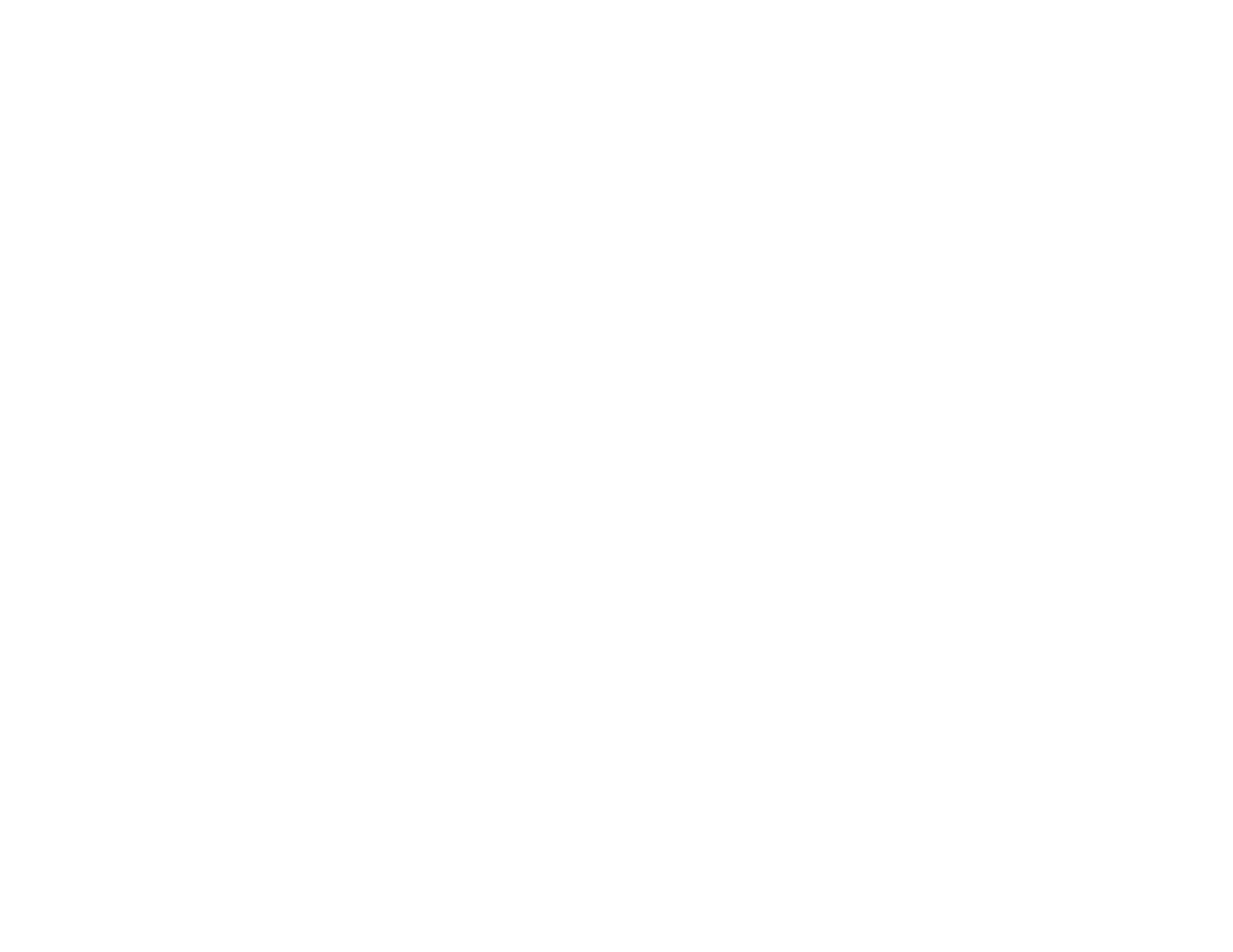## **CHAPTER 1 INTRODUCTION**

On 1 May 1997, the (New) Labour Government won a landslide victory in the general election with four policy commitments in its manifesto<sup>1</sup> that shaped the governance, funding and performance of the healthcare systems in the UK. Only one of these was specific to healthcare with the promise to 'save the National Health Service' by cutting costs on the 'bureaucratic processes of the internal market', getting 100,000 off waiting lists and improving the quality of care through increasing spending each year in 'real terms'.

The NHS, however, had little prospect of substantial growth monies: the manifesto made a commitment to 'work within departmental ceilings for spending already announced' (by the Conservative Government), which entailed prudence in fiscal policy in the Blair Government's first term; and another manifesto commitment made it clear that the first claim on resources for public services would be for schools, as the government's first three priorities famously were 'Education, Education, Education'.2

This report examines the consequences for healthcare in the UK of a fourth manifesto commitment, namely devolution of power

(to the Scottish Parliament and the Welsh Assembly, which was also extended to the Northern Ireland Assembly), on funding, performance, governance and accountability of what has now become a different NHS within each of the four countries of the UK: England, Scotland, Wales and Northern Ireland.

Much of the work to date examining the impacts of devolution has focused on differences in policies, structure, values and accountability across the four systems of healthcare.3 This report draws on that literature to outline these differences, but the original contribution comes from reporting a set of indicators on populations, and resourcing and performance of systems of healthcare measured over time to raise questions about the funding, performance, governance and accountability of governments of each country. The requirement for indicators to be comparable over time and across countries limited the range and number available, and hence the scope of this report.

The authors present two kinds of comparisons of performance between the different countries of the UK: first, longitudinal analyses at three time points over ten years (1996/97, 2002/03, 2006/07, hereafter referred to as 1996, 2002 and 2006) of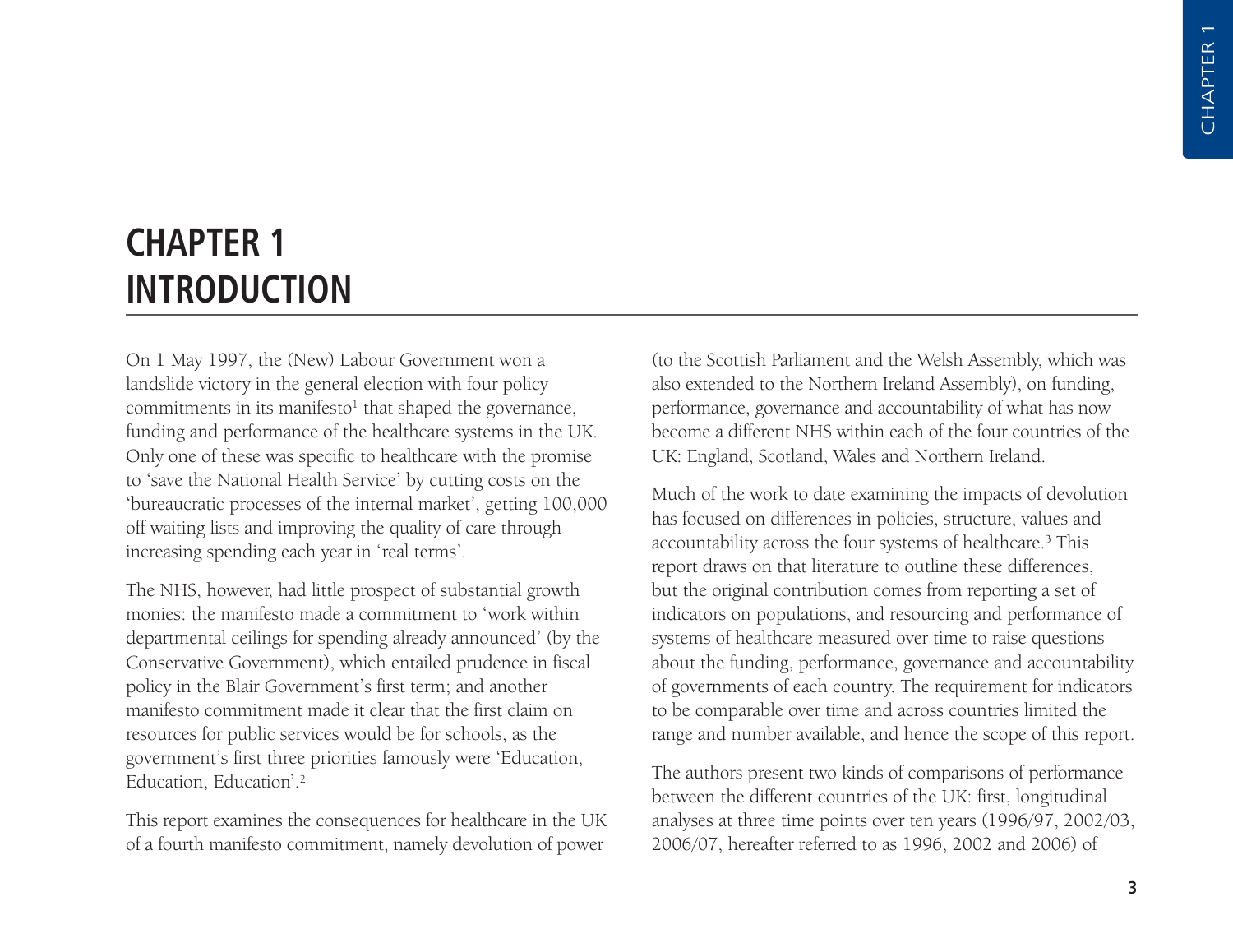national averages for each country; and second, cross-sectional comparisons of regions in England (for 2006, when the current ten strategic health authorities (SHAs) were created) with the other three countries, which show the limited value of comparing one very large country, England (50 million population), with three much smaller ones: Scotland (five million), Wales (three million) and Northern Ireland (1.7 million). These comparisons reveal two different categories of indicators: one set where the variation within England is greater than between the average for England and the three other countries; and another set where the statistics for the other countries lie outside the range for the regions in England. The authors show that the North East is a better benchmark for comparison with the devolved countries than the average for England for two reasons: the North East is more like the three devolved countries (in terms of the size of their populations and indicators of their socioeconomic, demographic and morbidity characteristics); and average per capita indicators of expenditure and supply for England are heavily influenced by the high values for London, which are caused by the high costs of labour in the capital, and concentrations of research, teaching and training.4

Chapter 2 of this report sets the context for the comparative analysis. It describes the background to, and the nature and arrangements for, political devolution. Following its enactment, there was a commitment by the Prime Minister of the UK to unprecedented and sustained real increases in spend on the NHS, which applied across the UK, to remedy a perceived crisis in the NHS from underfunding that had resulted in inadequate investment and staffing, poor outcomes and quality of care,

including long hospital waiting times. Subsequently, the government in England, unlike in the other three countries, linked the unprecedented increases in NHS funding to a requirement for a transformation of performance, with targets set by the Treasury and new policies for the NHS to achieve those targets. For the devolved governments in Scotland, Wales and Northern Ireland, neither was there external pressure from the Treasury on their ministries of health, nor did these governments put specific forms of pressure on their own NHSs to improve their performance.

Chapter 3 outlines the methods of comparative analysis and brings out the difficulty of obtaining comparative data on even the basic measure of hospital waiting times. Chapters 4 and 5 report, respectively, inter-country comparisons using routinely available data at three time points (1996, 2002 and 2006), which include periods before and after devolution (except for ambulance response times, which show changes since 1999); and a comparison of the English regions with the three other countries in 2006. Chapter 6 highlights findings from these comparisons and their implications for policy and research.

The analysis in this research was first published in January 2010, but following publication, two new sets of problems in extending the previous analyses to 2006 were discovered; hence the publication of a revised report. The first problem was that there was an error in the official statistics for hospital medical and dental staff, and nursing, midwifery and health visiting staff, for Scotland for 2006, as published by ONS and checked by officials of ISD of National Services NHS Scotland: the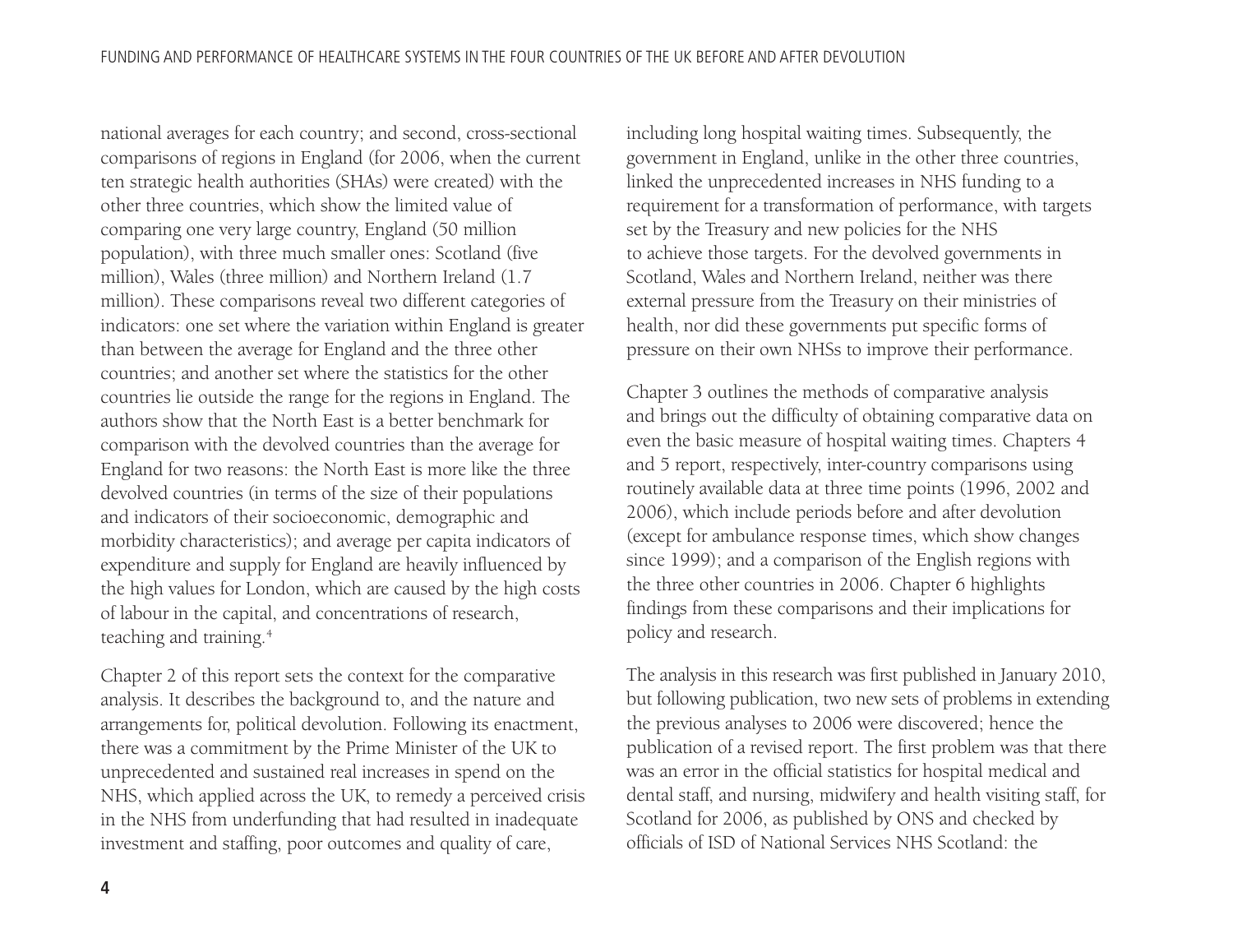published statistic for hospital medical and dental staff erroneously included general dental practitioners, and the published statistic for nursing, midwifery and health visiting staff included unqualified nurses. This revised report uses the corrected statistics. The second problem was that, following discussions with officials from ONS and ISD, it became clear that fundamental differences in the definition of various statistics for 2006 remain unresolved, both between countries and over time. In preparing the original January 2010 report, the authors were aware of definitional problems for statistics on waiting times in Scotland, management and support staff for Northern Ireland, and day cases and outpatients for Wales for 2006. The extra definitional problems, which became clear after publication of the original report, highlight a key message of this revised report: no one appears responsible for requiring that fundamental data on staff, activity and performance are collected on a consistent basis. This is because benchmarking of the use of UK taxpayers' money across the four countries is not carried out by their respective governments. Thus it is not possible to meaningfully compare across the four countries over time the following:

- $\bullet$ levels of beds;
- $\bullet$ management and support staff;
- $\bullet$ waiting times; and
- $\bullet$  crude productivity of hospital staff (hospital medical and dental staff, and nursing, midwifery and health visiting staff).

The problems of lack of comparability for 2002 were much worse than for 1996, and for 2006 are again much worse than for 2002.

- 1. Labour Party (1997) *New Labour: Because Britain deserves better*. London: Labour Party.
- 2. Bevan, G and Fasolo, B (2010) 'Altruism, choice and reputation'. Paper presented at the LSE Behavioural Public Policy Seminar Series, London, 8 December.
- 3. Jervis, P and Plowden, W (2003) *The Impact of Political Devolution on the UK's Health Services*. London: Nuffield Trust. Greer (2004) op. cit. Greer, S and Trench, A (2008) *Health and Intergovernmental Relations in the Devolved United Kingdom*. London: Nuffield Trust. Jervis, P (2008) *Devolution and Health*. London: Nuffield Trust. Greer, S (2008) 'Devolution and divergence in UK health policies', *BMJ* 337: a2616. Smith, KE (2007) 'Health inequalities in Scotland and England: the contrasting journeys of ideas from research into policy', *Social Science & Medicine* 64(7): 1438–49. Smith, KE, Hunter, DJ, Blackman, T, Elliott, E, Greene, A, Harrington, BE, Marks, L, McKee, L and Williams, GH (2009) 'Divergence or convergence? Health inequalities and policy in a devolved Britain', *Critical Social Policy* 29: 216–42. Harrington, BE, Smith, KE, Hunter, DJ, Marks, L, Blackman, TJ, McKee, L, Greene, A, Elliott, E and Williams, GH (2009) 'Health inequalities in England, Scotland, and Wales: stakeholders' accounts and policy compared', *Public Health* 123(1): e24–e28.
- 4. One indication of this is the numbers of medical students. A common source for these data has not been found, but, for example, London in 2001/02 had nearly five times as many medical students as Scotland: London had about 4,400 (Department of Health, 2000) and Scotland about 900 (Calman and Paulson-Ellis, 2004). See Department of Health (2000) *Service Increment for Teaching Accountability Report 1999/2000*. London: Department of Health, p12. www.dh.gov.uk/en/Publicationsand statistics/Publications/PublicationsPolicyAndGuidance/DH\_4139368 . Calman, K and Paulson-Ellis, M (2004) *Review of Basic Medical Education in Scotland*. Edinburgh: The Stationery Office, p37. www.scotland.gov.uk/Resource/Doc/47251/0013200.pdf . London is also the home to such great institutions serving the whole of the UK: for example, Hammersmith Hospital, Great Ormond Street Hospital for Children, the Royal Marsden Hospital and the National Hospital for Neurology and Neurosurgery at Queen Square.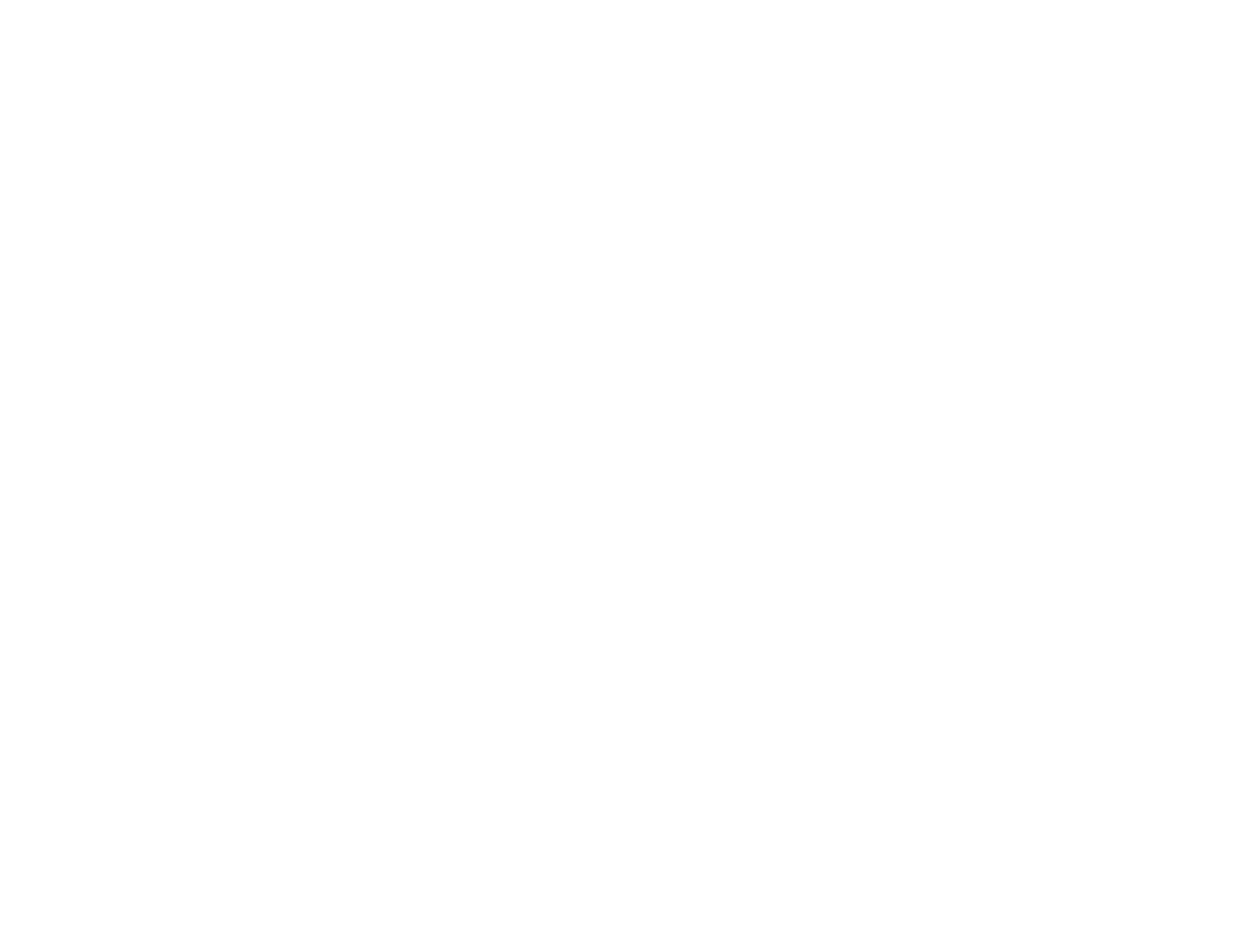### **CHAPTER 2 DEVOLUTION: BACKGROUND, ARRANGEMENTS AND THEIR IMPLICATIONS**

#### **The historical background to devolution**

Devolution followed a long and complicated historical development of governance arrangements in the UK. History obviously matters as we now have governance on a consistent basis from a strong centre for the 50 million who live in England, with quite different arrangements allowing considerable autonomy for those parts with a historical claim to being distinct countries. This brief outline of the history of the unions of the different countries aims to identify key developments leading to the creation of the UK that have had an influence on governance before and after devolution.

The outline draws on the account by Norman Davies in *The Isles – A history*, <sup>1</sup> in which he highlights problems of nomenclature.2 Colley points out that, in 1805, a Scot representing a Perthshire constituency saw the word English as applicable to describe people from any part of the UK.3 Davies sets out to correct the 'inability of prominent authorities to present the history of our Isles in accurate and unambiguous

terms'. These prominent authorities included the Bodleian library of Oxford University and the Library of Congress in Washington which, in 1999, had no entry for the history of the UK, and their entries for Great Britain assumed this to be identical to the history of England. This follows the practice of the entry in the index of early editions of the *Encyclopaedia Britannica*: 'For Wales – see England'.4

Following a long and complex history,<sup>5</sup> key developments in the formation of the current UK included historical defeats by the English of the Welsh, by the Scottish of the English; and, in Ireland, the bloody history that followed the plantation in Ulster with events that still resonate in the Protestant and Catholic communities.6 The Statute of Rhuddlan (1284) was imposed on, and subjugated Wales to, English jurisdiction following its conquest by Edward I. The Act of Union of England and Wales (1536) that followed the Tudor assault on Wales clearly defined the border for the first time, and renamed the Kingdom of England the Kingdom of England and Wales.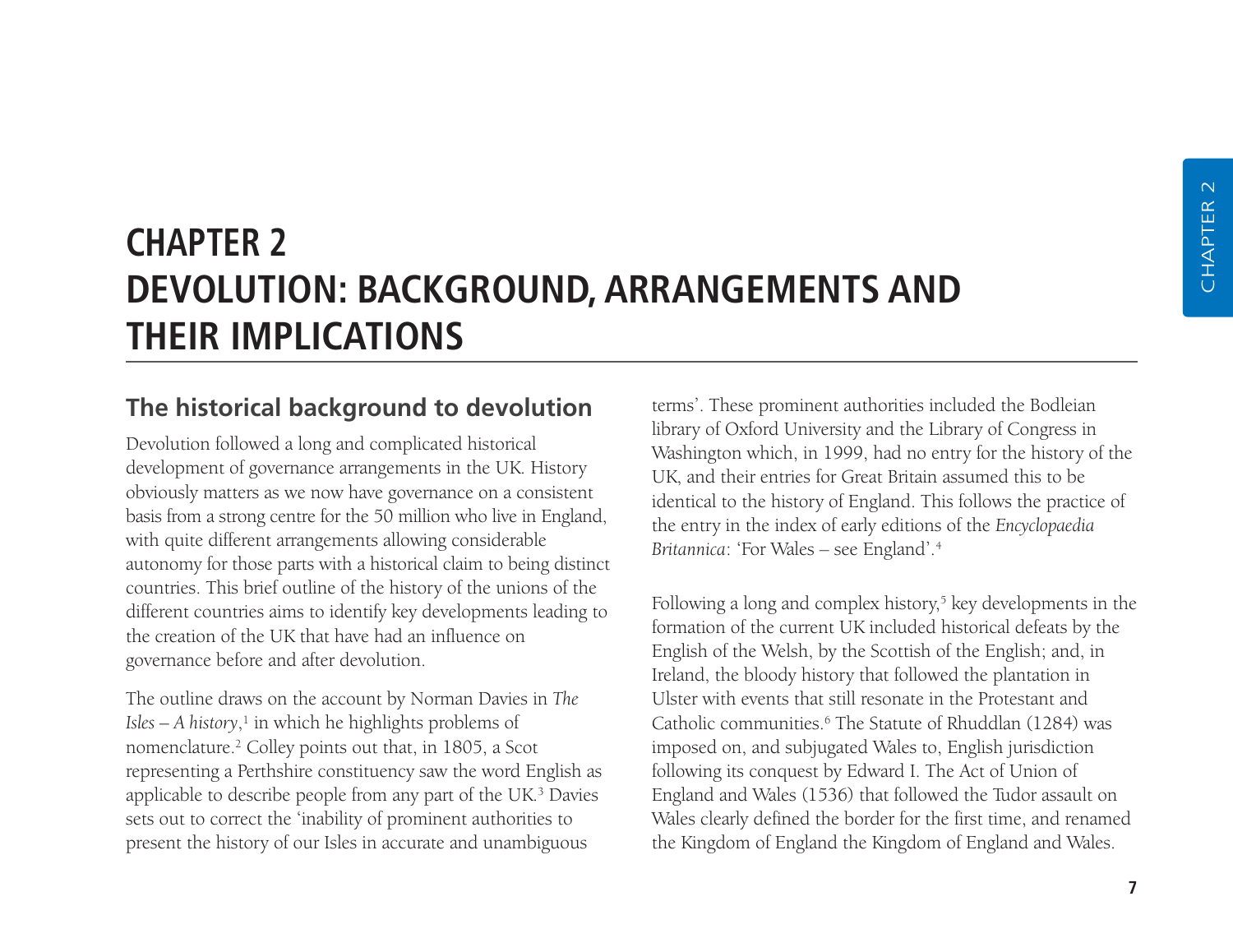Later English common law was imposed and English declared the sole language of administration.<sup>7</sup> In contrast, Scotland remained independent with its own parliament until the merger of the Edinburgh and Westminster Parliaments in the Act of Union of 1707, in which Scotland secured greater autonomy than either Wales (in its earlier union) or Ireland (in its later union).8 At the end of the fifteenth century, the Dublin Parliament had been obliged to pass Poynings' Law, which invalidated all Irish legislation not previously approved in England, and remained on the statute book for nearly 300 years. King James I and VI signed the Act for the confiscation of Ulster to achieve its subjugation by the plantation (by principally English leaseholders and Scottish tenants). Ulster had previously been the most Irish, Gaelic and Catholic and traditional province of Ireland. The two key legislative developments were: the merger of the British and Irish Parliaments (1800);<sup>9</sup> and the partition of Ireland by the Government of Ireland Act (1920), which was confirmed by the Anglo–Irish Treaty (1921) and created the British Province of Northern Ireland.10

This history is relevant in understanding arrangements prior to devolution as it explains why historical dominance matters and also key differences between the countries that, as Colley<sup>11</sup> argues, ought not to be assumed to be similar as a 'Celtic fringe': the Welsh and the Scottish 'rarely defined themselves by reference to the kind of rich Celtic nationalism that certain Irish patriots would make so much of after the 1840s'. Although Wales, in contrast to Scotland, 'had lost its own legal system, its religious organisation was modelled on England's own, and it had no universities or capital city like Edinburgh as a focus for cultural life... as late as the 1880s, three out of four spoke Welsh from choice'. Only in Wales does a significant population speak a native language other than English, and government publications are bilingual.

For long periods, however, for the devolved services, Wales was little more than an English region. The educational system in Wales has been described with reference to the entry in the *Encyclopaedia Britannica*: for Wales see England;<sup>12</sup> and prior to devolution, the NHS in Wales was perceived as 'forming an adjunct to the English health service'.13

In contrast, Scotland differs from England in that: Scottish banks issue their own currency (in notes; coins are minted on a UK-wide basis); Scottish civil law 'contains elements that have origins in Roman Dutch Law rather than English Common Law traditions';14 and the Scottish educational system has a system of exams and higher education which is distinctively different.<sup>15</sup>

In Northern Ireland, history continues to wrestle with the complications arising from partition (into Northern Ireland and the Republic of Ireland) and its own 'Troubles'. In terms of governance, as compared with England, Northern Ireland is more different than Wales and less different than Scotland. Before devolution, legislation for the UK consisted of three different territorial arrangements: this was on a common basis for England and Wales; but Scotland and Northern Ireland each had different Acts. (Greer and Trench explain these differences.16) After devolution, the Scottish Parliament has a wide range of legislative powers and is free to legislate on all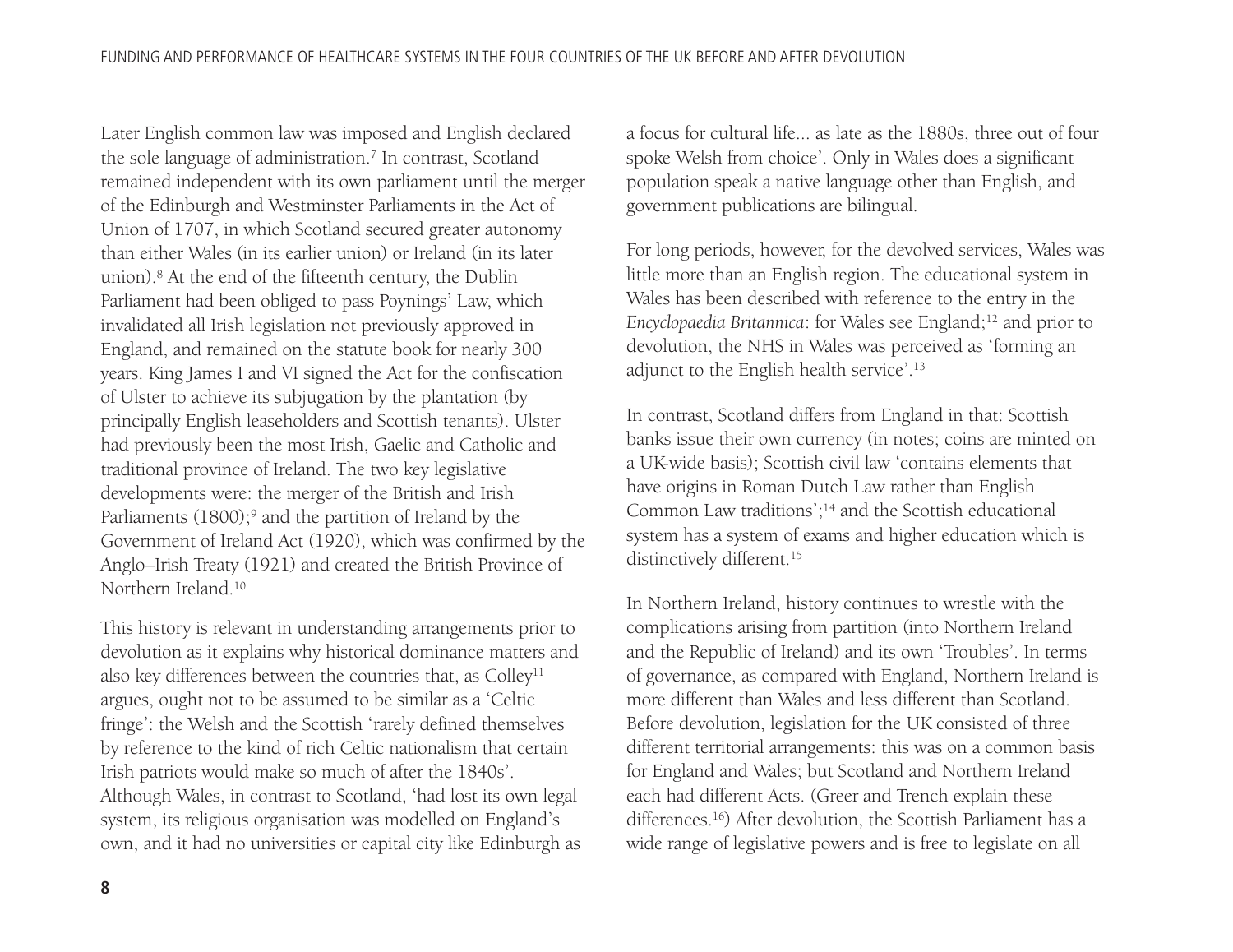matters except those reserved for Westminster, which for health and healthcare include regulation for almost all the health professions. The Assembly in Northern Ireland can also legislate except for reserved matters. The powers of the Assembly in Wales are more circumscribed and were initially limited to executive matters, which were those of the Welsh Office prior to devolution. There is scope for the Assembly to acquire legislative powers, but these depend on the cumbersome process of approval by a Westminster Act of Parliament or a Legislative Competence Order, an order in Council sought by the Assembly and approved at Westminster.<sup>17</sup>

This history is also relevant in understanding the nature of devolution. Davies argues that the nature of the union of 1707 prevented the UK from developing either a federal structure (as in Germany, where each land was established on an equal basis with none designed to dominate the others) or unitary structure (as in France, which until recently possessed a highly centralised character in which the political nation developed within one territory). In contrast, the UK is 'essentially a dynastic conglomerate, which could never equalise the functions of its four constituent parts' and lacks a unified legal system, centralised educational system, common cultural policy or history. Davies argues that, although Scotland united with England in 1707 and Ireland with England and Scotland in 1800, as far as the English are concerned 'England never united with anyone'. This one-eyed perspective of the impact of unions on England carried over to devolution, which was seen to require new elected bodies in Scotland, Northern Ireland and Wales, but not in England where the UK Parliament is responsible for both policies that apply to all

four countries (for example, defence, social security and foreign policy) and to England only (healthcare and education, for example), leading to the 'West Lothian question', which is discussed below.

#### **Governance of the NHS before political devolution**

The creation of the NHS in 1948 established largely the same organisational forms and common policies across the whole of the UK with access to the NHS free at the point of delivery (except for the subsequent introduction of prescription charges) and typically via a GP, who acts as gatekeeper to specialist services. Initial arrangements illustrate how Wales was essentially seen as an English region, with Scotland and Northern Ireland seen as distinct administratively: the regulation to control the distribution of GPs was by three Medical Practices committees: for England and Wales; for Scotland; and for Northern Ireland. A hospital management committee governed each hospital, and was accountable to regional hospital boards in England (with 14), Wales (one); Scotland (five),18 and a hospitals authority in Northern Ireland<sup>19</sup>

The major reorganisation of the NHS (implemented in 1974 in England, Wales and Scotland, and 1973 in Northern Ireland) aimed to shift the NHS from an organisation based on hospitals to one based on populations. This resulted in a regional structure in England of 14 regional health authorities (RHAs); for the other countries, the government department of health fulfilled this role. Within English RHAs and Wales there were area health authorities, responsible for running hospital and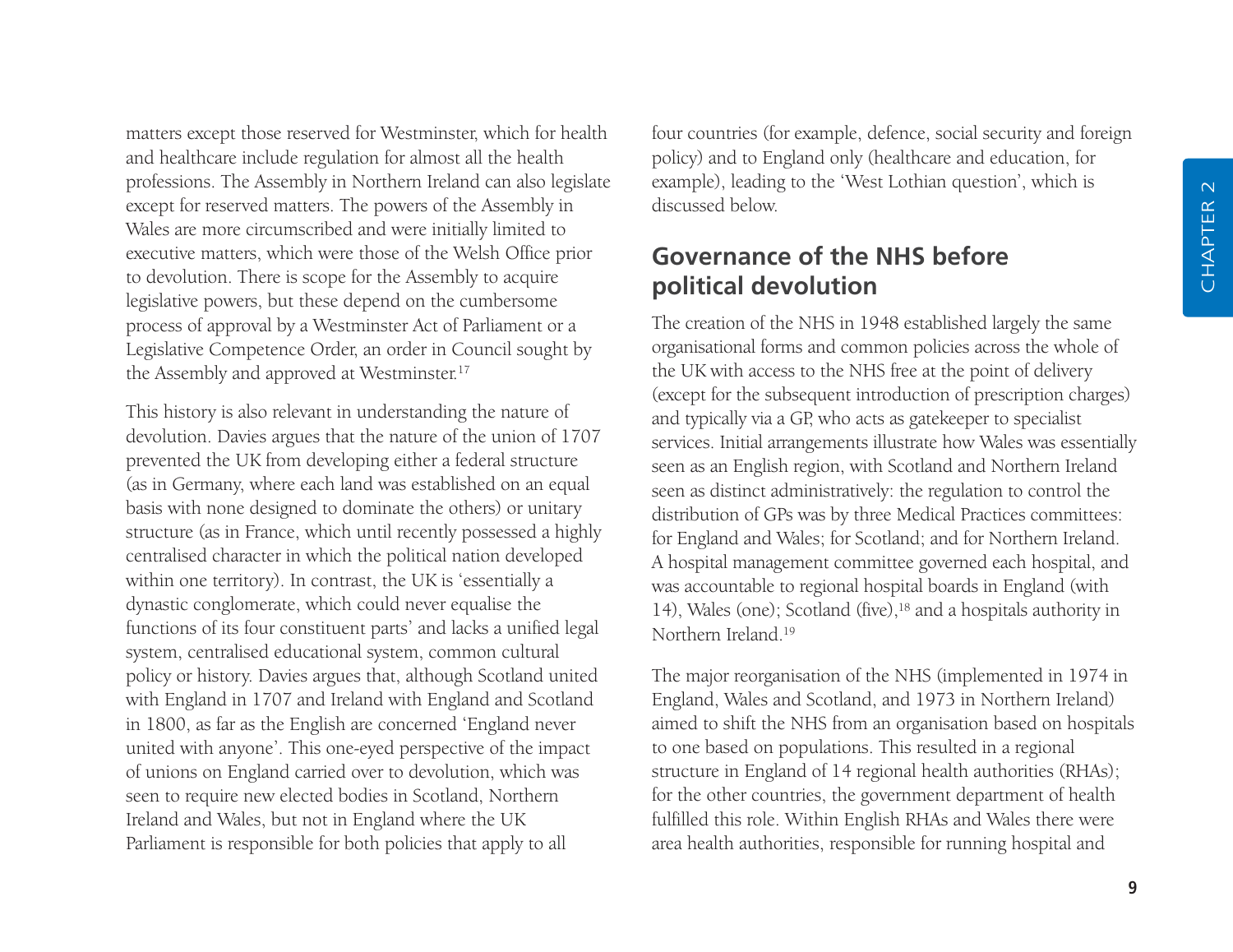community health services and planning for populations within each area (in England and Wales these were later reorganised into district health authorities); and family health service authorities, for family practitioner services. In Scotland, health boards were created with the same responsibilities as area health authorities but they also covered family practitioner services. In Northern Ireland, health and social service boards were created with responsibility for health and social services. The constitution of executive teams was similar in England, Wales and Scotland, but differed in Northern Ireland (including the Director of Social Services, but excluding the Treasurer).20

Before political devolution, each country was subject to a common policy that applied throughout the UK with latitude for minor variations in the devolved countries. This is powerfully illustrated by the controversial White Paper *Working for Patients*, <sup>21</sup> which promulgated the policies of an internal market throughout the UK. This followed the Thatcher Government's policy of little or no increases in 'real' terms for the NHS, which, together with a policy of redistribution of resources according to estimated relative need, resulted in cuts in services in London and the perception of a crisis of underfunding.22 One issue pursued as a solution to that crisis was the exploration of a greater role for private health insurance, but that was eventually sidelined, and later dropped.<sup>23</sup>

These events emphasise two ways in which England is the odd one out in the UK: only in England is there a strong Conservative Party and significant independent sectors for healthcare and schools. In the devolved countries the

implementation of the internal market was seen as an ideologically driven policy invented in England and imposed on them. (Its unpopularity may have contributed to there being no Conservative Members of Parliament (MPs) in either Scotland or Wales after the 1997 general election.24)

The internal market created a 'purchaser/provider' split based on the idea that purchasers would contract with independent providers on grounds of price and quality with 'money following the patient'. This meant that district health authorities in England and Wales, health boards in Scotland and health and social service boards in Northern Ireland became 'purchasers' and their hierarchical role in governing providers was replaced with contractual arrangements. Providers became 'independent' NHS trusts. Another innovation of the internal market was the creation of new small-scale purchasing by GPs who opted to become fundholders, of which various forms emerged over time.<sup>25</sup> In England, the emphasis on 'light touch regulation' of the internal market resulted in the abolition of RHAs. This regulatory tier became a monitoring arm of the Department of Health and has been reorganised every few years.<sup>26</sup>

Within the UK, before devolution, there were three Secretaries of State, for Scotland, Wales and Northern Ireland, who were all members of the UK Cabinet. They were accountable for expenditure within these countries on (which for simplicity will be referred to as) 'devolved services', which include health and local authority services. Decisions on spending on social security (although identifiable within each country), defence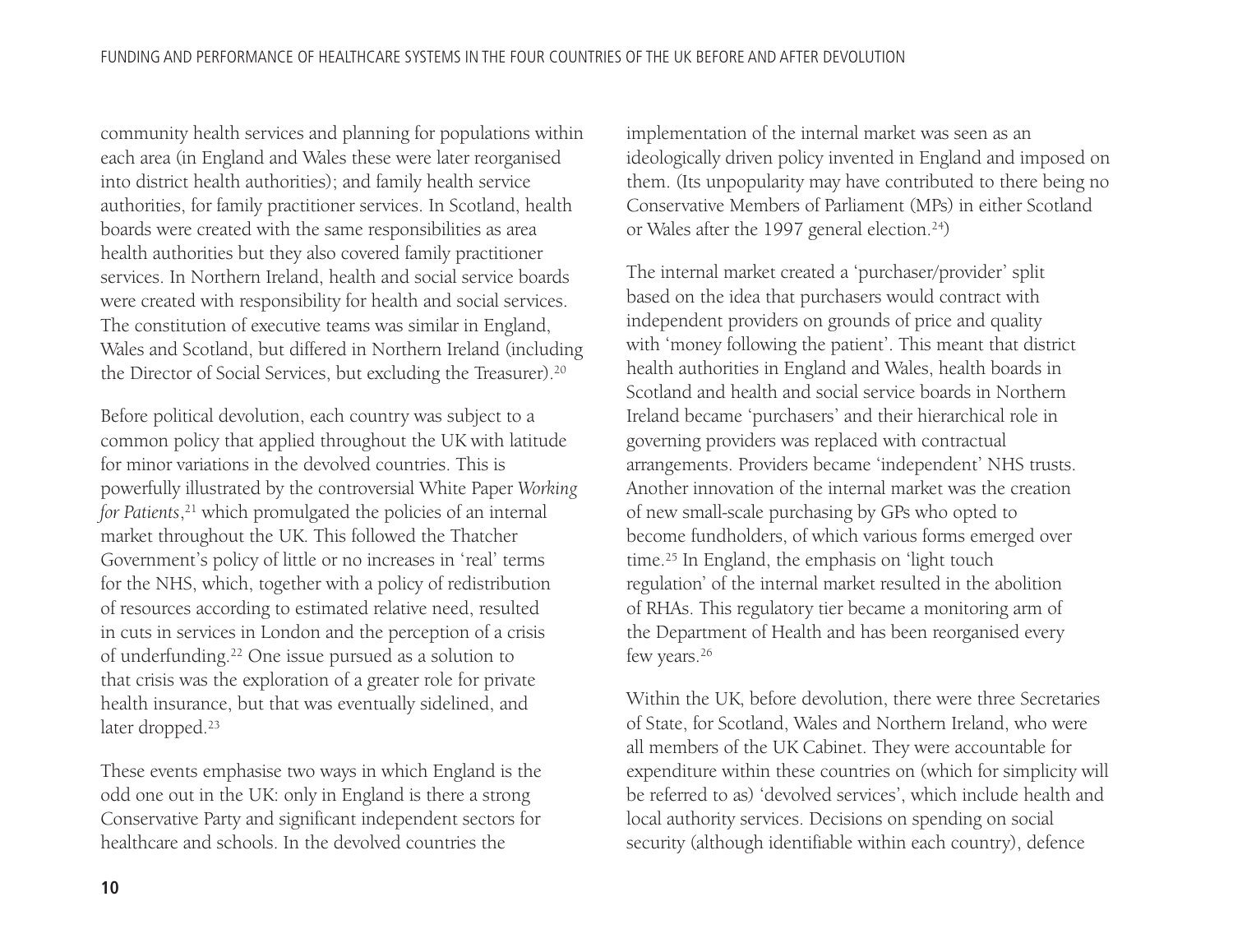and foreign affairs, were, and still are, made on a UK-wide basis. Secretaries of State were allocated a global sum for their 'devolved services' and were free to allocate money to their chosen spending priorities.

In 1979, when political devolution was first being considered, the then Labour Government introduced a new formula (the Barnett Formula) for allocating annual per capita spending increases for 'devolved services'. This formula has recently been reviewed by the House of Lords Select Committee on the Barnett Formula:<sup>27</sup> the account contained here of the formula draws on that critical and informative report. The formula began to operate in Scotland and Northern Ireland in 1979, and in Wales in 1980. Its principle is that 'growth' in resources for 'devolved services' would be allocated to each country in proportion to its share of the UK's population, with annual per capita spending increases derived from the percentage increase granted to the English baseline. Before the formula was used, England had the lowest per capita spend: in 1976/77, per capita spending on 'devolved services' was much higher than England in Northern Ireland (by 35 per cent) and Scotland (by 22 per cent) and a little higher in Wales (by 6 per cent).

The Barnett Formula was seen, at its introduction, as a short-term measure, but continued after devolution was enacted 20 years later and has remained in place, largely unaltered, for 30 years. A formula designed for the long term ought to take account of the relative needs of countries' populations. The Barnett Formula fails to do so, and this is why the House of Lords Select Committee on the Barnett Formula concluded that it should 'no longer be used to determine

annual increases in the block grant for the United Kingdom's devolved administrations'. The Treasury's two studies of needs assessment in 1979 and 1993 were disregarded, but, if implemented, would have meant a reduction in allocations relative to England in both 1979 and 1993 for Northern Ireland and Scotland; and an increase in spending in Wales in 1979 but not in 1993. Although in principle the design of the Barnett Formula implies gradual convergence in per capita spend, this did not happen for two reasons:

First, relative populations were not updated until the 1990s, despite significant changes (for example, Scotland's share of the UK population declined from 9.3 per cent in 1976 to 8.7 per cent in 1995). Second, the formula did not determine all allocations of devolved public spending: there were extra allocations negotiated bilaterally with the Treasury outside the formula, in particular to cover public sector wage increases (which appear to have benefited Scotland and Northern Ireland).

#### **UK political devolution and accountability**

Powers were transferred to the Scottish Parliament and Welsh Assembly on 1 July 1999; and to the Northern Ireland Assembly on 2 December 1999. This is a peculiar arrangement as it lacks two key elements of normal federal governance: there is no elected body for England; and there is no basis for agreeing what should be the UK-wide elements of policy for devolved services versus those to be determined within the constituent countries of the UK. A possible explanation for these arrangements is that devolution was seen as a first step to be followed by the introduction of regional governments in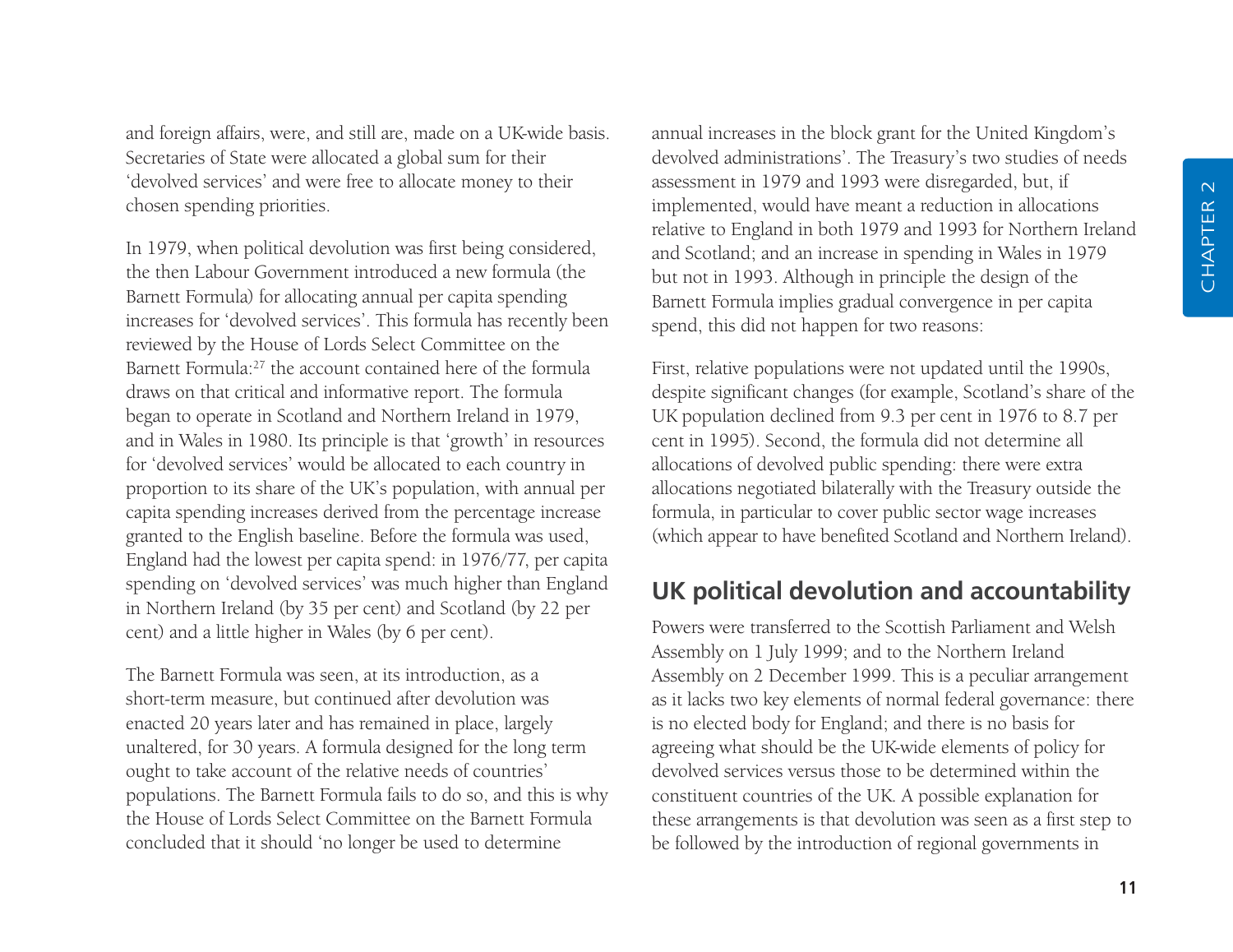England. But that step was rejected so heavily when tried in the North East<sup>28</sup> that it is now off the political agenda for a generation. The resulting anomaly in governance is known in parliament as the West Lothian question, as articulated by the MP Tam Dalyell in the House of Commons:<sup>29</sup> that is, why should MPs from non-English constituencies be able to vote on policies for England (for healthcare, education and transport) when English MPs cannot vote on these policies for each devolved country (as these are matters for their own parliament and assemblies), even though their finance comes from the budget for the UK?

The anomaly of the absence of a parliament for England was forcefully illustrated by the introduction of two controversial policies implemented in England only: foundation trusts (that aimed to free hospitals from hierarchical control by the Department of Health, subject to scrutiny by an independent regulator) in July 2003,<sup>30</sup> and the introduction of tuition fees for undergraduates in January 2004.31 The governments in Scotland and Wales opposed these policies, but the Blair Government's majority in the House of Commons depended on votes from MPs from Scotland and Wales.

Devolution is essentially a political arrangement with virtually no fiscal devolution: the NHS is financed by general taxation and national insurance contributions on a UK-wide basis. Scotland only has very limited powers for raising extra taxes, which have not yet been used; the report from the Commission on Scottish Devolution (chaired by Sir Kenneth Calman) recommended 'that over one third of devolved current spending would be funded by taxes decided and raised in Scotland'.32

The arrangements for devolution also mean that there are in essence two different systems for determining NHS budgets: one for England and another for the devolved countries. For England, the NHS budget is the outcome of UK Cabinet agreements following negotiations between HM Treasury and the Department of Health for England; and is, in principle, contingent on the NHS in England delivering performance that satisfies a set of Treasury targets set out in PSA targets agreed with the Secretary of State for Health for England. The Labour Government's 1998 *Comprehensive Spending Review*<sup>33</sup> sets out PSA targets for health services in England, Scotland, Wales and, to a lesser extent, Northern Ireland. The PSA targets for 2002 and 200434 had targets for government departments in England, for the Northern Ireland Office, but none for health services; and excluded the governments of Scotland and Wales. The PSA targets for 200735 applied to government departments in England only.

The baseline for allocations for 'devolved services' to the devolved countries (used in the Barnett Formula) is determined by the level of allocations for these services in England, which have been (as for healthcare), in principle, contingent on each department delivering performance that satisfied its PSA targets. The global allocations for 'devolved services' in the devolved countries are then determined by the Barnett Formula and bilateral negotiations with the Treasury. Each government then decides how much of its global allocation ought to be allocated to the NHS. This means that the devolved countries could, for example, decide to spend extra money derived from decisions designed to improve NHS performance in England to ensure that there are no tuition fees for undergraduates.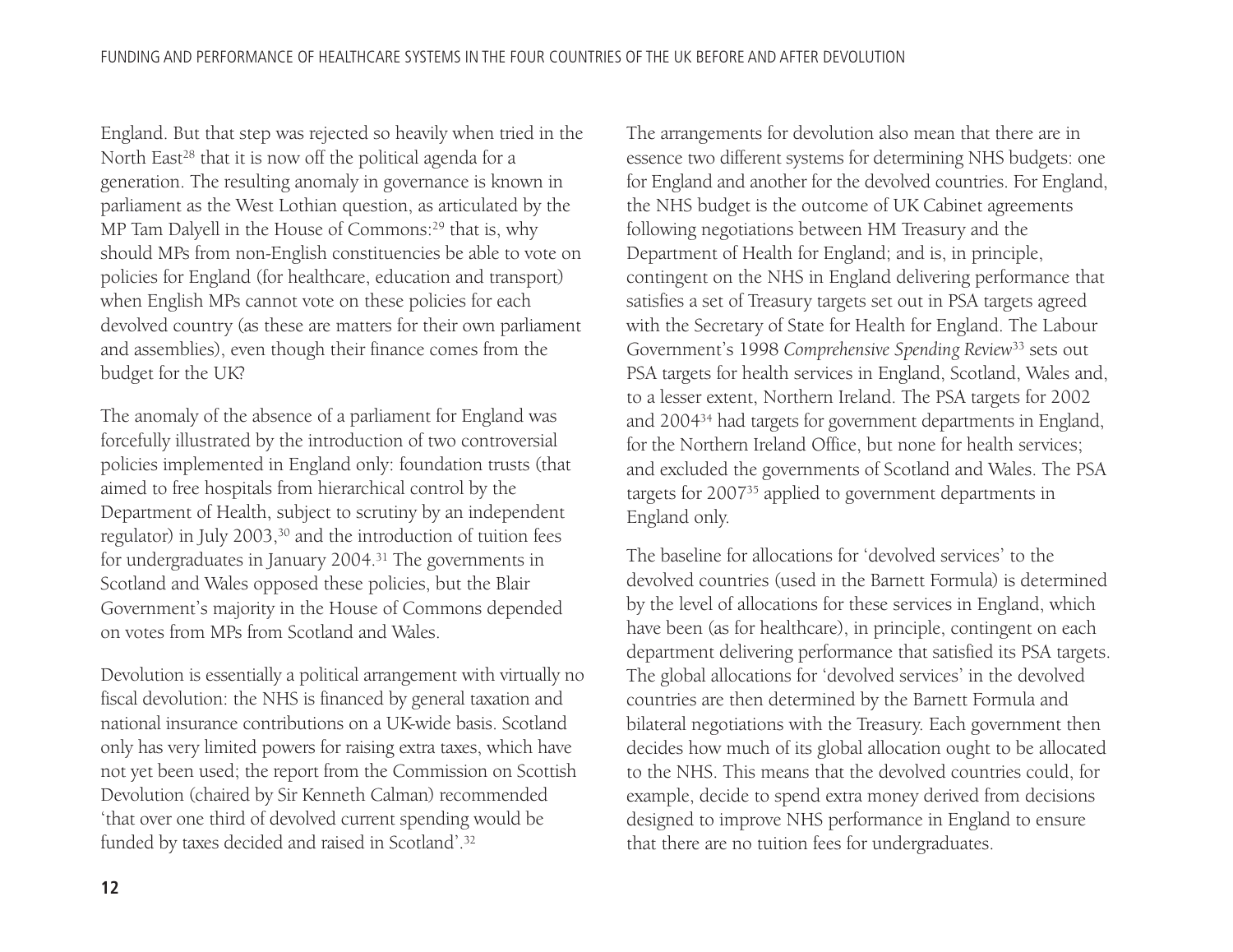There are two problems with these arrangements. First, only the governments of the devolved countries have direct political accountability for devolved services. In England, as there is no English Parliament; political accountability for these services is through elections to the UK Parliament, which involve both English and UK-wide issues (such as the economy, spending on social security, and defence and foreign policy). Second, only the government in England is accountable for its spending against Treasury targets; for the other governments, their funding essentially follows allocations to England that, in principle, depend on the performance of these services in England against PSA targets.

#### **English policies for the NHS before and after devolution**

For schools, the Blair Government continued the Conservative reforms in England and Wales through publication of school league tables of examination results and school inspections by the Office for Standards in Education (Ofsted); and the quasi-market (where 'money followed the pupil').36 But for the NHS in England and Wales, its initial set of policies were described as offering a 'third way' compared with two 'failed' alternatives: the 'divisive internal market system of the 1990s' and the 'old centralised command and control policies of the 1970s'37 (the last time there had been a Labour Government).

The government retained the organisational separation of 'purchasers' from 'providers' created for the internal market, but abandoned the rhetoric of competition so that 'purchasers' became 'commissioners': the objective of that change was

that this would foster collaborative arrangements with providers. GP fundholding was abolished, but about 450 primary care groups (PCGs) were created within the then 90 health authorities with the objective of securing the advantages of fundholding without its disadvantages (which included allegations of creating a 'two-tier' NHS).<sup>38</sup> The health authorities were abolished and PCGs were later reorganised into 350 and then 150 primary care trusts (PCTs), which in effect replaced health authorities. Within Wales there was the parallel creation of local health groups (LHGs) based on local authorities in place of PCGs, and these LHGs later became local health boards (see below).

But the 'third way' was hampered by a lack of resources for the NHS, which resulted in another perceived 'crisis' of underfunding, which was seen as a root cause of the malaise of poor quality. There were a series of landmark failures of self-regulation by the medical profession:<sup>39</sup> notorious examples include the women who suffered from the actions of gynaecologist Rodney Ledward<sup>40</sup> and the excess deaths of babies from paediatric cardiac surgery at Bristol.<sup>41</sup> There were long waiting times at all points of access to the NHS: to see a GP; to be seen and treated in Accident and Emergency (A&E) departments; to be referred for diagnosis and treatment; and to be admitted to hospital for an elective operation. International comparisons showed the UK to have the highest mortality from major diseases in the 1990s.<sup>42</sup> The Secretary of State for Health observed: 'Despite the best efforts of the NHS staff and cancer patients across the country, decades of under-investment alongside outdated practices mean that survival rates for many of the major cancers lag behind the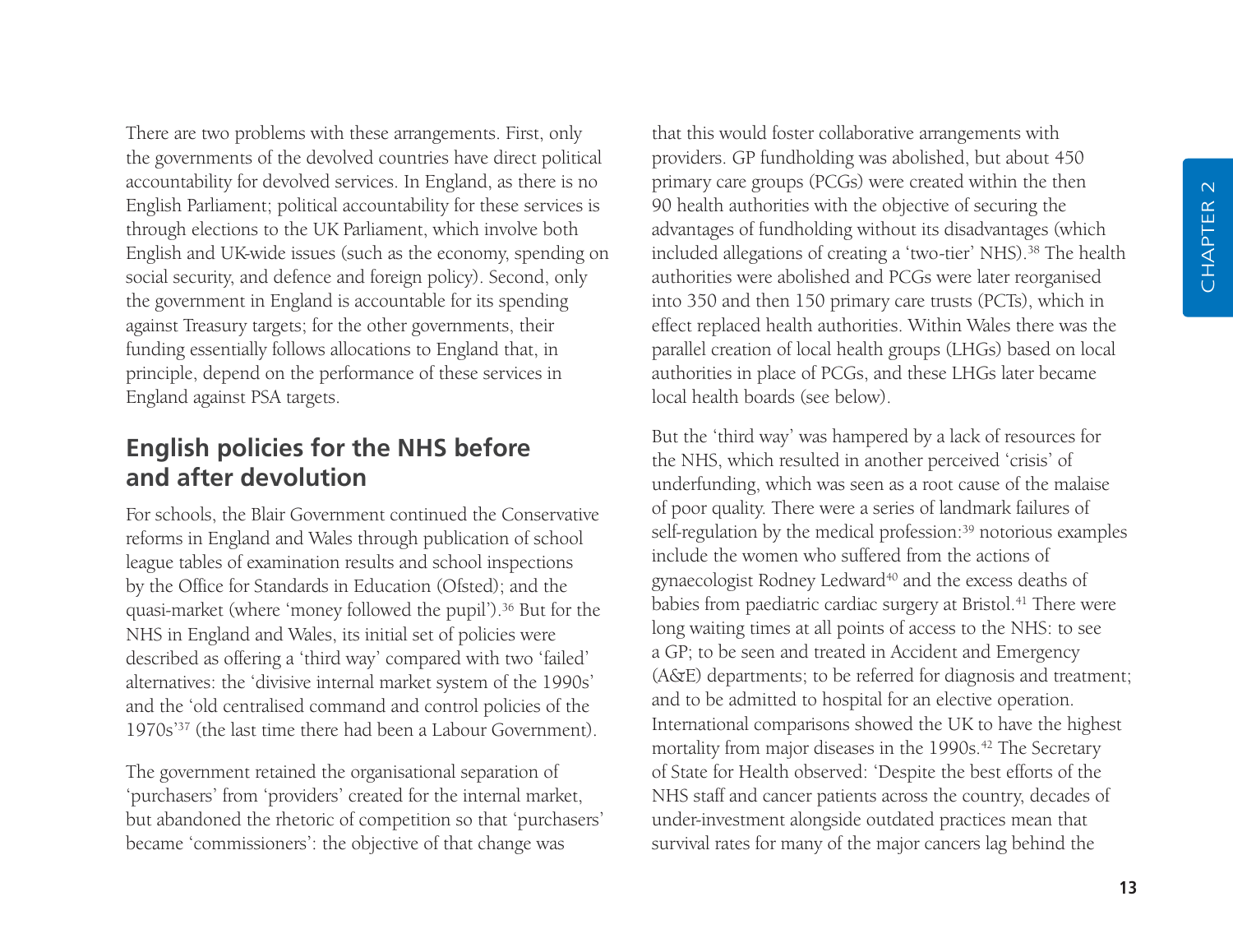rest of Europe'.43 It seems that the tipping point came on 17 January 2000 when, in an interview, Lord Winston, a Labour peer and well-known doctor, described the many failings of the NHS and linked this with the appalling treatment of his 87-year-old mother, a diabetic, when she had been admitted to a NHS hospital:

*She waited 13 hours in casualty before getting a bed in a mixed-sex ward – a place we said we would abolish. None of her drugs were given on time, she missed meals and she was found lying on the floor when the morning staff came on. She caught an infection and she now has an ulcer on her leg. [He acknowledged there was nothing unusual about this litany.] It is normal. The terrifying thing is that we accept it.*<sup>44</sup>

Three days later, on Sunday 20 January 2000, after a television interview by the Prime Minister of the UK, Tony Blair, the government made the commitment to increase spending on the NHS in the UK to the European average spend on healthcare as a percentage of gross domestic product<sup>45</sup> (its effects are illustrated by Figure 4.3, which shows the resultant unprecedented increases in per capita expenditure on the NHS in each UK country, and is discussed more fully below).

Only in England did the government make it clear that extra funding of the NHS was to be in return for a transformation of performance: this was in principle contingent on satisfying Treasury PSA targets (substantially reducing mortality rates from major killers; narrowing health inequalities; treating patients at a time that suits them in accordance with their medical need; reducing waiting times; and increasing patient satisfaction).<sup>46</sup> The government for England emphasised in the summer of

2000 in *The NHS Plan*<sup>47</sup> that 'investment has to be accompanied by reform' and announced ambitious targets for increases in capital development and staffing,<sup>48</sup> reducing waiting times for access to the NHS<sup>49</sup> and improving services for patients with cancers, coronary heart disease and the mentally ill. Following *The NHS Plan*, capital development was financed by the Private Finance Initiative (PFI), which had been introduced by the previous Conservative Government. Under the PFI, private consortia design, finance and build projects, and run and maintain the non-clinical services over the lifetime of the agreement (typically 30 years), with the facilities being leased back to the public sector for an annual rental payment.50

During the Blair Government's second term (from 2001), there was an emphasis on delivery against a small set of politically important targets: for the NHS, schools and transport. These were coordinated by the Prime Minister's Delivery Unit, led by Sir Michael Barber.<sup>51</sup> The aim was to raise standards in the NHS and schools so that those who could afford it would not need to choose to pay privately for healthcare or education to ensure high quality.52 (Failure to do this in effect means that those with influence go private and become unwilling to pay high taxes for a service they do not use. This then leads to a privately financed high-quality service for those who can afford to pay for it and a publicly funded service of low quality for the rest.)

The policies of delivery created a target-driven culture.53 *The NHS Plan*<sup>54</sup> emphasised that, for the NHS in England, there would be a new regime of performance management with a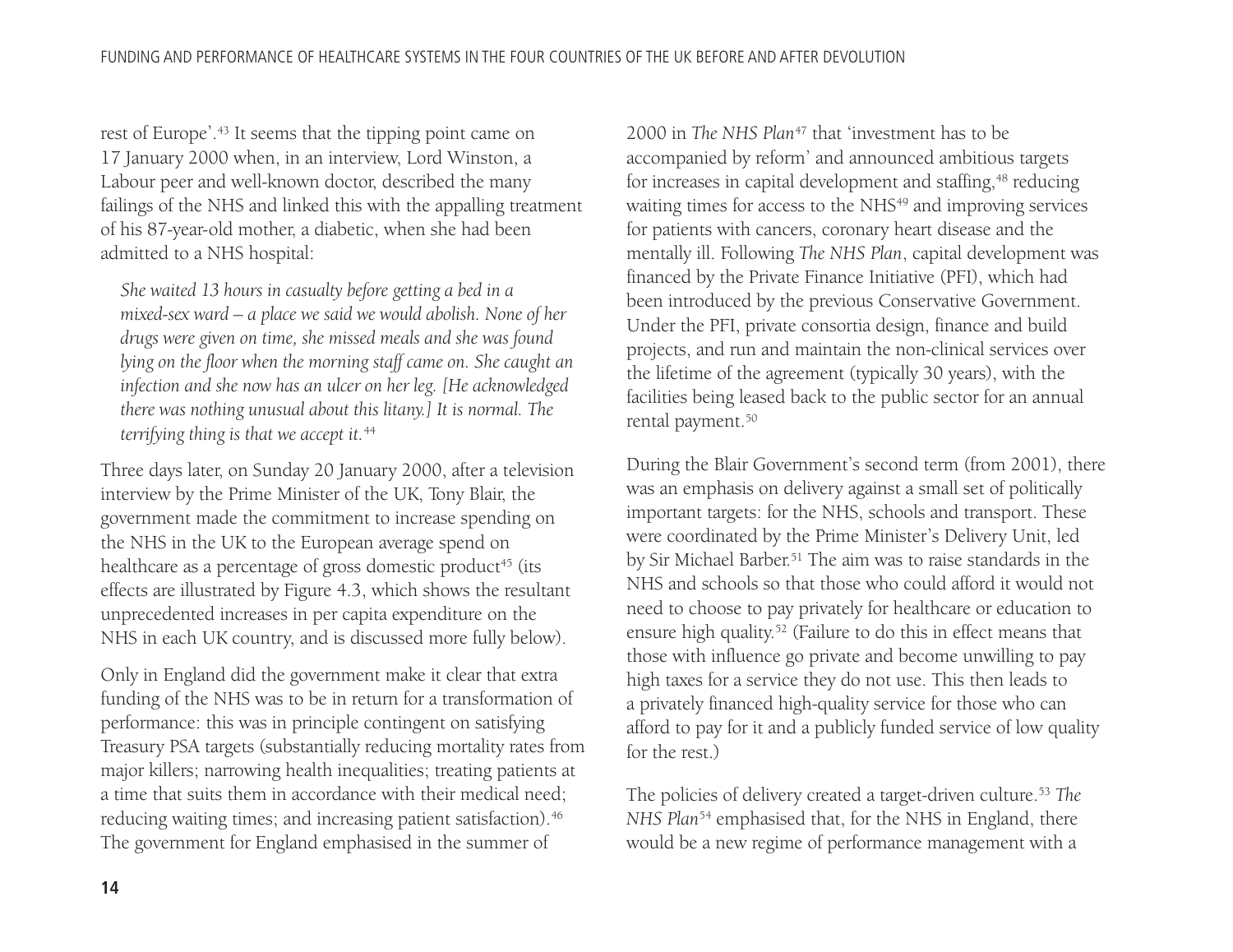radically new system of incentives that would reward success and penalise failure. This was to replace the current system, which was described as one that 'penalises success and rewards failure' (for example, by bailing out hospitals with long waiting times and lists by rewarding them with extra money); and hence had inadvertently created a system of perverse incentives. The policy of 'naming and shaming' schools through publication of school league tables was extended to the NHS between 2001 and 2005, with the publication of annual 'star ratings' of NHS organisations, in which failure to achieve the government's 'key targets' (dominated by waiting times for hospitals or GPs, and response time to life-threatening emergency calls by ambulances) would result in that organisation being 'zero-rated', publicly 'named and shamed' as 'failing', and with the threat of the sack for the chief executive.55 56

Towards the end of this period, starting in 2002/03, another internal market was gradually introduced that emphasised provider competition based on patient choice between public and private providers, with a system of funding in which 'money followed the patient'57 (known as Payment by Results),<sup>58</sup> which has to date had mixed results.<sup>59</sup> From 2006, 'star ratings' were succeeded by the annual 'Health Check'. As Preston<sup>60</sup> argued in *The Guardian*, the use of central targets to put pressure on providers to improve services has paradoxically become unpopular just when there is now strong evidence of its beneficial outcomes.<sup>61</sup> A *Times* leader<sup>62</sup> commented on the latest Health Check by the Care Quality Commission (CQC)<sup>63</sup> and contrasted anecdotal evidence with dramatic improvements in reported performance:<sup>64</sup>

*It is often said, and it is true, that government targets can lead to perverse consequences. Ambulances wait outside hospitals because there is a target that no patient should wait more than four hours in A&E. It is less often said that government targets, at the same time, usually work. Ninety-eight per cent of patients do, indeed, now get seen in A&E in less than four hours. The CQC also reports good performances for cancer waiting times, for MRSA and Clostridium difficile infection rates – which fell by a third in 2008/09 – and for the 18-week referral to treatment waiting time.*

## **Policies for the NHS of devolved countries after devolution**

Perhaps not surprisingly following devolution, the governments of the different UK countries have sought common ends: to reduce long waiting times for access to healthcare, improve health outcomes and reduce health inequalities. The striking differences have been in the means chosen in pursuit of these common objectives. After devolution, funding of 'devolved services' in the devolved countries was neither dependent on achieving PSA targets, nor was their performance subject to the scrutiny of the Prime Minister's Delivery Unit, nor were there threats of middle-class exit to independent healthcare providers and schools. The governments in Wales and Scotland abandoned the publication of school league tables in 2001: in Wales this appears to have slowed down improvements in examination achievements in pupils' last year of compulsory education, in comparison with England; and in Scotland to have stopped improvement altogether.<sup>65</sup>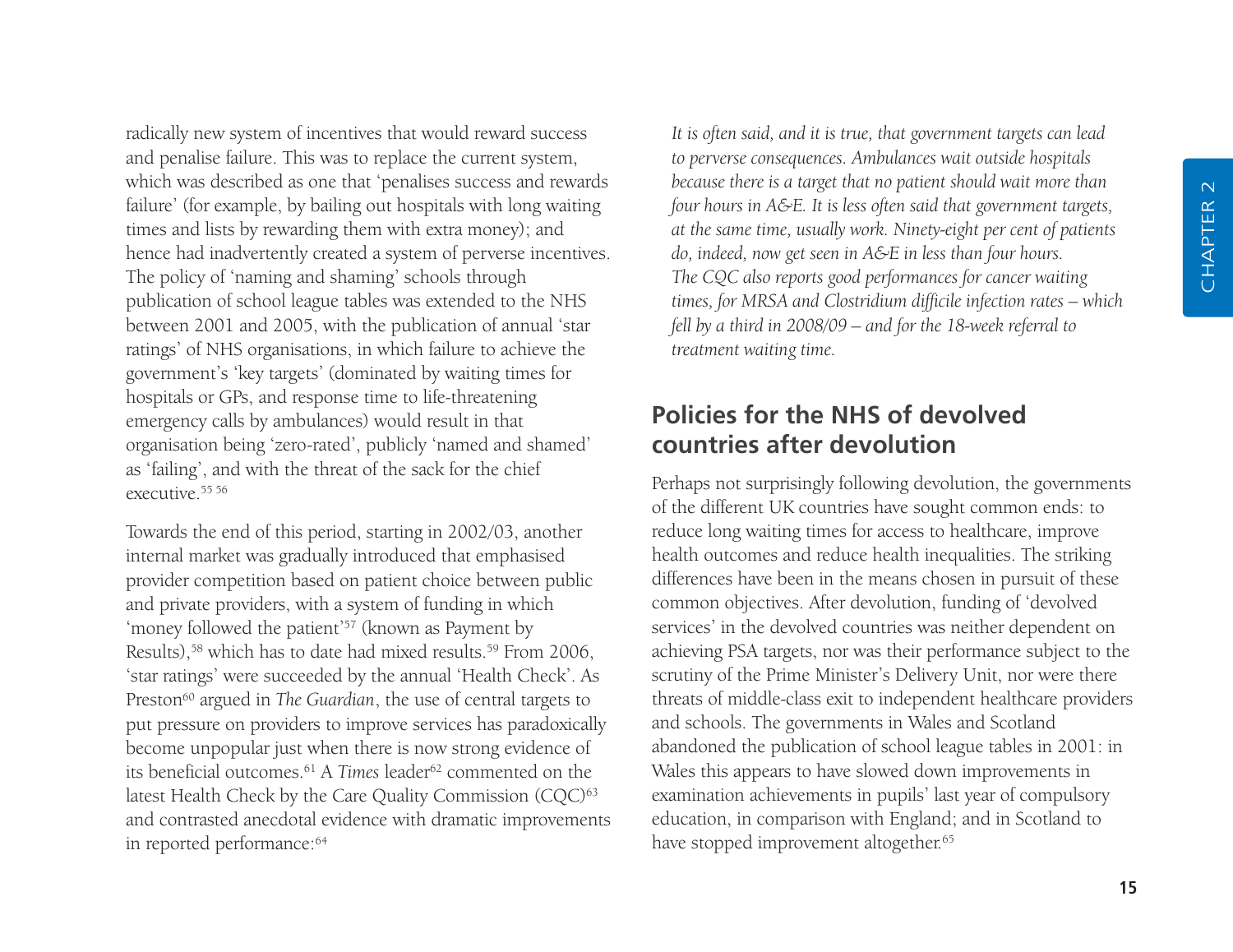Although all governments in the UK countries introduced targets for waiting times for hospitals,<sup>66</sup> and for response times to life-threatening emergency calls by ambulances,<sup>67</sup> the devolved countries did not follow the English policy of 'naming and shaming'. In Wales<sup>68 69</sup> and Scotland,<sup>70 71</sup> those working in the NHS perceived the traditional system of perverse incentives to continue. The governments in Scotland<sup>72</sup> and then Wales<sup>73</sup> decided to abandon the purchaser/provider split and go back to a hierarchy. Greer<sup>74 75 76</sup> characterised the policy approaches taken in each country as follows: for England, on markets and management; for Scotland, on the medical profession and cooperation; for Wales, on localism and wider public health issues; and for Northern Ireland, on permissive managerialism. The suspension of the Northern Ireland Assembly resulted in stasis in the development of health policy through much of the post-devolution period. Harrington and others<sup>77</sup> argue that Greer is wrong to claim that a 'natural experiment' is taking place between UK countries because there is common ground in each country in seeking to reduce inequalities in health. This misses the vital distinction that governments in each country had common policy objectives (for example, in reducing hospital waiting times and improving the speed of responses by ambulances to life-threatening emergency calls), but chose different policy instruments as the means of achieving those ends. The differences in policy instruments that Greer highlights are subject of the natural experiment. Box 2.1 outlines the differences in policy and organisational characteristics of the four countries of the UK. The rest of this section outlines how policy in Scotland, Wales and Northern Ireland differs from England.

Scotland's distinguishing characteristics are a strong sense of national identity; a long tradition of high-status medical professionals closely connected to the policy process; large, scarcely populated rural areas; and relatively high levels of poor health and deprivation (compared with the average for England, but not the northern regions of England – see below). Jervis78 identified a number of areas, including the governance of the NHS, the introduction of free personal care for older people and a limited role for the private sector, where a divergent Scottish approach is evident. In 2000, the publication of the White Paper, *Our National Health: A plan for action, a plan for change,* paved the way for a major reorganisation of the Scottish NHS:<sup>79</sup> the NHS boards, acute hospital trusts and PCTs were brought together into 15 unified boards. The restructuring was to reduce the number of ministerial appointees by one-third; which would lead to a greater reliance on professionals who would, it was envisaged, work together for the benefit of population health.

In 2003, there was clear evidence of a further rejection of the internal market with the Scottish Executive (Scotland) Act, which abolished trusts and transferred their responsibilities to the health boards. Perhaps the most controversial policy to date adopted by the Scottish Parliament was the decision, in 2002, to implement free personal and nursing care for people aged 65 years and over. $80$  Smith and Babbington $81$  note that in Scottish health policy, the priority is now 'to create an integrated health system with close connections between different components. The aim is to develop care pathways by building on clinical networks between specialist acute services and primary care'.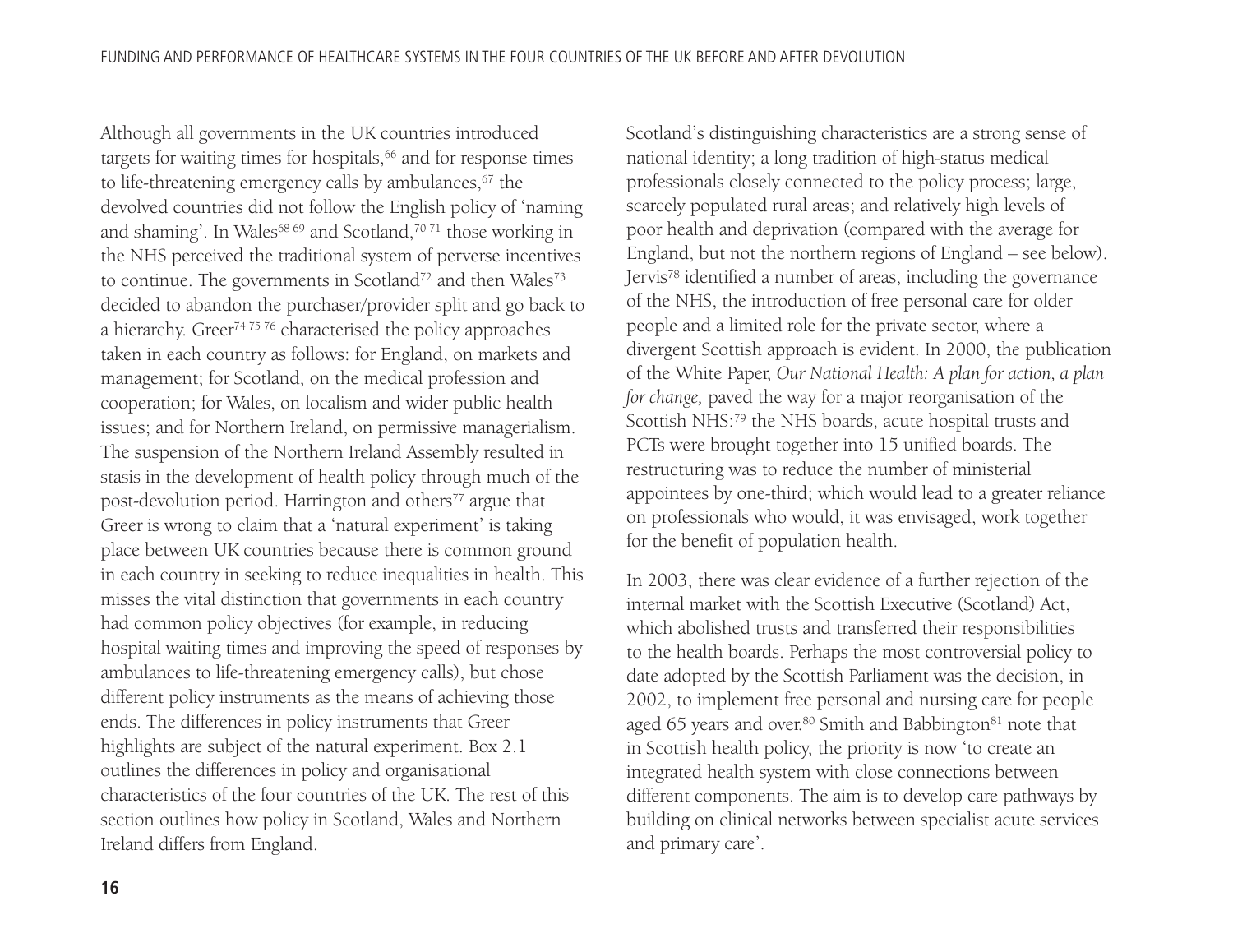|                                                                                           | <b>England</b>                                                                                   | <b>Wales</b>         | <b>Scotland</b>                           | <b>Northern</b><br><b>Ireland</b> |
|-------------------------------------------------------------------------------------------|--------------------------------------------------------------------------------------------------|----------------------|-------------------------------------------|-----------------------------------|
| Population (millions)                                                                     | 50                                                                                               | 3                    | 5                                         | 1.7                               |
| <b>Organisational characteristics</b>                                                     |                                                                                                  |                      |                                           |                                   |
| Commissioner/provider split                                                               | Yes                                                                                              | Abolished in<br>2009 | Abolished in<br>2004                      | Yes                               |
| Provider markets, patient choice, pluralism in<br>delivery and providers paid by activity | From 2006                                                                                        | <b>No</b>            | <b>No</b>                                 | <b>No</b>                         |
| Integration of health and social services                                                 | <b>No</b>                                                                                        | <b>No</b>            | <b>No</b>                                 | Yes                               |
| Commitment to election for local NHS<br>governing bodies                                  | <b>No</b>                                                                                        | <b>No</b>            | Yes (in 2007, but<br>not yet implemented) | <b>No</b>                         |
| <b>Performance regimes</b>                                                                |                                                                                                  |                      |                                           |                                   |
| Targets for waiting times                                                                 | Yes                                                                                              | Yes                  | Yes                                       | Yes                               |
| Annual public reporting of performance in<br>a rating system                              | By star ratings<br>from 2001 to<br>2005 and the<br>annual 'Health<br>Check' from<br>2006 to 2009 | <b>No</b>            | <b>No</b>                                 | <b>No</b>                         |
| <b>Charges and entitlements</b>                                                           |                                                                                                  |                      |                                           |                                   |
| Free personal care services for the over 65s                                              | <b>No</b>                                                                                        | <b>No</b>            | Yes                                       | <b>No</b>                         |
| Free prescriptions                                                                        | <b>No</b>                                                                                        | Yes                  | Yes                                       | Yes                               |

#### Box 2.1: Policy and organisational characteristics of the four countries of the UK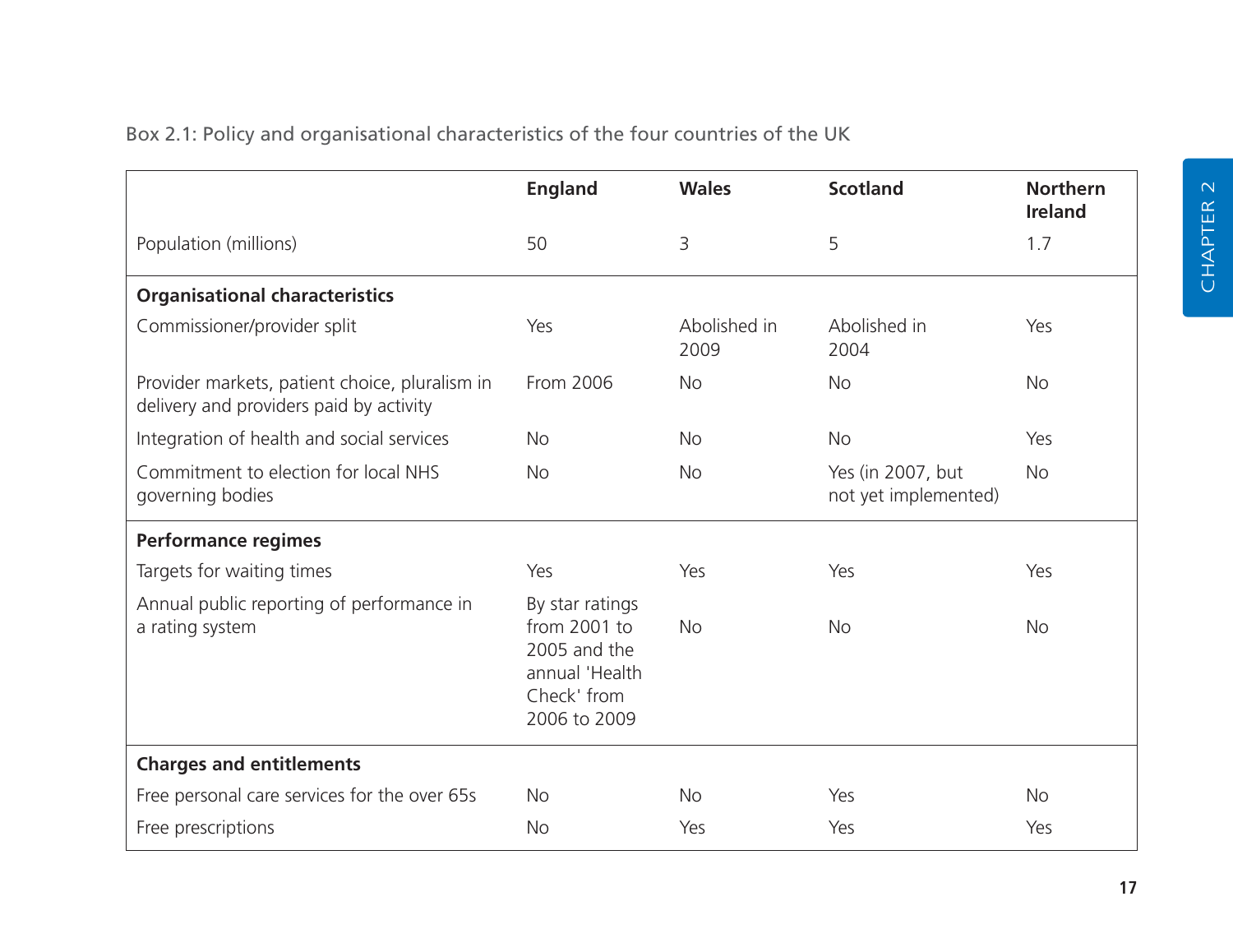Within Wales, Greer<sup>82</sup> argues that the initial emphasis was on *localism*, which meant 'integrating health and local government in order to coordinate care and focus on the wider determinants of health rather than treating the sick', with the ambition of transforming its NHS 'into a national Health service rather than a national Sickness service'. The Welsh health plan, published in February 2001, proposed to abolish the five existing health authorities and to replace them with 22 local health boards, geographically identical to the existing local authorities. The change took place in April 2003.83 The health boards included representatives from local authorities to ensure local accountability and to reflect a new emphasis on joint working: 'The goal of the new design is to make sure that health services reflect local needs rather than inherited patterns of funding or the desires of elites'.84 A distinguishing feature of health policy in Wales was an attempt to focus on the wider social determinants of health, rather than just healthcare. Greer and Trench<sup>85</sup> note that the Welsh health plan of 2000 was a 'strikingly original document that focused on health rather than the provision of health services and treated the NHS Wales as one more tool available to add quality and length of life, alongside education, police, transport and economic development'.86 However, there is some evidence to suggest that the strong emphasis on public health was relatively short-lived because of public dissatisfaction with what was regarded as the relative neglect of the health services.87

In 2003, the Welsh Wanless report, *Review of Health and Social Care in Wales*, <sup>88</sup> focused mainly on acute services. The strategy, *Designed for Life*, <sup>89</sup> published in 2005, which was principally concerned with reforming the NHS, in looking back at

improvements to services since 2001 listed reductions in waiting times, implying a desire to balance the emphasis on the wider determinants of health with a focus on personal health services' performance. Wales, like Scotland, has moved away from the English emphasis on markets and competition towards a system based more on cooperation and integration. Following the formation of a coalition government in 2007, Welsh Labour and Plaid Cymru published an agenda for the government of Wales, which explicitly rejected the use of the private sector and of markets in healthcare and, following consultation,90 has abolished the internal market and the purchaser/provider split.<sup>91</sup>

Due in part to the suspension of devolution between 2002 and 2007, and in part to concerns with sectarian representation and constitutional arguments, there have been relatively few major developments in health policy in Northern Ireland since devolution. The review of public administration, implemented by Westminster during the suspension of the Assembly, examined arrangements for the administration and delivery of public services in Northern Ireland and identified 150 public bodies serving a population of 1.7 million. For the health services, the review recommended that the four health and social services (HSS) boards and 18 of the 19 HSS trusts be replaced by five new health and personal social services (HPSS) agencies. Their functions would be to assess the needs of their populations, commission services, and to provide directly or secure the provision of such services, in partnership with the independent sector<sup>92</sup> (hence leaving open the possibility of a continuation of the quasi-market).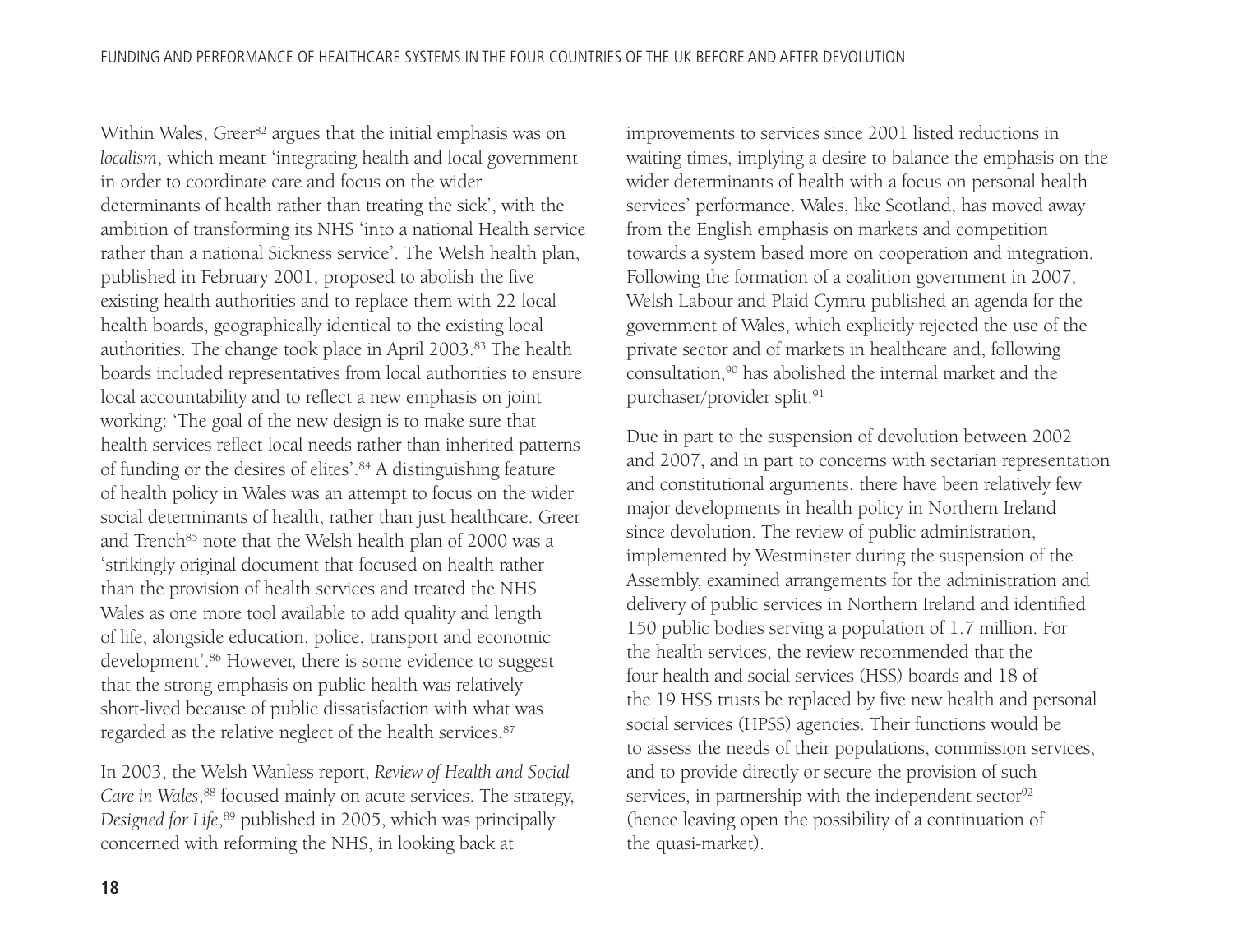The reconfiguration of the health services is currently ongoing. It is perhaps too early to say what direction health policy development in Northern Ireland will take; however, with a population of just 1.7 million, 50 per cent of whom live in rural areas and with high incidence of mental illness, a system based on England's NHS is not likely to be feasible. As one commentator noted, 'the future direction is expected to contain elements of Scottish redesign, Welsh localism and English devolved commissioning'.93

- 1. Davies, N (1999) *The Isles A history*. London: Macmillan.
- 2. Davies (1999) op. cit. Great Britain ought to include Wales and Scotland but not Northern Ireland; the UK ought to include Wales, Scotland and Northern Ireland. As Davies points out, using the term the British Isles to include the Republic of Ireland ignores the vital historical fact that this country is independent of the UK (pp xxiii–xli).

–––––––––––––––––––––––––––––––––––––––––––––––––

- 3. Colley, L (1992) *Britons: Forging the nation, 1707–1937*. London: Yale University Press, p162.
- 4. Robbins, K (2001) 'More than a footnote? Wales in British history', *North American Journal of Welsh Studies* 1(1) (Winter 2001). http://spruce.flint.umich.edu/~ellisjs/Robbins.PDF
- 5. Davies (1999) op. cit. points out that: 'Until the end of the sixth century, all the main communities of Celtic Britannia were linked by swaths of contiguous territory' (p176). These communities included Men of the West (Wales), the North (Scotland) and the South West (which became Cornwall, still known to its natives as Kerno). The 'lands of the Irish' were well established on both sides of the Celtic sea. The new kingdom of the Scottish was founded by people of Irish origin (p149) (to the North of Hadrian's wall constructed in the second century) (p156). Offa's dyke, created in the eighth century, 'ensured that the "Men of the West" would never escape the isolation of their peninsula, that their language and culture would develop in directions not shared by other insular Celts, and

that far into the future they would assume a national identity' (p179). Following the Norman conquest of England, there were continuing territorial wars between countries later known as England, Ireland, Wales, Scotland and France. In the 16th century, divisions within England were clear: with the concentration of power in England's South East (pp403–4) and serious rebellions in regions remote from the South East, which were quashed; in Cornwall, where the persistence of its own Celtic Cornish language 'strengthened the belief that Cornwall was not just a county of England, but a country in its own right' (p404); and the North, which had 'remained a land apart' from the South East (p407).

- 6. Ibid. Ireland's bloody history following the plantation includes the killing of Protestants in the Ulster rising (1641) followed by the killing of Catholics under Cromwell's army at Drogheda and Wexford; the siege of the Protestant 'Apprentice Boys' in Derry (1689); the victory of William of Orange in the Battle of the Boyne (1690) and 'Bloody Sunday' (30 January 1972). For the 12-year inquiry into 'Bloody Sunday', which reported on 15 June 2010, see: www.bloody-sunday-inquiry.org/
- 7. Ibid. 'Unlike the attack on Ireland, which had been less than half a conquest, and unlike the abortive Edwardian conquest of Scotland, it was in both political and military terms a complete success' (p317). This conquest perpetuated the division of Wales into Marchia Walliae (the March of Wales), which was created following an earlier Norman onslaught, as private principalities as a barrier between the lands to the East and Wallia Pura (Wales proper) (p241). In the first decade of the 15th century, under the leadership of Owain ap Gruffyd Glyn Dwr (known in English as Owen Glendower), 'the Welsh staged the last and greatest of their attempts to shake off English domination', and a Welsh Parliament met (in 1404–05 at Machynnlleth (pp369–70). But this struggle for independence did not succeed.
- 8. Ibid. The Scottish victory over the English in the battle of Bannockburn (1314) 'decided the independence of Scotland' (p322) following the successes of armies led by William Wallace (vividly portrayed in the film *Braveheart*) and meant that the English were unable to impose the Ordinance of Scotland, which resembled the Statute of Rhuddlan, and had sought to impose English law and government and ban all Scottish and Gaelic customs. When James VI King of Scotland became James I of England and Wales (1603), he also became King of Ireland, and sought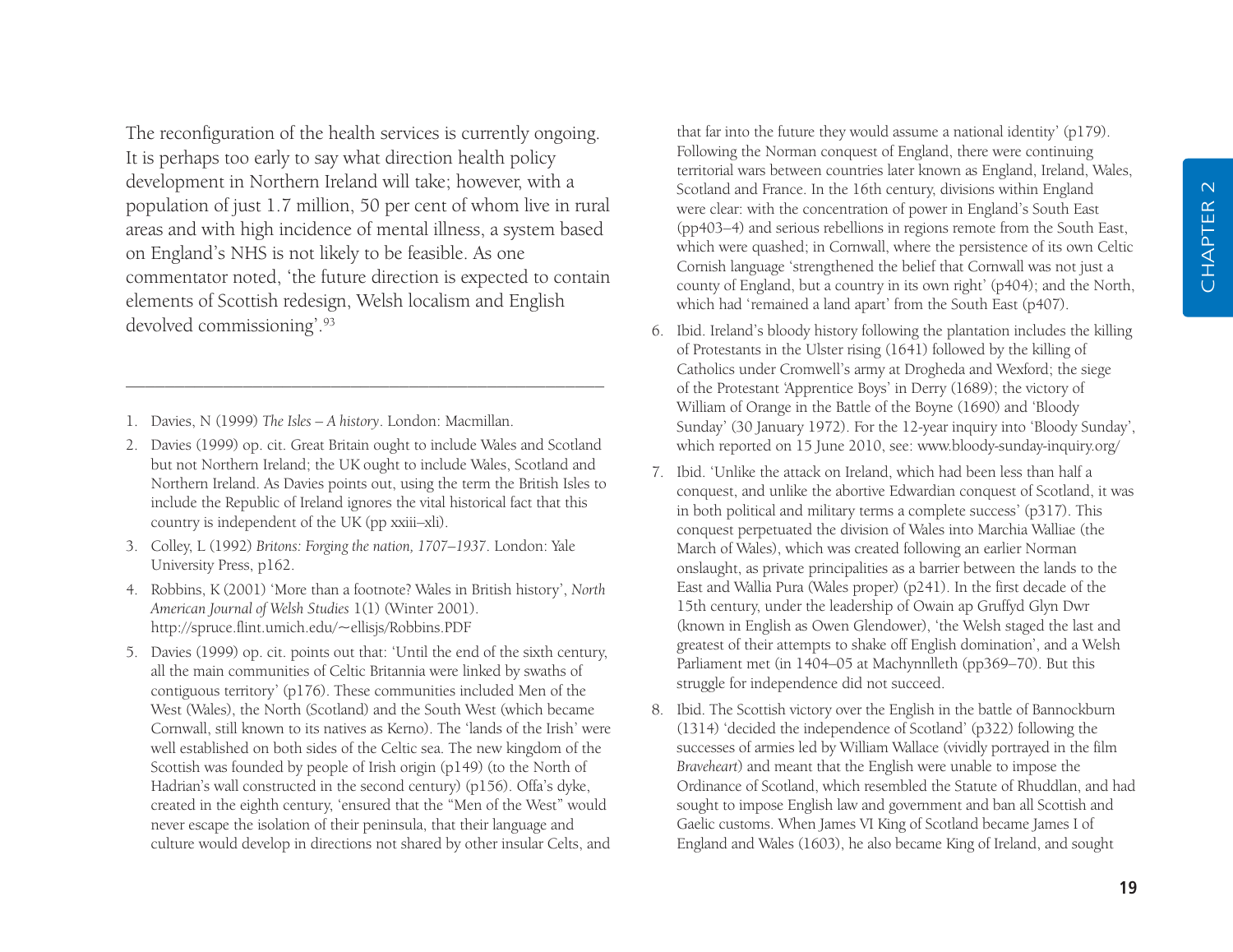but failed to unite these three kingdoms in one United Kingdom (pp467– 70). Davies emphasises that English and Scottish historians see this Act in very different ways: for the Scottish this marked a historic turning point of a treaty between two independent parties; the English fail to see its significance and see this Act as Scotland being merged with England (p550).

- 9. Ibid. pp479–81. By two identical Acts of Union passed simultaneously in Dublin and London, which followed the successful defeat of the struggle for independence in 1789, by the United Irishmen led by Theobold Wolfe Tone (with support from the French).
- 10. Ibid. This followed the Easter Rising (1916) and the British–Irish War (1919–21). The British Province of Northern Ireland included only six of Ulster's ancient nine counties, and excluded three 'for having too many Catholics' (p770). The Republic of Ireland emerged after another struggle in which the 'pro treaty' party led by Michael Collins was defeated by the 'anti treaty' faction led by Eamon de Valera (p760). For details of the Anglo–Irish Treaty see http://cain.ulst.ac.uk/issues/politics/docs/ait1921.htm
- 11. Colley (1992) op. cit. p13–4.
- 12. Bevan and Fasolo (2010) op. cit.
- 13 McClelland, S (2002) 'Health policy in Wales distinctive or derivative?', *Social Policy and Society* 1: 325–33.
- 14. Scottish Executive (2004) *Legal System*. www.scotland.gov.uk/Resource/Doc/925/0000078.pdf
- 15. Bevan and Fasolo (2010) op. cit.
- 16. Greer and Trench (2008) op. cit.
- 17. This was reviewed by the *All Wales Convention Report* (Chair Sir Emyr Jones) (2009). http://wales.gov.uk/docs/awc/publications/091118 thereporten.pdf . The result of the referendum on 3 March 2011 was strong support for the Welsh Assembly to make laws on all matters in the 20 subject areas it has powers for, without needing agreement of the UK Parliament. See BBC News (2011), 'Wales says Yes in referendum vote', 4 March. www.bbc.co.uk/news/uk-wales-politics-12648649
- 18. Levitt, R and Wall, A (1984) *The Reorganised National Health Service* (3rd edn). London: Croom Helm.
- 19. Leathard, A (2000) *Health Care Provision: Past, present and into the 21st century* (2nd edn). Cheltenham: Stanley Thornes, p294.
- 20. Levitt and Wall (1984) op. cit.
- 21. Secretaries of State for Health, Wales, Northern Ireland and Scotland (1989) *Working for Patients*. Cm 555. London: HMSO.
- 22. Bevan, G and Robinson, R (2005) 'The interplay between economic and political logics: path dependency in health care in England', *Journal of Health Politics, Policy and Law* 30(1–2): 53–78.
- 23. Timmins, N (1995) *The Five Giants: A history of the welfare state*. London: Fontana, pp460–1.
- 24. Norris, P (1997) 'Anatomy of a Labour landslide', *Parliamentary Affairs* 50: 509–32.
- 25. Mays, N and Dixon, J (1996) *Purchaser Plurality in UK Health Care: Is a consensus emerging and is it the right one?* London: The King's Fund.
- 26. The 14 RHAs were abolished in 1994 and replaced by eight regional offices, which were abolished in 2001 and replaced by four new regional directorates of health and social care; these were abolished and replaced by 28 SHAs in 2003, which were abolished and replaced by ten SHAs in 2006.
- 27. House of Lords Select Committee on the Barnett Formula (2009) *The Barnett Formula* (HL Paper 139). London: The Stationery Office.
- 28. Anonymous (2004) 'North East votes "no" to assembly', Friday, 5 November. http://news.bbc.co.uk/1/hi/uk\_politics/3984387.stm
- 29. In a debate on devolution in November 1977, Mr Dalyell said: 'For how long will English constituencies and English Honourable members tolerate... at least 119 Honourable Members from Scotland, Wales and Northern Ireland exercising an important, and probably often decisive, effect on British politics while they themselves have no say in the same matters in Scotland, Wales and Northern Ireland'. See http://news.bbc.co.uk/1/hi/uk\_politics/7702326.stm
- 30. See Greer and Trench (2008) op. cit., pp21–2.
- 31. The Blair Government had a majority of only five on the vote on the legislation in the House of Commons; 46 Scottish MPs voted in favour. See Anonymous (2004) 'Scots MPs attacked over fees vote', 27 January. http://news.bbc.co.uk/1/hi/scotland/3432767.stm
- 32. The Scottish Parliament has the power (under Part IV of the Scotland Act) to vary the basic rate of income tax applying in Scotland by up to plus or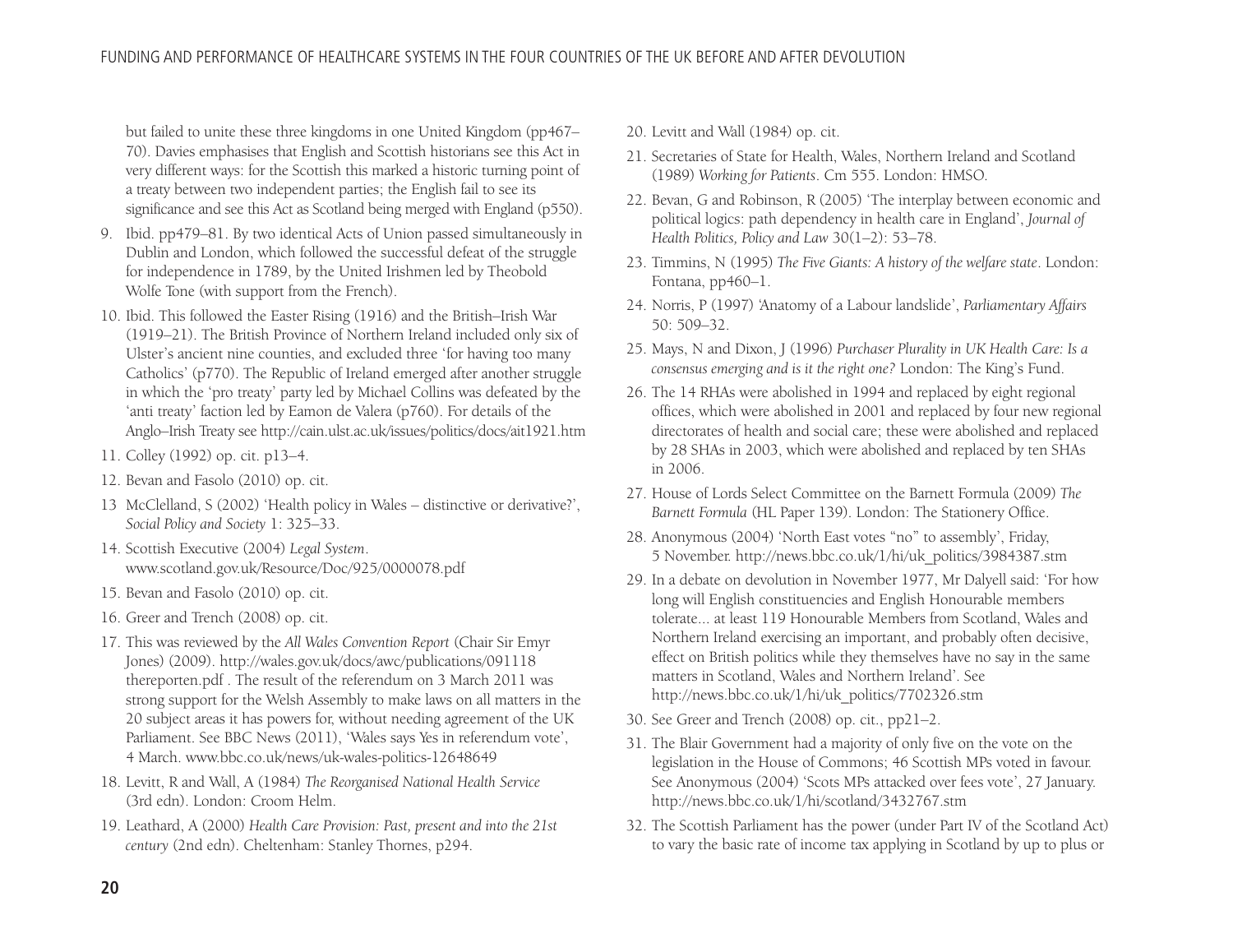minus three pence in the pound. See the report from the Commission on Scottish Devolution (Chairman: Sir Kenneth Calman) (2009) *Serving Scotland Better: Scotland and the United Kingdom in the 21st century*. Edinburgh: Commission on Scottish Devolution, p8. www.commissiononscottishdevolution.org.uk/

- 33. HM Treasury (1998) *Comprehensive Spending Review: Aims and objectives*. London: HM Treasury. www.hm-treasury.gov.uk/d/460.pdf
- 34. HM Treasury (2002) *How Public Service Agreement Targets from the 2000 Spending Review Translate into the 2002 Targets*. London: HM Treasury. www.hm-treasury.gov.uk/d/PSA\_reconciliation.pdf ; HM Treasury (2004) *Spending Review 2004 Supporting Documents*. London: HM Treasury. www.hm-treasury.gov.uk/psp\_supporting\_docs.htm
- 35. HM Treasury (2007) *Service Transformation Agreement*. London: HMSO. http://webarchive.nationalarchives.gov.uk/+/http://www.hm-treasury. gov.uk/d/pbr\_csr07\_service.pdf
- 36. Bevan and Fasolo (2010) op. cit.
- 37. Secretary of State for Health (1997) *The New NHS: Modern, dependable*. Cm 3807. London: The Stationery Office. www.dh.gov.uk/en/Publications andstatistics/Publications/Publications PolicyAndGuidance/DH\_4008869
- 38. Hence, as Klein (1998) argued, this policy could be seen as either the phasing out, or universalising, of the idea of GP fundholding. See Klein, R (1998) 'Why Britain is reorganizing its national health service – yet again', *Health Affairs* 17(4): 111–25.
- 39. Abbasi, K (1998) 'Butchers and gropers', *BMJ* 317: 1599.
- 40. Secretary of State for Health (2000) *An Inquiry into Quality and Practice within the National Health Service Arising from the Actions of Rodney Ledward (Chair J Ritchie)*. London: Department of Health. www.dh.gov.uk/en/Publicationsandstatistics/Publications/Publications PolicyAndGuidance/DH\_4093337
- 41. Secretary of State for Health (2001) *Learning from Bristol: Report of the public inquiry into children's heart surgery at the Bristol Royal Infirmary (Chair Sir Ian Kennedy)*. Cm 5207(1). London: The Stationery Office. www.bristol-inquiry.org.uk/
- 42. Leatherman, S and Sutherland, K (2003) *The Quest for Quality in the NHS: A mid-term evaluation of the ten-year quality agenda*. London: The Stationery Office.
- 43. Secretary of State for Health (2002) *The NHS Cancer Plan: A plan for investment, a plan for reform*. London: Department of Health. www.dh.gov.uk/en/Publicationsandstatistics/Publications/Publications PolicyAndGuidance/DH\_4009609
- 44. Riddell, M (2000) 'The New Statesman interview Robert Winston', www.newstatesman.com/200001170011
- 45. Smee, C (2005) *Speaking Truth to Power: Two decades of analysis in the Department of Health*. Oxford: Radcliffe Press. Maynard, A and Street, A (2006) 'Seven years of feast, seven years of famine: boom to bust in the NHS?', *BMJ* 332: 906–8.
- 46. The four PSA targets for 2000 were as follows: 1. Reduce substantially the mortality rates from major killers by 2010: from heart disease by at least 40 per cent in people under 75; from cancer by at least 20 per cent in people under 75; and from suicide and undetermined injury by at least 20 per cent. 2. Narrow the health gap between socioeconomic groups and between the most deprived areas and the rest of the country, in childhood and throughout life. 3. Treat patients at a time that suits them in accordance with their medical need: two-thirds of all outpatient appointments and inpatient planned admissions will be pre-booked by 2003/04, on the way to 100 per cent pre-booking by 2005. 4. Reduce the maximum wait for outpatient appointments to three months, and the maximum wait for inpatient treatment to six months by the end of 2005. Secure year-on-year improvements in patient satisfaction, including with standards of cleanliness and food, as measured by independently audited local surveys. HM Treasury (2002) op. cit.
- 47. Secretary of State for Health (2000) *The NHS Plan*. Cm 4818-I. London: The Stationery Office. www.dh.gov.uk/en/Publicationsandstatistics/ Publications/PublicationsPolicyAndGuidance/DH\_4002960
- 48. The commitments were to: 7,000 extra beds in hospitals and intermediate care; over 100 new hospitals by 2010 and 500 new one-stop primary care centres; over 3,000 GP premises modernised and 250 new scanners, 7,500 more consultants and 2,000 more GPs; 20,000 extra nurses and 6,500 extra therapists; 1,000 more medical school places. Secretary of State for Health (2000) op. cit. p11.
- 49. The commitments were that, by 2004, patients will be able to have a GP appointment within 48 hours, long waits in A&E departments will be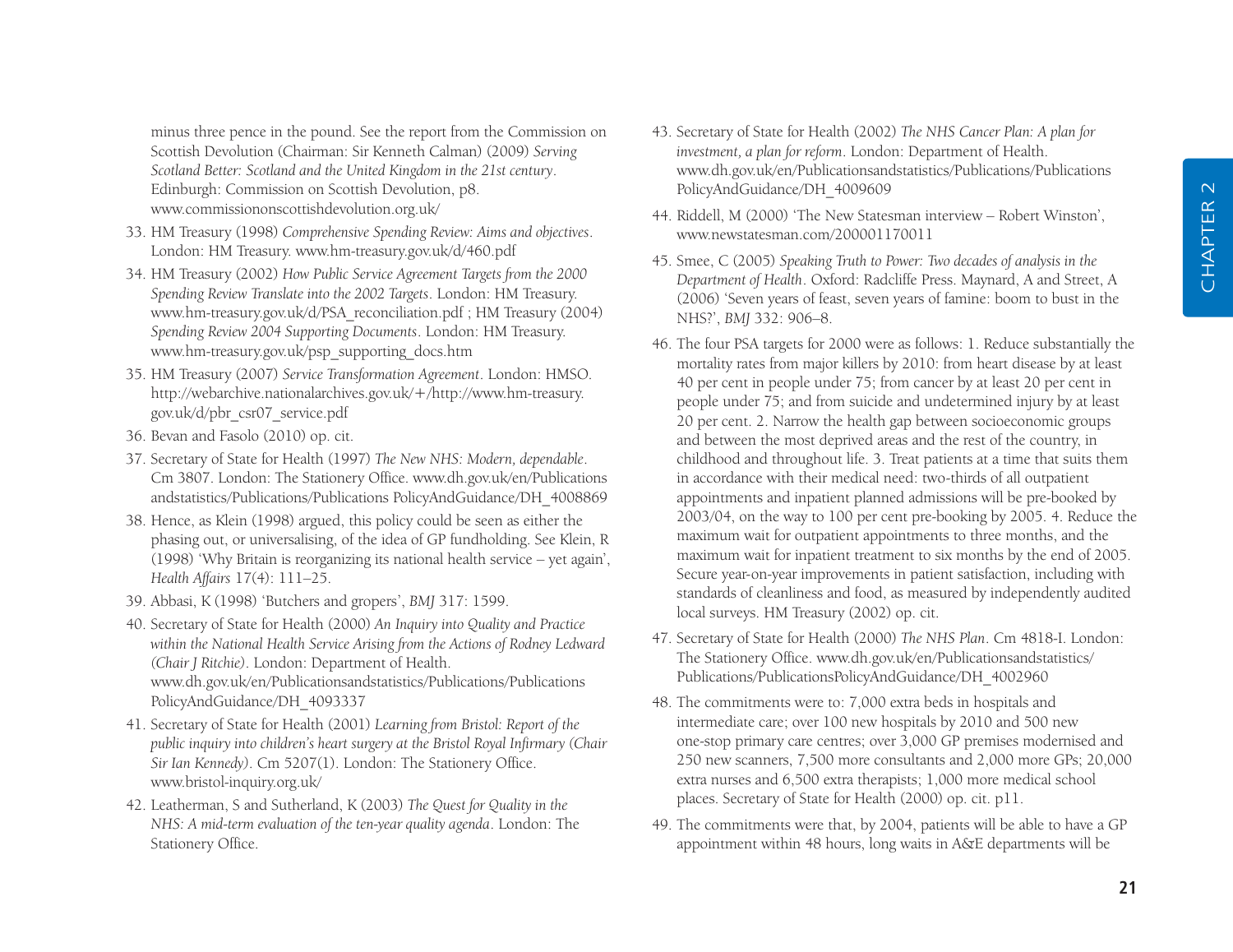ended, by the end of 2005 the maximum waiting time for an outpatient appointment will be three months and for inpatients, six months. Secretary of State for Health (2000) op. cit. pp12–13.

- 50. See Sussex, J (2001) *The Economics of the Private Finance Initiative in the NHS*. London: Office of Health Economics. Pollock, AM, Shaoul, J and Vickers, N (2002) 'Private finance and "value for money" in NHS hospitals: a policy in search of a rationale?', *BMJ* 324: 1205–9.
- 51. Barber, M (2007) *Instruction to Deliver: Tony Blair, the public services and the challenge of achieving targets*. London: Politico.
- 52. Greer quoted a Labour special adviser saying in July 2006 that an unsatisfactory NHS will make the 'middle classes first vote against the NHS with their feet, and then with their votes'. In Greer (2008) op. cit.
- 53. Barber (2007) op. cit.
- 54. Secretary of State for Health (2000) op. cit.
- 55. Bevan, G and Hood, C (2006) 'What's measured is what matters: targets and gaming in the English public health care system', *Public Administration* 84(3): 517–38.
- 56. Bevan, G and Hamblin, R (2009) 'Hitting and missing targets by ambulance services for emergency calls: impacts of different systems of performance measurement within the UK', *Journal of the Royal Statistical Society* 172(1): 1–30.
- 57. Secretary of State for Health (2002) *Delivering the NHS Plan*. Cm 5503. London: The Stationery Office. www.dh.gov.uk/en/ Publicationsandstatistics/Publications/PublicationsPolicyAndGuidance/ DH 4005818 . Allen, P (2009) 'Restructuring the NHS again: supply-side reform in recent English healthcare policy', *Financial Accountability and Management* 25(4): 373–89.
- 58. Dixon, J (2004) 'Payment by results new financial flows in the NHS', *BMJ* 328: 969–70. Department of Health (2002) *Reforming NHS Financial Flows: Introducing payment by results*. London: Department of Health.
- 59. Audit Commission and Healthcare Commission (2008) *Is the Treatment Working?* London: Audit Commission. www.audit-commission.gov.uk/ nationalstudies/health/financialmanagement/Pages/isthetreatment working.aspx
- 60. Preston, P (2009) 'In praise of targets', *The Guardian*, 19 October. www.guardian.co.uk/commentisfree/2009/oct/18/targets-work-topdowncameron
- 61. The Auditor General for Wales has produced three critical reports on the consequences of a lax regime in Wales and failure to achieve national targets for waiting times for hospitals and fast responses by ambulances to life-threatening emergency calls. Auditor General for Wales (2005a) *NHS Waiting Times in Wales. Volume 1 – The scale of the problem*. Cardiff: The Stationery Office. www.wao.gov.uk/reportsand publications/2005.asp ; Auditor General for Wales (2005b) *NHS Waiting Times in Wales. Volume 2 – Tackling the problem*. Cardiff: The Stationery Office. www.wao.gov.uk/reportsandpublications/ 2005.asp ; Auditor General for Wales (2006) *Ambulance Services in Wales*. Cardiff: The Stationery Office. www.wao.gov.uk/reportsand publications/1015.asp
- 62. Anonymous (2009) 'The quality of care', *The Times*, 15 October. www.timesonline.co.uk/tol/comment/leading\_article/ article6875253.ece
- 63. Care Quality Commission (2009) *Performance Ratings 2008/09*. London: Care Quality Commission. www.cqc.org.uk/guidanceforprofessionals/ healthcare/nhsstaff/annualhealthcheck2008/09.cfm
- 64. See also: Bevan and Hood (2006) op. cit.; Bevan and Hamblin (2009) op. cit.; Secretary of State for Health (2002) op. cit.
- 65. Bevan and Fasolo (2010) op. cit. The Centre for Public Policy for Regions (CPPR), a joint research initiative of the Universities of Glasgow and Strathclyde (CPPR, 2009) reports the percentages of pupils in their last year of compulsory education who achieved five or more good grades in comparable exams in each of the four countries before and after devolution. The percentages for each country in 1998/99, from worst to best, were: Wales, 47.5 per cent; England, 47.9 per cent; Northern Ireland, 56.0 per cent; and Scotland, 57.8 per cent. In 2006/07, the percentages, from worst to best, were: Wales, 54.2 per cent; Scotland, 57.5 per cent; England, 62 per cent; and Northern Ireland, 64.5 per cent. See CPPR (2009) *Spending on School Education: Scottish government budget options briefing series no 1*. Table 3A: Attainment Data: The per cent of pupils in their last year of compulsory education who achieve five or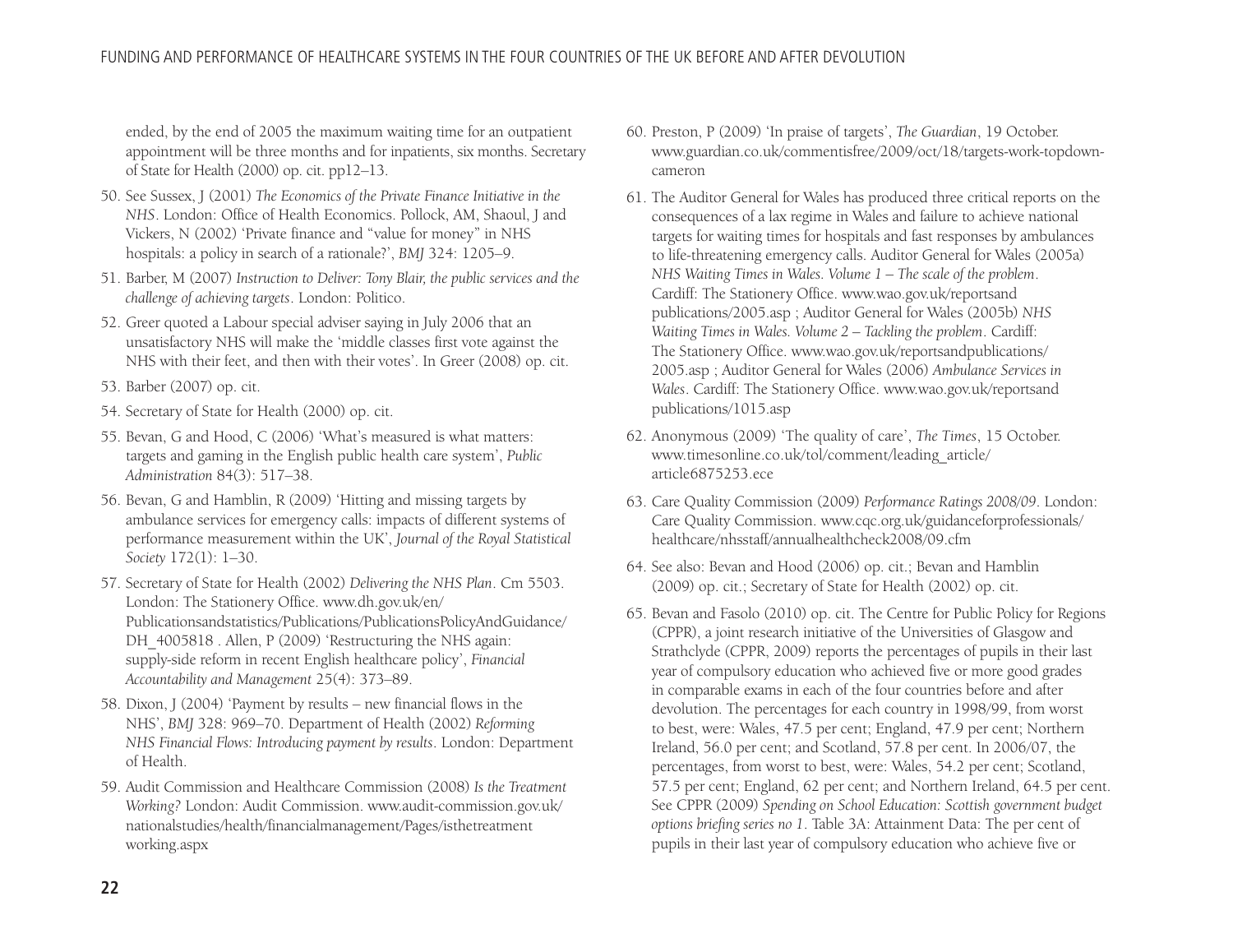more grades A–C GCSEs or SNQ equivalents, p5. www.cppr.ac.uk/media/ media\_133107\_en.pdf

- 66. Auditor General for Wales (2005a) op. cit., p16.
- 67. Bevan and Hamblin (2009) op. cit.
- 68. Auditor General for Wales (2005b) op. cit.
- 69. National Assembly for Wales (2003) *The Review of Health and Social Care in Wales*. Cardiff: National Assembly for Wales.
- 70. Farrar, S, Harris, F, Scott, T and McKee, L (2004) *The Performance Assessment Framework: Experiences and perceptions of NHSScotland*. www.scotland.gov.uk/library5/health/pafr.pdf
- 71. Propper, C, Sutton, M, Whitnall, C and Windmeijer, F (2008a) 'Did "targets and terror" reduce waiting times in England for hospital care?', *The B.E. Journal of Economic Analysis and Policy* 8(2 (Contributions)); Propper, C, Sutton, M, Whitnall, C and Windmeijer, F (2010) 'Incentives and targets in hospital care: evidence from a natural experiment', *Journal of Public Economics* 94(3–4): 318–35.
- 72. Woods, KJ (2001) 'The development of integrated health care models in Scotland', *International Journal of Integrated Care* 1(1). www.ijic.org/
- 73. Welsh Assembly Government (2008) *Proposals to Change the Structure of the NHS in Wales*. Consultation Paper. Cardiff: Welsh Assembly Government. http://wales.gov.uk/consultations/healthsocialcare/ nhswales/?lang=en
- 74. Greer and Trench (2008) op. cit.
- 75. Greer (2004) op. cit.
- 76. Greer (2008) op. cit.
- 77. Harrington and others (2009) op. cit.
- 78. Jervis (2008) op. cit.
- 79. Jervis and Plowden (2003) op. cit.
- 80. Dickinson, H, Glasby, J, Forder, J and Beesley, L (2007) 'Free personal care in Scotland: a narrative review', *British Journal of Social Work* 37: 459–74.
- 81. BMA Health Policy and Economic Research Unit (2007) *Devolution and Health Policy: A map of divergence within the NHS – 1st annual update, April 2007.* London: British Medical Association. www.bma.org.uk/images/ DevolutionPaper\_tcm41-147302.pdf
- 82. Greer (2004) op. cit.
- 83. Jervis and Plowden (2003) op. cit.
- 84. Greer and Trench (2008) op. cit.
- 85. Ibid.
- 86. Greer (2004) op. cit.
- 87. Smith and Babbington (2006) op. cit.; Jervis and Plowden (2003) op. cit.
- 88. Wanless, D (2003) *Review of Health and Social Care in Wales*. Cardiff: Welsh Assembly Government.
- 89. Welsh Assembly Government (2005) *Designed for Life*. Cardiff: Welsh Assembly Government. www.wales.nhs.uk/documents/ designed-for-life-e.pdf
- 90. Welsh Assembly Government (2008) *Proposals to Change the Structure of the NHS in Wales*. http://wales.gov.uk/consultations/healthsocialcare/ nhswales/?lang=en
- 91. Welsh Assembly Government (2009) *The Local Health Boards (Constitution, Membership and Procedures) (Wales) Regulations 2009*. http://wales.gov.uk/publications/accessinfo/drnewhomepage/healthdrs/ Healthdrs2009/lhbregs09/?lang=en
- 92. Jervis (2008) op. cit.
- 93. Lang, O (2007) 'Devolution in practice: health policy. Proceedings from a summit on devolved national health services in the UK', *New Statesman*, 29 January.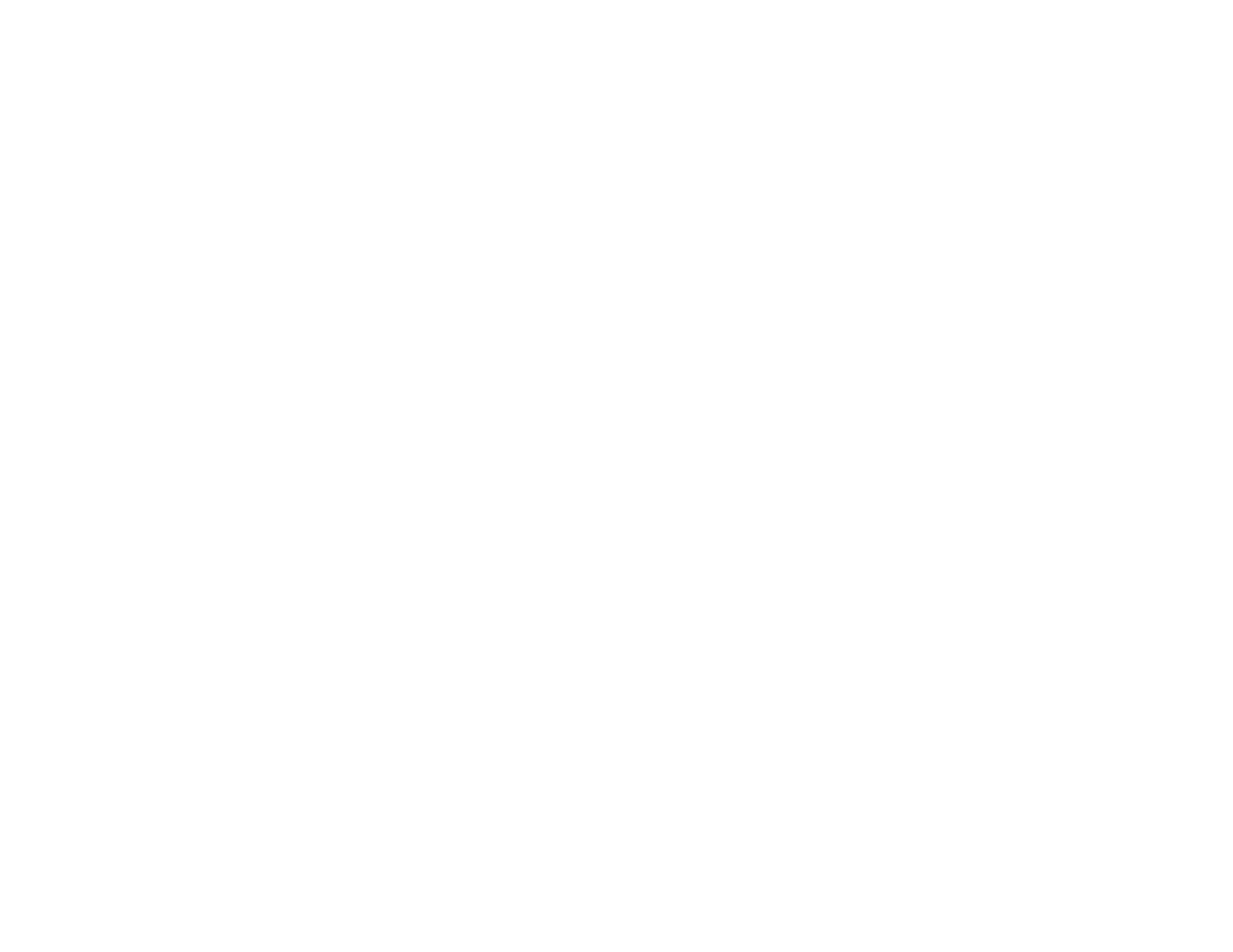# **CHAPTER 3 METHODS**

## **Cross-country comparisons**

The aim of the first analysis in this report is to compare a set of indicators relating to populations, NHS inputs, activity and performance at three points in time across the four NHSs of the UK. The time points were 1996/97, 2002/03 and 2006/07 (hereafter referred to as 1996, 2002 and 2006) and reflect the period before and after devolution in the UK. Data for the two earlier periods were obtained from a previous study, $1$  which, in turn, determined which trend indicators could be included in the current analysis. These indicators relate to:

- $\bullet$ life expectancy;
- $\bullet$ NHS expenditure;
- $\bullet$  staffing levels (hospital medical and dental staff, GPs, nursing, midwifery and health visiting staff, and management and support staff);
- $\bullet$  activity (outpatient appointments, inpatient admissions and day cases);
- crude productivity (level of activity per hospital medical and dental staff, and nursing, midwifery and health visiting staff);
- $\bullet$ number of various medical procedures performed;
- $\bullet$ waiting times and ambulance response times;
- $\bullet$ satisfaction with the NHS.

The indicators relate only to NHS patients and exclude privately financed activity. The Appendix (see p115) details the definition and source of each of the indicators included in the analysis, gives the table or figure to which each indicator relates and highlights issues surrounding the comparability of the indicators across the countries and over time. Much effort was expended to ensure that the indicators included in the analysis were defined and measured in the same way in each of the countries and at each time point. Table 3.1 gives a list of these indicators.

This report has mentioned problems in making comparisons caused by differences in definition both between countries and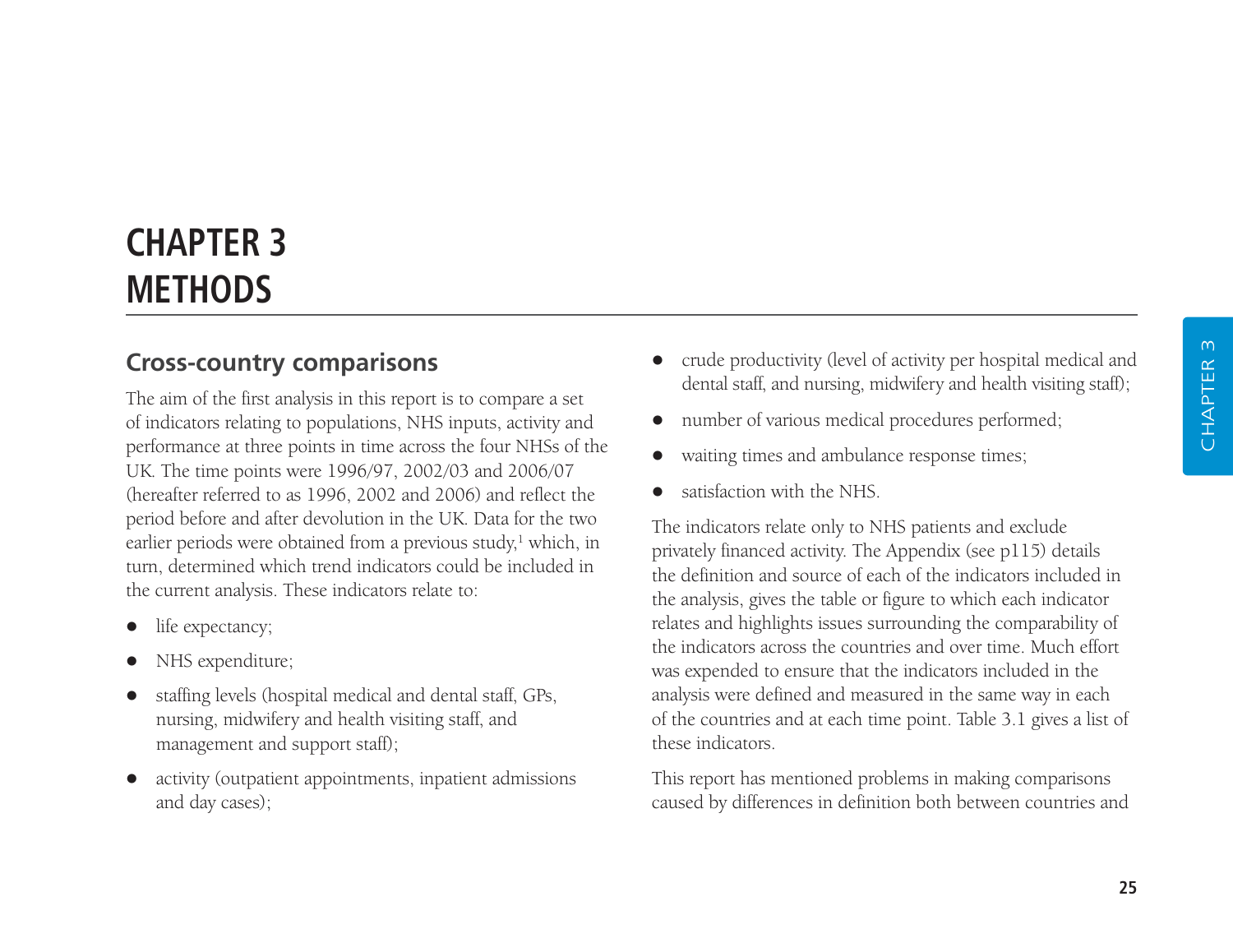over time. These differences mean that the following comparisons could not be made:

- $\bullet$  The performance of the NHS in Scotland in reducing waiting times with that of the other countries at any time. This is because Scottish policies used before 2007 for suspension of patients on waiting lists in Scotland differed from the other countries. So, the raw data reported by each country are misleading if used for cross-country comparisons.<sup>2</sup>
- $\bullet$  Statistics on management and support staff for Scotland or Northern Ireland with each other, or with England and Wales. This is because these statistics for Scotland include clinical support staff, and for Northern Ireland include social services.
- $\bullet$  Statistics for inpatients for Scotland for 2006 with other countries for 2006, or with statistics for Scotland for the earlier years. This is because these statistics for Scotland for 2006 are based on spells, but the statistics for the earlier

years for Scotland and all years in the other countries are based on finished consultant episodes (FCEs; a spell in hospital may include care provided by consultants in different specialties that generate a number of FCEs).

- $\bullet$  Statistics for Wales for day cases either over time for Wales, or with the other countries for 1996 and 2006. This is because there are no data in 1996, and there was a change in the definition of day cases between 2002 and 2006.
- $\bullet$  Statistics for Wales for outpatients for 2006 compared with earlier years for Wales, or with the other countries for 2006. This is because these statistics were affected by the change in the definition of day cases between 2002 and 2006.
- $\bullet$  Treatment rates in Northern Ireland, as these data omit people accessing treatment in a jurisdiction other than where they are resident (for example, approximately one-third of coronary artery bypass grafts (CABG) performed on the residents of Northern Ireland take place in England or the Republic of Ireland).3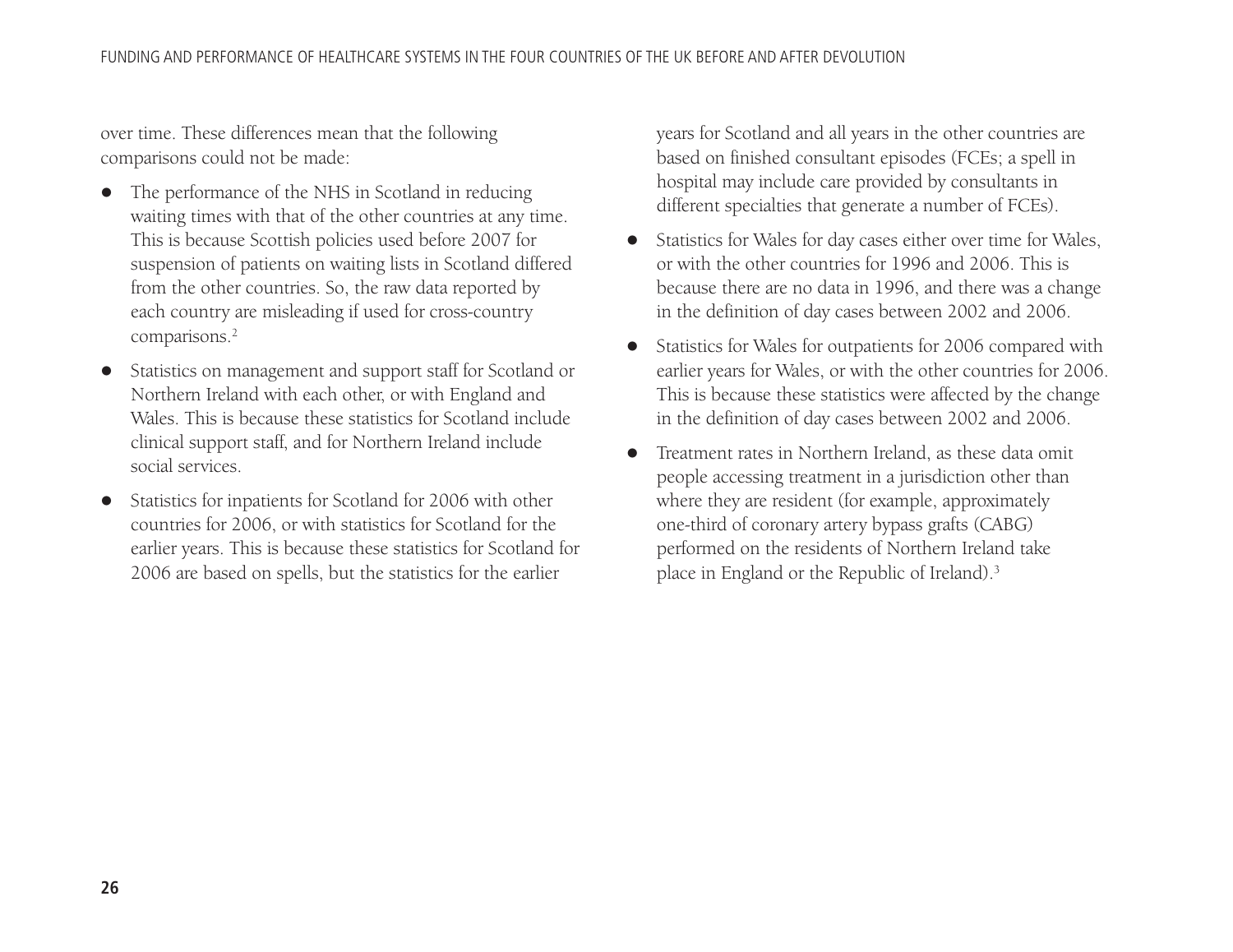Table 3.1: List of indicators included in the cross-country analysis

| Figure 4.1  | Male life expectancy at birth in England, Scotland, Wales and Northern Ireland (1996, 2002 and 2006)                                                                 |
|-------------|----------------------------------------------------------------------------------------------------------------------------------------------------------------------|
| Figure 4.2  | Female life expectancy at birth in England, Scotland, Wales and Northern Ireland (1996, 2002 and 2006)                                                               |
| Figure 4.3  | NHS expenditure per capita in England, Scotland, Wales and Northern Ireland (1996, 2002 and 2006)                                                                    |
| Figure 4.4  | Relative per capita spend on NHS and public expenditure (2006/07; $UK = 100$ )                                                                                       |
| Figure 4.5  | Hospital medical and dental staff (whole time equivalents) per 1,000 population in England, Scotland, Wales<br>and Northern Ireland (1996, 2002 and 2006)            |
| Figure 4.6  | GPs per 1,000 population in England, Scotland, Wales and Northern Ireland (1996, 2002 and 2006)                                                                      |
| Figure 4.7  | Nursing, midwifery and health visiting staff (whole time equivalents) per 1,000 population in England, Scotland,<br>Wales and Northern Ireland (1996, 2002 and 2006) |
| Figure 4.8  | Hospital management and support staff (whole time equivalents) per 1,000 population in England, Scotland,<br>Wales and Northern Ireland (1996, 2002 and 2006)        |
| Figure 4.9  | Total outpatient appointments per 1,000 population in England, Scotland and Northern Ireland (1996, 2002)<br>and 2006) and Wales (1996, 2002)                        |
| Figure 4.10 | Day cases per 1,000 population in England, Scotland and Northern Ireland (1996, 2002 and 2006)                                                                       |
| Figure 4.11 | Inpatient admissions per 1,000 population in England, Wales and Northern Ireland (1996, 2002 and 2006)<br>and Scotland (1996, 2002)                                  |
| Figure 4.12 | Outpatient appointments per hospital medical and dental staff member in England, Scotland and Northern<br>Ireland (1996, 2002 and 2006) and Wales (1996, 2002)       |
| Figure 4.13 | Inpatient admissions per hospital medical and dental staff member in England, Wales and Northern Ireland<br>(1996, 2002 and 2006) and Scotland (1996, 2002)          |
| Figure 4.14 | Day cases per hospital medical and dental staff member in England, Scotland and Northern Ireland (1996,<br>2002 and 2006)                                            |
|             |                                                                                                                                                                      |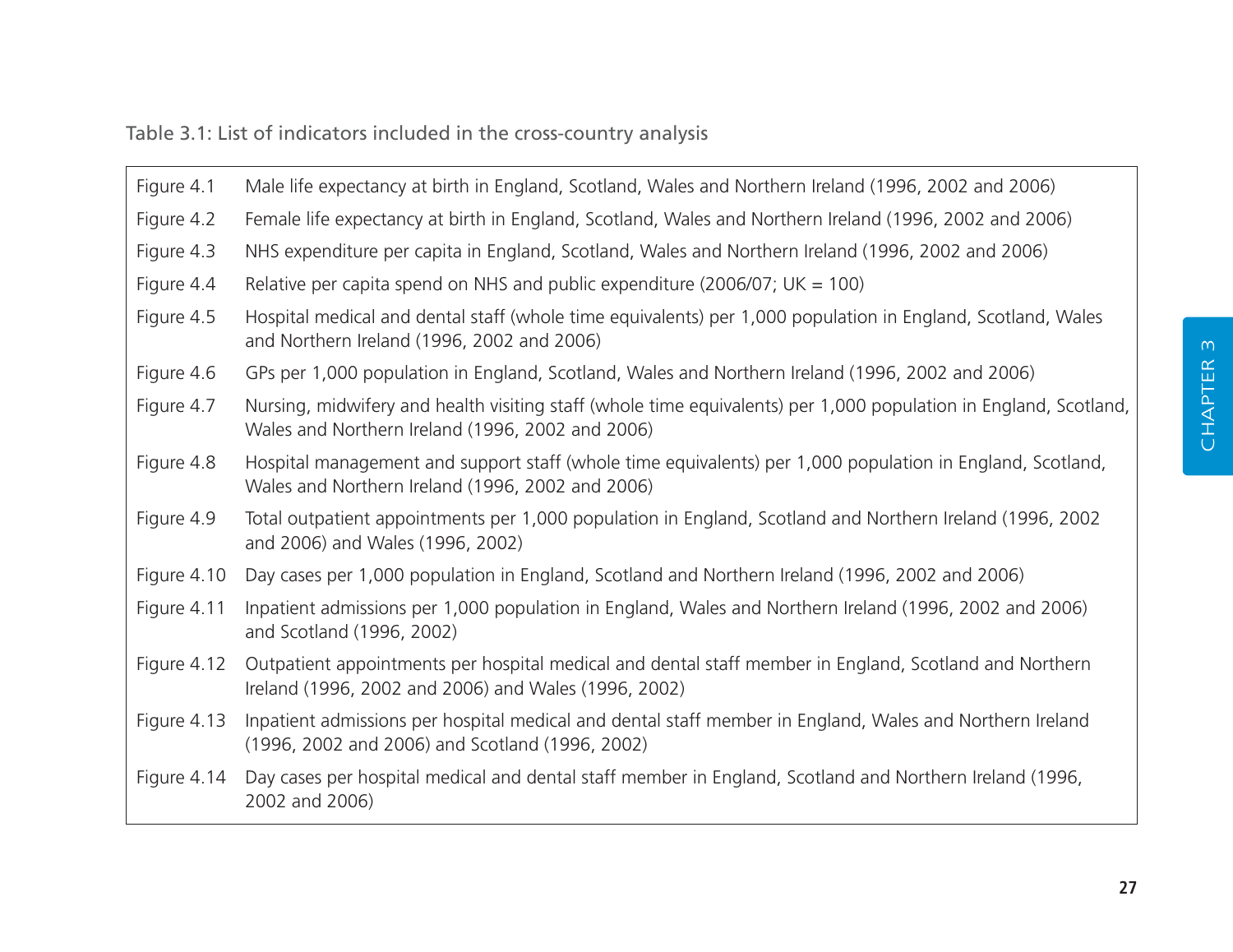Table 3.1: List of indicators included in the cross-country analysis (continued)

| Figure 4.15 | Outpatient appointments per nursing, midwifery and health visiting staff member in England, Scotland and<br>Northern Ireland (1996, 2002 and 2006) and Wales (1996, 2002) |
|-------------|---------------------------------------------------------------------------------------------------------------------------------------------------------------------------|
| Figure 4.16 | Inpatient admissions per nursing, midwifery and health visiting staff member in England, Wales and Northern<br>Ireland (1996, 2002 and 2006) and Scotland (1996, 2002)    |
| Figure 4.17 | Day cases per nursing, midwifery and health visiting staff member in England, Scotland and Northern Ireland<br>(1996, 2002 and 2006)                                      |
| Table 4.1   | Activity: operation rates (per 10,000) for selected hospital procedures in England, Scotland, Wales and<br>Northern Ireland (1996, 2002 and 2006)                         |
| Figure 4.18 | Percentage of the population waiting less than six months for day case or inpatient admission in England,<br>Wales and Northern Ireland (1996, 2002 and 2006)             |
| Figure 4.19 | Percentage of the population waiting less than three months for outpatient appointment in England, Wales<br>and Northern Ireland (1996, 2002 and 2006)                    |
| Figure 4.20 | Percentage of category A ambulance calls met within eight minutes in England, Scotland and Wales (1999 to 2006)                                                           |
| Figure 4.21 | Percentage of the population reporting satisfaction with the general running of the NHS in England, Scotland,<br>Wales and Northern Ireland (1996, 2002 and 2006)         |
| Figure 4.22 | Percentage of the population reporting satisfaction with inpatient care in England, Scotland, Wales and<br>Northern Ireland (1996, 2002 and 2006)                         |
| Figure 4.23 | Percentage of the population reporting satisfaction with outpatient care in England, Scotland, Wales and<br>Northern Ireland (1996, 2002 and 2006)                        |
| Figure 4.24 | Percentage of the population reporting satisfaction with GP care in England, Scotland, Wales and Northern<br>Ireland (1996, 2002 and 2006)                                |

 $\Box$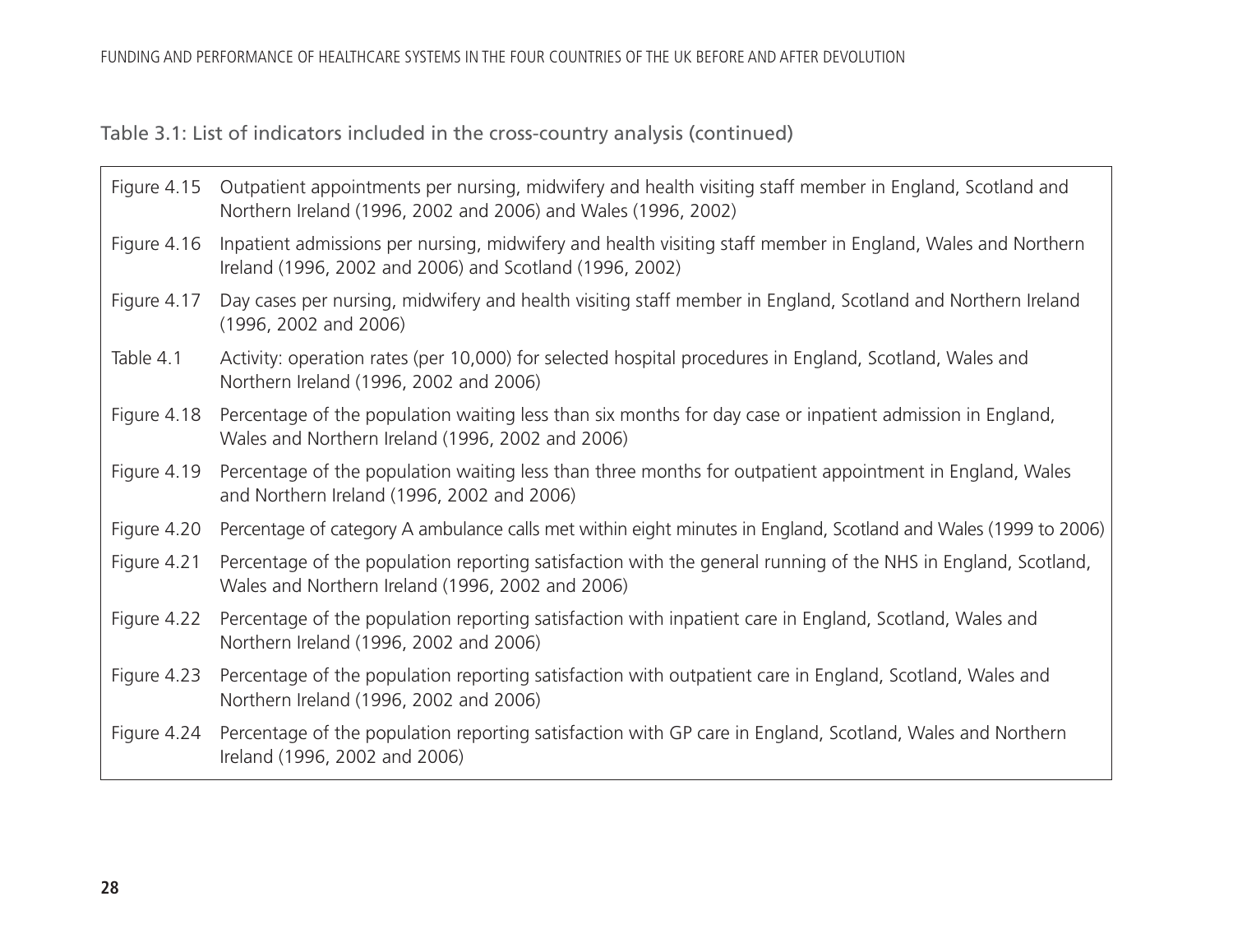The second aim of the analysis is to determine how differences in policy across the four constituent parts of the UK since devolution have affected the performance of the NHS in each of the countries. Such an analysis is complicated by the fact that the four countries differ not only in terms of the policy path they have chosen, but also in terms of their size; distributions of their populations between cities, towns and sparsely populated rural areas; socioeconomic characteristics; ethnic composition; and morbidity: all of which may shape the workings of the health system regardless of the policy path pursued.

To try and untangle the impact of policy on the health services from the impact of these other influences, the authors undertook a cross-sectional, comparative analysis of the devolved countries with the regions of England. A regional analysis has two advantages. First, the demographic and

socioeconomic composition of the North East and North West regions of England are closer to those of Scotland, Wales and Northern Ireland than the averages for England: hence, differences observed between these regions and the other three countries are more likely to be explained by differences in policy. Second, this analysis brings out the heterogeneity of the regions of England, which is lost in reporting national averages. In addition to the problems of differences in definition identified above, which limit the scope for meaningful cross-country comparisons, there are similar limits to the comparisons that can be made between the devolved countries and the English regions. In particular, there is a problem in comparing the availability of hospital beds between Scotland and the other countries. Therefore Scotland has been excluded from that comparison. Table 3.2 gives a list of indicators included in the regional analysis.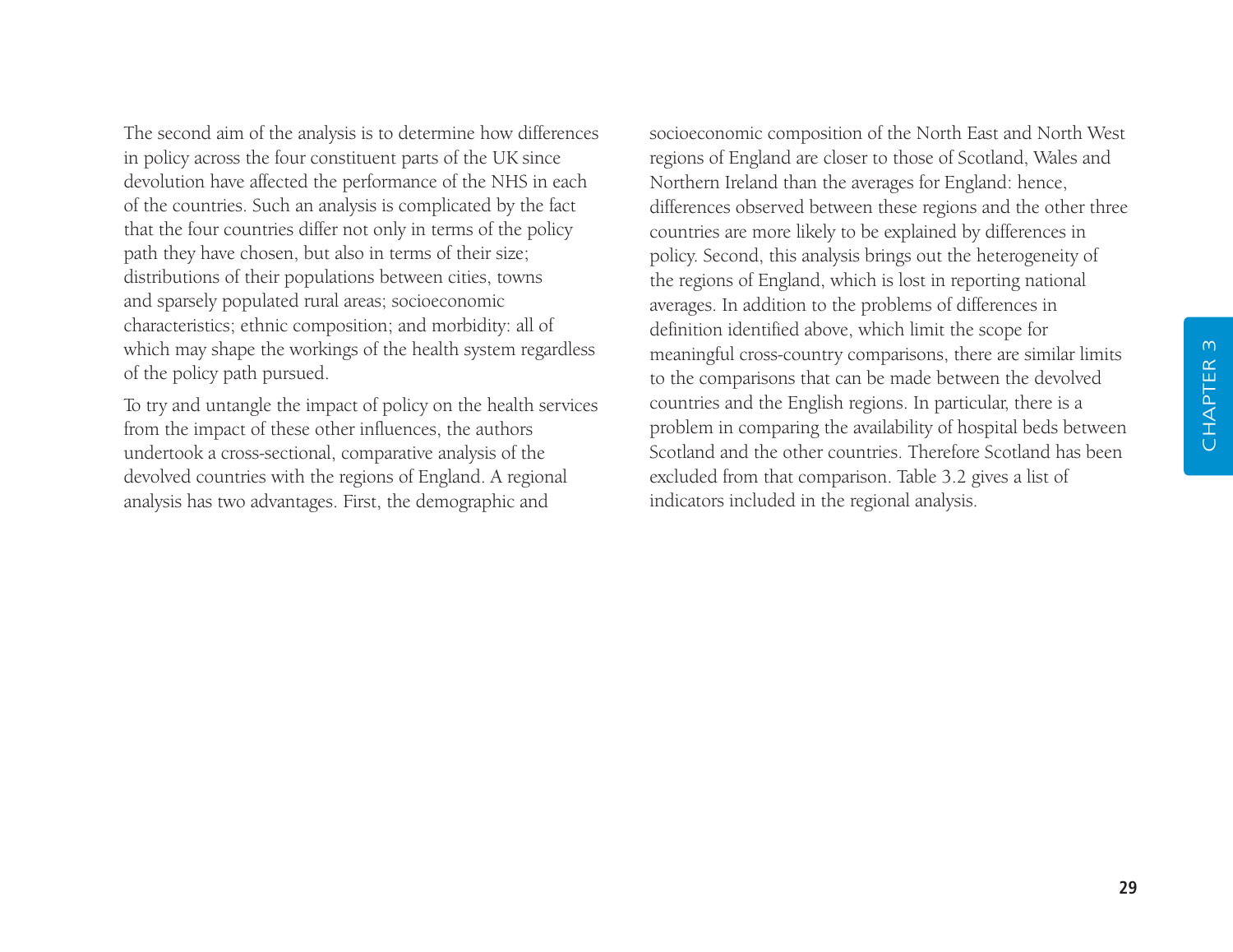Table 3.2: List of indicators included in the comparison of Scotland, Wales and Northern Ireland and the English regions

| Figure 5.1 Populations of the nine English GORs and Scotland, Wales and Northern Ireland (2006)                                                                                                                                |  |
|--------------------------------------------------------------------------------------------------------------------------------------------------------------------------------------------------------------------------------|--|
| The a claim in the state of dimensional product in the distribution of the state of the state of the state of the state of the state of the state of the state of the state of the state of the state of the state of the stat |  |

- Table 5.1 Selected socioeconomic indicators for the UK, English GORs, England, Wales, Scotland and Northern Ireland (2006)
- Figure 5.2 Selected socioeconomic indicators for Scotland, Wales, Northern Ireland and the North East region of England  $(2006;$  England = 100)
- Figure 5.3 SMRs (males and females separately) of the nine English GORs and England, Scotland, Wales and Northern Ireland (2006)
- Figure 5.4 Perinatal and infant mortality rates of the nine English GORs and England, Scotland, Wales and Northern Ireland (2006)
- Figure 5.5 Life expectancy at birth of the nine English GORs and England, Scotland, Wales and Northern Ireland (2006)
- Figure 5.6 Percentage of the population aged 65–74 for males and 60–74 for females and aged 75 and over in the nine English GORs and England, Scotland, Wales and Northern Ireland (2006)
- Figure 5.7 Percentage of the population reporting longstanding illness, LLSI and restricted activity in the nine English GORs and England, Scotland, Wales and Northern Ireland (2006)
- Figure 5.8 Selected health indicators for Scotland, Wales, Northern Ireland and the North East region of England (2006;  $England = 100$
- Figure 5.9 Total NHS expenditure per capita for the nine English GORs and England, Scotland, Wales and Northern Ireland (2006)
- Table 5.2 Comparisons of SMRs and per capita spend for the nine English GORs and Scotland, Wales and Northern Ireland (2006)
- Figure 5.10 Available hospital beds per 1,000 population for the ten English SHAs and England, Wales and Northern Ireland (2006)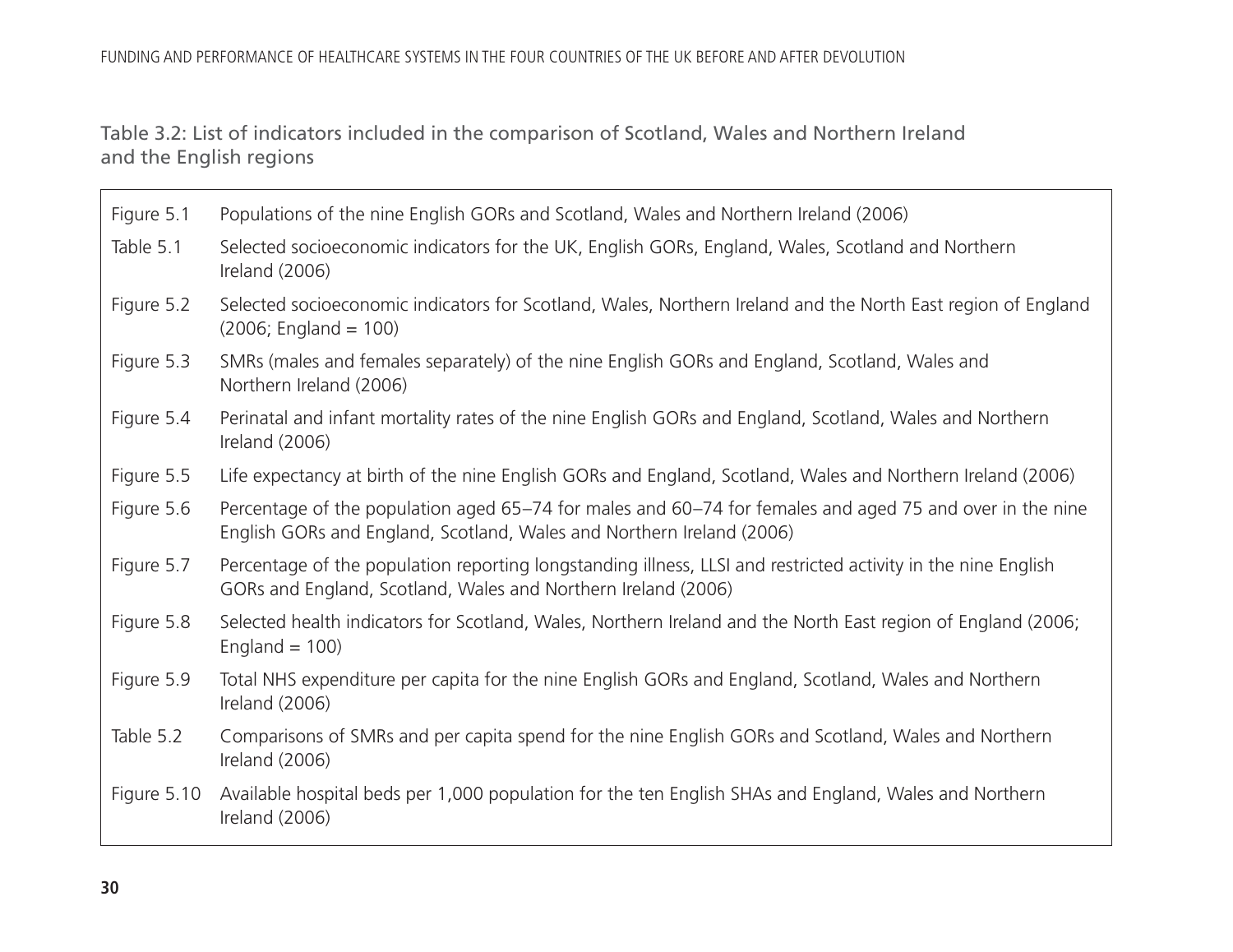Table 3.2: List of indicators included in the comparison of Scotland, Wales and Northern Ireland and the English regions (continued)

Figure 5.11 Hospital medical and dental staff (whole time equivalents) per 1,000 population in the ten English SHAs and England, Scotland, Wales and Northern Ireland (2006) Figure 5.12 Nursing, midwifery and health visiting staff (whole time equivalents) per 1,000 population in the ten English SHAs and England, Scotland, Wales and Northern Ireland (2006) Figure 5.13 Management and support staff (whole time equivalents) per 1,000 population in the ten English SHAs and England and Wales (2006) Figure 5.14 GPs per 1,000 population in the ten English SHAs and England, Scotland, Wales and Northern Ireland (2006) Figure 5.15 Staff per 1,000 population for Scotland, Wales, Northern Ireland and the North East region of England  $(2006;$  England = 100) Figure 5.16 Total outpatient appointments per 1,000 population in the nine GORs of England and England, Scotland and Northern Ireland (2006) Figure 5.17 Day cases per 1,000 population in the nine GORs of England and England, Scotland and Northern Ireland (2006) Figure 5.18 Inpatient admissions per 1,000 population in the nine GORs of England and England, Wales and Northern Ireland (2006) Figure 5.19 Treatment rates per 1,000 population for Scotland, Northern Ireland and the North East region of England  $(2006;$  England = 100) Figure 5.20 Outpatient appointments per hospital medical and dental staff member in eight regions of England and England, Scotland and Northern Ireland (2006) Figure 5.21 Inpatient admissions per hospital medical and dental staff member in eight regions of England and England, Wales and Northern Ireland (2006)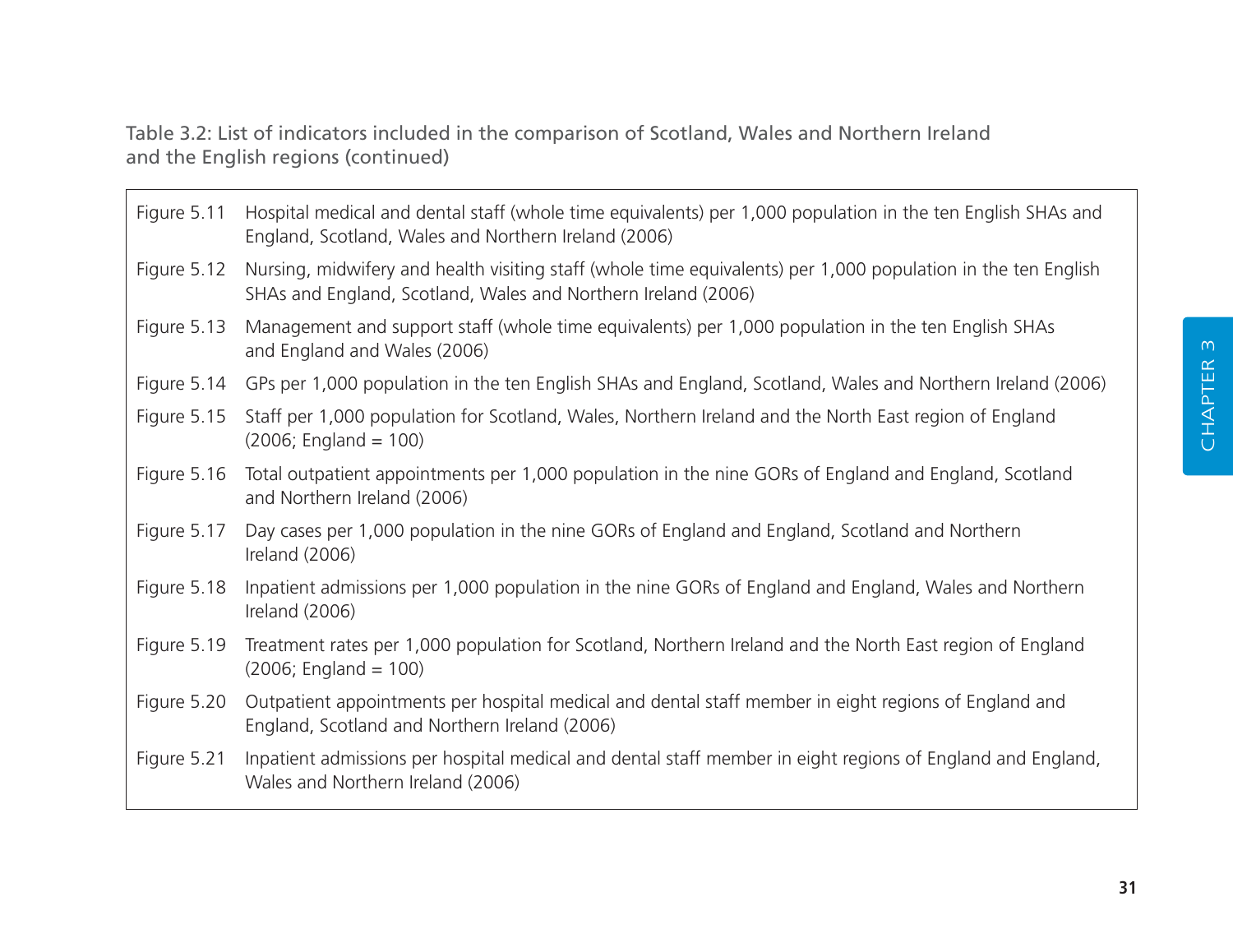Table 3.2: List of indicators included in the comparison of Scotland, Wales and Northern Ireland and the English regions (continued)

| Figure 5.22 | Day cases per hospital medical and dental staff member in eight regions of England and England, Scotland<br>and Northern Ireland (2006)                                                                              |
|-------------|----------------------------------------------------------------------------------------------------------------------------------------------------------------------------------------------------------------------|
| Figure 5.23 | Outpatient appointments per nursing, midwifery and health visiting staff member in eight regions of England<br>and England, Scotland and Northern Ireland (2006)                                                     |
| Figure 5.24 | Inpatient admissions per nursing, midwifery and health visiting staff member in eight regions of England and<br>England, Wales and Northern Ireland (2006)                                                           |
| Figure 5.25 | Day cases per nursing, midwifery and health visiting staff member in eight regions of England and England,<br>Scotland and Northern Ireland (2006)                                                                   |
| Figure 5.26 | Percentage waiting more than 13 weeks for inpatient or day case admission for the ten English SHAs and<br>England, Wales and Northern Ireland (March 2008)                                                           |
| Table 5.3   | Numbers and percentage of the population waiting less than 13 weeks for inpatient or day case admission or<br>an outpatient appointment in the ten English SHAs and England, Wales and Northern Ireland (March 2008) |
| Table 5.4   | Percentage of the population waiting less than six weeks, six to 12 weeks and 12 weeks or more for inpatient<br>or day case admission or an outpatient appointment in the ten SHAs of England (March 2006)           |
| Box 5.1     | Indicators for which Scotland, Wales and Northern Ireland are outliers as compared with English regions (2006)                                                                                                       |

A difficulty with the regional analysis was that some indicators are reported for the nine government office regions (GORs),<sup>4</sup> while others are reported for the ten SHAs. Eight of the ten SHAs in England are geographically identical to the GORs; however, the South East region is divided into two SHAs – South East Coast and South Central. As the ten SHAs were created in 2006, it is not possible to make comparisons through time. But there may be scope for future research to develop longitudinal

comparisons using the North East, the chosen region in England to compare with the devolved countries, as the North East region can be identified for comparative purposes from 1974 to 1996 and from 2003.

Finally, Table 3.3 shows where the indicators that have been identified are and are not comparable across the four countries.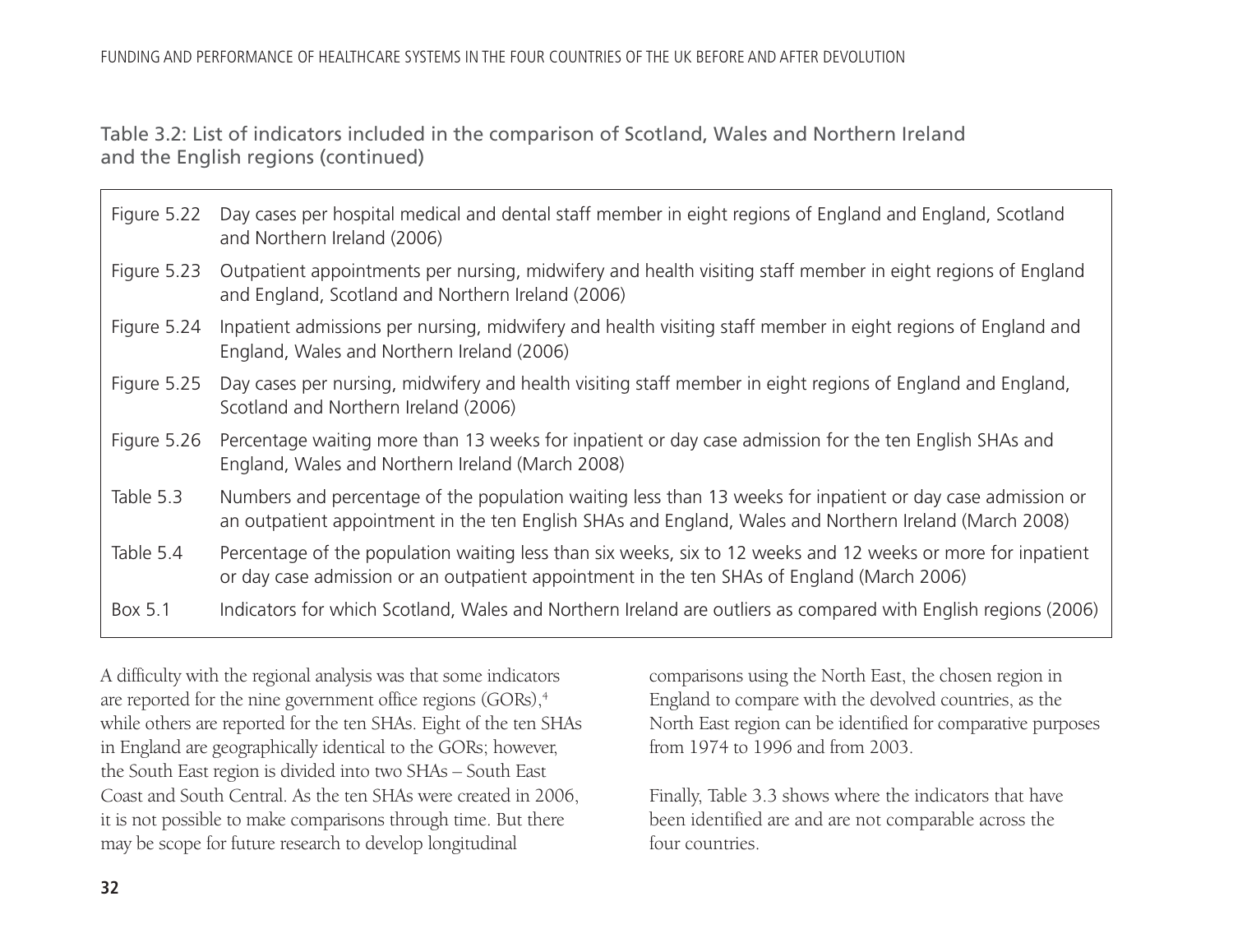| Table 3.3: Comparability of indicators across the four countries |  |  |  |  |  |  |
|------------------------------------------------------------------|--|--|--|--|--|--|
|------------------------------------------------------------------|--|--|--|--|--|--|

| Indicator                                                                                            | England | Scotland                                                   | Wales                      | Northern Ireland |
|------------------------------------------------------------------------------------------------------|---------|------------------------------------------------------------|----------------------------|------------------|
| Populations (a)                                                                                      | ✔       |                                                            | V                          | V                |
| Standardised mortality ratios (SMRs)<br>(males and females separately) (a)                           | ✔       | ✔                                                          | ✔                          | V                |
| Perinatal and infant mortality rates (a)                                                             | ✓       | $\boldsymbol{\nu}$                                         | $\boldsymbol{\mathcal{U}}$ | $\checkmark$     |
| Life expectancy at birth (a)                                                                         | ✓       | ✔                                                          | $\boldsymbol{\mathcal{U}}$ | $\checkmark$     |
| Available hospital beds                                                                              |         | $\mathbf v$ question over<br>mix of long stay<br>and acute | ✔                          | V                |
| Percentages of the population reporting<br>longstanding illness, LLSI and restricted<br>activity (a) | ✔       |                                                            |                            | V                |
| Total NHS expenditure (a)                                                                            | ✔       | ✔                                                          | $\checkmark$               | $\checkmark$     |
| Life expectancy at birth (a)                                                                         |         |                                                            |                            |                  |

Note: (a) For nine English GORs also.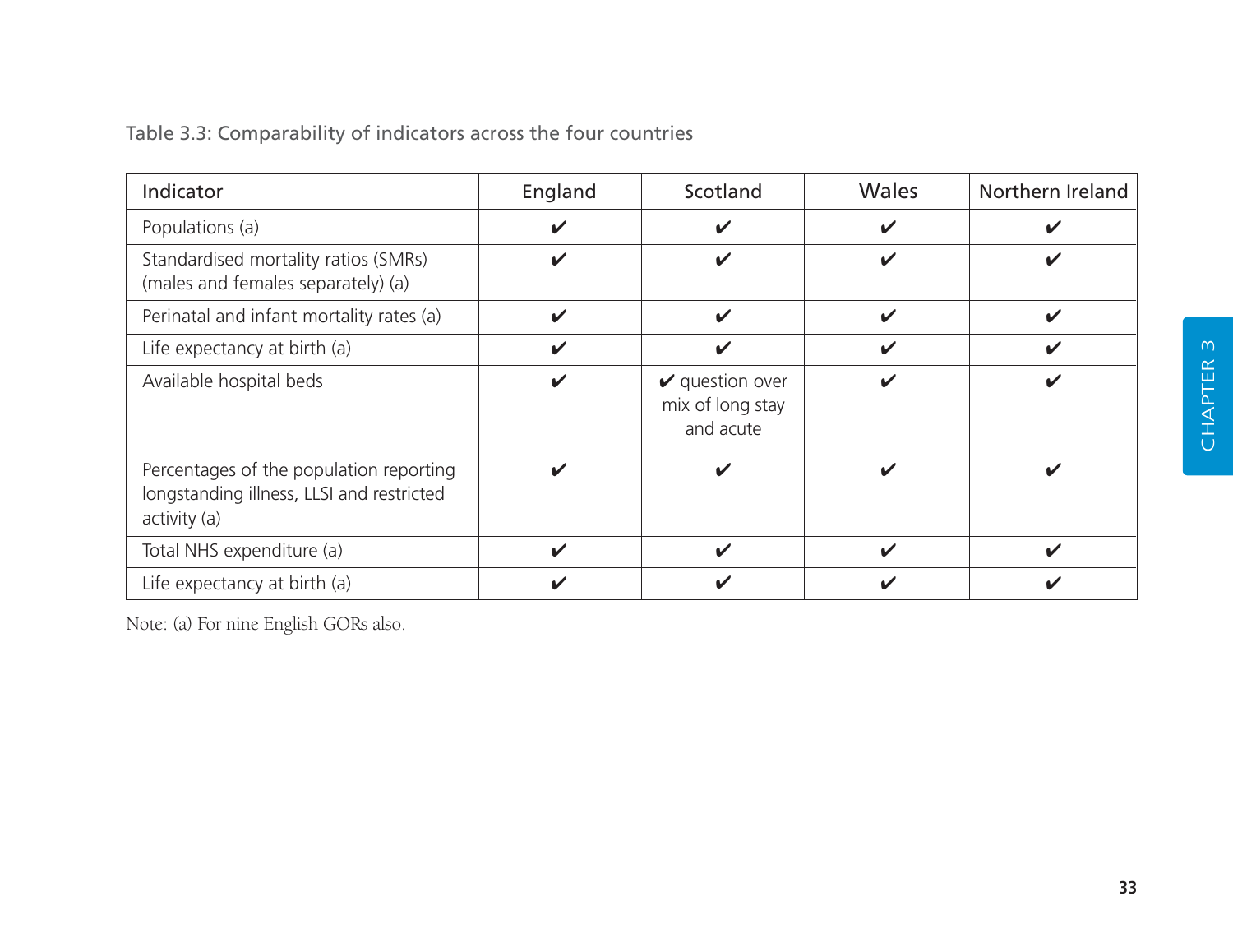Table 3.3: Comparability of indicators across the four countries (continued)

| Indicator                                                                                     | England                            | Scotland                           | <b>Wales</b>                               | Northern Ireland            |
|-----------------------------------------------------------------------------------------------|------------------------------------|------------------------------------|--------------------------------------------|-----------------------------|
| Hospital medical and dental staff (whole<br>time equivalents) (b)                             | ✔                                  | V                                  | ✔                                          | ✔                           |
| GPs(b)                                                                                        | $\boldsymbol{\mathcal{U}}$         | $\boldsymbol{\mathcal{U}}$         | $\checkmark$                               | $\checkmark$                |
| Nursing, midwifery and health visiting<br>staff (whole time equivalents) (b)                  | Qualified only                     | Qualified                          | Qualified only                             | Qualified only              |
| Management and support staff (whole<br>time equivalents; excludes clinical support<br>stat(b) | Excludes clinical<br>support staff | Includes clinical<br>support staff | Excludes clinical<br>support staff         | Includes Social<br>Services |
| Day cases (b)                                                                                 | ✔                                  | V                                  | Problem with<br>definition of<br>day cases | $\checkmark$                |
| Inpatient admissions (b)                                                                      | Episodes                           | Spells                             | Episodes                                   | Episodes                    |
| Outpatient appointments (b)                                                                   | ✔                                  | ✔                                  | Problem with<br>definition of<br>day cases | $\checkmark$                |

Note: (b) For ten SHAs also.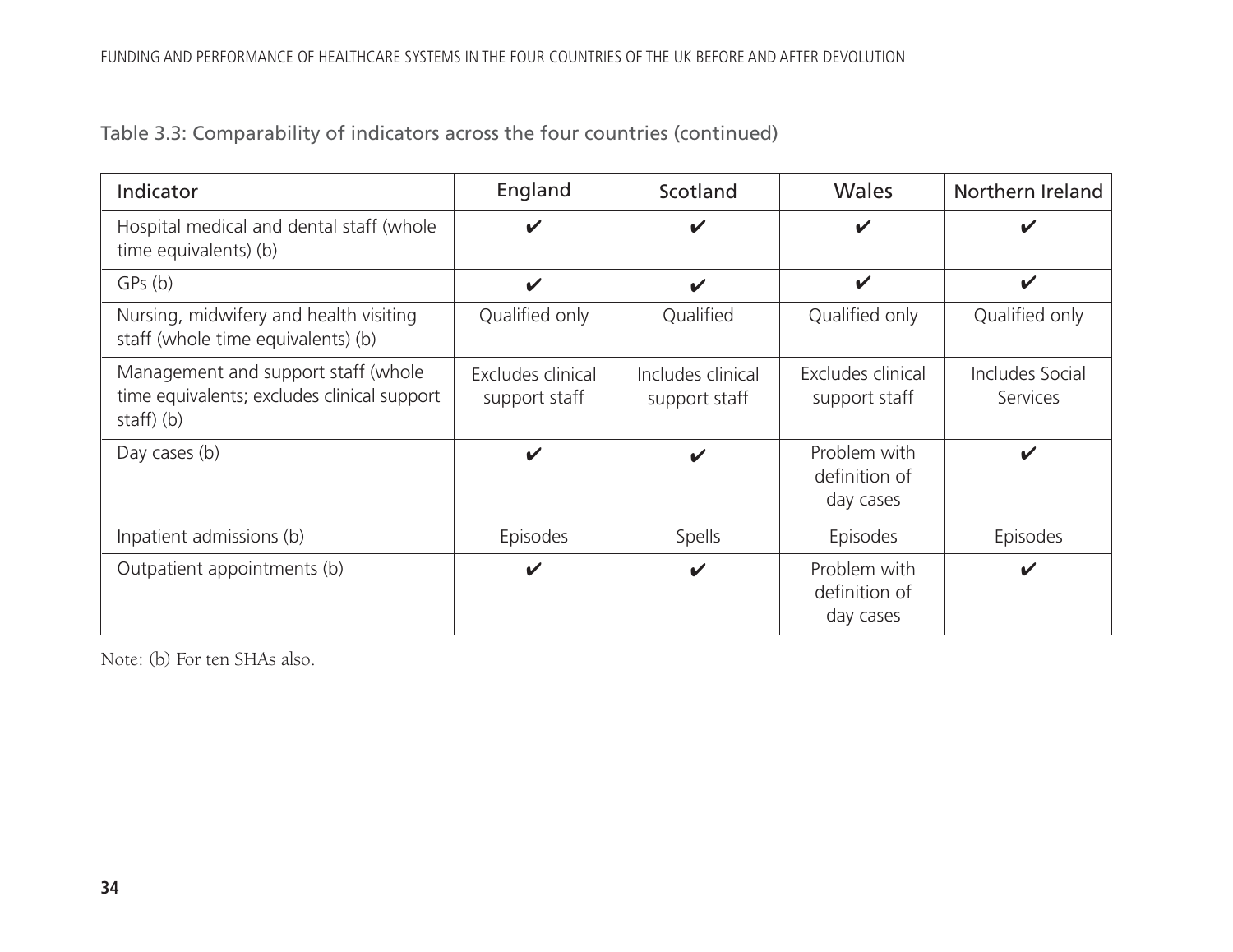| Indicator                                                                                                  | England | Scotland                                                   | Wales                      | Northern Ireland |
|------------------------------------------------------------------------------------------------------------|---------|------------------------------------------------------------|----------------------------|------------------|
| Numbers waiting less than six months for<br>day case or inpatient admission (b)                            |         | Problem over<br>patients<br>suspended from<br>waiting list |                            |                  |
| Numbers waiting less than three months<br>for outpatient appointment (b)                                   |         | Problem over<br>patients<br>suspended from<br>waiting list | $\boldsymbol{\mathcal{U}}$ |                  |
| Percentage of category A ambulance calls<br>met within eight minutes (b)                                   | ✔       |                                                            | V                          | <b>NA</b>        |
| Percentage of the population reporting<br>satisfaction with (b):                                           |         |                                                            |                            |                  |
| the general running of the NHS                                                                             |         |                                                            |                            |                  |
| inpatient care                                                                                             |         |                                                            |                            |                  |
| outpatient care                                                                                            |         |                                                            |                            |                  |
| GP care                                                                                                    |         |                                                            |                            |                  |
| Numbers waiting more than 13 weeks<br>for inpatient or day case admission (b)                              |         |                                                            | $\boldsymbol{\nu}$         | ✔                |
| Numbers waiting less than 13 weeks<br>for inpatient or day case admission or<br>outpatient appointment (b) | ✔       | Problem over<br>patients<br>suspended from<br>waiting list | $\boldsymbol{\nu}$         | ✔                |

Note: (b) For ten SHAs also.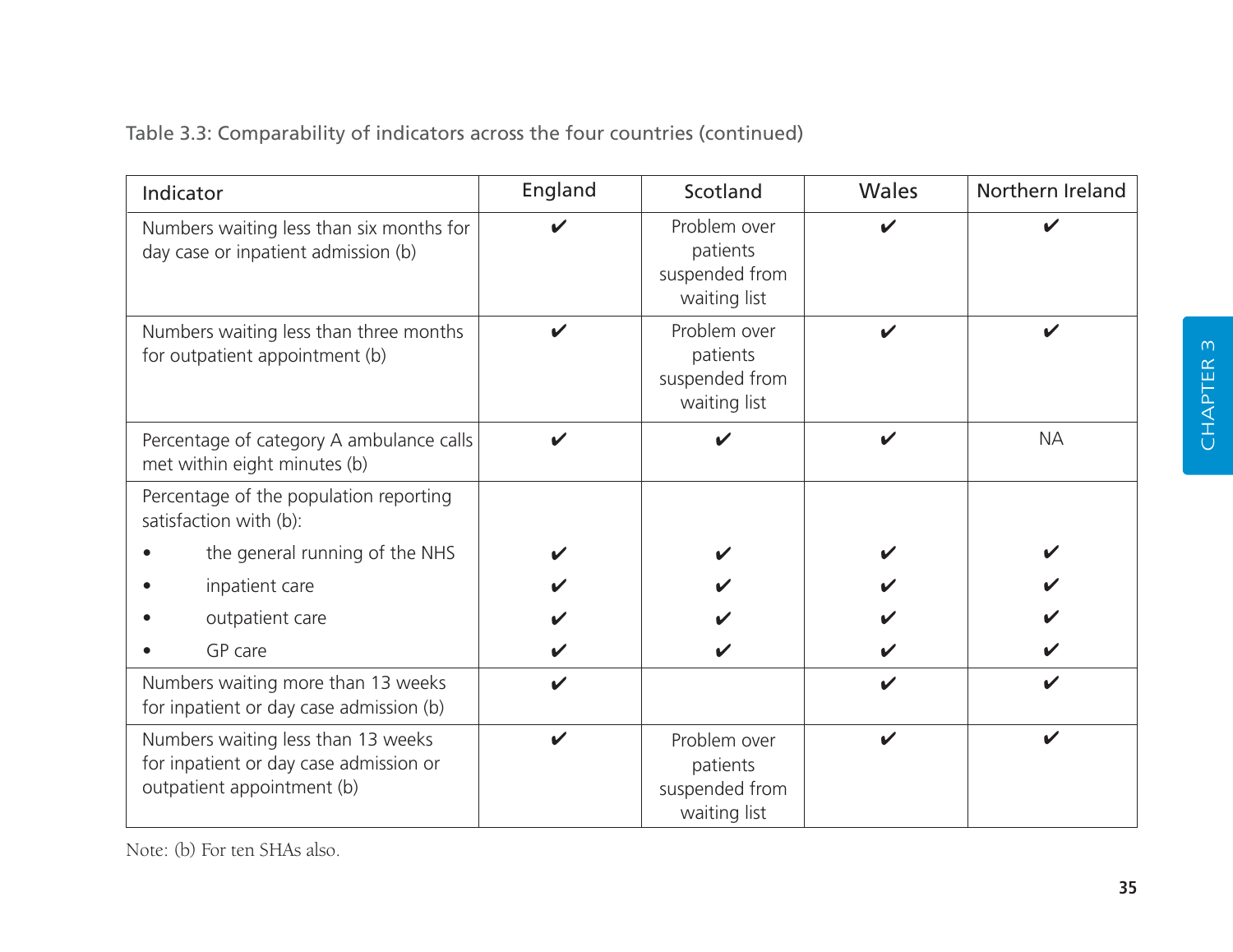- 1. Alvarez-Rosete and others (2005) op. cit.
- 2. The difference in definition applies to patients who are suspended from the waiting list. In England, patients are added back to the list once they become available for treatment, but in Scotland these patients were not added to the list when they became available. See Audit Scotland (2006) *Tackling Waiting Times in the NHS in Scotland*. Edinburgh: Audit Scotland, p52. www.audit-scotland.gov.uk/utilities/search\_report.php?id=237 . In Scotland, until this practice was abolished in 2002, there were two waiting lists – a 'true' and a 'deferred' waiting list: the latter consisted of patients 'unavailable for admission for a period of time for medical or social reasons, or if the patient did not attend on an offered admission date'. For those patients, although they could be selected for admission, they did not transfer back to the 'true' waiting list. Audit Scotland (2006) *Review of the Management of Waiting Lists in Scotland*. Edinburgh: Audit Scotland, p3. www.audit-scotland.gov.uk/utilities/search\_report.

–––––––––––––––––––––––––––––––––––––––––––––––––

php?id=325 . But issues remain over 'hidden' waiting lists. See, for example, Anonymous (2008) 'Hidden waiting lists "abolished"', 27 May. http://news.bbc.co.uk/1/hi/scotland/7421205.stm . The definitional problems posed by the Scottish practice has been the subject of commentaries from governments in Northern Ireland and Wales. Stewart, T (2006) *Comparison of UK Waiting Times Definition.* Belfast: Department of Health, Social Services and Public Safety. Eason, C and Stevenson, D (2005) *NHS Wales Hospital Waiting Times, 30 September 2005.* Cardiff: National Assembly for Wales. See also Godden, S and Pollock, A (2009) 'Waiting list and waiting time statistics in Britain: a critical review', *Public Health* 123(1): 47–51.

- 3. Dougal, A (2009) 'More local surgery needed', *Journal of Northern Ireland Chest, Heart and Stroke* 27: 3.
- 4. The North East, North West, Yorkshire and The Humber, East Midlands, West Midlands, East of England, London, South East and South West.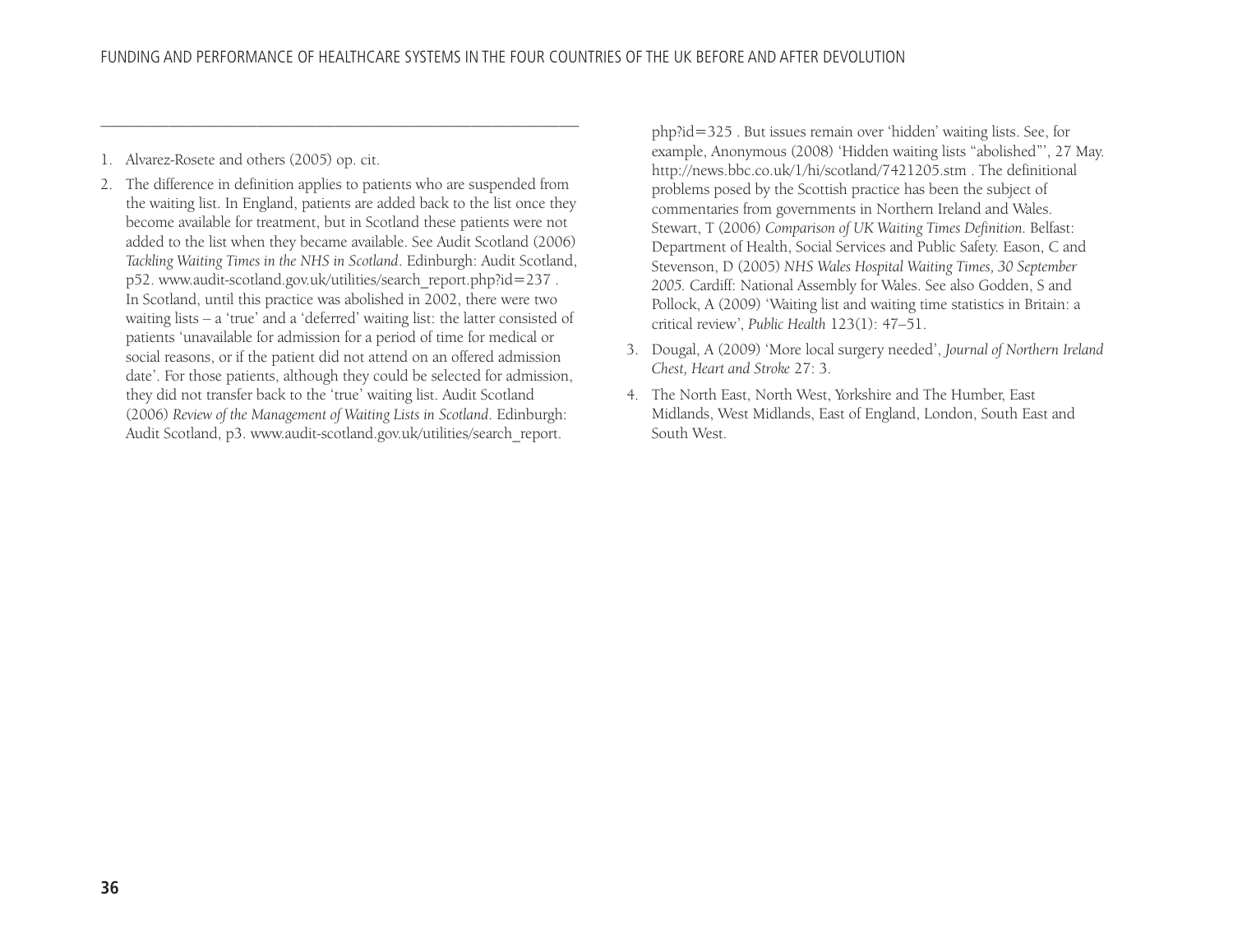# **CHAPTER 4 CROSS-COUNTRY COMPARISONS**

## **Life expectancy**

Over the ten-year period of analysis (1996–2006), there were general improvements in population health in each of the four countries of the UK. Life expectancy increased by approximately 2.5 and 2.0 years for males and females, respectively (Figures 4.1 and 4.2). The percentage increase in life expectancy was similar in each country. There were also improvements in infant and perinatal mortality, and self-reported health. However, inequalities remain between the countries: males born in England in 2005 can expect to live longer than their counterparts in Scotland by two and a half years on average, in Northern Ireland by one year and in Wales by six months.

Figure 4.1: Male life expectancy at birth in England, Scotland, Wales and Northern Ireland (1996, 2002 and 2006)

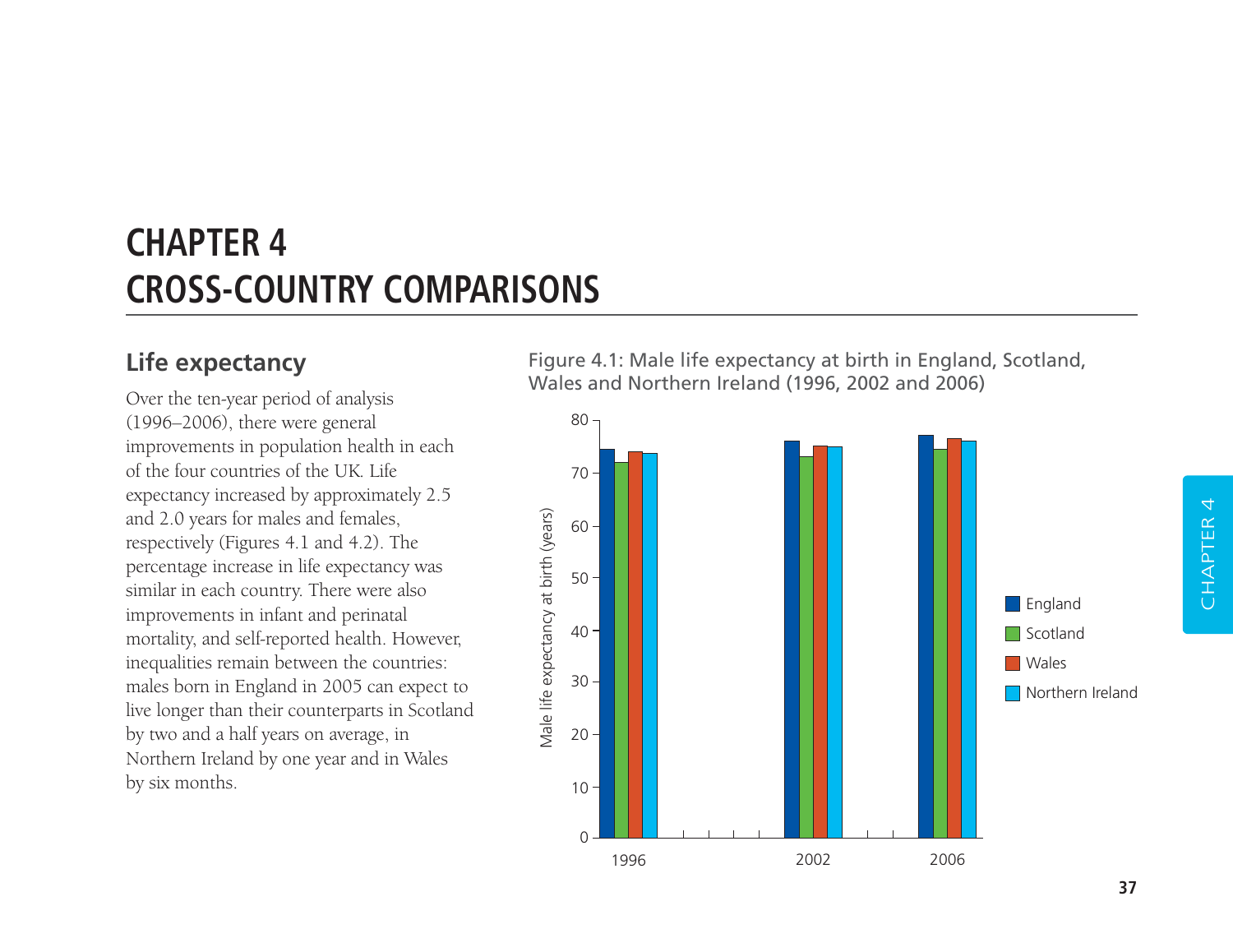

Figure 4.2: Female life expectancy at birth in England, Scotland, Wales and Northern Ireland (1996, 2002 and 2006)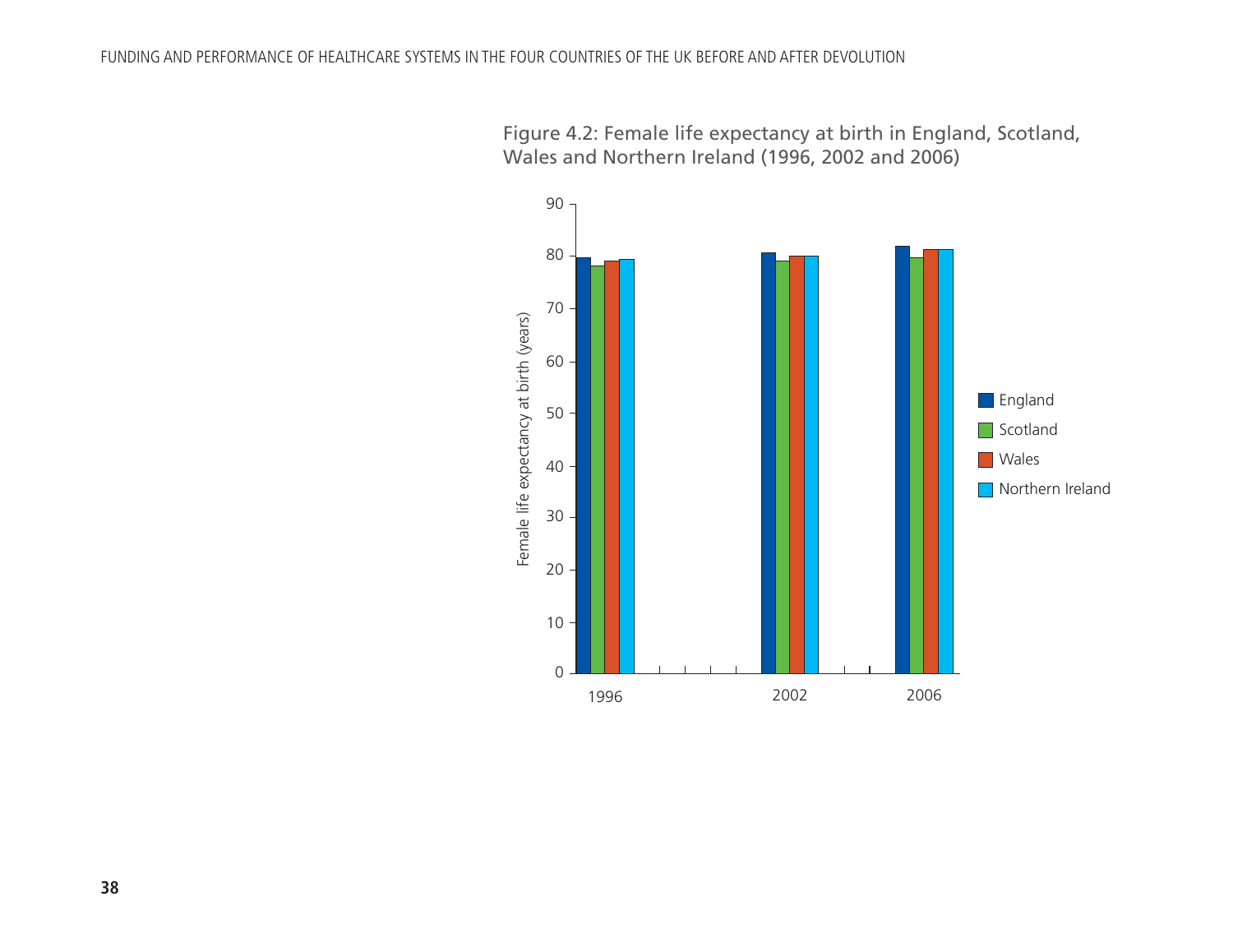### **Expenditure**

Figure 4.3 gives NHS expenditure per capita in cash (that is, not adjusted for inflation) over the ten years from 1996 to 2006 and shows that, for England this increased by 82 per cent, and for the devolved countries by a lesser extent: 69 per cent in Scotland, 72 per cent in Wales and 77 per cent in Northern Ireland. Figure 4.4 compares relative per capita spending on the NHS and total identifiable public expenditure less social security payments for each country, for 2006, standardised with the average for the UK (of 100). This shows that only in England was its per capita spend relative to the UK average greater for the NHS than for total devolved public expenditure. Figures 4.3 and 4.4 show that the increased spending on the NHS in England has been used to finance increased spending on other services in the devolved countries; but despite this, in each of the three years shown, England and Scotland had the lowest and highest per capita spend,

Figure 4.3: NHS expenditure per capita in England, Scotland, Wales and Northern Ireland (1996, 2002 and 2006)

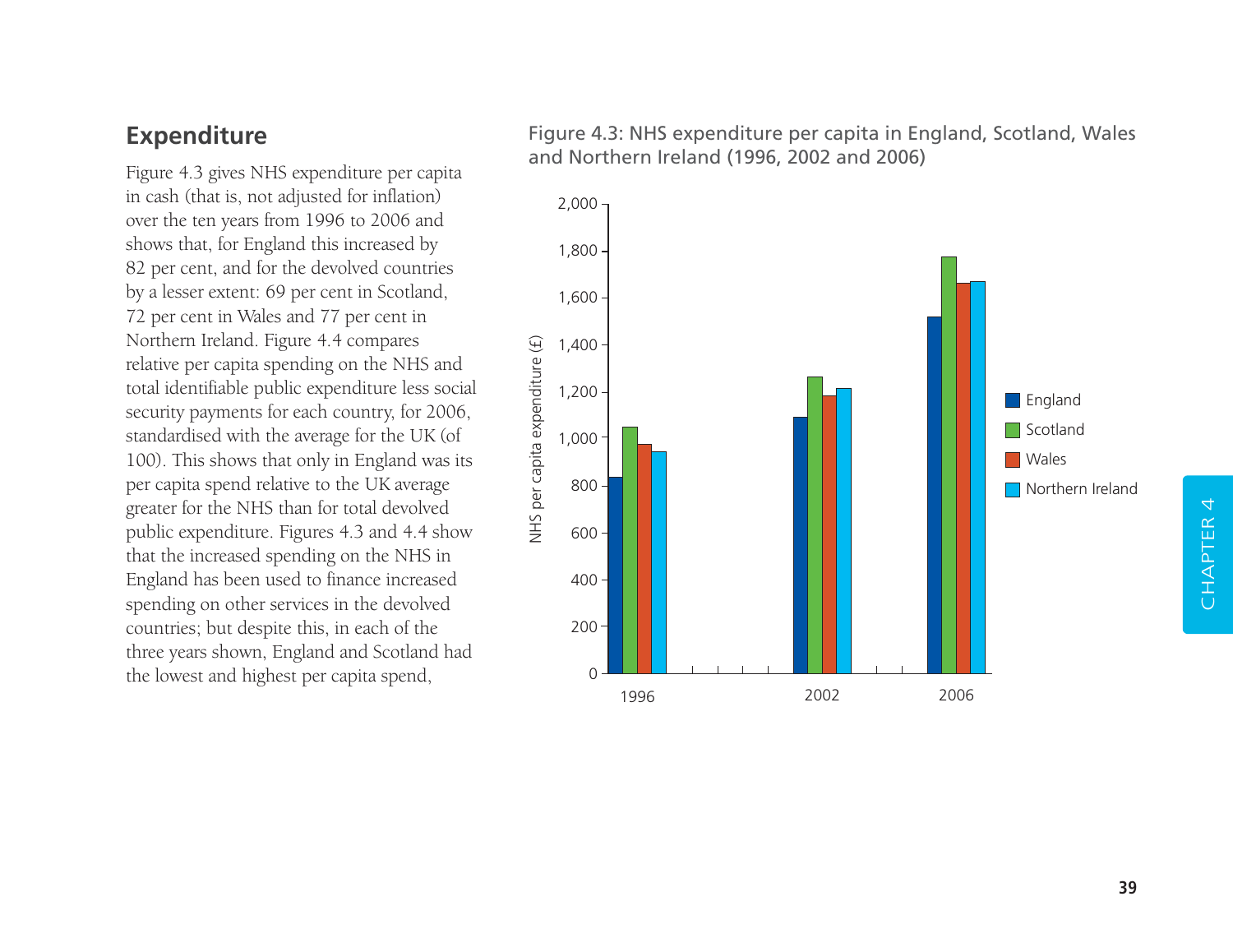respectively. The decisions to spend more on other devolved services in Scotland mean that the percentage excess spend in Scotland over England declined from 23 per cent to 16 per cent between 1996 and 2006.

Figure 4.4: Relative per capita spend on NHS and public expenditure (2006/07; UK = 100)

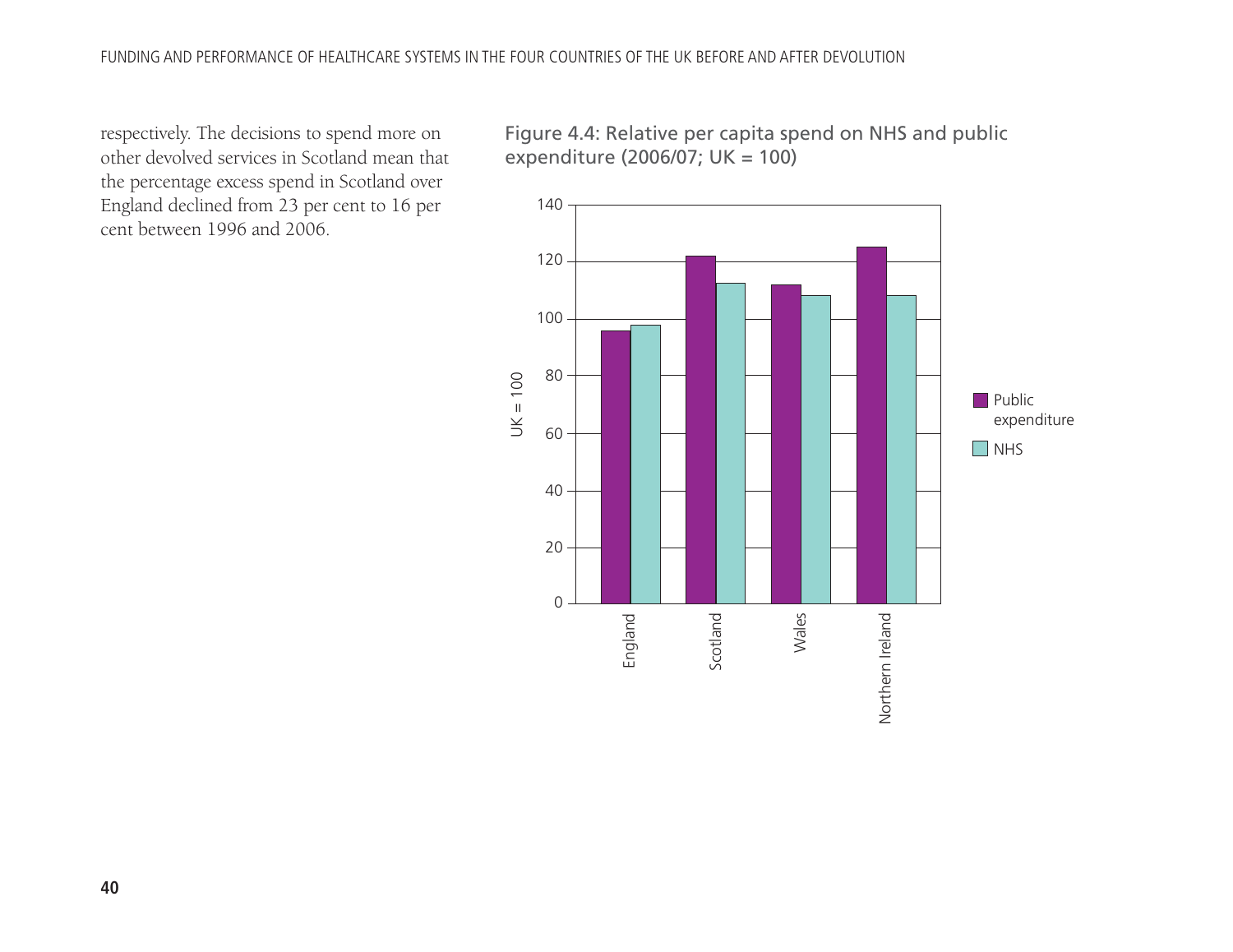## **Workforce**

The increases in funding that applied to each UK country had different impacts on numbers of NHS staff, depending on the staff type and the country, but tended to magnify the marked differences existing between each country in 1996. In 2006, Scotland had the highest rates per capita of clinical staff, Northern Ireland the highest rates for management and support staff while England had the lowest rates for all staff, except for GPs, for which Wales had the lowest rate.1

#### **Hospital medical and dental staff**

Figure 4.5 gives the rates of hospital medical and dental staff per 1,000 population. This shows that Scotland had the highest rates in 1996. Between 1996 and 2006, England had the greatest increase (55 per cent), followed by Northern Ireland (54 per cent), Wales (50 per cent) and Scotland (33 per cent). In 2006, the rate was 18 per cent higher in Scotland and Northern Ireland than in England (the country with the lowest rates).

Figure 4.5: Hospital medical and dental staff (whole time equivalents) per 1,000 population in England, Scotland, Wales and Northern Ireland (1996, 2002 and 2006)

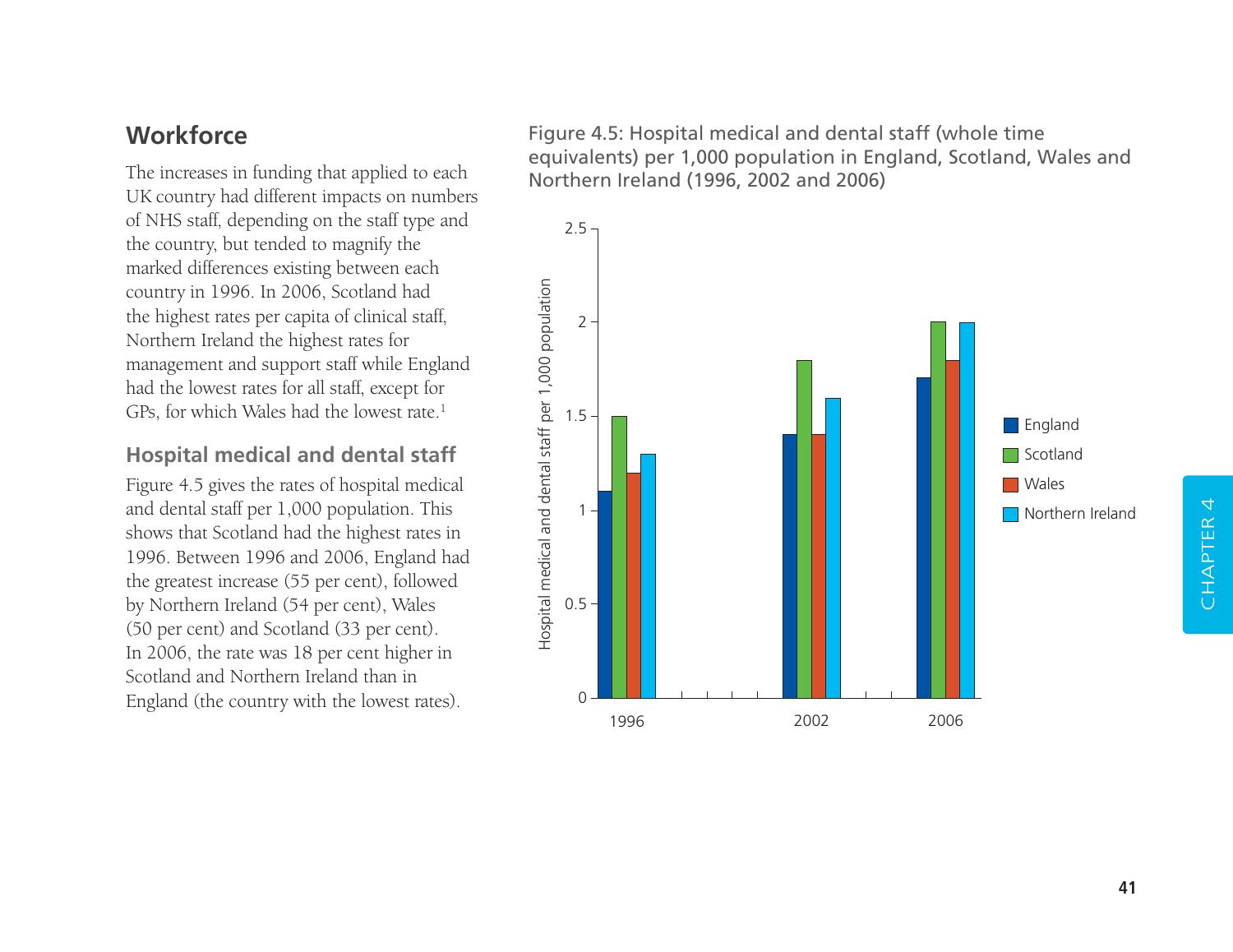#### **General practitioners (GPs)**

Figure 4.6 gives the rate of GPs per 1,000 population. This shows that Scotland had the highest rate in 1996. Between 1996 and 2006, there were only minor increases in Wales (5 per cent) and Northern Ireland (3 per cent), but substantial increases in England (18 per cent) and Scotland (16 per cent). In 2006, the rate was 29 per cent higher in Scotland than in Wales (the country with the lowest rate).

Figure 4.6: GPs per 1,000 population in England, Scotland, Wales and Northern Ireland (1996, 2002 and 2006)

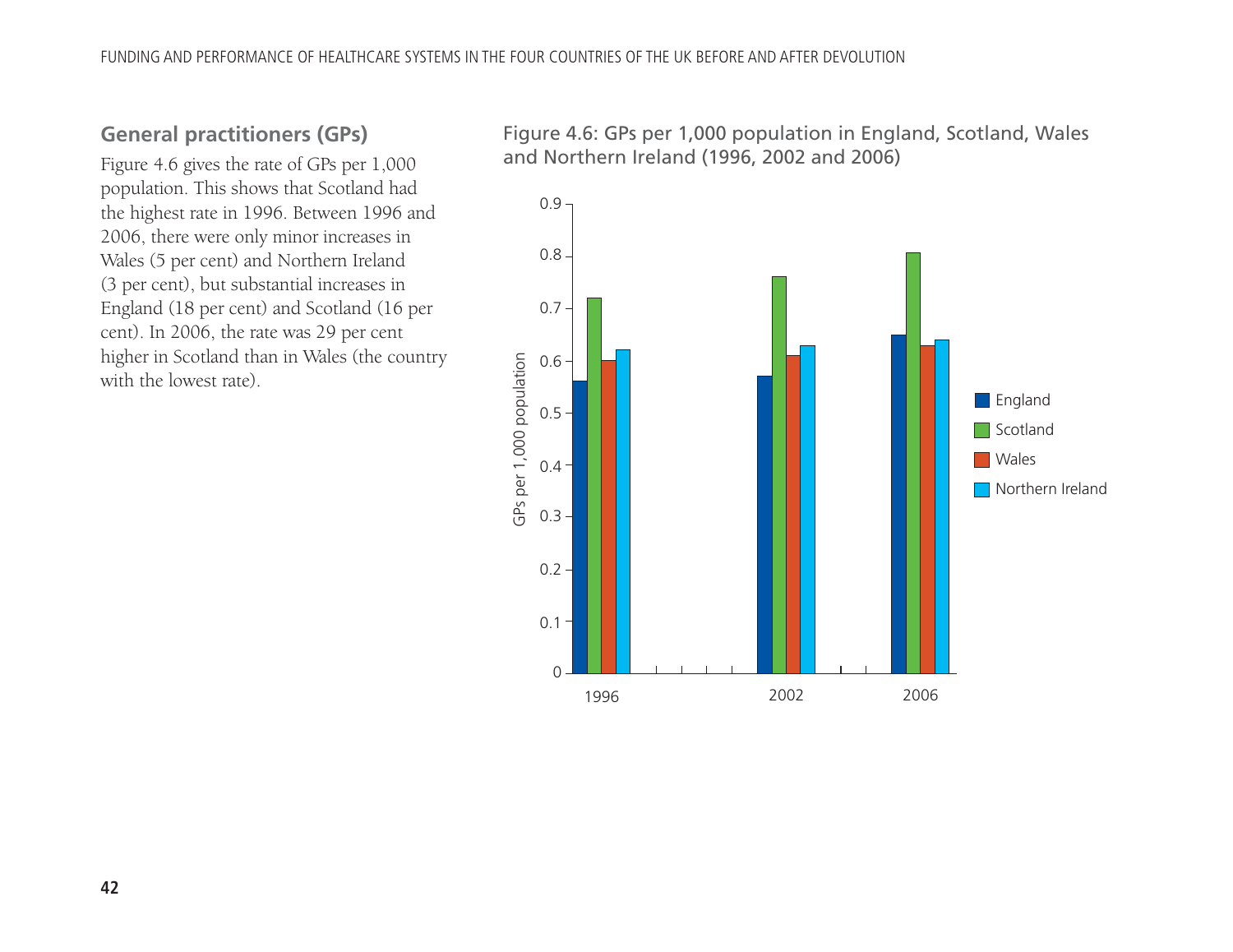#### **Nursing staff**

Figure 4.7 gives the rate of nursing, midwifery and health visiting staff per 1,000 population. Rates of nursing staff increased in each country between 1996 and 2006, by 16 per cent in England and Scotland, 20 per cent in Wales and 13 per cent in Northern Ireland. In 2006, Scotland and Northern Ireland had similar rates, which were significantly greater than that of England.

Figure 4.7: Nursing, midwifery and health visiting staff (whole time equivalents) per 1,000 population in England, Scotland, Wales and Northern Ireland (1996, 2002 and 2006)

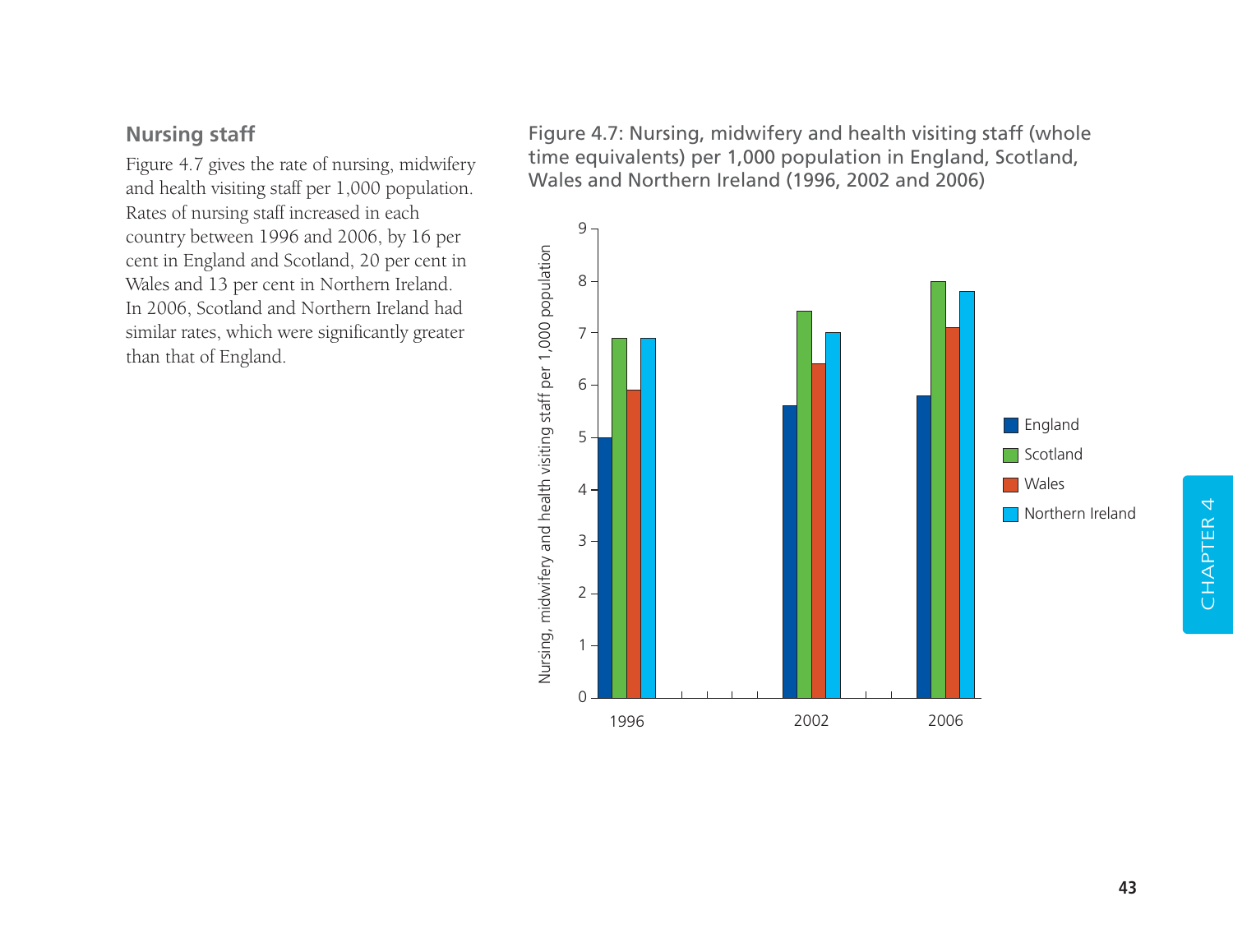#### **Management and support staff**

Figure 4.8 shows the rate of NHS management and support staff per 1,000 population. Figures for Scotland and Northern Ireland are not directly comparable to those for England and Wales because of the inclusion of administrative and other support to direct care staff in Scotland, and the inclusion of staff working within personal social services in Northern Ireland. In England, Scotland and Wales, the rates of management and support staff decreased over the ten-year period 1996 to 2006, while in Northern Ireland the rate increased.

Figure 4.8: Hospital management and support staff (whole time equivalents) per 1,000 population in England, Scotland, Wales and Northern Ireland\* (1996, 2002 and 2006)



As health boards incorporate the NHS and social services in Northern Ireland, the figures for Northern Ireland include management and support staff working in the NHS and social services.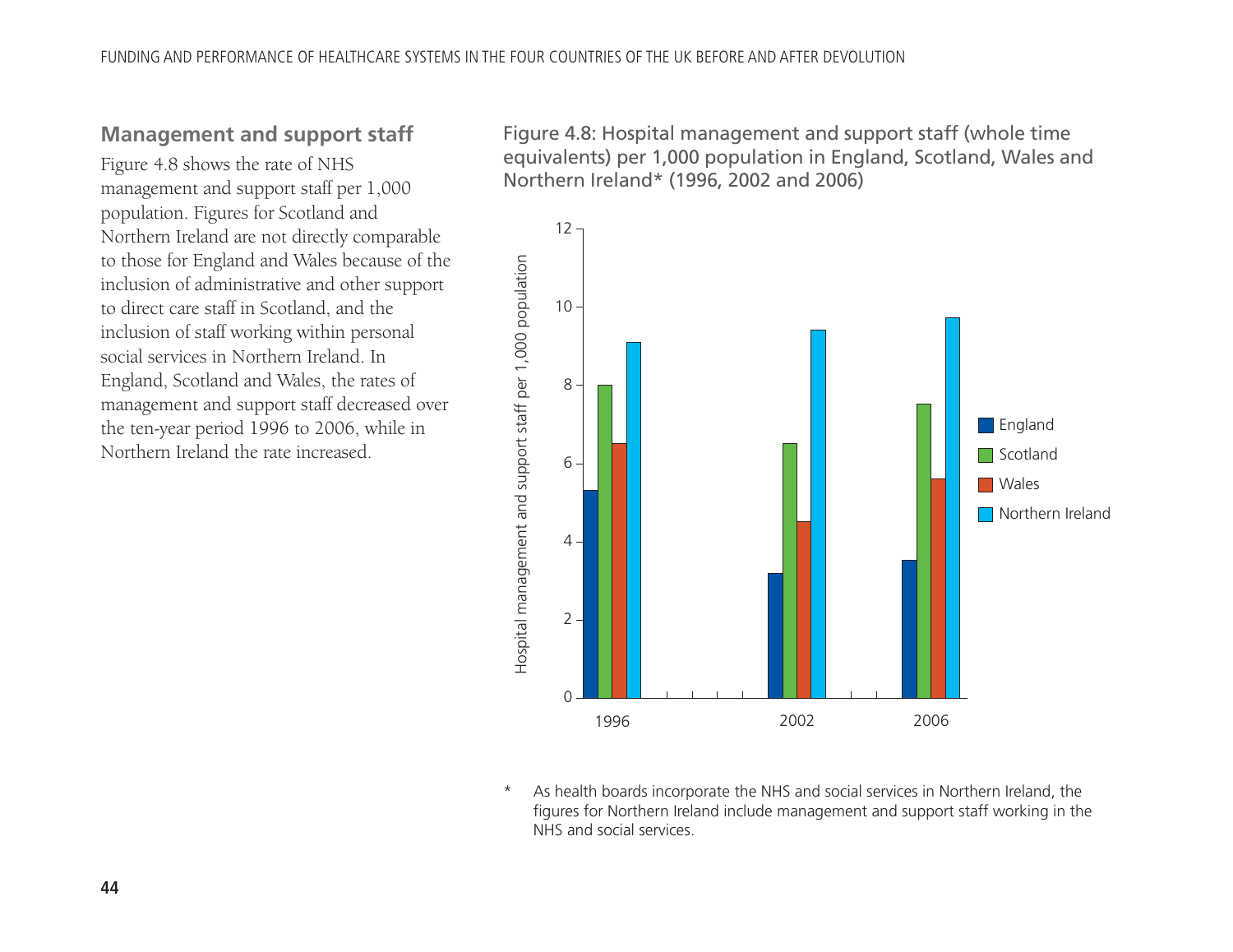## **Activity**

Reported here are rates, per 1,000 population, for outpatient appointments, day cases and inpatient admissions.

#### **Outpatients**

Given concerns over the comparability of data, outpatient data for Wales in 2006 have been excluded from the analysis. Figure 4.9 shows that there was a small increase in the rates of outpatient appointments between 1996 and 2002 in all four countries; however, rates decreased slightly between 2002 and 2006 in England and Scotland, and increased in Northern Ireland. In 2006, rates of outpatients ranged from 893 in Scotland to 874 in Northern Ireland.

Figure 4.9: Total outpatient appointments per 1,000 population in England, Scotland and Northern Ireland (1996, 2002 and 2006) and Wales (1996, 2002)

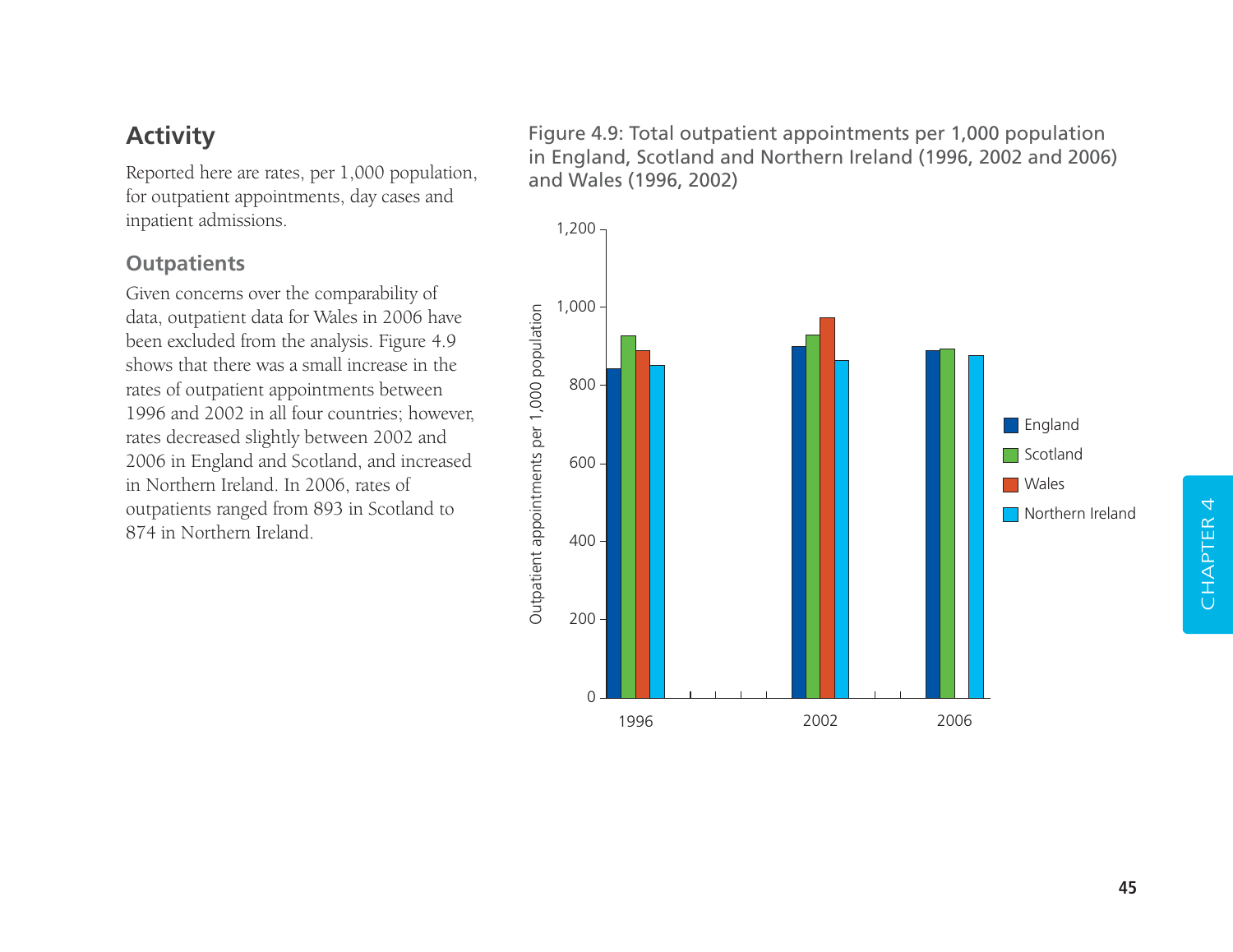#### **Day cases**

Changes in the definition of day cases in Wales meant that it was not possible to include comparable data for Wales.

Figure 4.10 shows that there was an increase in the rates of day cases in England and Northern Ireland between 1996 and 2002, and 2002 and 2006; while in Scotland there was an increase in the first, but a decrease in the second time period. In 2006, day case rates ranged from 91 in Northern Ireland to 76 in Scotland. These data should be treated with care, since it is not absolutely clear whether the definitions of a day case are comparable between countries and over time. Figure 4.10: Day cases per 1,000 population in England, Scotland and Northern Ireland (1996, 2002 and 2006)

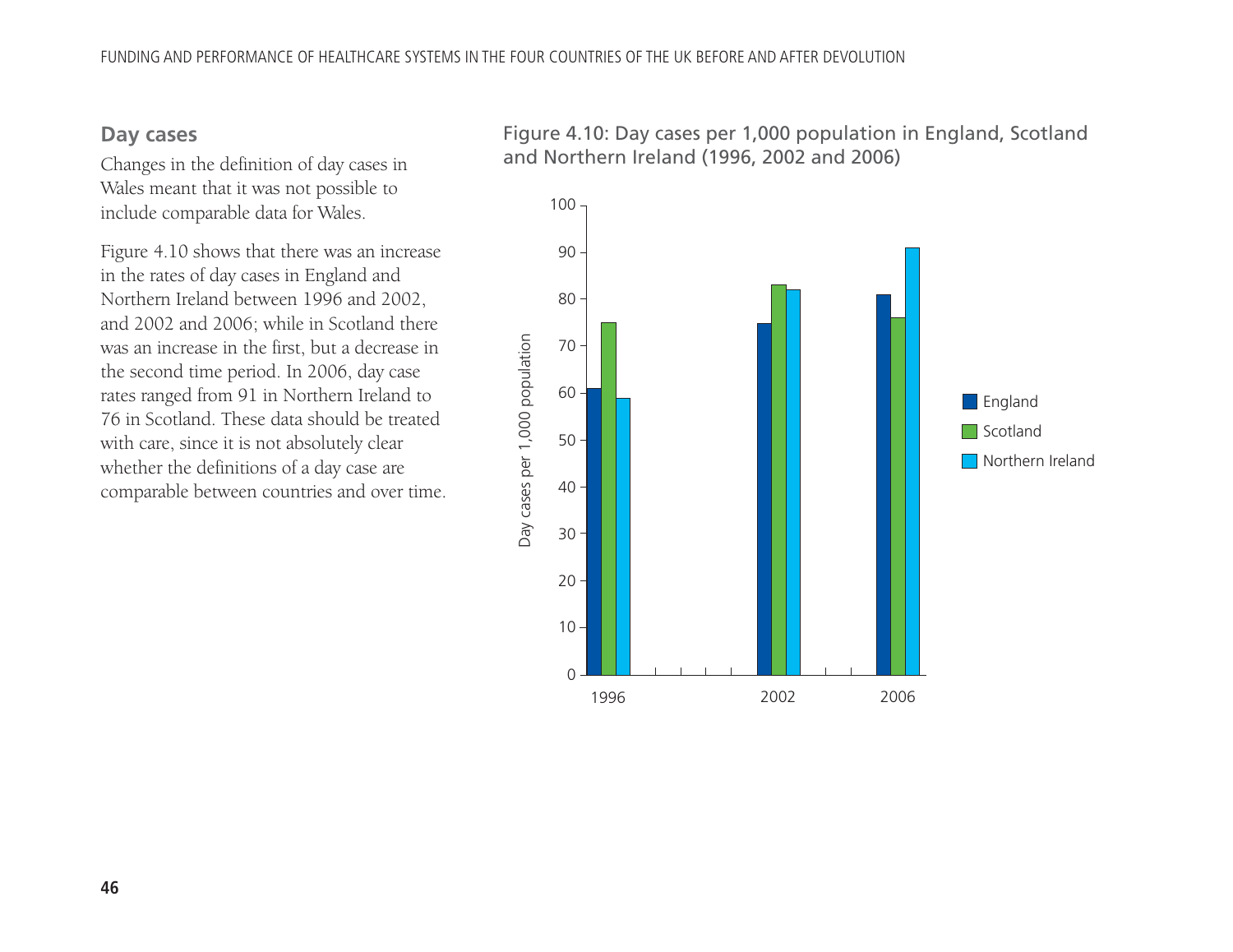#### **Inpatients**

Figure 4.11 shows the rate of inpatient admissions per 1,000 population; data for Scotland in 2006 have been excluded. Between 1996 and 2006, there were decreases in the rate in England and Wales, but an increase in Northern Ireland. There was little change in the rate in Scotland between 1996 and 2002. In 2006, the rate varied from 160 in England to 205 in Northern Ireland.

Figure 4.11: Inpatient admissions per 1,000 population in England, Wales and Northern Ireland (1996, 2002 and 2006) and Scotland (1996, 2002)

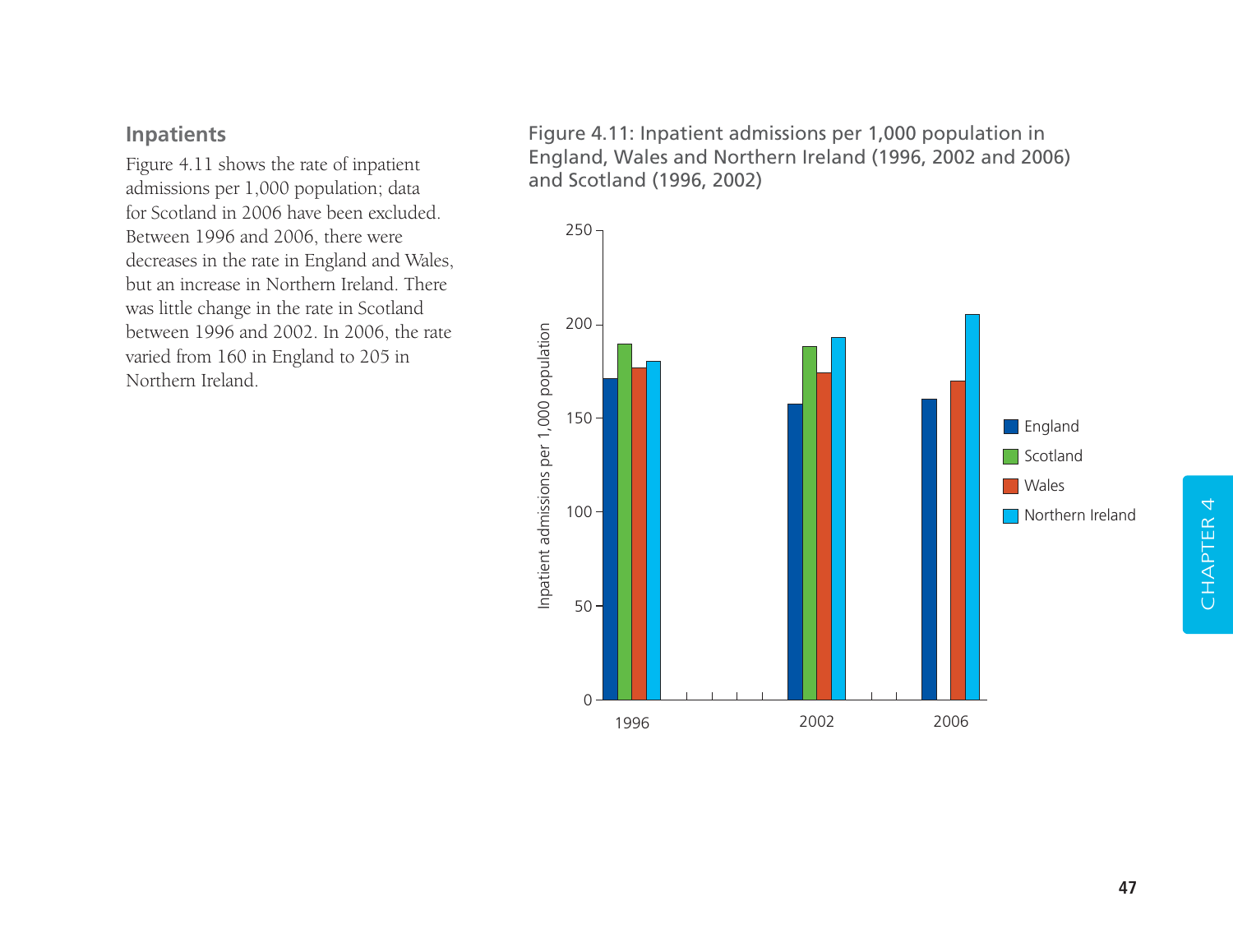# **Crude productivity2**

Reported here are crude productivity rates for hospital medical and dental staff, and nursing, midwifery and health visiting staff. These are numbers of outpatient appointments, inpatient admissions and day cases per hospital medical and dental staff member or nursing, midwifery and health visiting staff member; and do not take account of changes in quality of care or outcomes. Generally, there were falls in crude productivity because increases in staff outstripped increases in activity. Crude productivity is reported in terms of changes in annual numbers of outpatient appointments, inpatient admissions and day cases per hospital medical and dental staff member, and nursing, midwifery and health visiting staff member (with percentages in parenthesis).

#### **Crude productivity of hospital medical and dental staff**

Outpatient data for Wales in 2006 have been excluded. Figure 4.12 shows that between 1996 and 2006, the reduction in the rate of outpatient appointments per hospital medical and dental staff member was 243 in England (32 per cent), 171 in Scotland (28 per cent) and 218 in Northern Ireland (33 per cent); the decrease in Wales was 46 (6 per cent) between 1996 and 2002. The rate varied from 437 in Northern Ireland to 523 in England in 2006.

Figure 4.12: Outpatient appointments per hospital medical and dental staff member in England, Scotland and Northern Ireland (1996, 2002 and 2006) and Wales (1996, 2002)

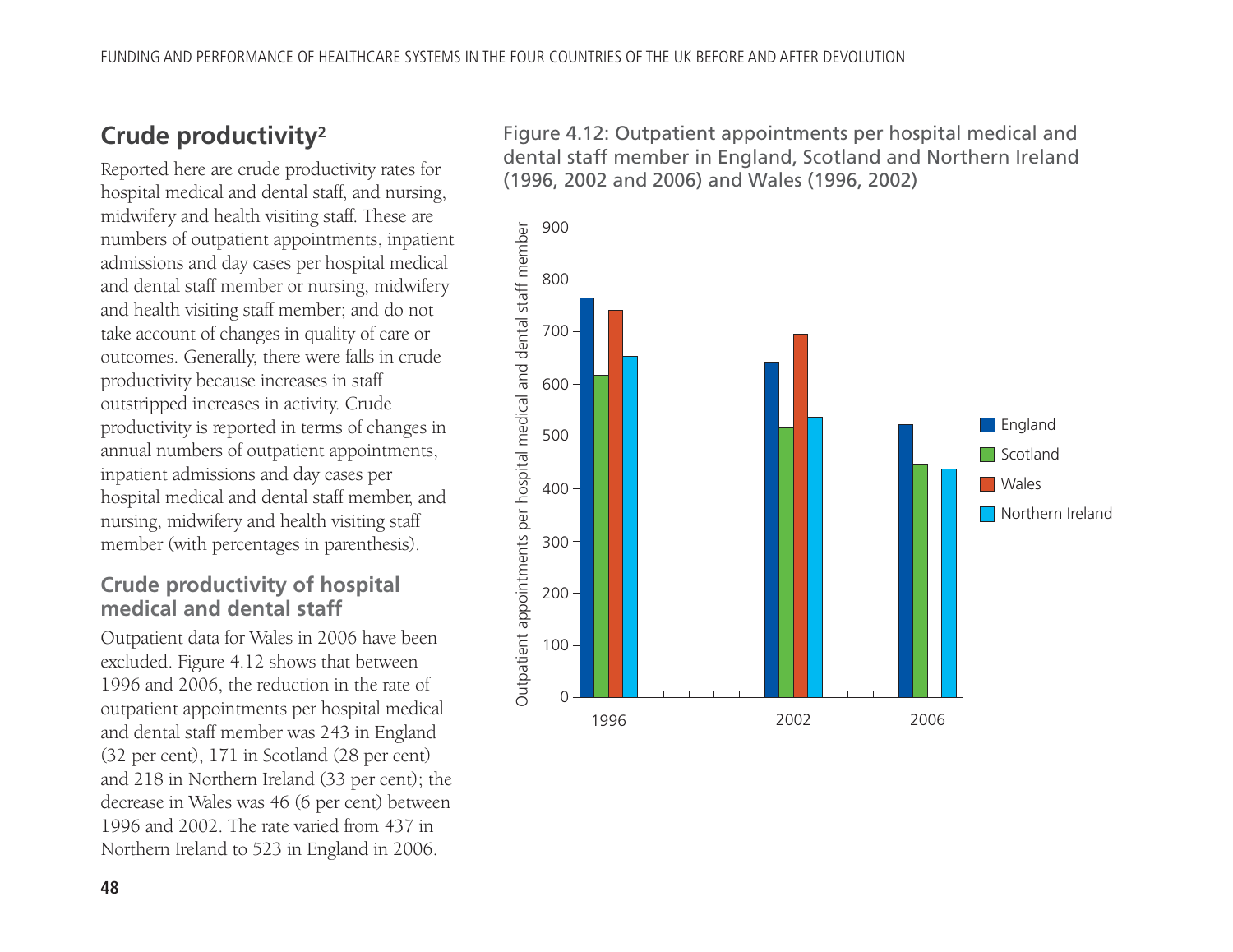Figure 4.13 shows the number of inpatient admissions per hospital medical and dental staff member; data for Scotland in 2006 have been excluded. There was a decrease in the number of inpatient admissions per hospital medical and dental staff member in the region of 62 (40 per cent) for England, 54 (36 per cent) for Wales and 36 (26 per cent) for Northern Ireland between 1996 and 2006; in Scotland the decrease was 22 (17 per cent) between 1996 and 2002. The number of inpatient admissions per hospital medical and dental staff member ranged from 103 in Northern Ireland to 94 in England and Wales in 2006.

Figure 4.13: Inpatient admissions per hospital medical and dental staff member in England, Wales and Northern Ireland (1996, 2002 and 2006) and Scotland (1996, 2002)

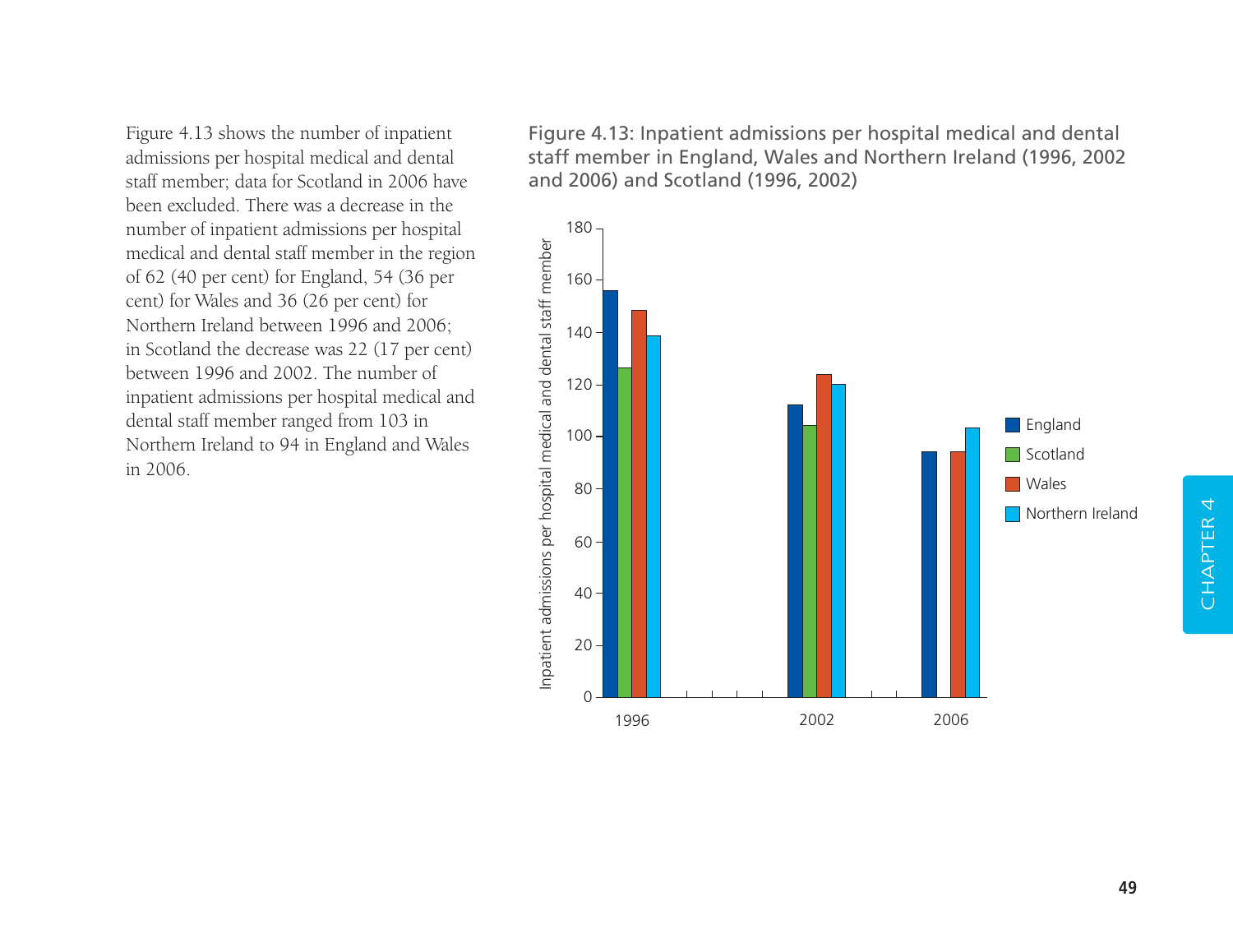Day case data for Wales have been excluded from the analysis. Figure 4.14 shows that there was a slight increase in the number of day cases per hospital medical and dental staff member in Northern Ireland between 1996 and 2002; between 2002 and 2006, the number of day cases per hospital medical and dental staff member decreased in England, Scotland and Northern Ireland. Between 1996 and 2006, the reductions were 10 (18 per cent) in England and 12 (24 per cent) in Scotland. There was very little change in Northern Ireland. The number of day cases per hospital medical and dental staff member ranged from 45 in England to 38 in Scotland in 2006.

Figure 4.14: Day cases per hospital medical and dental staff member in England, Scotland and Northern Ireland (1996, 2002 and 2006)

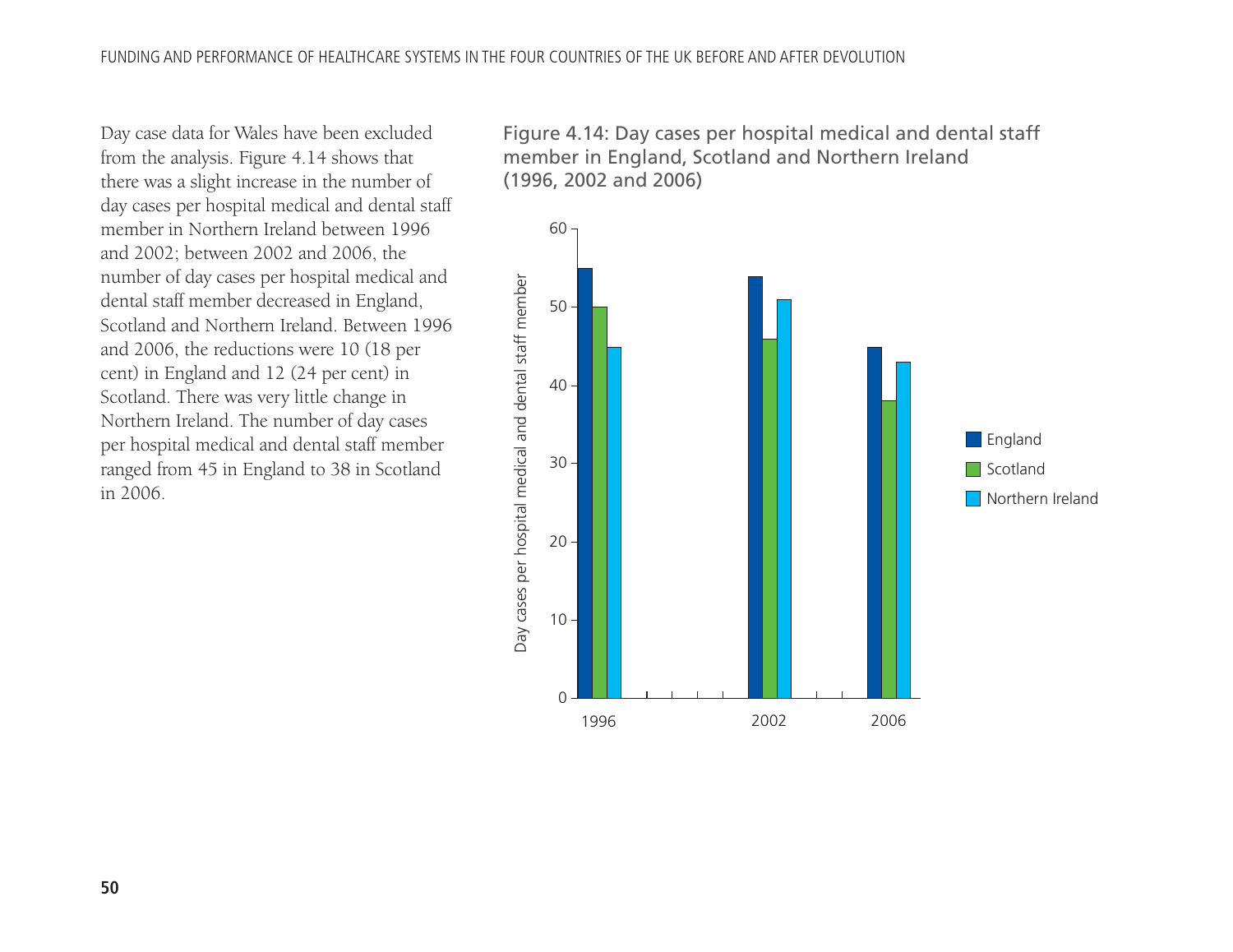### **Productivity of nursing staff**

Figure 4.15 shows the number of outpatient appointments per nursing, midwifery and health visiting staff member; data on outpatients for Wales in 2006 have been excluded. Between 1996 and 2006, the number of outpatient appointments per nursing, midwifery and health visiting staff member decreased by 16 (9 per cent) in England, 22 (16 per cent) in Scotland and 10 (8 per cent) in Northern Ireland; between 1996 and 2002, the number of outpatient appointments per nursing, midwifery and health visiting staff member increased very slightly in Wales. In 2006, the number of outpatient appointments per nursing, midwifery and health visiting staff member ranged from 112 in Scotland and Northern Ireland to 153 in England.

Figure 4.15: Outpatient appointments per nursing, midwifery and health visiting staff member in England, Scotland and Northern Ireland (1996, 2002 and 2006) and Wales (1996, 2002)

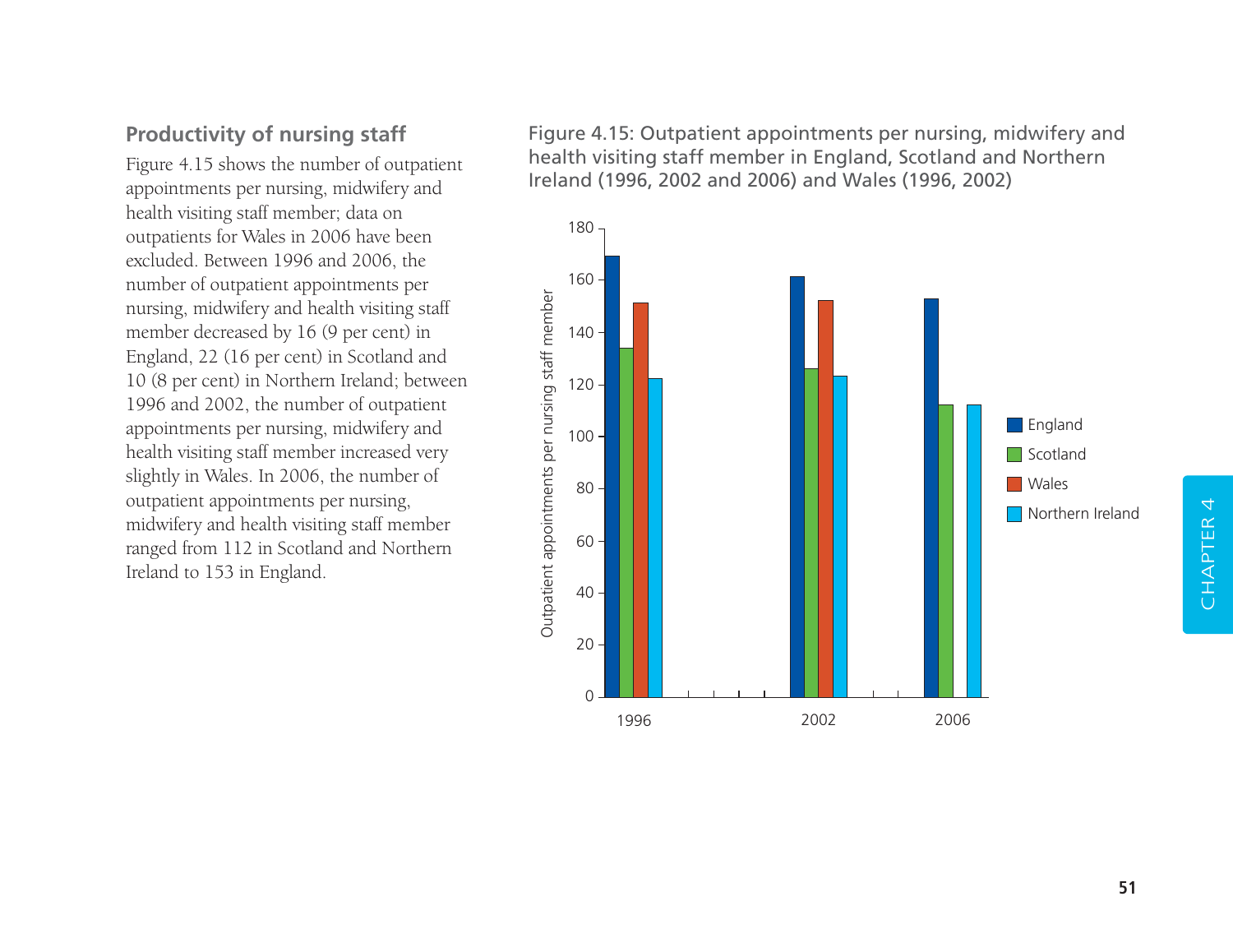Figure 4.16 shows the number of inpatient admissions per nursing, midwifery and health visiting staff member; data for Scotland in 2006 have been excluded. Between 1996 and 2006, the number of inpatient admissions per nursing, midwifery and health visiting staff member decreased by 6 (18 per cent) in England, 6 (20 per cent) in Wales, but remained the same in Northern Ireland. Between 1996 and 2002, the number of inpatient admissions per nursing, midwifery and health visiting staff member decreased by 2 (7 per cent) in Scotland. The number of inpatient admissions per nursing, midwifery and health visiting staff member ranged from 24 in Wales to 28 in England in 2006.

Figure 4.16: Inpatient admissions per nursing, midwifery and health visiting staff member in England, Wales and Northern Ireland (1996, 2002 and 2006) and Scotland (1996, 2002)

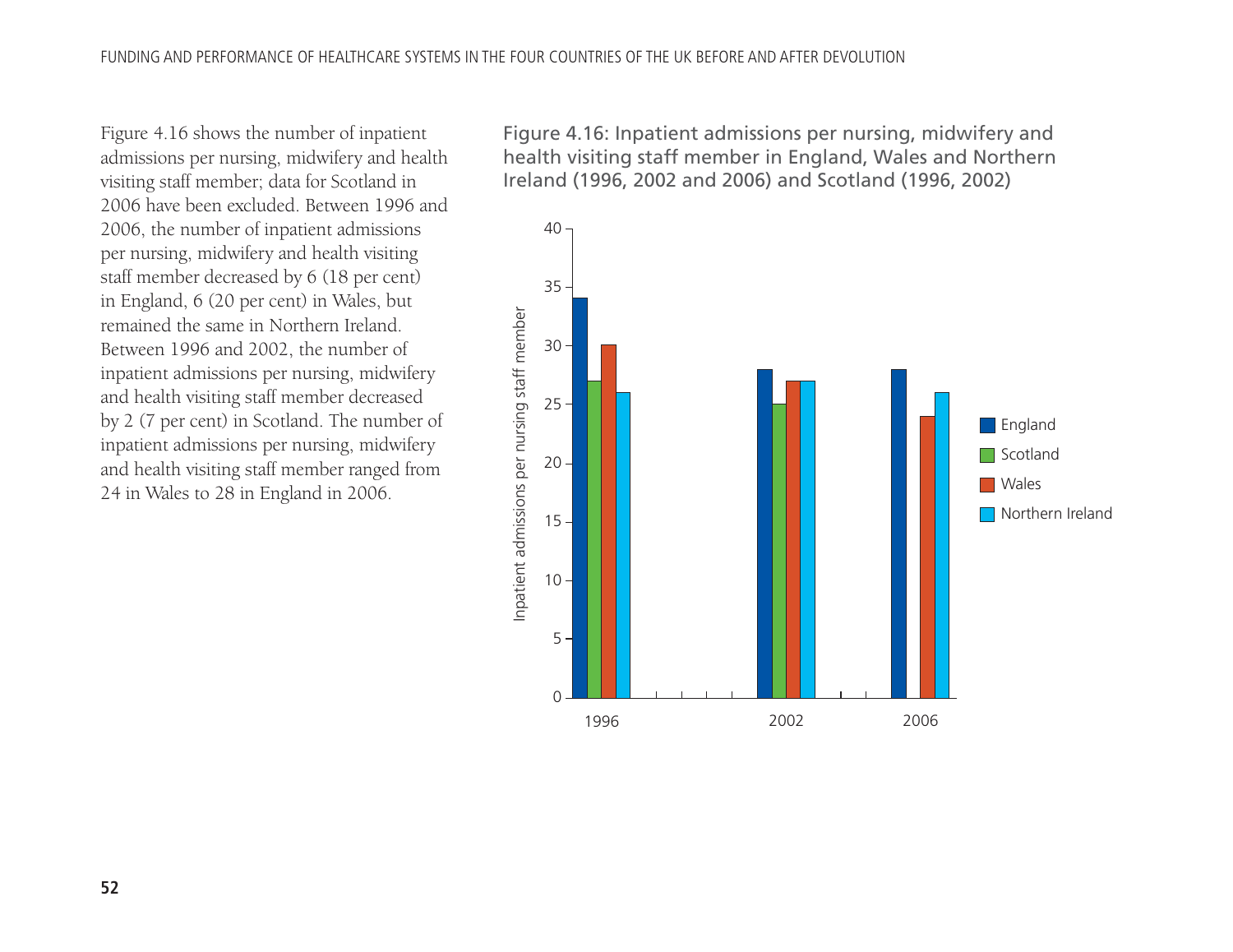Figure 4.17 shows the number of day cases per nursing, midwifery and health visiting staff member; day case data for Wales have been excluded. Between 1996 and 2006, the number of day cases per nursing, midwifery and health visiting staff member increased by 17 per cent in England and 33 per cent in Northern Ireland, but decreased by 9 per cent in Scotland.

Figure 4.17: Day cases per nursing, midwifery and health visiting staff member in England, Scotland and Northern Ireland (1996, 2002 and 2006)

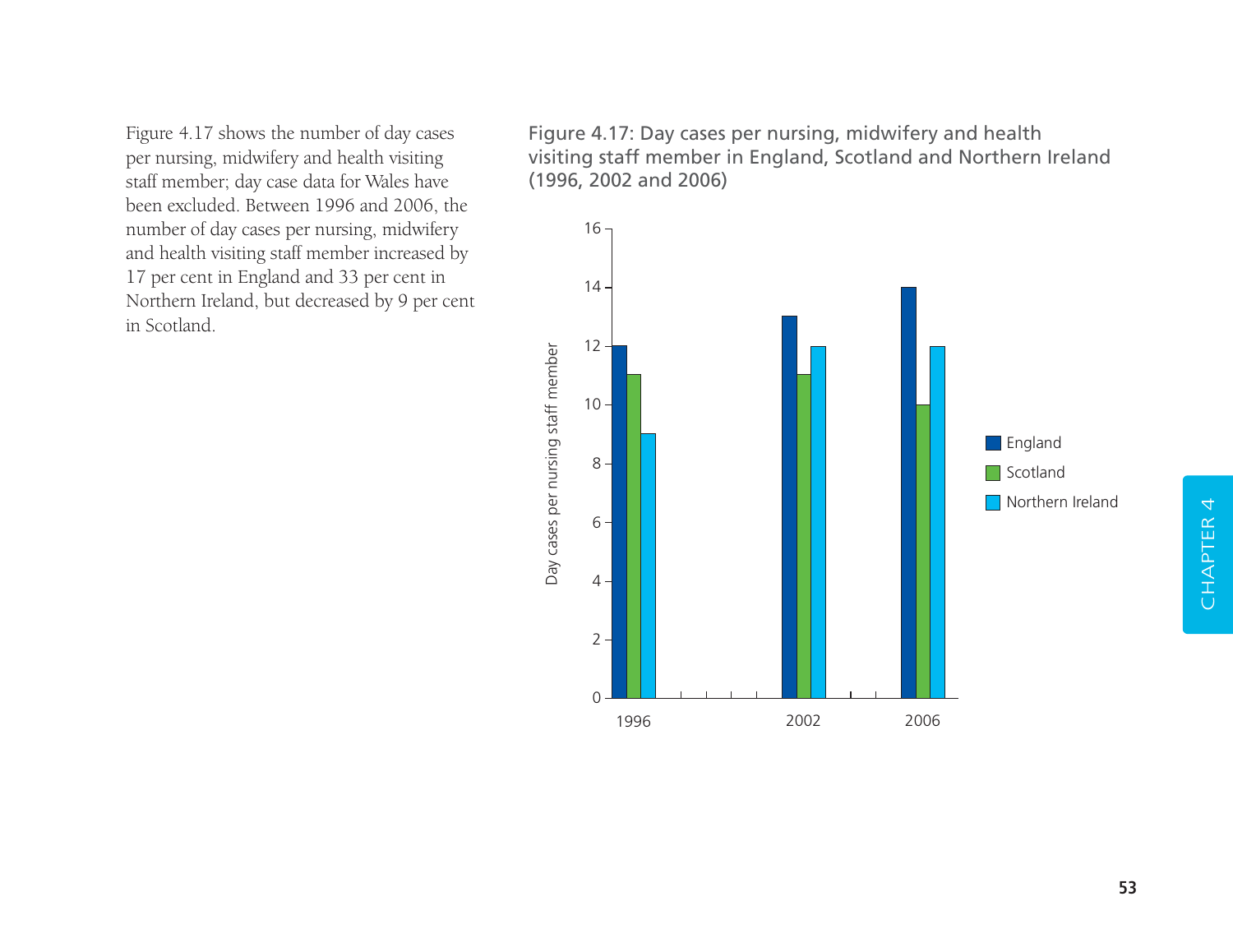## **Procedures**

Reported here are operation rates per 10,000 for selected common procedures (Table 4.1):

- $\bullet$ extracapsular extraction of lens;
- $\bullet$ prosthesis of lens;
- $\bullet$ excision of gall bladder;
- $\bullet$ inguinal hernia;
- $\bullet$ total prosthetic replacement of knee joint;
- $\bullet$  varicose vein operation;
- $\bullet$ hip replacement;
- CABG.

CABG rates for Northern Ireland were excluded since residents are frequently treated in the Republic of Ireland and these procedures are not captured in these data. In general, operation rates have increased through time, but there were reductions for procedures for inguinal hernia (England and Wales) and varicose veins (Scotland).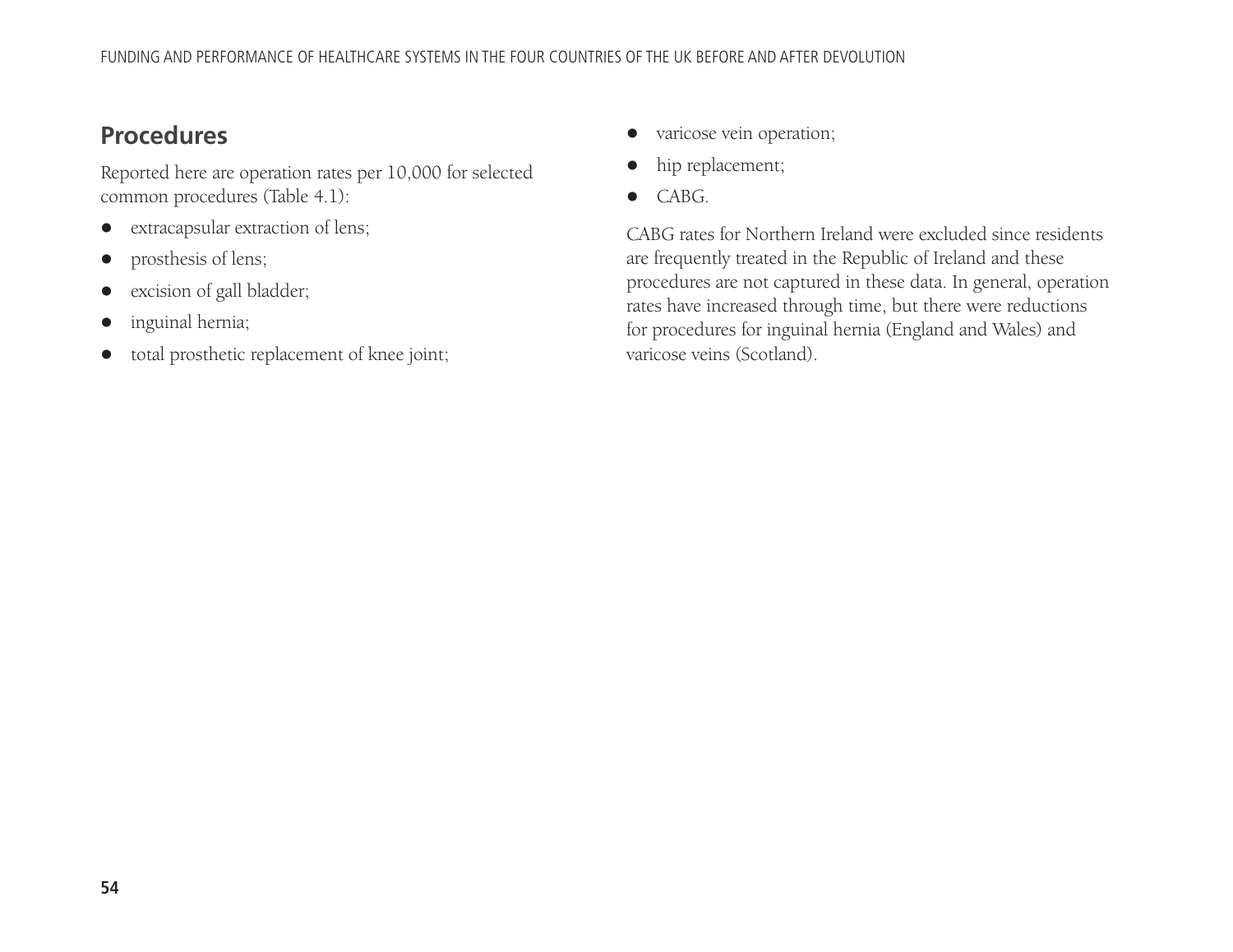Table 4.1: Activity: operation rates (per 10,000) for selected hospital procedures in England, Scotland, Wales and Northern Ireland (1996, 2002 and 2006)

| <b>Procedure (OPCS4</b><br>classification)                 | <b>England</b> |      | <b>Scotland</b> |        | <b>Wales</b> |        | <b>Northern Ireland</b> |        |        |        |        |        |
|------------------------------------------------------------|----------------|------|-----------------|--------|--------------|--------|-------------------------|--------|--------|--------|--------|--------|
|                                                            | 1996/7         |      | 2002/3 2005/6   | 1996/7 | 2002/3       | 2005/6 | 1996/7                  | 2002/3 | 2005/6 | 1996/7 | 2002/3 | 2005/6 |
| Extracapsular extraction<br>of lens (C71)                  | NA*            | 54.2 | 56.5            | 31.1   | 40.2         | 53.6   | 31.6                    | 55.3   | 57.5   | 29.6   | 39.3   | 47.5   |
| Prosthesis of lens (C75)                                   | 28.7           | 54.6 | 56.3            | 31.7   | 40.6         | 53.9   | 39.2                    | 57.1   | 59.6   | 30.0   | 39.5   | 49.1   |
| Excision of gall bladder<br>(J18)                          | 7.1            | 9.4  | 10.6            | 10.5   | 11.7         | 14.0   | 10.5                    | 11.0   | 13.4   | 9.9    | 12.8   | 12.5   |
| Inguinal hernia (T20)                                      | 16.8           | 16.7 | 13.4            | 12.5   | 11.1         | 13.3   | 14.1                    | 14.6   | 13.6   | 10.4   | 12.0   | 11.5   |
| Total prosthetic<br>replacement of knee<br>joint (W40-W42) | 5.0            | 8.5  | 11.9            | 4.9    | 6.9          | 11.3   | 5.9                     | 8.6    | 12.8   | 3.9    | 4.1    | 6.2    |
| Varicose vein operation<br>$(L85-L87)$                     | 11.2           | 9.4  | 17.7            | 26.0   | 24.9         | 20.1   | 17.9                    | 12.0   | 16.5   | 11.8   | 12.7   | 15.1   |
| Hip replacement<br>(W37-W39)                               | 6.9            | 8.7  | 12.5            | 9.2    | 9.9          | 13.4   | 9.4                     | 9.4    | 12.6   | 8.9    | 8.7    | 10.0   |
| Coronary artery bypass<br>graft (K40-K46)                  | 4.7            | 5.1  | 8.0             | 8.6    | 9.8          | $NA*$  | 4.2                     | 7.7    | 7.4    |        |        |        |

\* NA – not available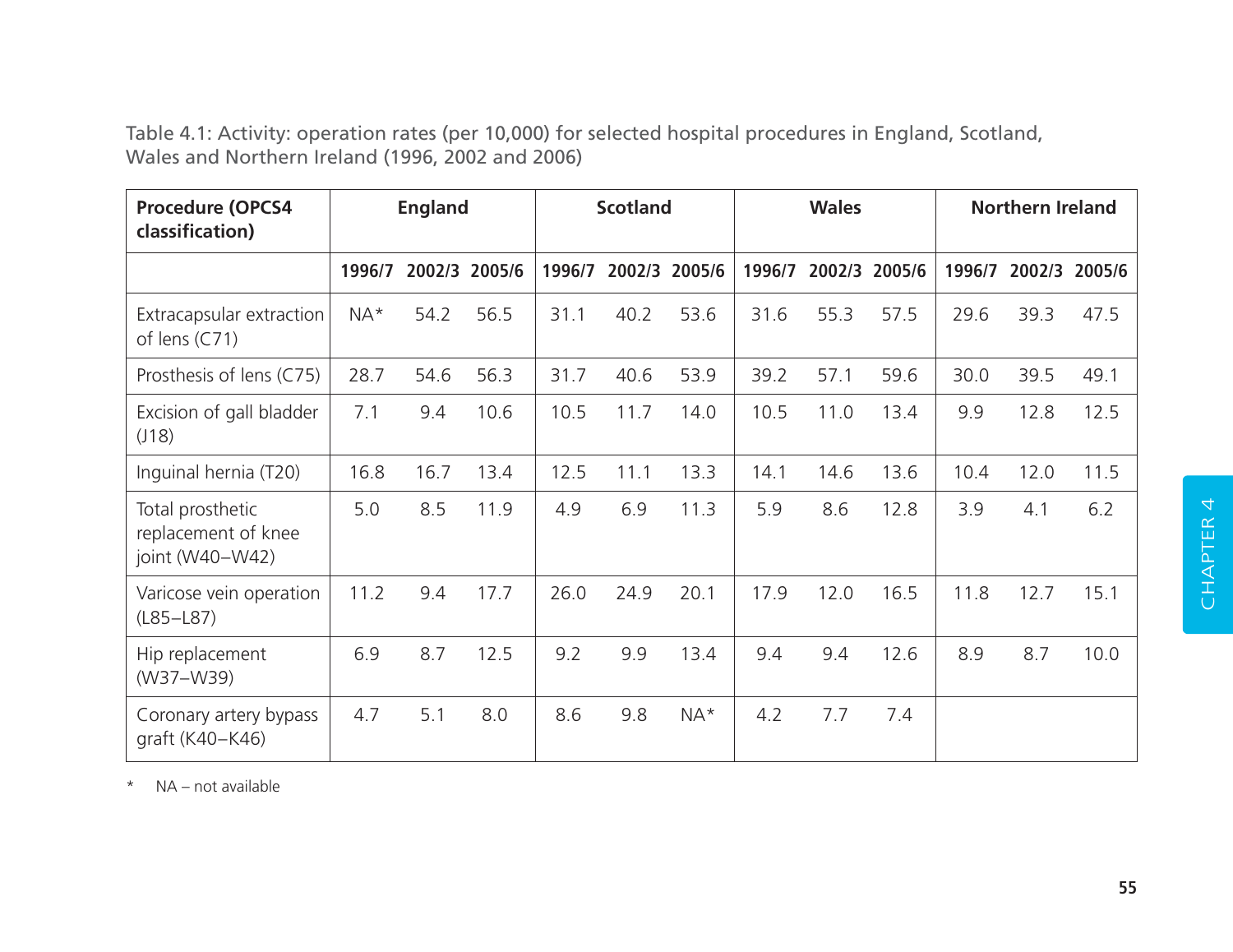# **Waiting times**

Reported here are proportions of the population who waited for an elective admission (as a day case or inpatient admission) and outpatient appointment for England, Wales and Northern Ireland. There are no comparable data available for Scotland for all three time points. But Propper and others<sup>3</sup> have shown that the performance in England in reducing waiting times for elective admission has been markedly superior to that of Scotland.

### **Inpatient admission and day case**

The proportion of the population waiting for an inpatient admission or day case decreased in England between 1996 and 2006. In both Wales and Northern Ireland there was an increase between 1996 and 2002, but a decrease between 2002 and 2006. The proportion of the population waiting for an inpatient admission or day case in England in 2006 was about 35 per cent lower than in the other countries (data not shown). Figure 4.18 gives the proportions of the population waiting less than six months for their elective admission. The performance in England on waiting times was far superior throughout this period to that of Wales and Northern Ireland. Between 2002 and 2006, the percentages of the population waiting 12 months or more fell

Figure 4.18: Percentage of the population waiting less than six months for day case or inpatient admission in England, Wales\* and Northern Ireland (1996, 2002 and 2006)



No comparable information was available on inpatient or day case waiting times in Wales in 1996.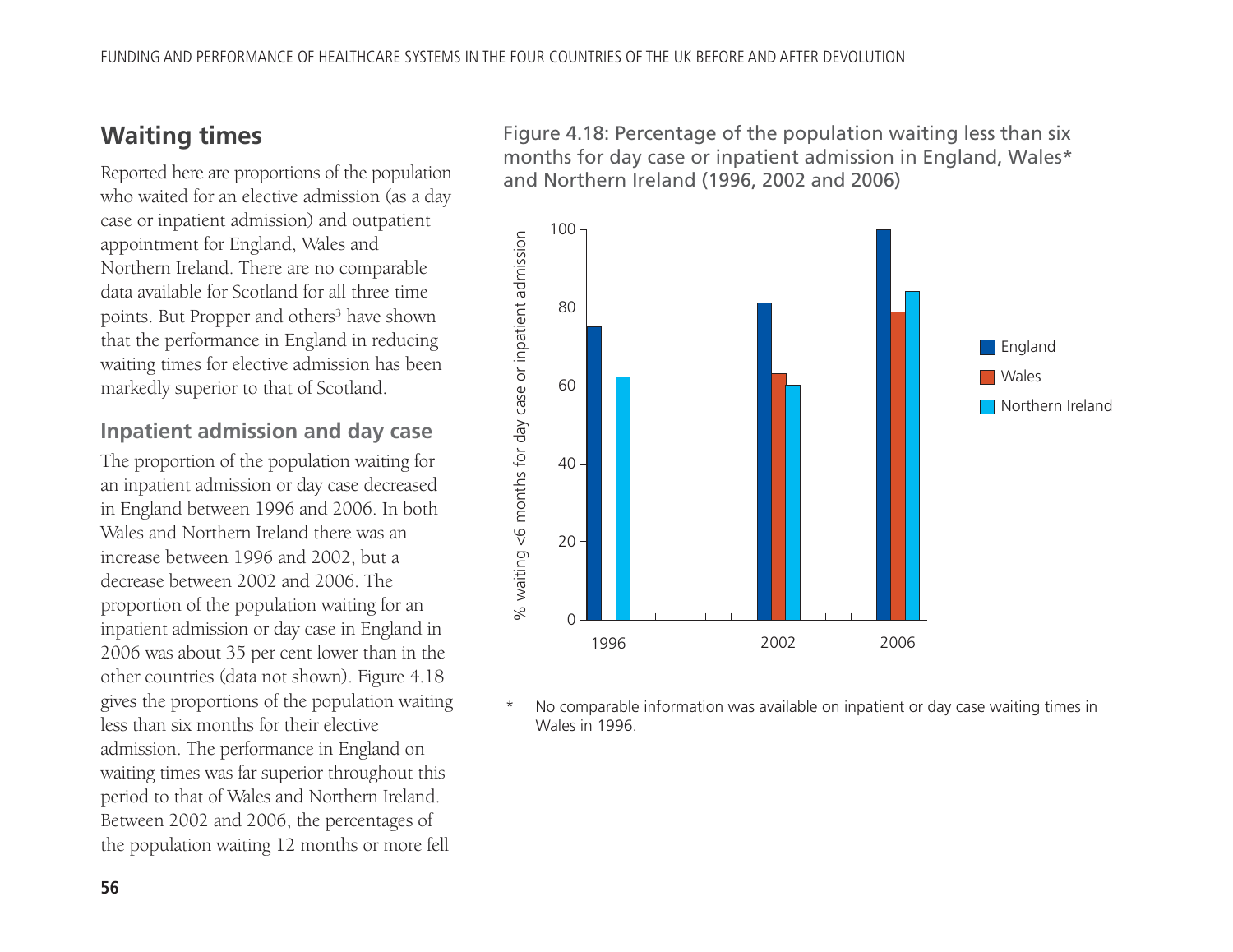to zero in Wales (from 15.9 per cent) and in Northern Ireland (from 22 per cent); the percentage of the population waiting between six and 12 months increased slightly in Wales (from 21 per cent to 21.4 per cent) and decreased slightly in Northern Ireland (from 18.4 per cent to 15.8 per cent). By 2006, virtually all patients in England had their appointment within six months, but for Wales and Northern Ireland the percentages were 79 per cent and 84 per cent, respectively.

### **Outpatients**

In Northern Ireland the percentage of the population waiting for an outpatient appointment more than doubled between 1996 and 2006 (from 4 per cent to 10 per cent). In Wales this percentage more than doubled between 1996 and 2002 (from 3.5 per cent to 7.4 per cent) but decreased slightly in the second time period. The proportion of the population waiting for an outpatient appointment in 2006 was more than four times greater in Northern Ireland than in England. Figure 4.19 gives proportions of the population waiting less than three months for an outpatient appointment. By 2006, following steady improvements, virtually no one in England waited more three months;<sup>4</sup> the percentages waiting more than three months were 44 per cent in Wales and 61 per cent in Northern Ireland.

Figure 4.19: Percentage of the population waiting less than three months for outpatient appointment in England,\* Wales and Northern Ireland (1996, 2002 and 2006)



No comparable information was available on outpatient appointment waiting times in England in 1996.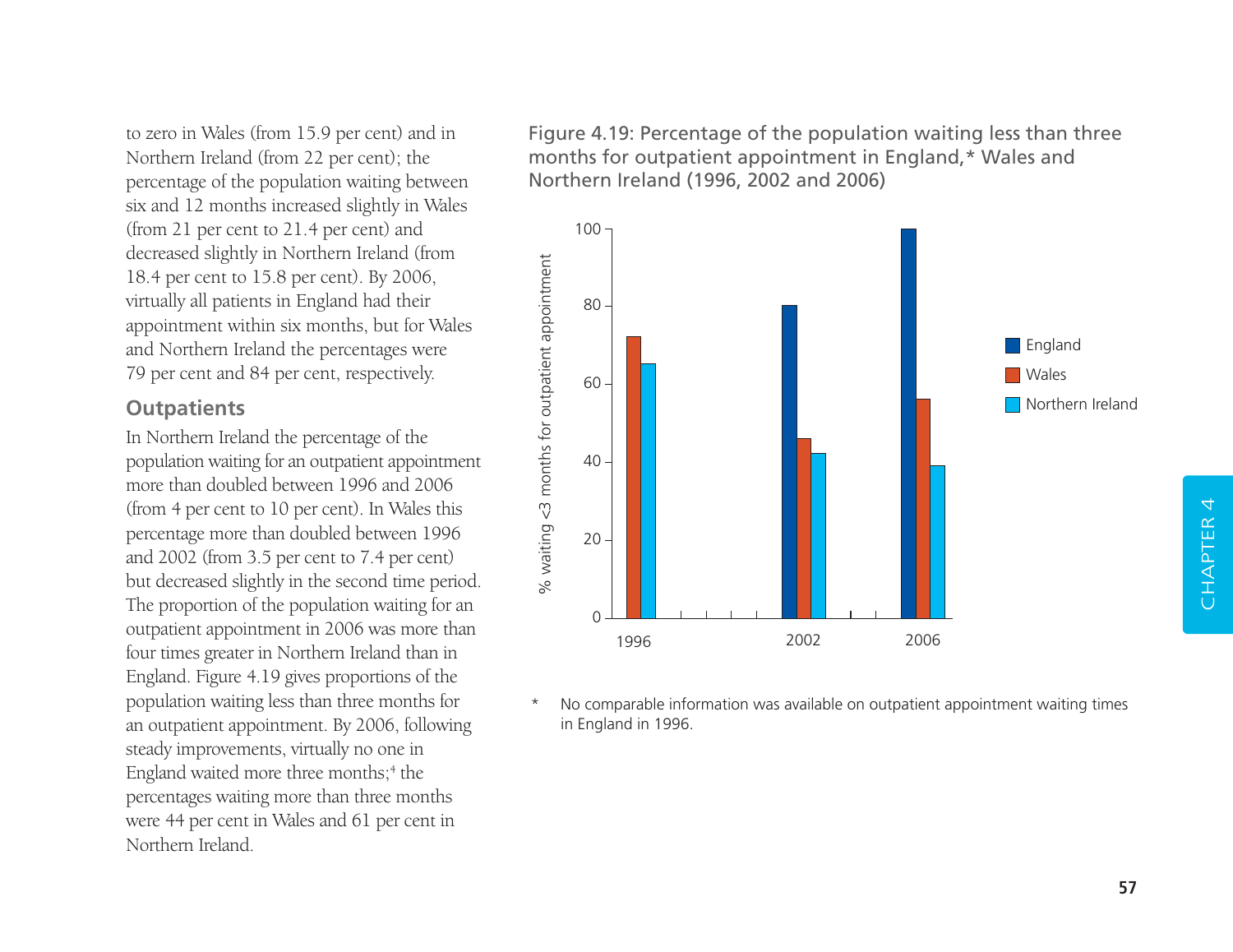### **Ambulance response times**

Each of the countries of the UK have introduced a common target for ambulance trusts, that 75 per cent of emergency calls (made by someone telephoning 999) that may be immediately life-threatening (category A) should be met within eight minutes. This target was to be achieved in 2001 in England<sup>5</sup> and Wales,<sup>6</sup> and four and six years later in Northern Ireland<sup>7</sup> and Scotland.<sup>8</sup> However, following failure to meet that target in Wales, it was reduced for the Welsh Ambulance Service to 65 per cent (from April 2004) and then to 60 per cent (from April 2005).9 Figure 4.20 gives performance (where data are available) for England, Wales and Scotland, from 1999/2000 to 2005/06. This shows that the services: in England achieved the 75 per cent target on average from 2003; in Wales achieved neither the 75 per cent target set in 2001, nor the 65 per cent target set in 2004, nor the 60 per cent target set in 2005; and Scotland has had a similar performance to that of Wales since 2004, meeting less than 60 per cent of category A calls within eight minutes. The only information available on the performance of the service in Northern Ireland was that, in 2005/06, 51 per cent of category A calls were responded to within eight minutes (Rooker, 2006).10

Figure 4.20: Percentage of category A ambulance calls met within eight minutes in England, Scotland and Wales (1999 to 2006)

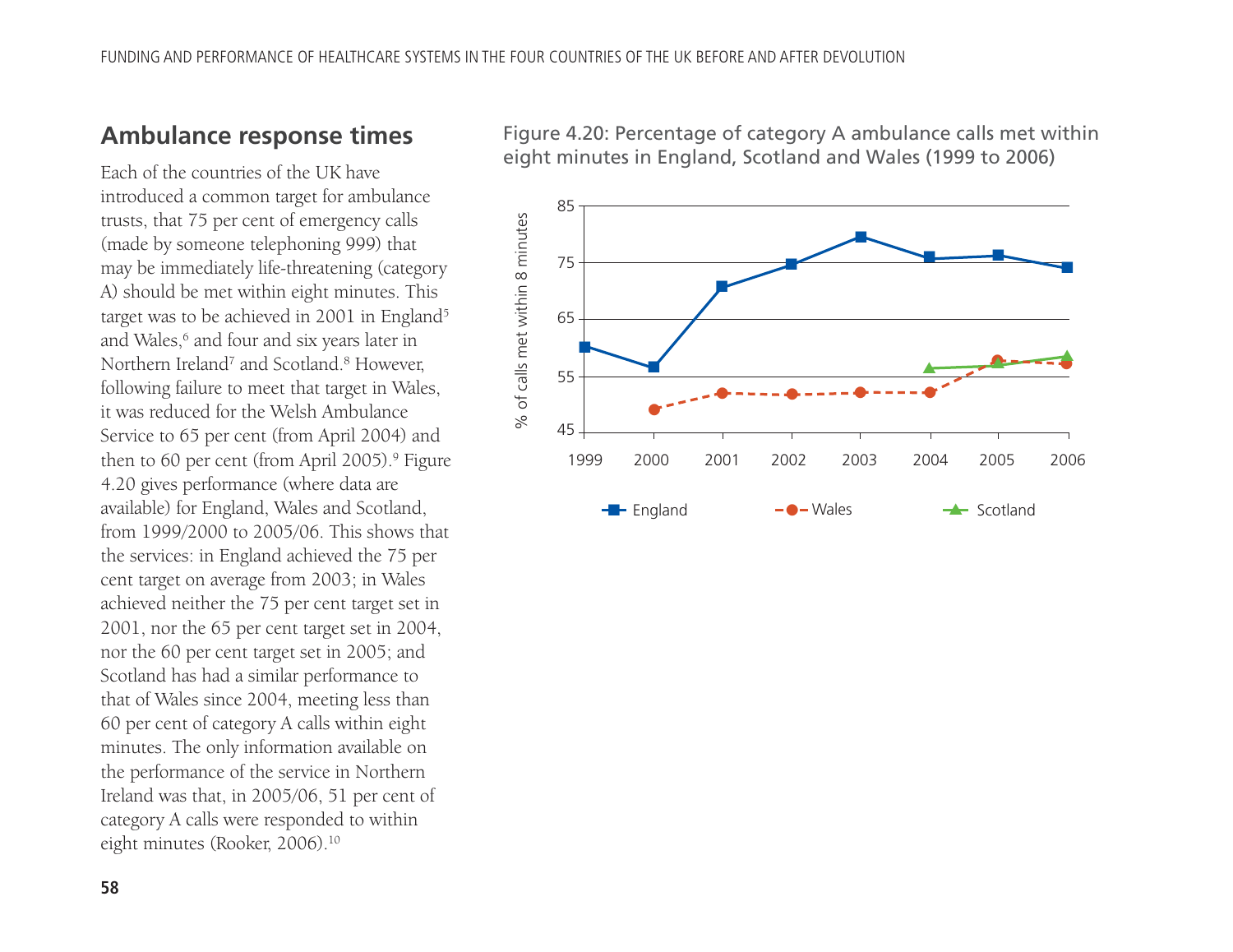## **Patient satisfaction with various aspects of the NHS**

Figures 4.21 to 4.24 show the percentage of the population reporting satisfaction with various aspects of the NHS in England, Scotland and Wales in 1996, 2002 and 2006, and Northern Ireland in 1996 and 2006 (no comparable data were available for Northern Ireland for 2002). No country stands out as being markedly different from the others for each of the three snapshots between 1996 and 2006.

Figure 4.21 shows the percentage of the population that reported that they were 'very satisfied' or 'quite satisfied' with the general running of the NHS. With the exception of Northern Ireland, the percentage satisfied increased gradually over the ten-year period, 1996 to 2006. The ordering in terms of levels of satisfaction varied between countries over time. The greatest increase between 1996 and 2006 was in Scotland (17 per cent), which had the highest rate in 2006.

Figure 4.21: Percentage of the population reporting satisfaction with the general running of the NHS in England, Scotland, Wales and Northern Ireland\* (1996, 2002 and 2006)



No data were available for Northern Ireland for 2002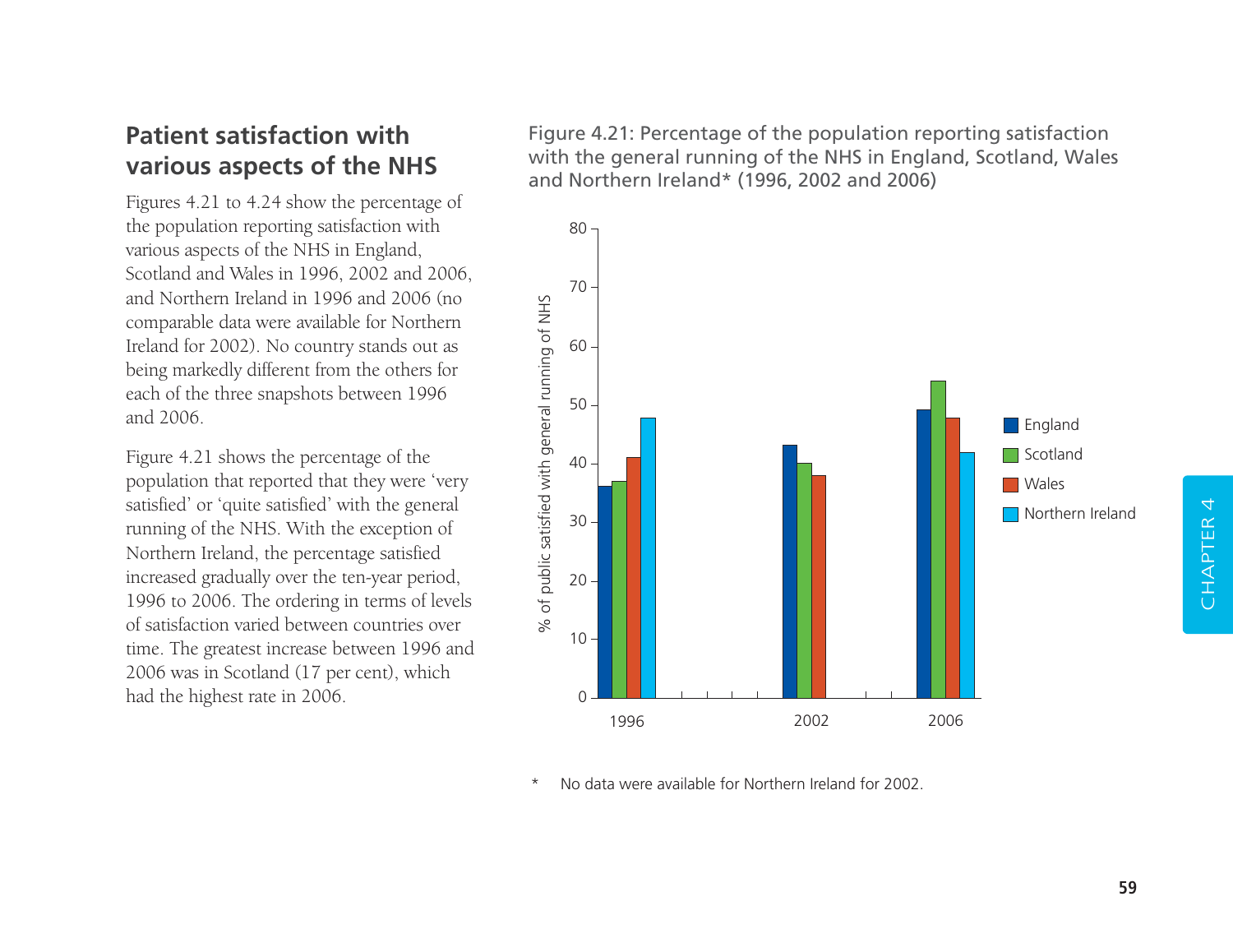Figure 4.22 shows the percentage of the population satisfied with inpatient care. This decreased over time in each of the four countries, with England consistently having the worst score. The biggest decrease in satisfaction over time was in Scotland (the percentage satisfied with inpatient care fell from 61 per cent in 1996 to 48 per cent in 2006). Over time, Wales and Northern Ireland had the highest levels of satisfaction.

Figure 4.22: Percentage of the population reporting satisfaction with inpatient care in England, Scotland, Wales and Northern Ireland\* (1996, 2002 and 2006)



<sup>\*</sup> No data were available for Northern Ireland for 2002.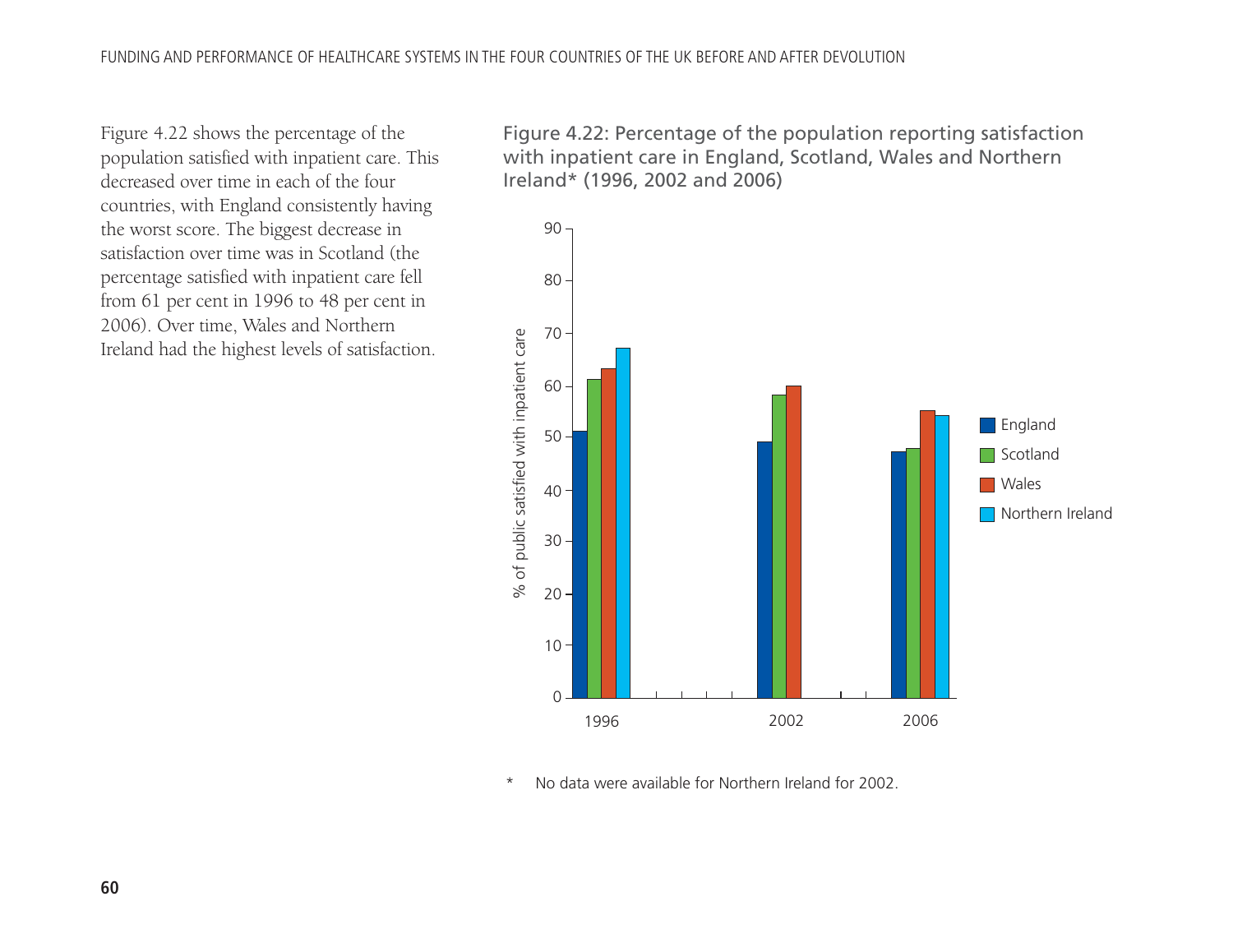Figure 4.23 shows the percentage of the population reporting satisfaction with outpatient care. In 1996, England had much lower levels of satisfaction than the other three countries. Over time, however, the percentage of the population satisfied increased in England (from 50 per cent in 1996 to 58 per cent in 2006) and declined in the other countries, so that, in 2006, there were minimal differences between the four countries.

Figure 4.23: Percentage of the population reporting satisfaction with outpatient care in England, Scotland, Wales and Northern Ireland\* (1996, 2002 and 2006)



\* No data were available for Northern Ireland for 2002.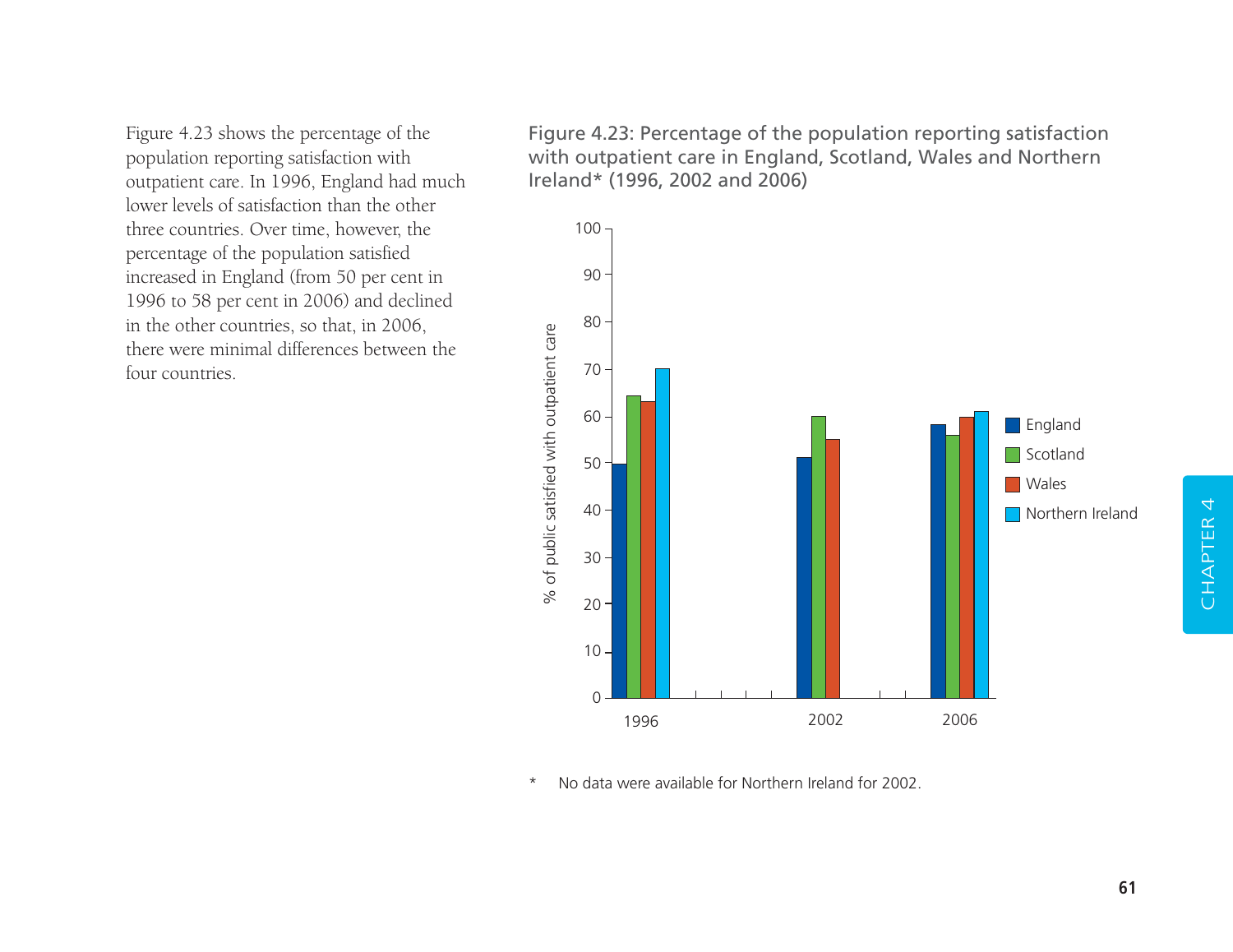Figure 4.24 shows the percentage of the population satisfied with GP care, which is higher than for other aspects reported. The percentage satisfied with GP care was high in 1996 and 2006. Scotland and Northern Ireland had the highest levels of satisfaction in 1996 and 2006. England had the lowest level in 1996 and Wales the lowest levels in 2002 and 2006. In 2006, the percentage reporting satisfaction ranged from 72 per cent in Wales to 82 per cent in Scotland.

Figure 4.24: Percentage of the population reporting satisfaction with GP care in England, Scotland, Wales and Northern Ireland\* (1996, 2002 and 2006)



No data were available for Northern Ireland for 2002.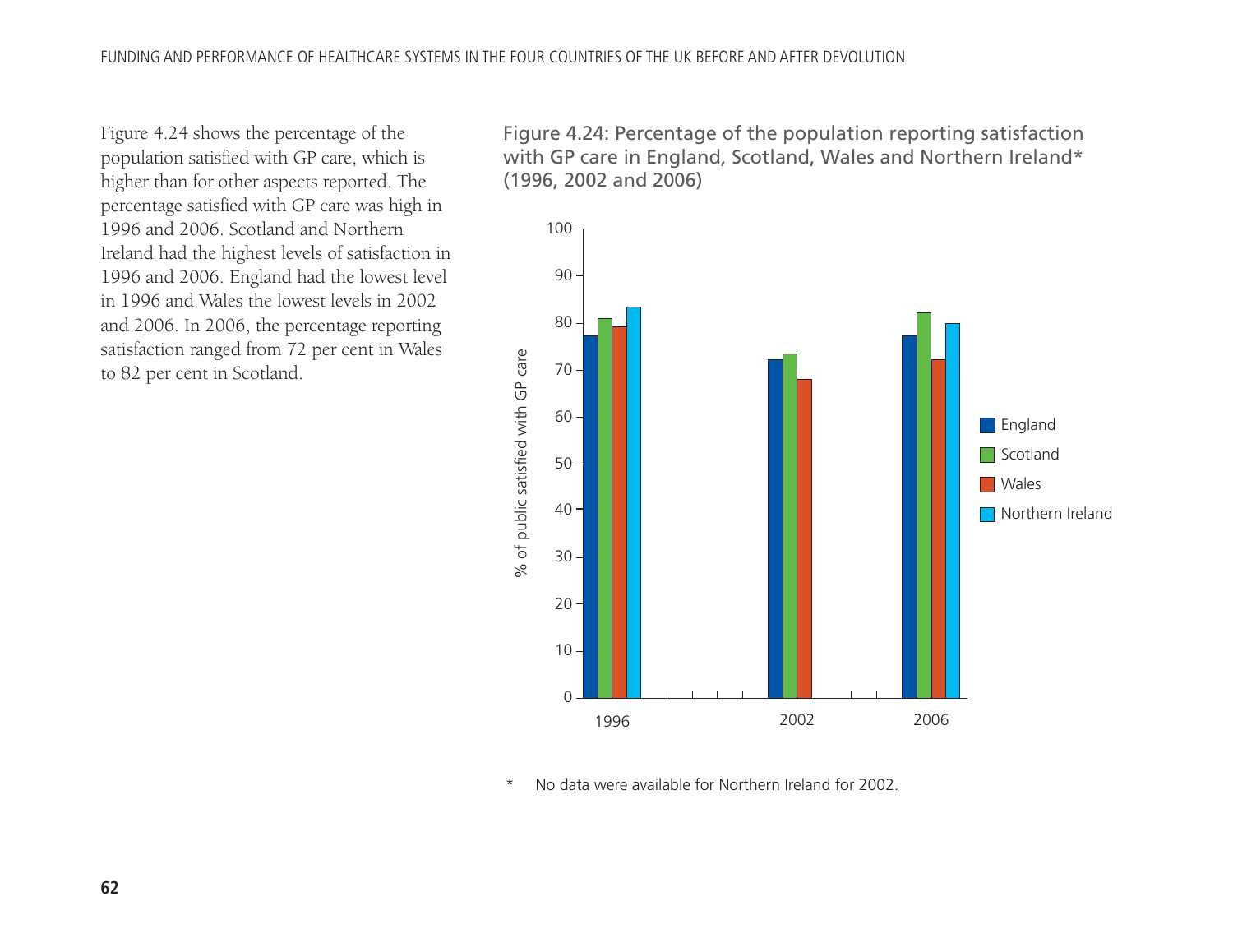1. The numbers for all staff are for whole time equivalents except for GPs, for which the data give a head count only.

–––––––––––––––––––––––––––––––––––––––––––––––––

- 2. In the final chapter the authors refer to the comparative study of changes in hospital productivity between England and Scotland by Farrar and others (2007 and 2009). See Farrar, S, Sussex, J, Yi, D, Sutton, M, Chalkley, M, Scott, A and Ma, A (2007) *National Evaluation of Payment by Results*. Aberdeen: Health Economics Research Unit. www.astrid-online.it/Politiche-/Studi--ric/HERU\_report\_dec07.pdf ; Farrar, S, Yi, D, Sutton, M, Chalkley, M, Sussex, J and Scott, A (2009) 'Has payment by results affected the way that English hospitals provide care? Difference-in-differences analysis', *BMJ* 339: b3047.
- 3. Propper and others (2008a and 2008b) op. cit.
- 4. The percentage of the population waiting more than three months was less than 0.05 per cent.
- 5. NHS Executive (1996) *Review of Ambulance Service Standards: Final report of the Steering Group*. Leeds: NHS Executive.
- 6. National Assembly for Wales (2001) 'General notes for Chapter 12: patient transport services'. *Health Statistics Wales 2001*. Cardiff: National Assembly for Wales.
- 7. Rooker, Lord (2006) 'Ambulance Service: Northern Ireland'. *Hansard*, HL Col. WA193, 13 December. www.publications.parliament.uk/pa/ ld200607/ldhansrd/text/61213w0001.htm
- 8. Scottish Ambulance Service (2004) *Your Story: 2003–2004 annual report*. Edinburgh: Scottish Ambulance Service, p34.
- 9. Auditor General for Wales (2006) op. cit., p28. Welsh Assembly Government (2007) *NHS Wales: Annual Operating Framework 2008/2009*. (WHC (2007) 086). Cardiff: Welsh Assembly Government, p34.
- 10. Rooker (2006) op. cit.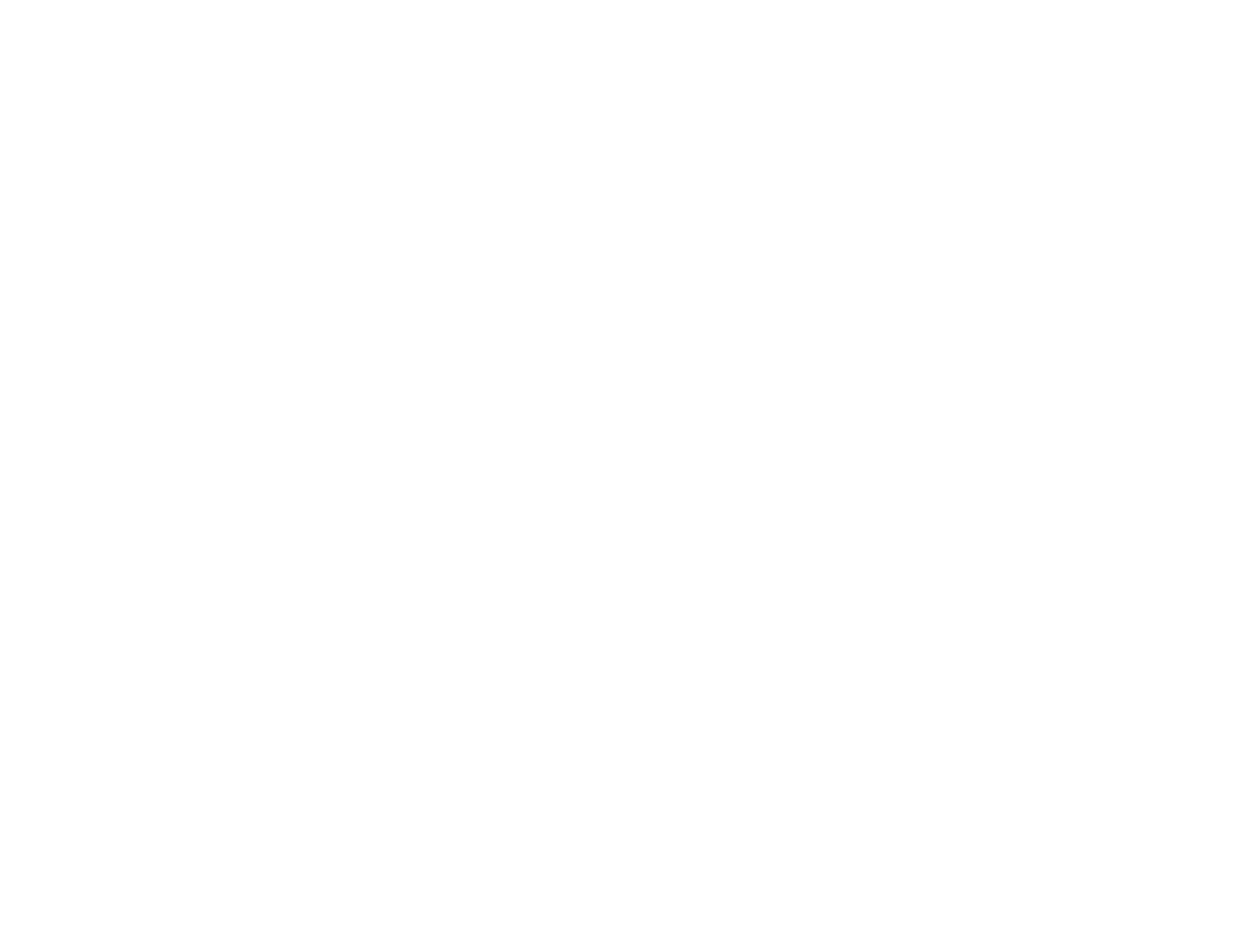# **CHAPTER 5 COMPARISONS OF SCOTLAND, WALES AND NORTHERN IRELAND WITH ENGLISH REGIONS**

The purpose of this chapter is to compare indicators for the devolved countries with English regions: the nine English GORs or the ten SHAs. Figure 5.1 gives the populations of the nine GORs and Scotland, Wales and Northern Ireland, and shows how this comparative analysis of devolved countries overcomes the limitations of cross-country comparisons of countries of very different population sizes.1 The analysis that follows demonstrates two kinds of regional variations that need to be considered in making sense of cross-country comparisons.

First, the 'north/south divide' in England, which is particularly marked between the South East and the north (North East and North West); with the statistics for the north being more similar to those of the devolved countries than those for England.

Figure 5.1: Populations of the nine English GORs and Scotland, Wales and Northern Ireland (2006)

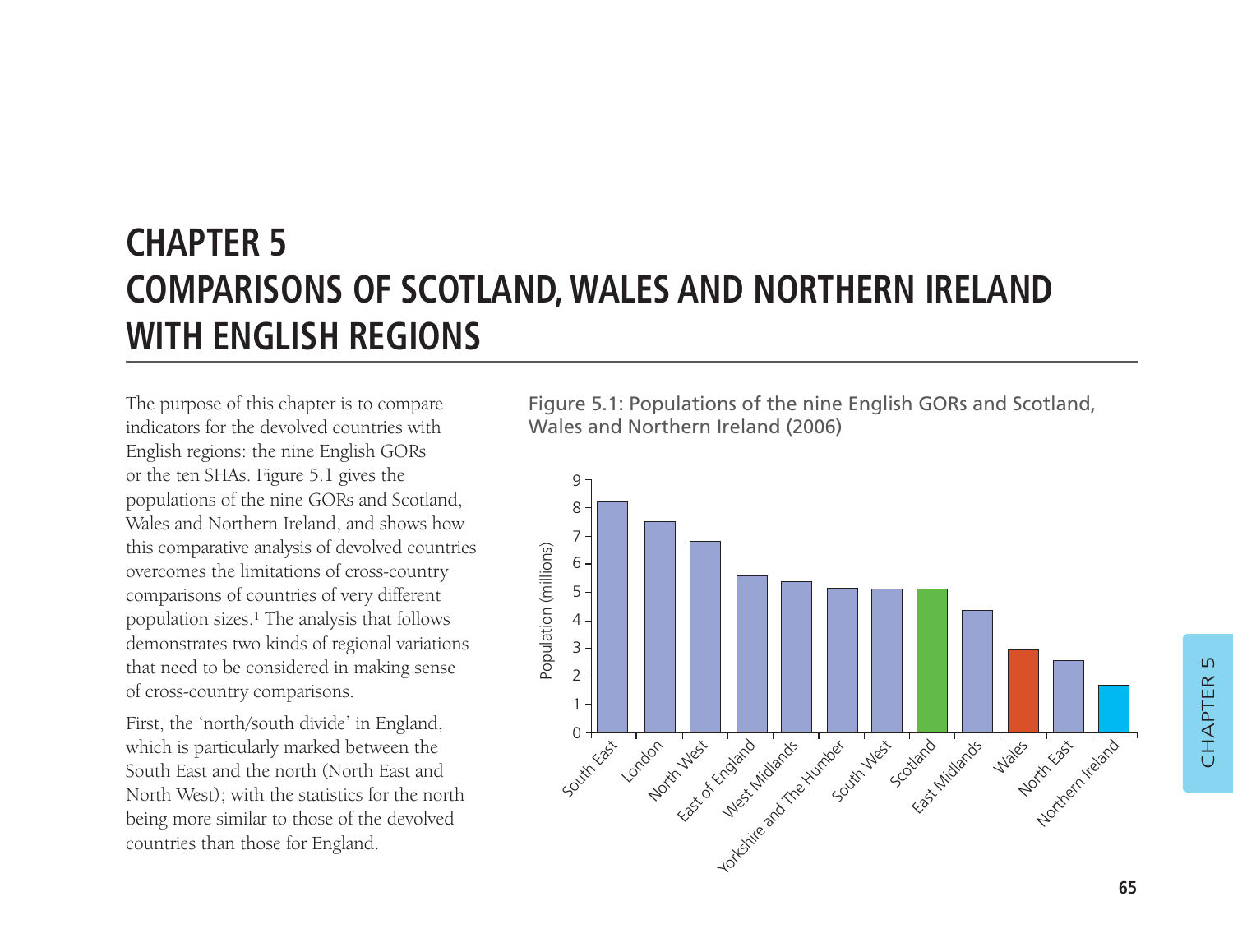Second, in London there are high labour costs and massive concentrations of teaching, training and research, which mean that London's relatively high NHS spending and hospital medical and dental staff per capita do not translate into relatively high rates of supply of services to its population. Its comparative statistics for crude productivity of NHS staff are also, likewise, misleading. The statistics for London also distort national averages for England. For these reasons, the North East has been chosen as a benchmark for comparison with the other three countries. When comparing Wales with the North East of England, the Wanless Report had this to say: 'While there are some differences, the North East of England is very similar to Wales across a range of socio-economic indicators and expenditure on private healthcare'.2 A comparison has been drawn between the North East and the devolved countries to show how they all differ from the averages for England. Those performance indicators for which the devolved countries are outliers as compared with all the English regions (GORs and SHAs) are also highlighted.

# **Socioeconomic and health indicators**

In this section, various indicators of health for the nine English GORs and England, Scotland, Wales and Northern Ireland for 2006 are discussed. These all show a substantial regional variation within England in terms of average health status and the tendency for a north/south divide: with the populations in the north being generally less healthy than in the south, reflecting differences in socioeconomic status.

Table 5.1 gives selected socioeconomic indicators for the English GORs and the four countries:

- $\bullet$  gross disposable household income in £s per capita for 2006 (income per capita);
- $\bullet$ unemployment rates for 2006 (unemployment rate);
- $\bullet$  percentage of households in receipt of disability benefits in 2006/07 (percentage with disability benefits);
- $\bullet$  percentage of dwellings rented from local authorities (LAs) in 2007 (percentage LA rented);
- $\bullet$  percentage of households with no use of a car in 2005 (percentage households without a car).

These indicators show no consistency for London, which appeared to be relatively rich because it had the highest per capita income and lowest percentage with disability benefits; and relatively poor because it had the highest unemployment rate and percentages of households without a car and of LA rented dwellings. These indicators do, however, show a consistent pattern of the north/south divide in England. This is illustrated by comparing the North East with the South East:

- The North East had the highest rate of unemployment, the highest percentage of households renting dwellings from LAs and the highest proportion of households without access to a car, as well as the lowest per capita income.
- The South East had the second lowest percentage of households without a car, the second lowest rate of unemployment (after the South West) and second lowest percentage of households renting dwellings from LAs (after London), and the second highest per capita income (after London).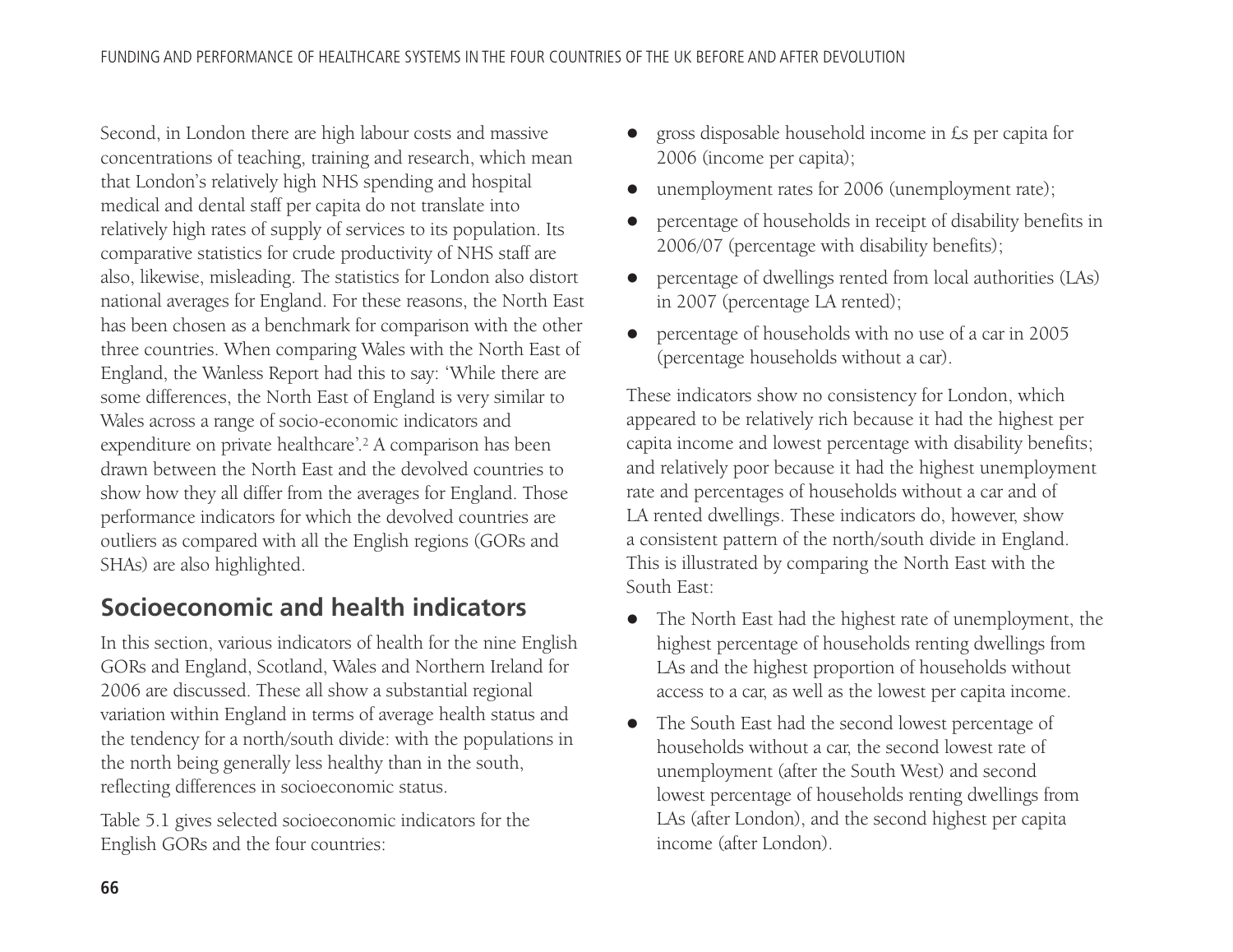|                             | Gross disposable<br>household income<br>(£ per head) 2006 | <b>Unemployment rates</b><br>2006 | <b>Households in</b><br>receipt of disability<br>benefits (%) 2006/07 | <b>Dwelling rented</b><br>from local authority<br>(%) 2007 | <b>Household with no</b><br>use of a car<br>(%) 2005 |
|-----------------------------|-----------------------------------------------------------|-----------------------------------|-----------------------------------------------------------------------|------------------------------------------------------------|------------------------------------------------------|
| UK                          | 14,053                                                    | 5.6                               | 16                                                                    | 10                                                         | 25                                                   |
| North East                  | 12,026                                                    | 6.2                               | 21                                                                    | 13                                                         | 35                                                   |
| North West                  | 12,778                                                    | 5.4                               | 20                                                                    | $\overline{7}$                                             | 26                                                   |
| Yorkshire and<br>The Humber | 12,660                                                    | 5.9                               | 16                                                                    | 11                                                         | 27                                                   |
| East Midlands               | 13,032                                                    | 5.5                               | 15                                                                    | 11                                                         | 22                                                   |
| West Midlands               | 12,697                                                    | 5.9                               | 19                                                                    | 9                                                          | 23                                                   |
| East of England             | 14,855                                                    | 5.2                               | 12                                                                    | 8                                                          | 17                                                   |
| London                      | 17,512                                                    | 8.0                               | 10                                                                    | 14                                                         | 35                                                   |
| South East                  | 15,821                                                    | 4.7                               | 11                                                                    | 5                                                          | 18                                                   |
| South West                  | 13,968                                                    | 3.8                               | 14                                                                    | 5                                                          | 17                                                   |
| England                     | 14,285                                                    | 5.7                               | 15                                                                    | 9                                                          | 24                                                   |
| Wales                       | 12,366                                                    | 5.9                               | 22                                                                    | 12                                                         | 23                                                   |
| Scotland                    | 13,347                                                    | 5.5                               | 18                                                                    | 14                                                         | 31                                                   |
| Northern Ireland            | 12,234                                                    | 4.4                               | 24                                                                    | 14                                                         | 24                                                   |

Table 5.1: Selected socioeconomic indicators for the UK, English GORs, England, Wales, Scotland and Northern Ireland (2006)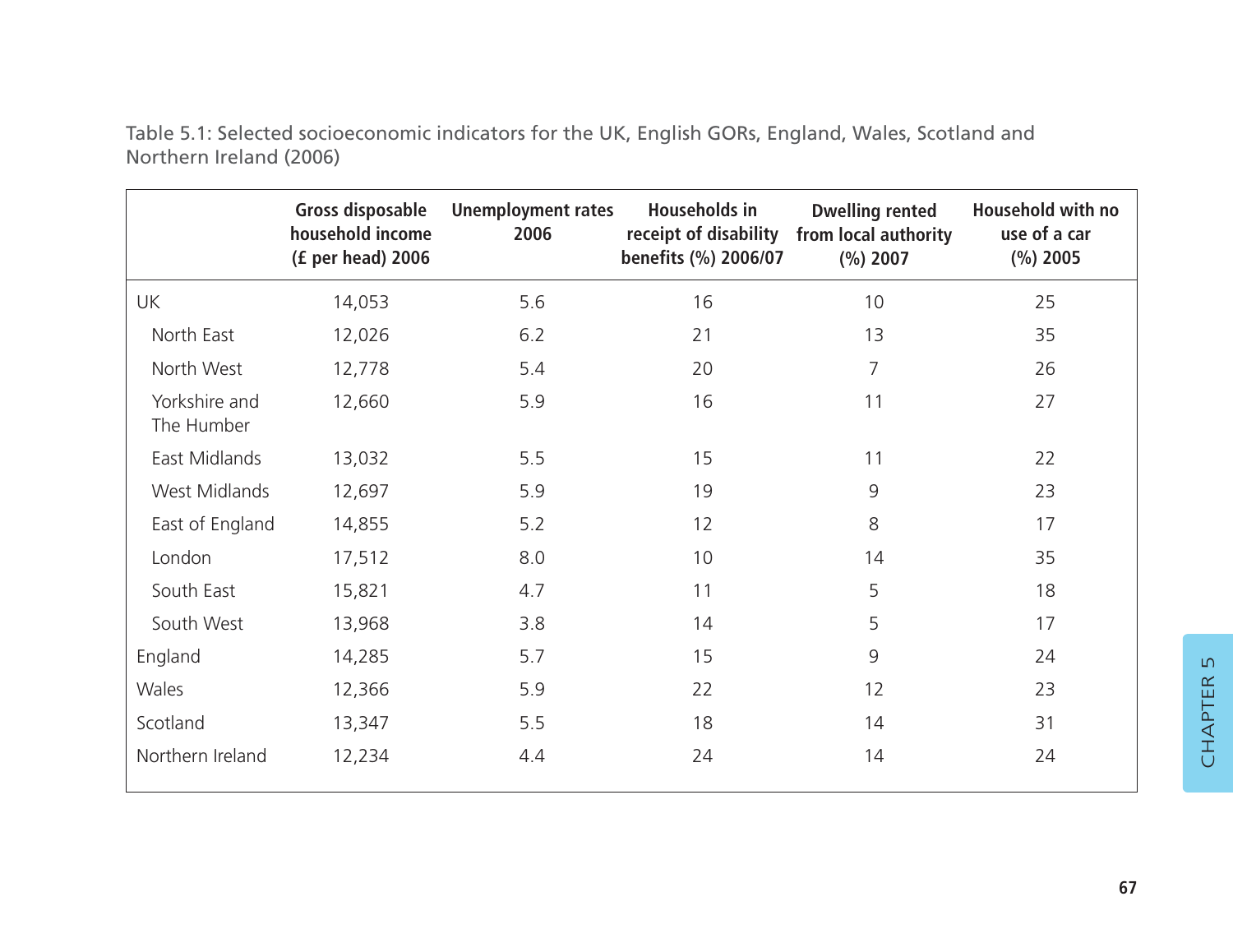Figure 5.2 gives a comparison of the North East with the devolved countries for the same selected socioeconomic indicators standardised with the average for England at 100. This shows that each compared with the average for England had lower per capita income; and higher percentages of households without a car, renting dwellings from LAs and in receipt of disability benefits. Unemployment rates (in 2006), as compared with the average for England, were, however, much lower in Northern Ireland, lower in Scotland, but higher in Wales and the North East. Comparing the North East and the devolved countries, the lowest rate of income per capita was in Northern Ireland; the highest rate of unemployment in the North East, of disability benefits in Northern Ireland, of LA rented in Scotland and Northern Ireland, and of no car access in the North East. These indicators therefore illustrate complex influences at work including culture and geography: for example, not having a car has a very different meaning in London as opposed to other parts of the UK. These comparisons suggest three principal inferences: the North East is as different from the average for England as the two devolved countries and each area has its own distinctive patterns of indicators of poverty relative to that average.

Figure 5.2: Selected socioeconomic indicators for Scotland, Wales, Northern Ireland and the North East region of England  $(2006;$  England = 100)

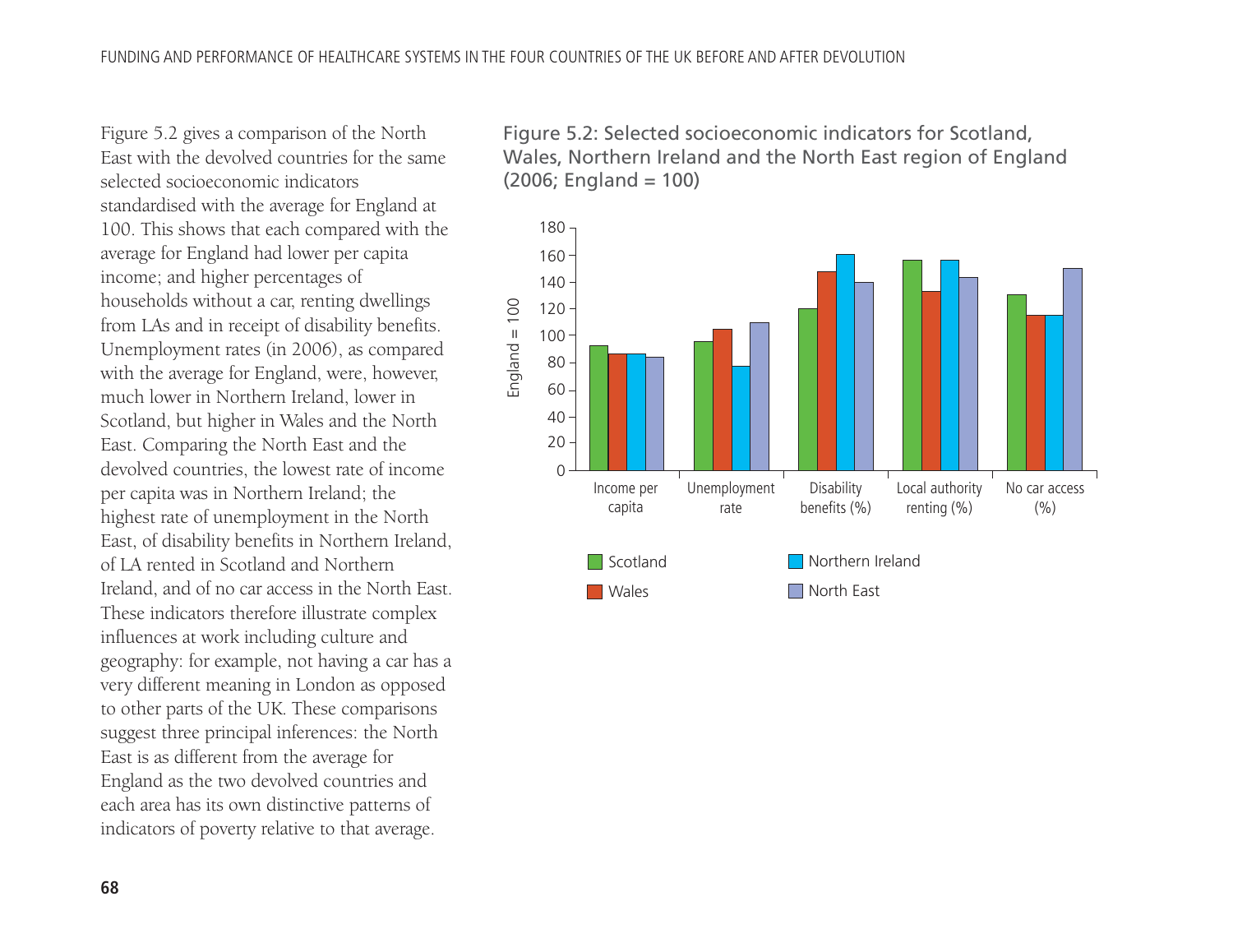Figure 5.3 gives SMRs for males and females. These are good indicators of relative health and exhibit a pattern that is common to the various health indicators (except infant and perinatal mortality). The average SMR for England was the lowest of the four countries, but within England this ranged, for men, from a low of 89 in the south (South East and South West) to a high of 110 in the north (North East and North West). Scotland (118) was an outlier with the highest SMR. Wales (101) and Northern Ireland (108) fell within the range of English GORs. Figure 5.3 shows four distinct sets in terms of health, as indicated by SMRs:

- Healthier than the English average: London, East of England, South East, South West.
- $\bullet$  About the English average: Yorkshire and The Humber, West Midlands, Wales, East Midlands.
- Sicker than the English average: North East, North West, Northern Ireland.
- $\bullet$  Much sicker than the English average: Scotland.

Figure 5.3: SMRs (males and females separately) of the nine English GORs and England, Scotland, Wales and Northern Ireland (2006)

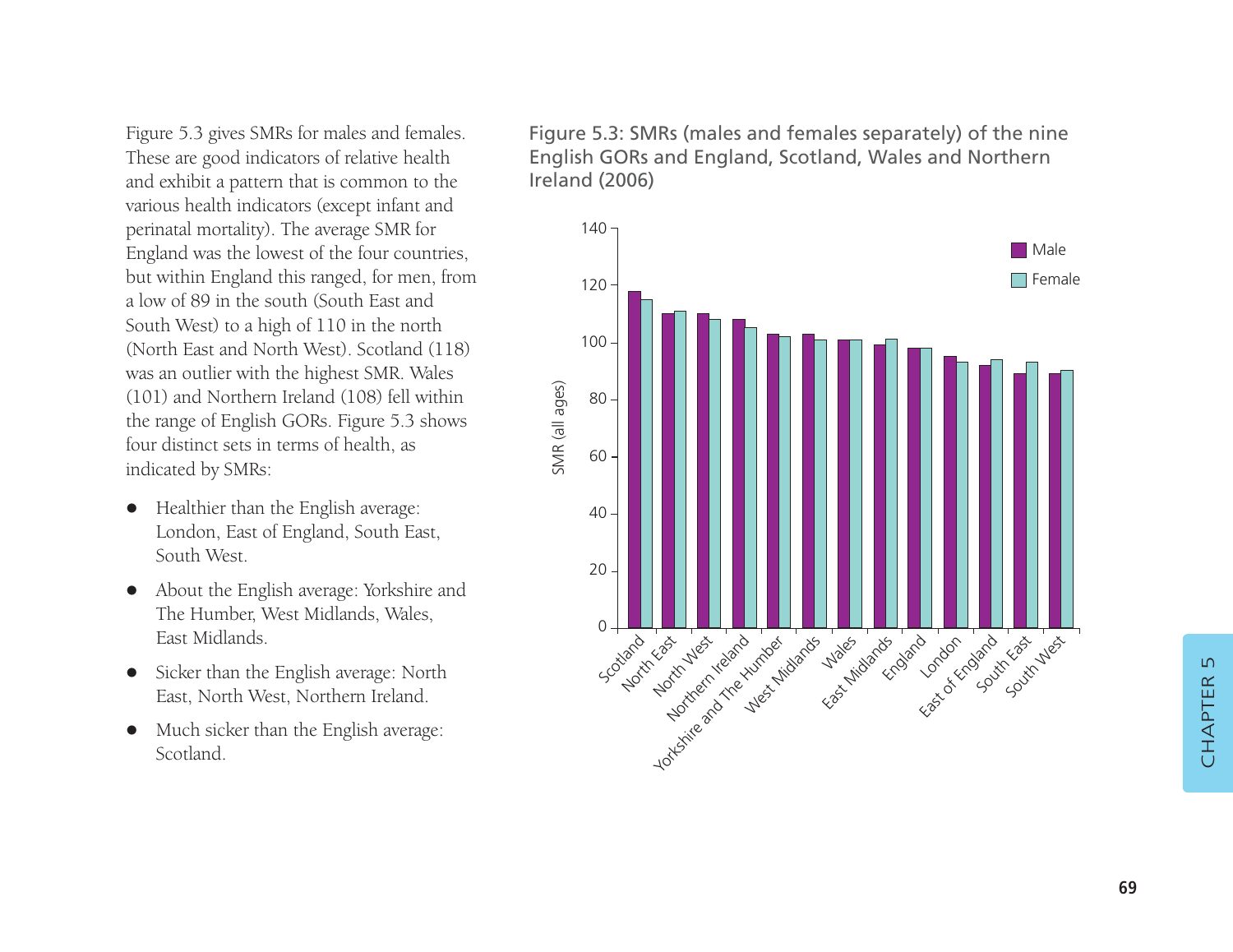Figure 5.4 gives rates of infant and perinatal mortality, which exceptionally show that the averages for England and most GORs were worse than the other UK countries (perhaps because of differences in their ethnic composition). The rates for Scotland, Wales and Northern Ireland fell within the range of English GORs.

Figure 5.4: Perinatal and infant mortality rates of the nine English GORs and England, Scotland, Wales and Northern Ireland (2006)

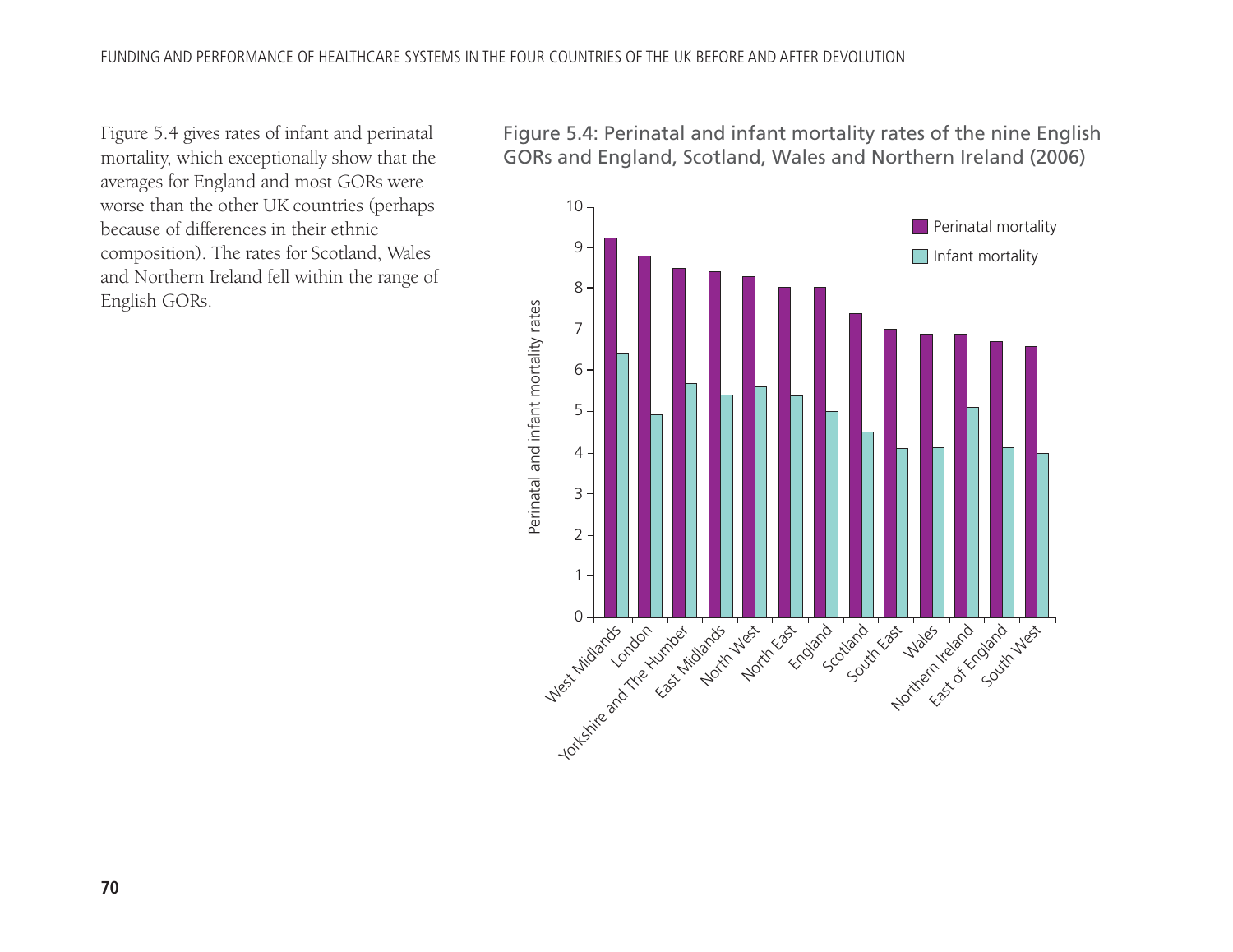Figure 5.5 shows differences in life expectancy at birth for males and females. Scotland was an outlier with the shortest life expectancy (75 and 80); Wales (77 and 81) and Northern Ireland (76 and 81) fell within the range of English GORs, were similar to the North West region of England (76 and 80) and lower than the average for England (77 and 82).

Figure 5.5: Life expectancy at birth of the nine English GORs and England, Scotland, Wales and Northern Ireland (2006)

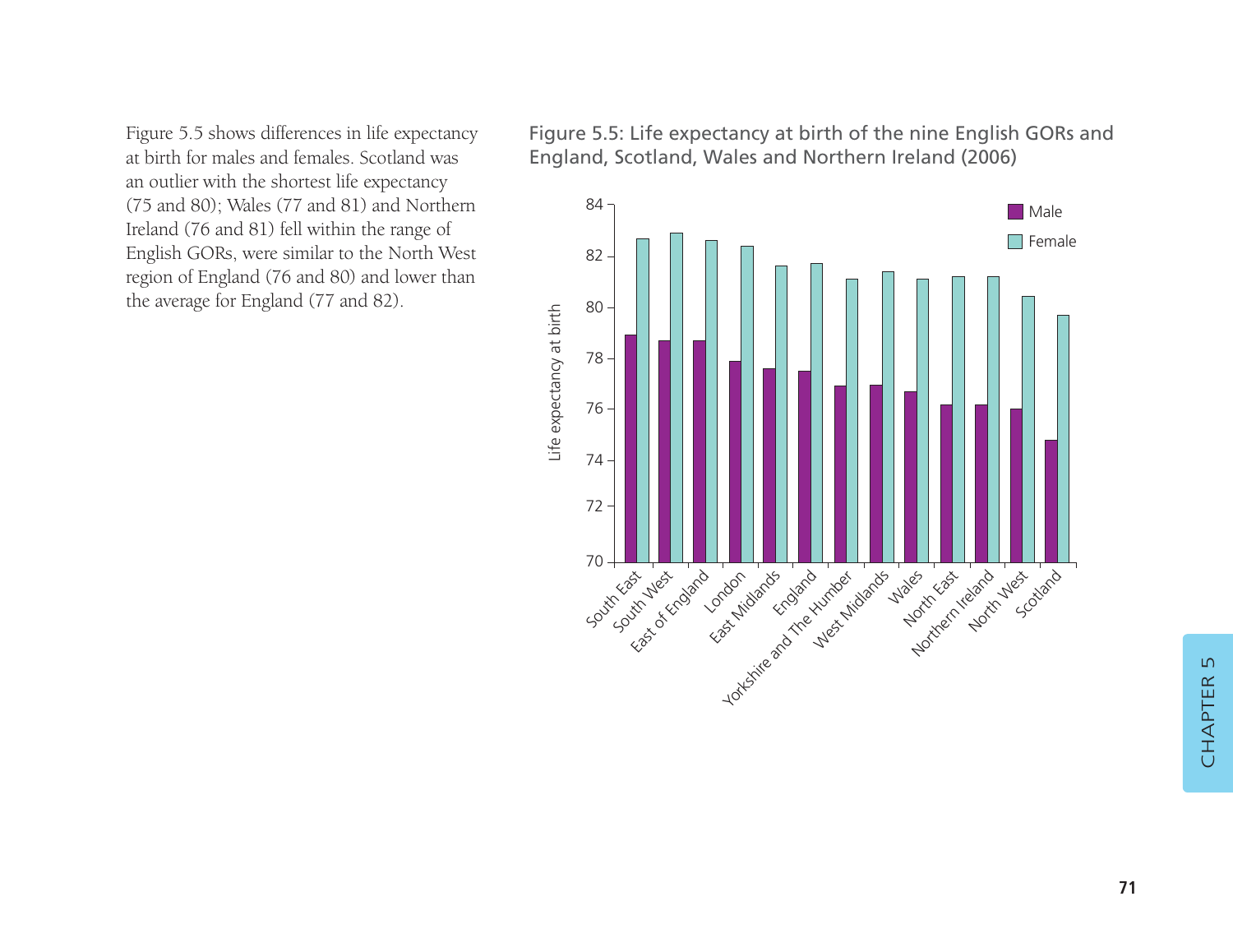Figure 5.6 gives percentage of the population that are aged 65 to 74 for males and 60 to 74 for females and those over 75. The percentages in Scotland, Wales and Northern Ireland fell within the range of English GORs. The South West and London had the highest and lowest percentages that are old; Wales and Scotland were similar to the South West and Northern Ireland to London.

Figure 5.6: Percentage of the population aged 65–74 for males and 60–74 for females and aged 75 and over in the nine English GORs and England, Scotland, Wales and Northern Ireland (2006)

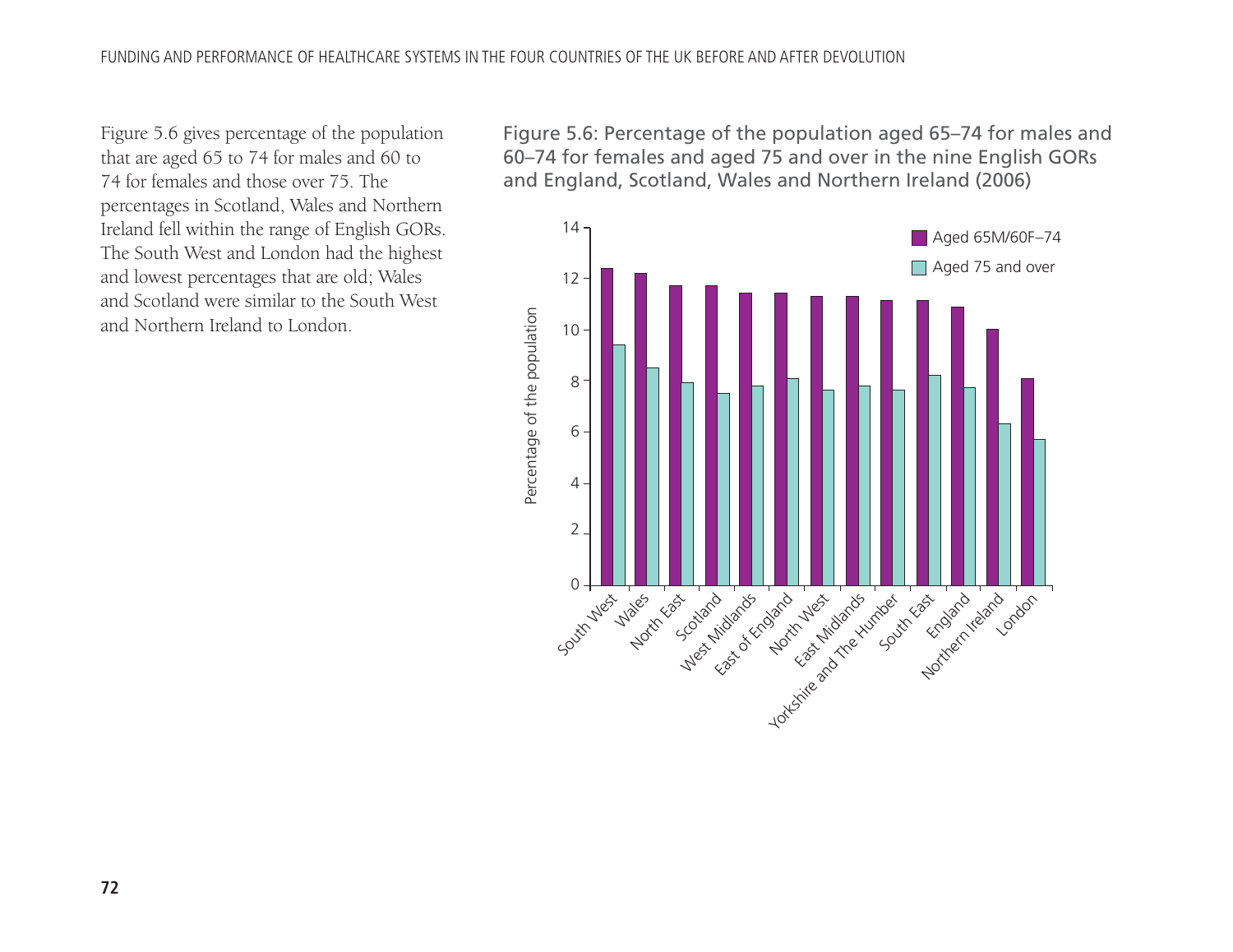Figure 5.7 shows the percentage of the population reporting longstanding illness, LLSI and restricted activity in the nine English GORs and England, Scotland, Wales and Northern Ireland in 2006. London had the lowest proportion of its population reporting a longstanding illness or a LLSI, which is likely to be related to its relatively young population. The percentage of the population reporting a longstanding illness in Wales and Northern Ireland was within the range of English GORs. Northern Ireland and Wales had the greatest proportion of their population reporting a LLSI. The North East had the greatest proportion reporting restricted activity, while Scotland had the lowest.

Figure 5.7: Percentage of the population reporting longstanding illness, LLSI and restricted activity in the nine English GORs and England, Scotland, Wales and Northern Ireland (2006)



CHAPTER<sub>5</sub> CHAPTER 5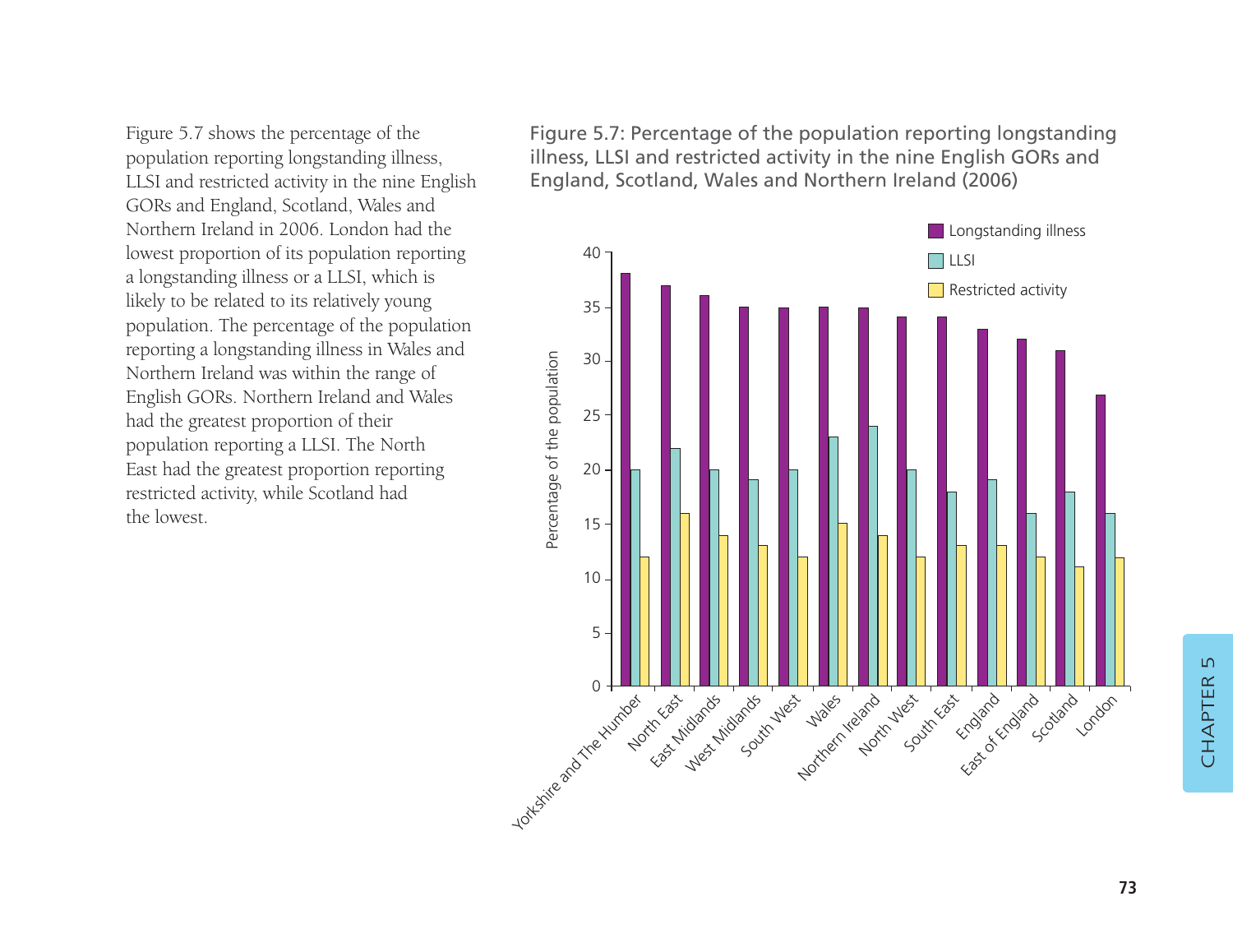Figure 5.8 gives selected health indicators for devolved countries and the North East, standardised with the average for England as 100: for male SMR, perinatal mortality and LLSI. This shows that the health of the population in the North East was worse than the average for England for male SMR and LLSI, but the same for perinatal mortality. Comparing the devolved countries and the North East, Northern Ireland had the highest LLSI and Scotland the highest male SMR. Each of the devolved countries had much lower perinatal mortality than the North East. Figure 5.8: Selected health indicators for Scotland, Wales, Northern Ireland and the North East region of England (2006; England = 100)

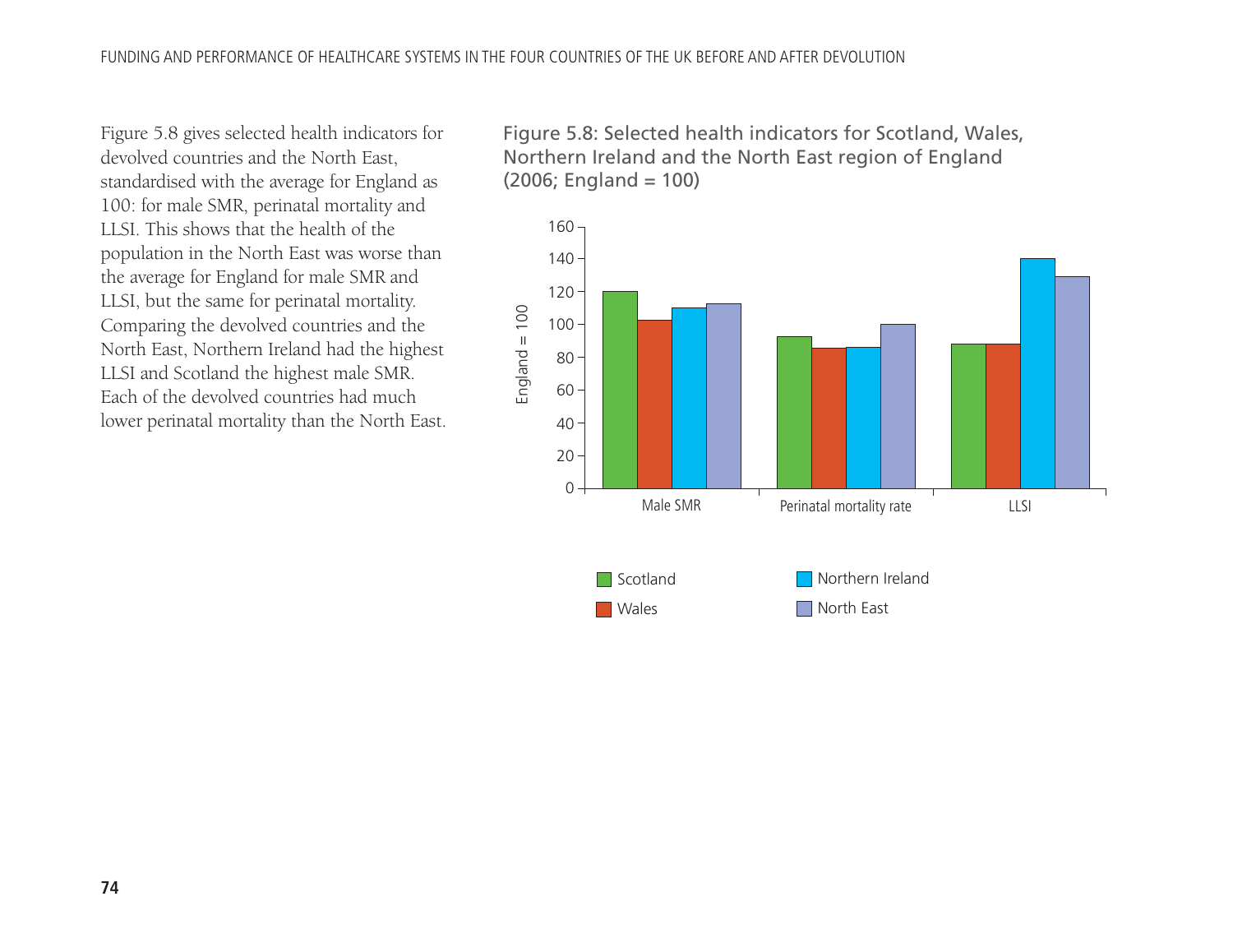# **Expenditure per capita**

Figure 5.9 shows NHS expenditure per capita in 2006 for each GOR and country. Although the average for England (£1,514) was the lowest of the four countries, these comparisons show four distinct sets:

- $\bullet$  Lower than the English average: East of England, East Midlands, South East, South West.
- About the English average: West Midlands, Yorkshire and The Humber.
- $\bullet$  Higher than the English average: North West, Wales, Northern Ireland, London, North East.
- $\bullet$  Much higher than the English average: Scotland.

Table 5.2 shows that spending per capita for GORs and the devolved countries broadly followed the categorisation by SMR except for London (where the higher than average spend does not indicate high spend on the population) and Wales (with high spend but average SMR).

#### Figure 5.9: Total NHS expenditure per capita for the nine English GORs and England, Scotland, Wales and Northern Ireland (2006)

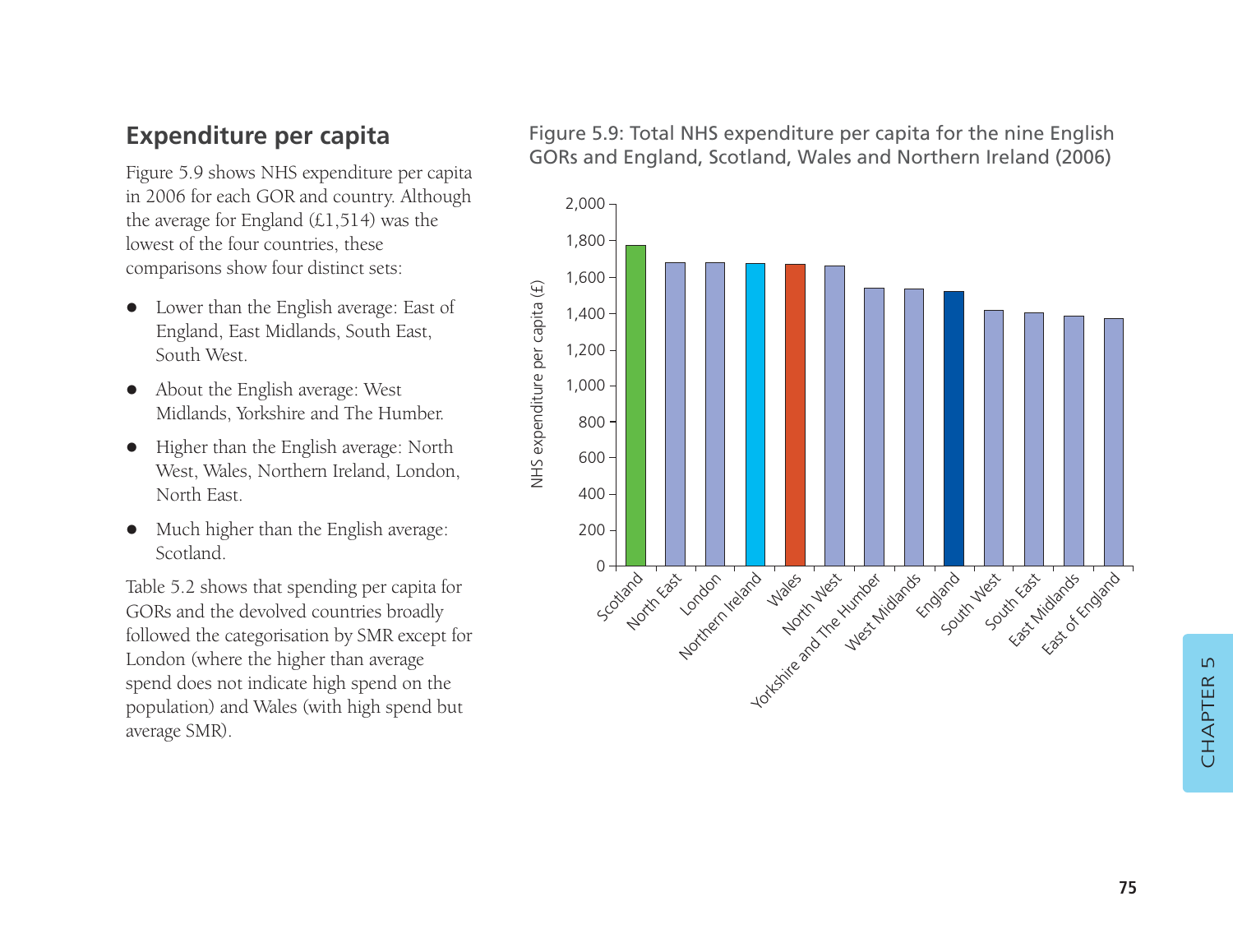Table 5.2: Comparisons of SMRs and per capita spend for the nine English GORs and Scotland, Wales and Northern Ireland (2006)

|                  | <b>SMRs in comparison with English average</b> |                  |                |                                                |           |  |  |  |
|------------------|------------------------------------------------|------------------|----------------|------------------------------------------------|-----------|--|--|--|
|                  |                                                | Low              | Average        | High                                           | Very high |  |  |  |
| Per capita spend | Low                                            | East of England, |                |                                                |           |  |  |  |
| in comparison    |                                                | East Midlands,   |                |                                                |           |  |  |  |
| with English     |                                                | South East,      |                |                                                |           |  |  |  |
| average          |                                                | South West       |                |                                                |           |  |  |  |
|                  | Average                                        |                  | West Midlands, |                                                |           |  |  |  |
|                  |                                                |                  | Yorkshire and  |                                                |           |  |  |  |
|                  |                                                |                  | The Humber     |                                                |           |  |  |  |
|                  | High                                           | London           | Wales          | North East,<br>North West,<br>Northern Ireland |           |  |  |  |
|                  | Very high                                      |                  |                |                                                | Scotland  |  |  |  |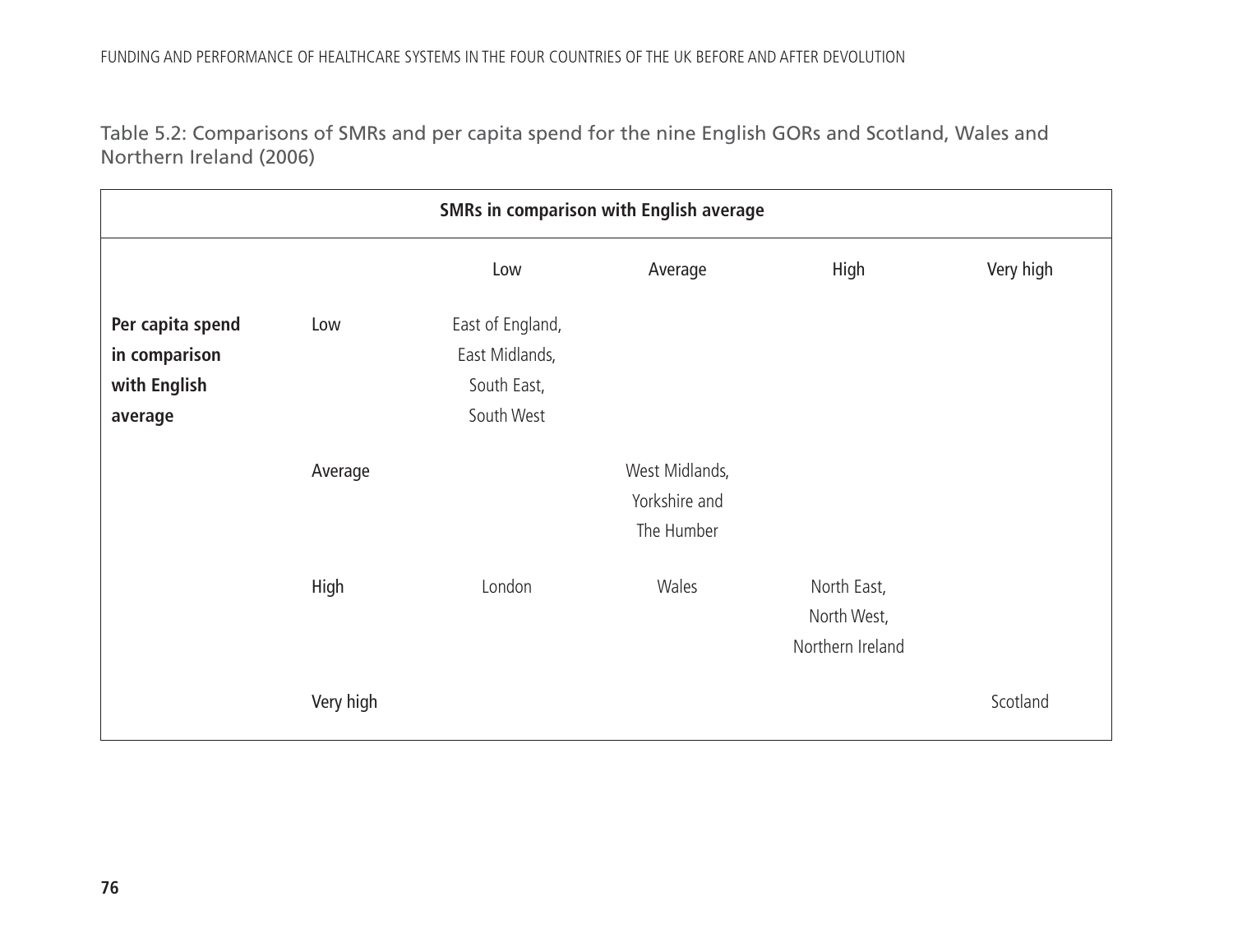### **Inputs**

Figure 5.10 shows the number of hospital beds per 1,000 population for each SHA and country. Scotland has been omitted due to some uncertainty about the definition of 'hospital' and 'acute' beds in Scotland. Three distinct groupings are apparent:

- Lower than the English average: South Central, South East Coast (these two make up the South East GOR), East of England, East Midlands.
- $\bullet$  About the English average: West Midlands, South West, London, Yorkshire and The Humber, North West.
- $\bullet$  Higher than the English average: North East, Wales, Northern Ireland.

There was no obvious pattern in the variation of the proportion of beds in acute specialties across SHAs and countries (this is not shown but varied from 85 per cent in the South West to 72 per cent in Northern Ireland).

Figure 5.10: Available hospital beds per 1,000 population for the ten English SHAs and England, Wales and Northern Ireland (2006)

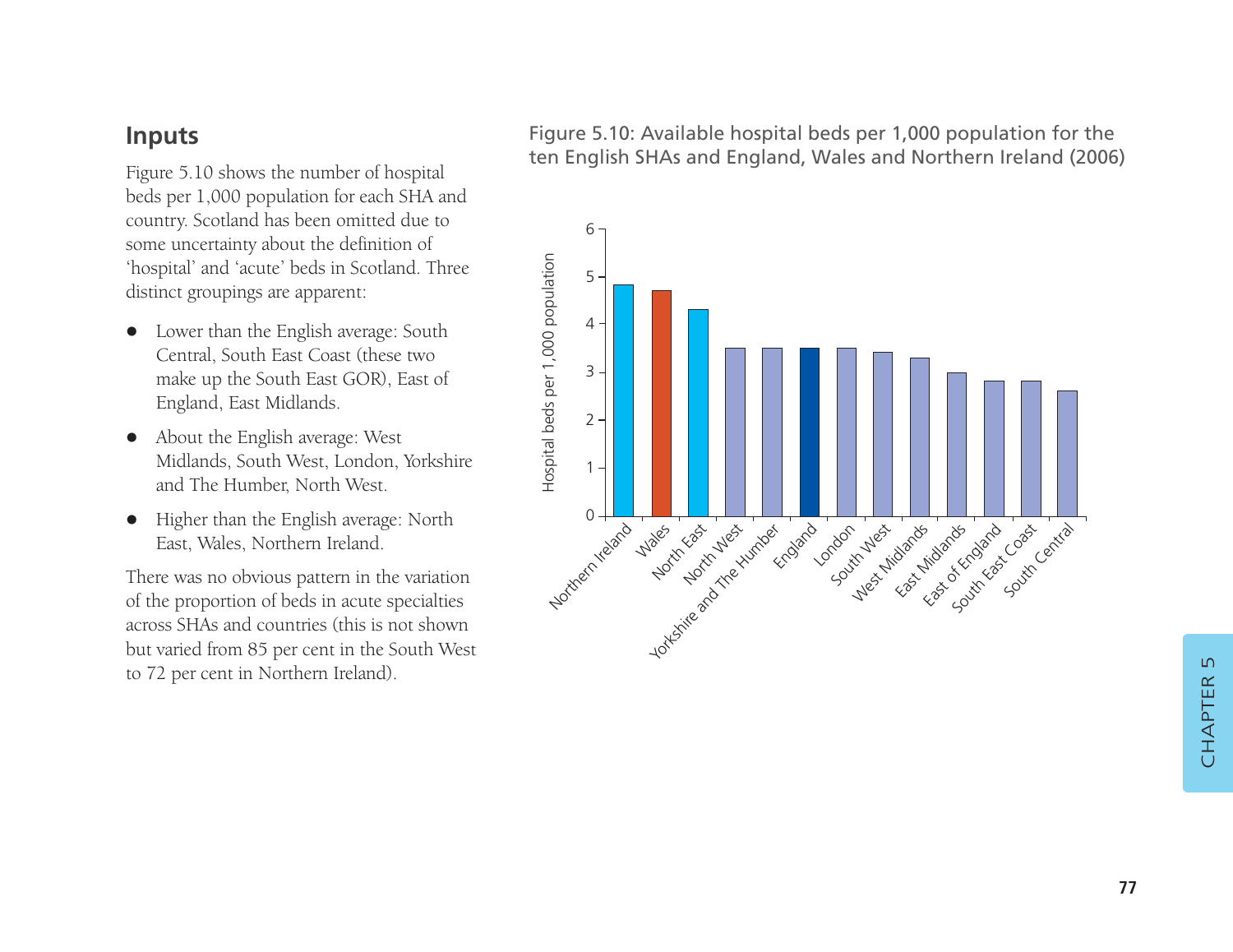Figures 5.11, 5.12, 5.13 and 5.14 give staffing rates per 1,000 population in the ten SHAs, England, Scotland, Wales and Northern Ireland for:

- $\bullet$ hospital medical and dental staff;
- $\bullet$ nursing, midwifery and health visiting staff;
- $\bullet$ NHS management and support staff;

 $\bullet$  $GPS<sub>3</sub>$ 

Within England, the variations in staffing for hospital and community health services (HCHS) per 1,000 population broadly followed that of per capita spend and (with the exception of London) of SMR: with high and low levels of staffing in the North and South, respectively. This did not, however, apply to GPs.

Figure 5.11 shows that the average number of hospital medical and dental staff per 1,000 population for England was driven by London, reflecting the concentration of teaching, training and research staff in that region. Northern Ireland and Scotland had higher rates of hospital medical and dental staff than any English region (except for London), and Wales and the North East had the same rate, which was higher than the other English regions (except for London).

Figure 5.11: Hospital medical and dental staff (whole time equivalents) per 1,000 population in the ten English SHAs and England, Scotland, Wales and Northern Ireland (2006)

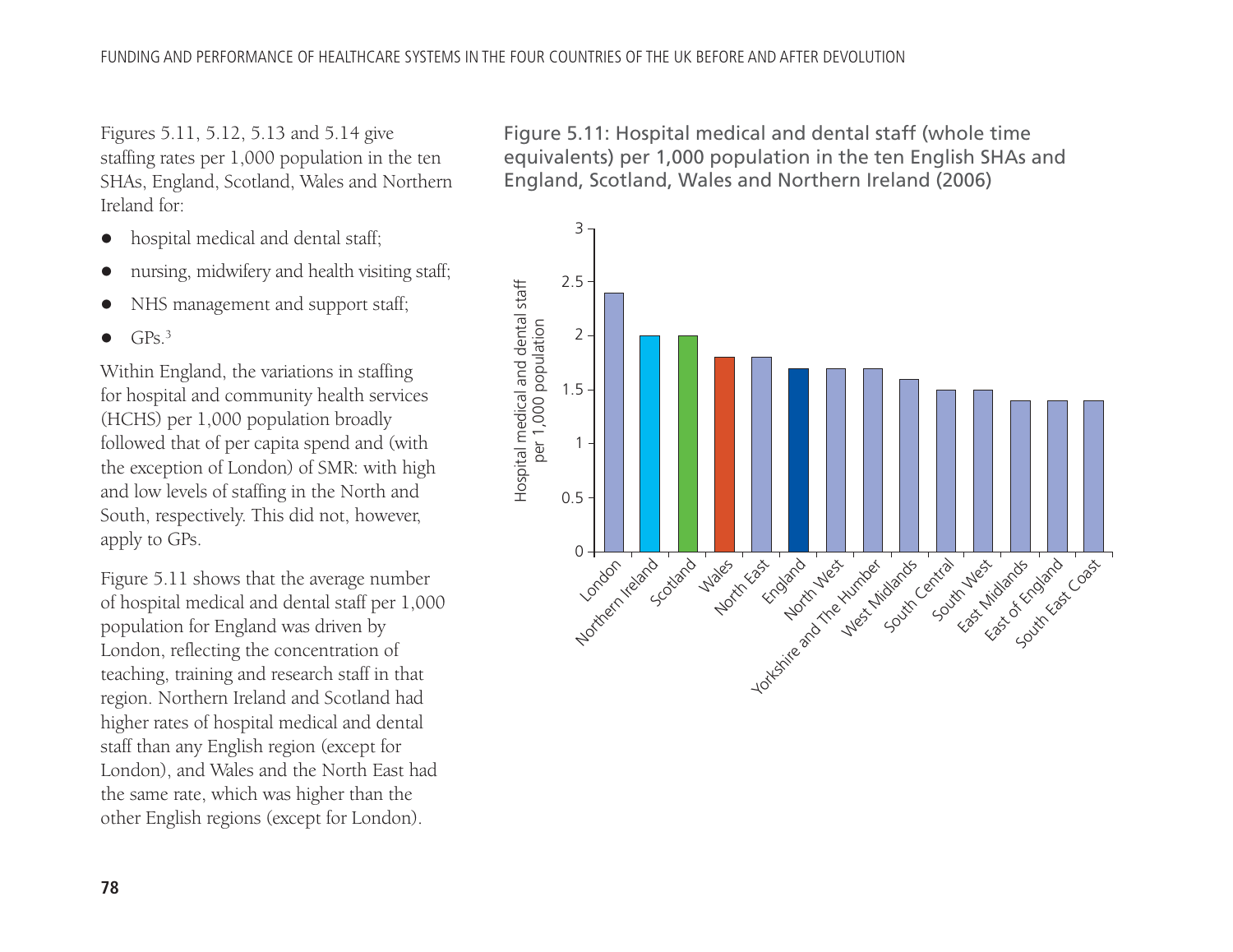Figure 5.12 shows that Scotland and Northern Ireland had slightly higher rates of nursing, midwifery and health visiting staff than the regions of England; while Wales had a rate similar to the northern regions and London, which were both higher than the other English regions.

Figure 5.12: Nursing, midwifery and health visiting staff (whole time equivalents) per 1,000 population in the ten English SHAs and England, Scotland, Wales and Northern Ireland (2006)

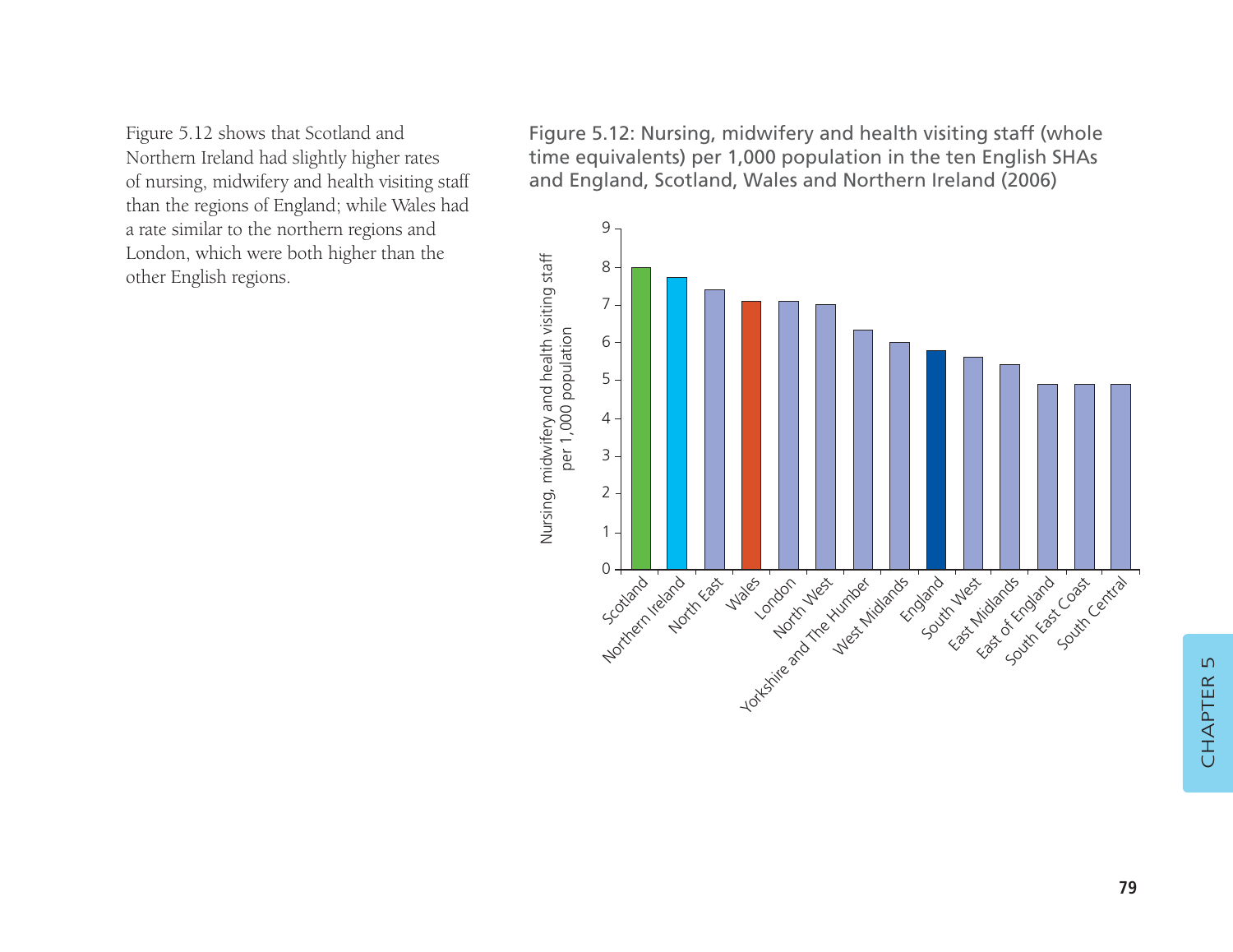Figure 5.13 shows that within England, the northern SHAs tended to have higher levels of management and support staff than the healthier southern SHAs. Wales had more management and support staff per capita than all the regions of England. Due to differences in the method used to quantify management and support staff across the four countries, data for Scotland and Northern Ireland have been excluded.

Figure 5.13: Management and support staff (whole time equivalents) per 1,000 population in the ten English SHAs and England and Wales (2006)

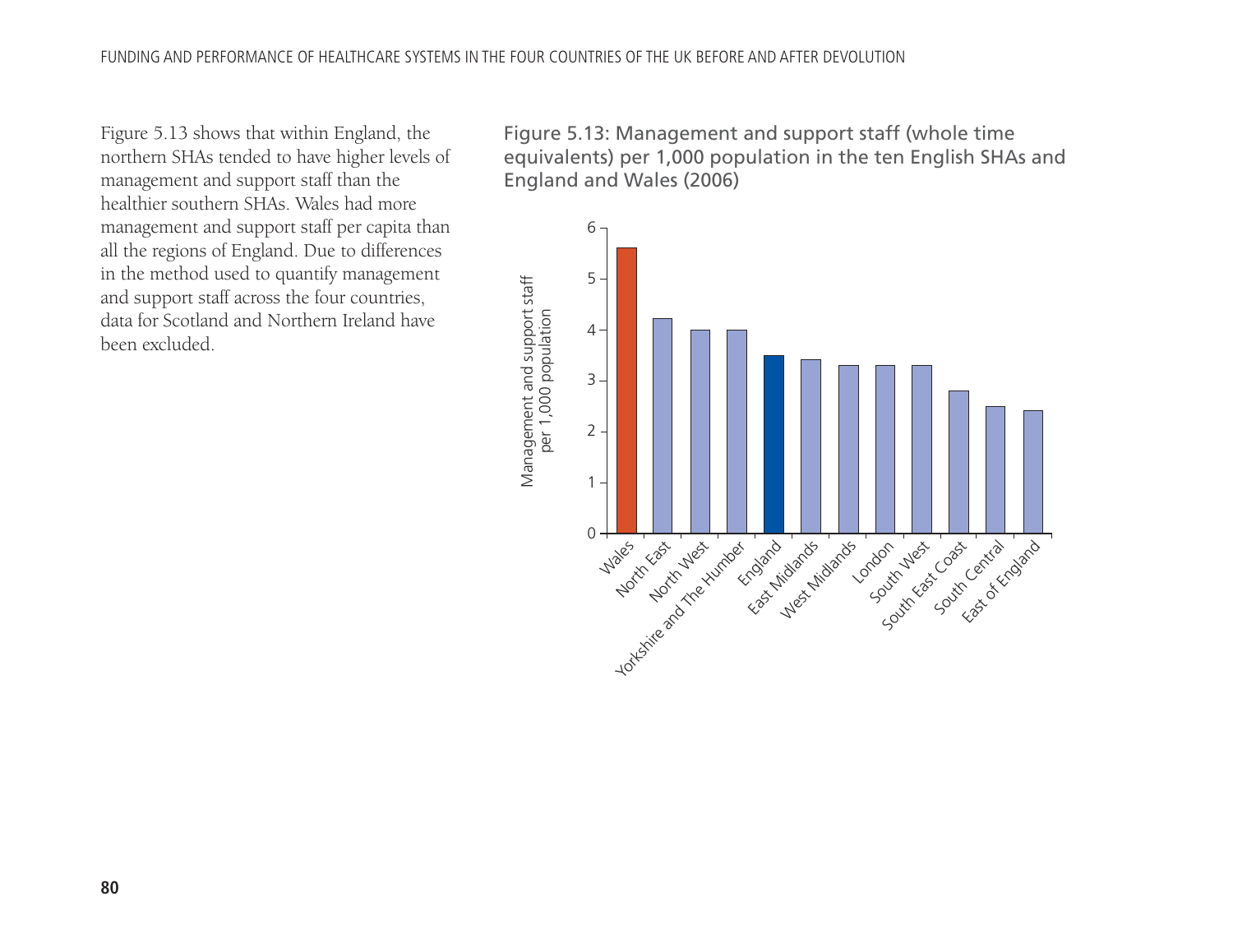Figure 5.14 shows that Scotland had the highest rates for GPs, and that most English SHAs, Northern Ireland and Wales had similar rates (the highest rates being for the South West and the North East).

Figure 5.14: GPs per 1,000 population in the ten English SHAs and England, Scotland, Wales and Northern Ireland (2006)

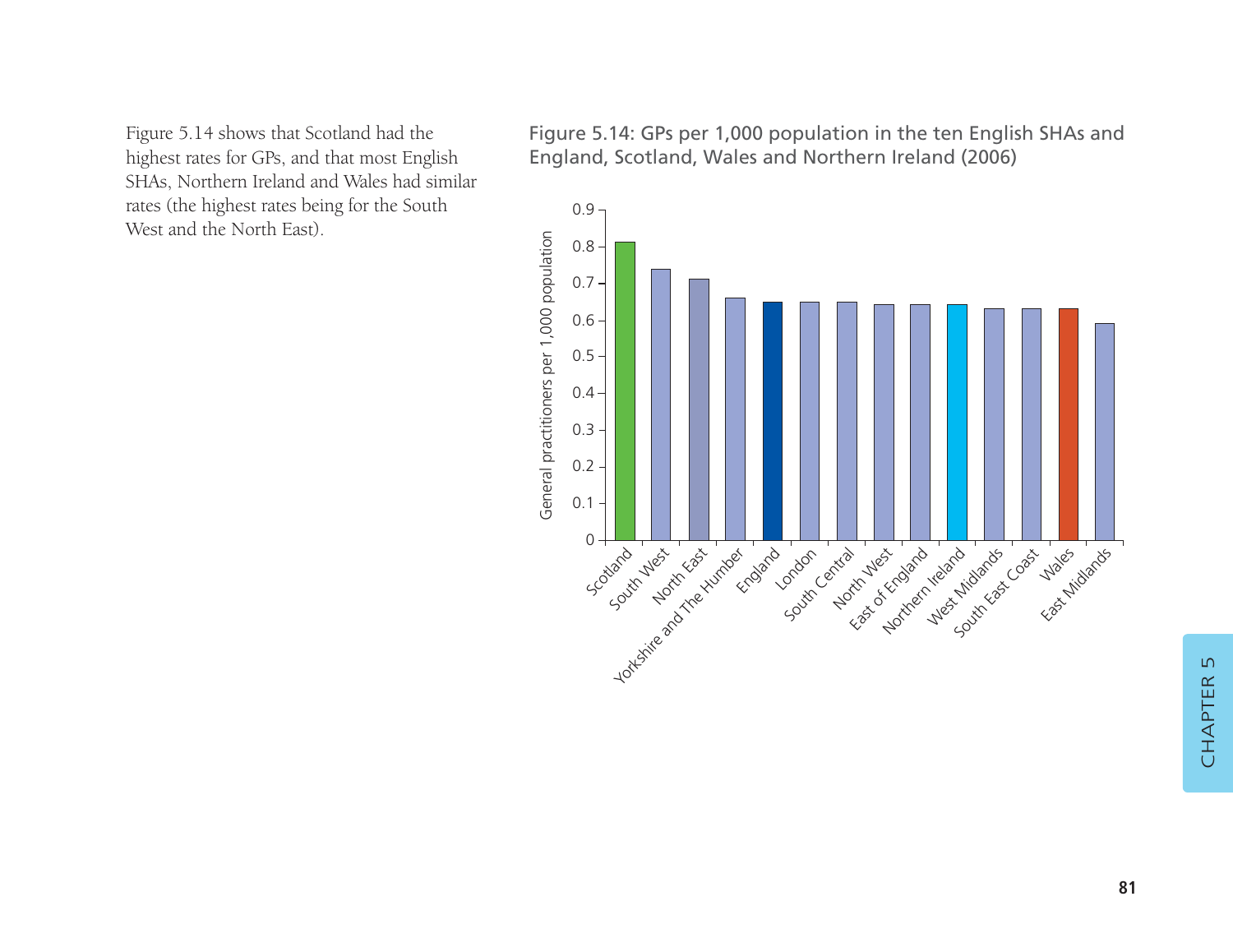Figure 5.15 compares staffing rates (standardised to England averages of 100) for Scotland, Wales, Northern Ireland and the North East (the SHA with high levels of need, expenditure and staffing). As previously mentioned, data on management and support staff members have been omitted for Scotland and Northern Ireland. The North East had slightly lower rates of hospital medical and dental staff, and nursing, midwifery and health visiting staff than Scotland and Northern Ireland, but similar rates to Wales; it also had fewer GPs per capita than Scotland, but more than Wales and Northern Ireland. Differences in the method used to estimate management and support staff across the countries makes it difficult to comment meaningfully on the numbers.

Figure 5.15: Staff per 1,000 population for Scotland, Wales, Northern Ireland and the North East region of England  $(2006;$  England = 100)

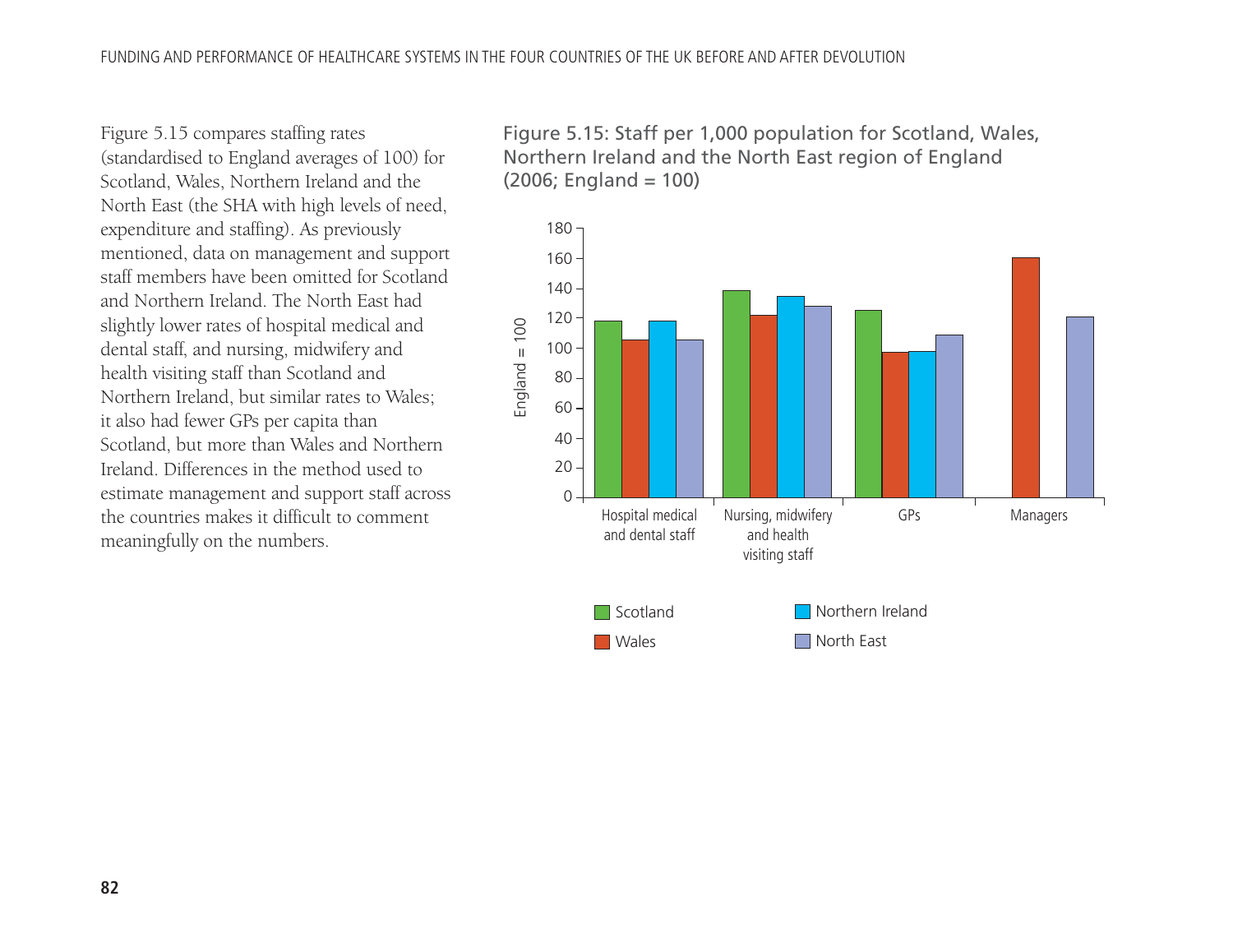## **Activity**

Figures 5.16, 5.17 and 5.18 give variations in rates of NHS-financed activity, per 1,000 population, for the English GORs and the four countries. Due to differences in definition, data on outpatients and day cases for Wales and inpatients for Scotland have been excluded. For outpatient appointments, day cases and inpatients, the average rates for England mask large regional variations; the means and ranges are as follows:

- $\bullet$  For outpatient appointments (total): mean 889, lowest 726 (East of England) and highest 1,090 (London).
- $\bullet$  For day cases: mean 81, lowest 67 (South East) and highest 105 (North East).
- $\bullet$  For inpatient admissions: mean 160, lowest 146 (South East) and highest 207 (North East).

Figure 5.16: Total outpatient appointments per 1,000 population in the nine GORs of England and England, Scotland and Northern Ireland (2006)

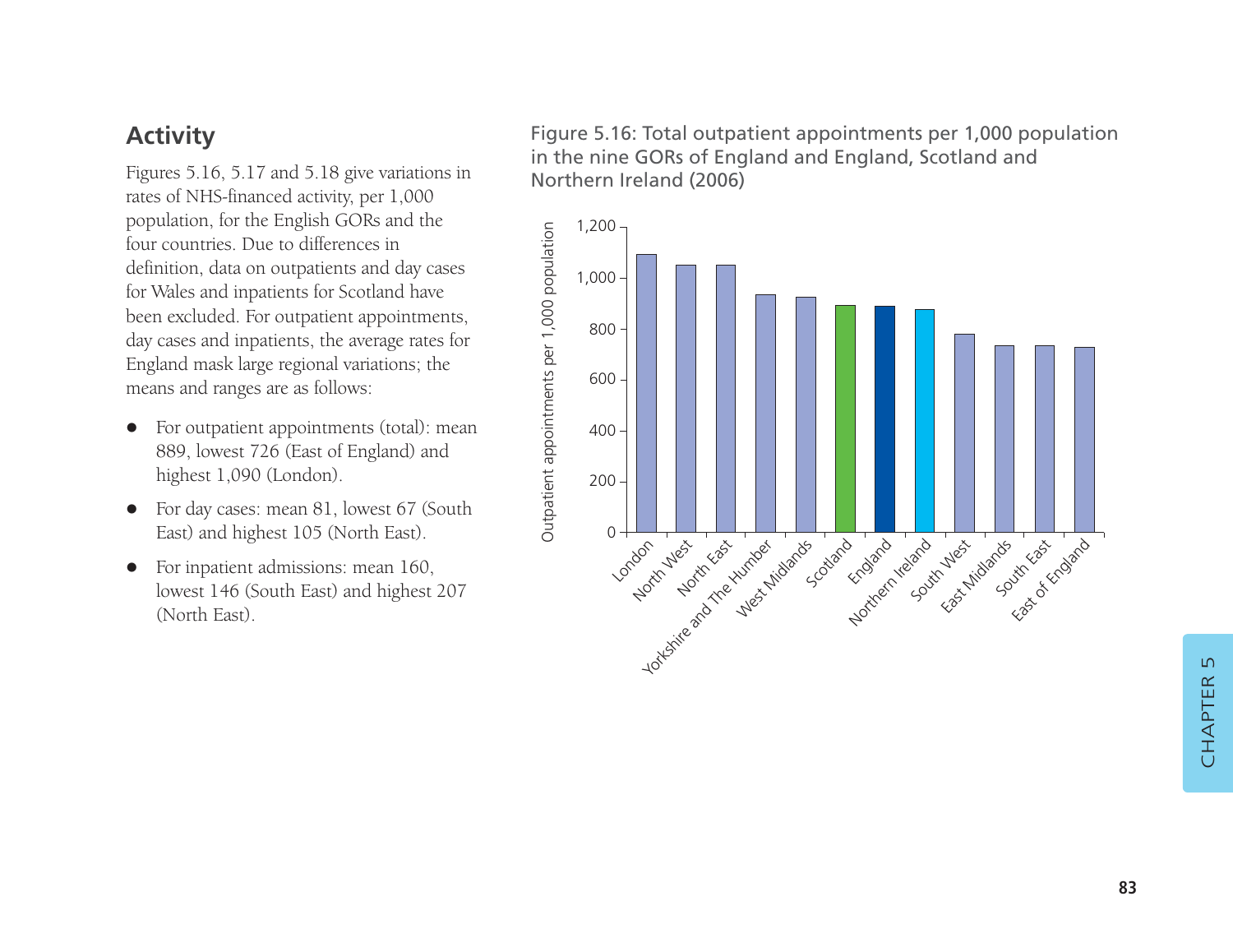GORs with higher rates of outpatient appointments also tended to have higher rates of day cases and inpatient admissions, probably reflecting greater need for healthcare and suggesting that day case activity is not necessarily a substitute for inpatients.

Figure 5.17: Day cases per 1,000 population in the nine GORs of England and England, Scotland and Northern Ireland (2006)

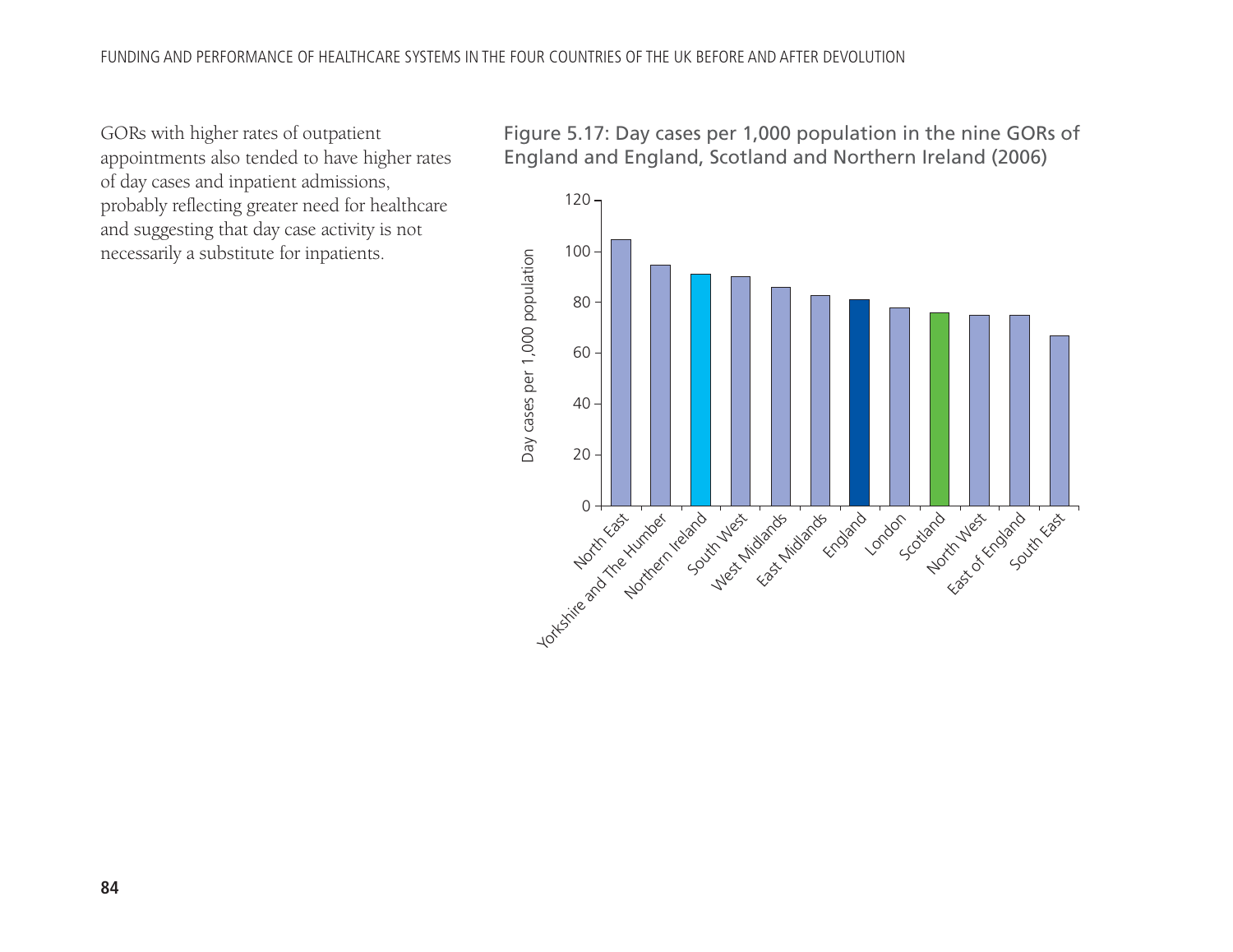Figure 5.18: Inpatient admissions per 1,000 population in the nine GORs of England and England, Wales and Northern Ireland (2006)

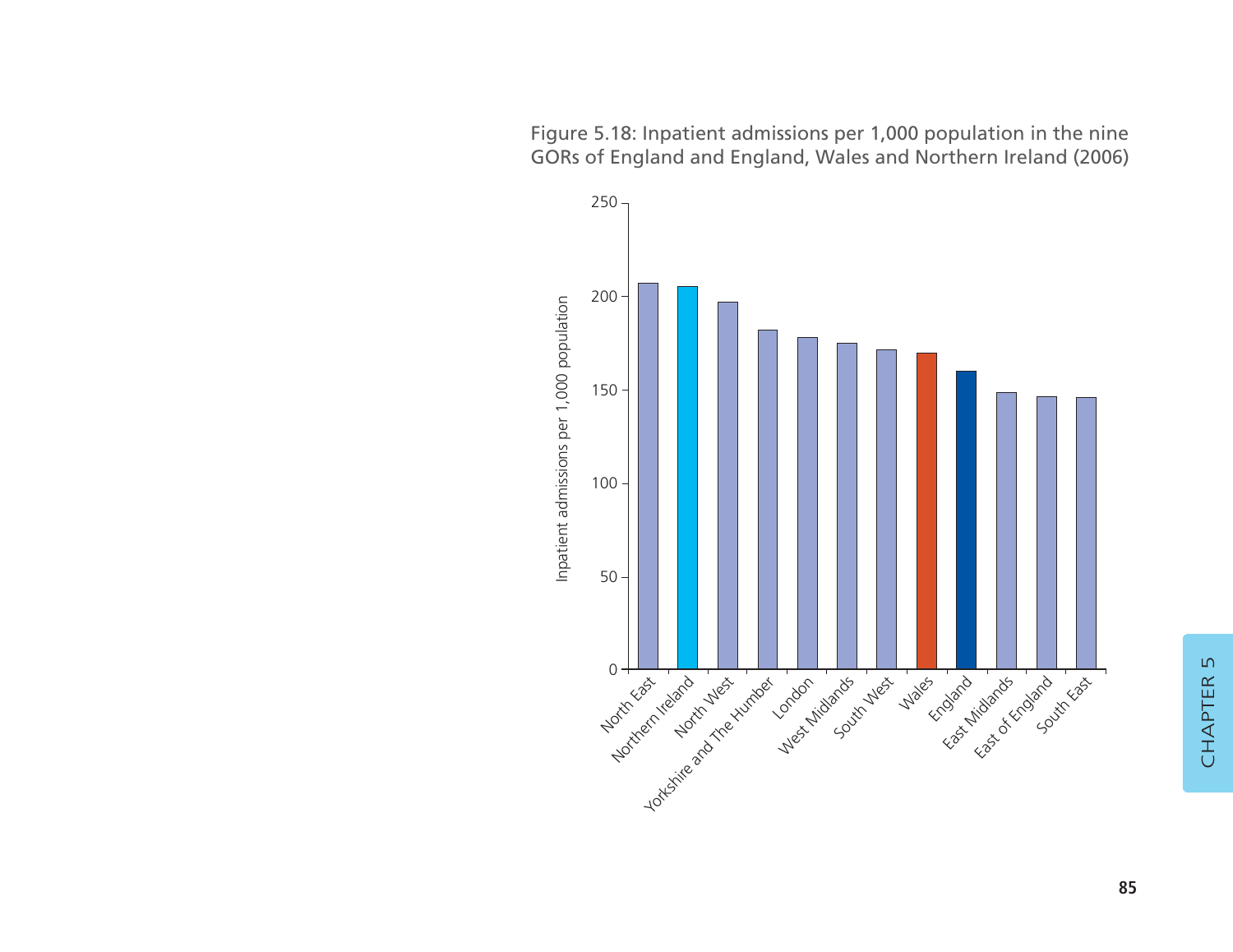Figure 5.19 compares outpatient appointments for Scotland, Northern Ireland and the North East region of England, and day cases and inpatient admissions for Northern Ireland and the North East region. Day cases and inpatients combined were higher in the North East than in Northern Ireland, while outpatient appointments were greater in the North East than in Scotland and Northern Ireland.

Figure 5.19: Treatment rates per 1,000 population for Scotland Northern Ireland and the North East region of England (2006; England = 100)

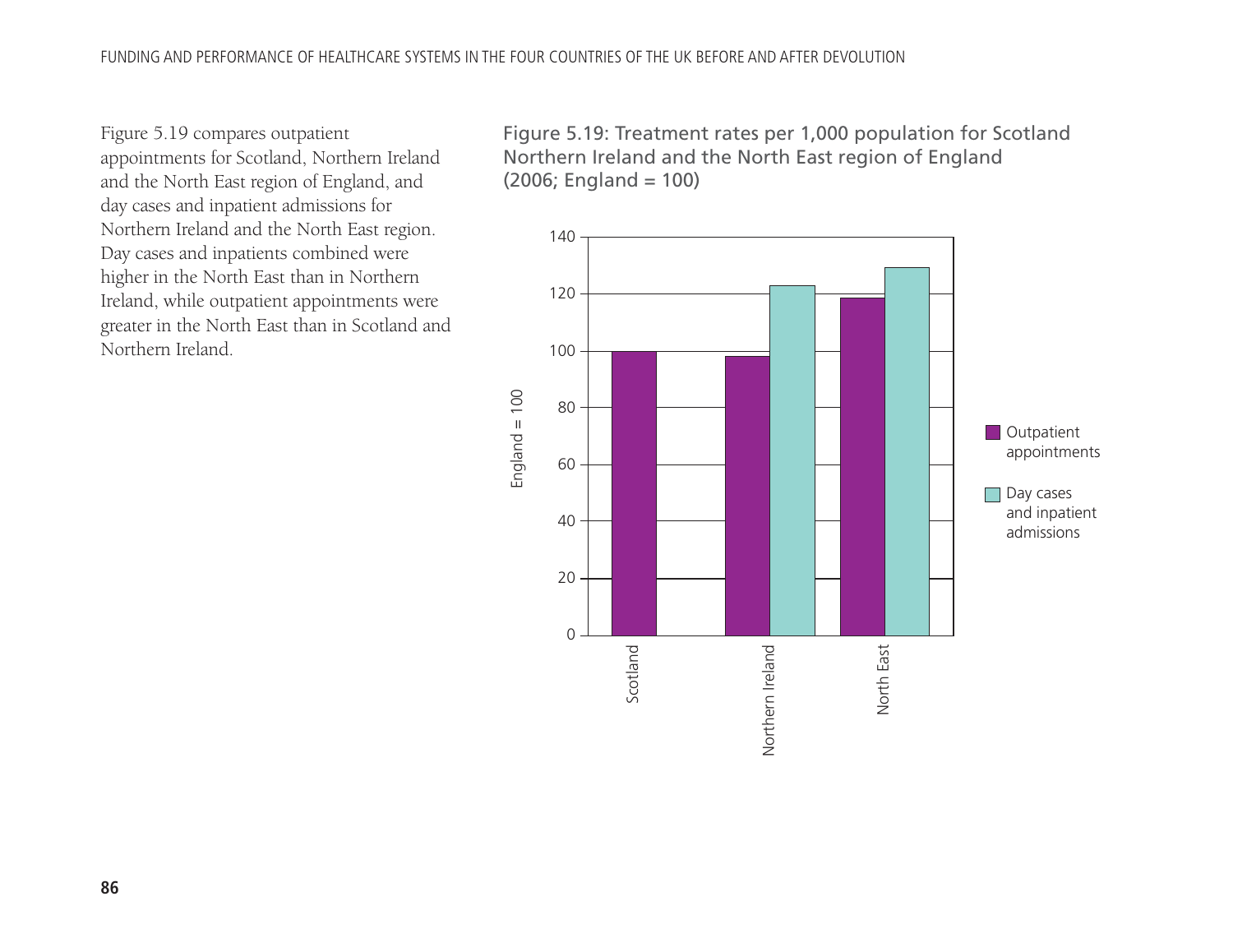Figures 5.20, 5.21, 5.22, 5.23, 5.24 and 5.25 show the number of outpatient appointments, inpatient admissions and day cases per hospital medical and dental staff member, and nursing, midwifery and health visiting staff member. Data have been excluded on outpatients and day cases for Wales, and inpatients for Scotland. The comparisons are for the eight regions in England where the SHAs and GORs are identical (and exclude the South East GOR and South Central and South East Coast SHAs). In general, where it is possible to make comparisons, the numbers of appointments and admissions per hospital medical and dental staff member, and nursing, midwifery and health visiting staff member, in the devolved countries tended to be lower than in the English regions (with the exception of London).

Northern Ireland and Scotland had fewer outpatient appointments per hospital medical and dental staff member, and nursing, midwifery and health visiting staff member, than all the English regions. Inpatient admissions per hospital medical and dental staff member were lowest in London, which significantly reduced the average for England; the numbers for Northern Ireland and Wales

Figure 5.20: Outpatient appointments per hospital medical and dental staff member in eight regions of England and England, Scotland and Northern Ireland (2006)

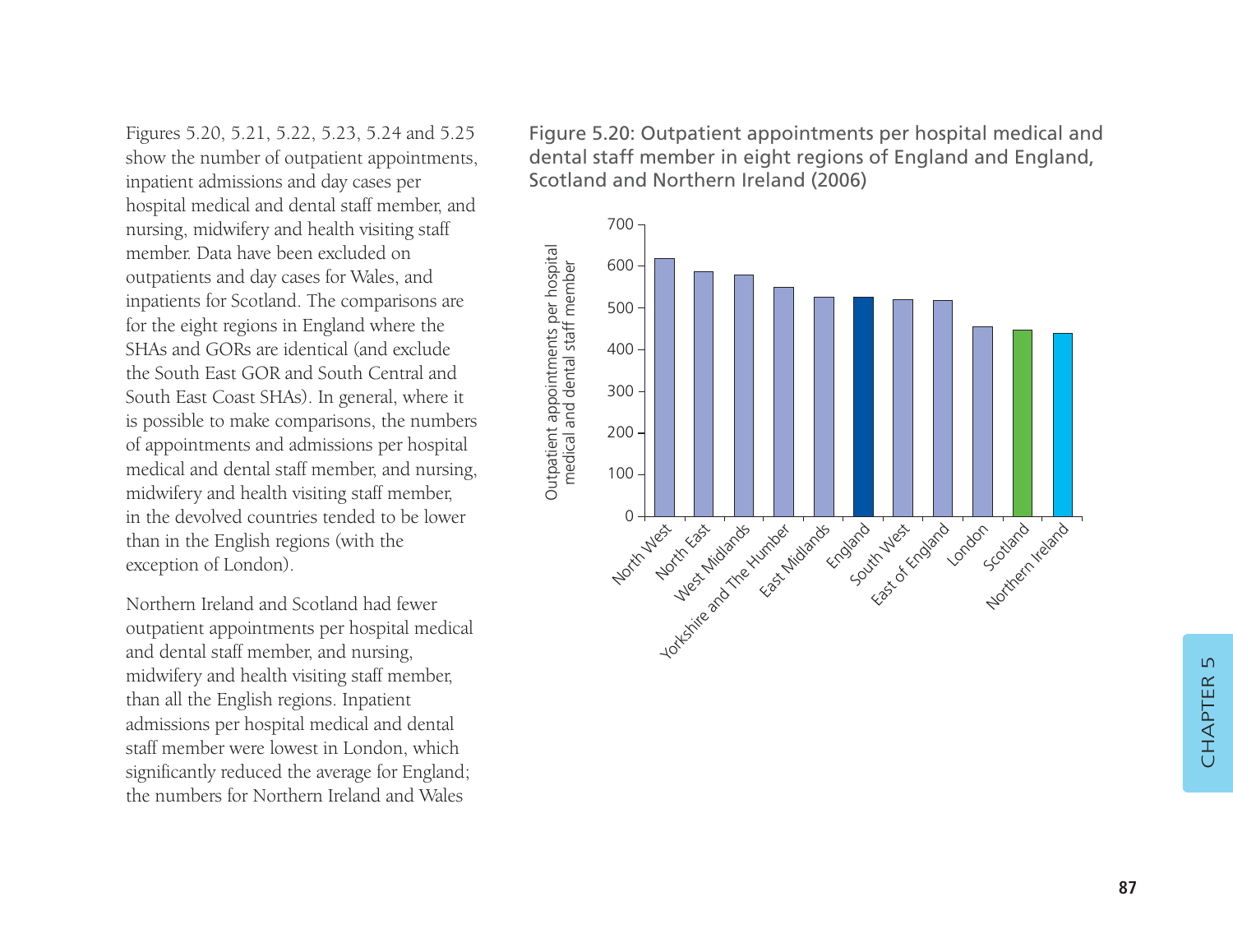were lower than for all English regions, except London. Inpatient admissions per nursing, midwifery and health visiting staff member were lowest in Wales, followed by London and Northern Ireland; again, the English average was reduced by the relatively low number for London. The number of day cases per hospital medical and dental staff member was lowest in London, followed by Scotland, and highest in the South West and East Midlands; day cases per nursing, midwifery and health visiting staff member were lowest in Scotland, followed by the North West.

Figure 5.21: Inpatient admissions per hospital medical and dental staff member in eight regions of England and England, Wales and Northern Ireland (2006)

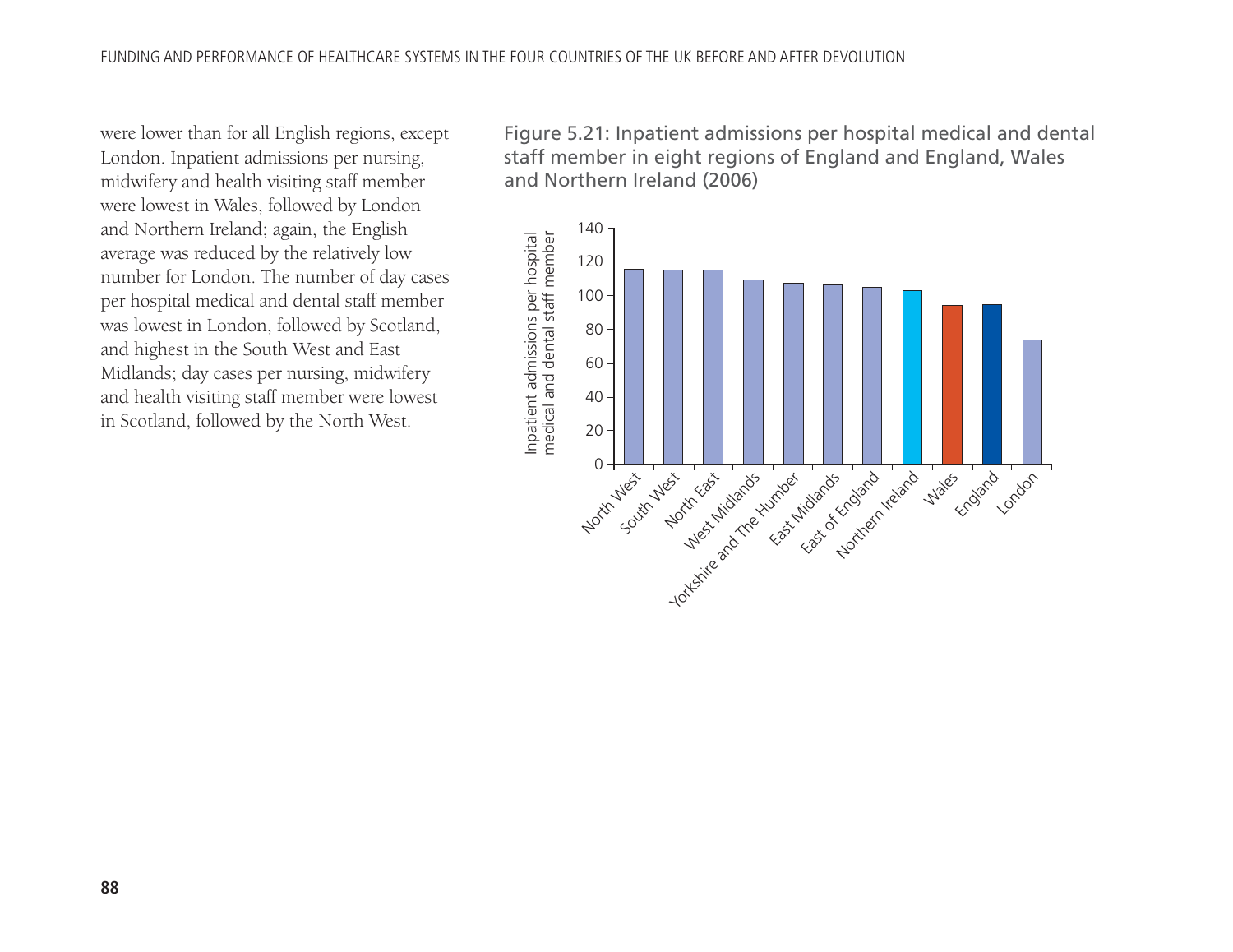Figure 5.22: Day cases per hospital medical and dental staff member in eight regions of England and England, Scotland and Northern Ireland (2006)

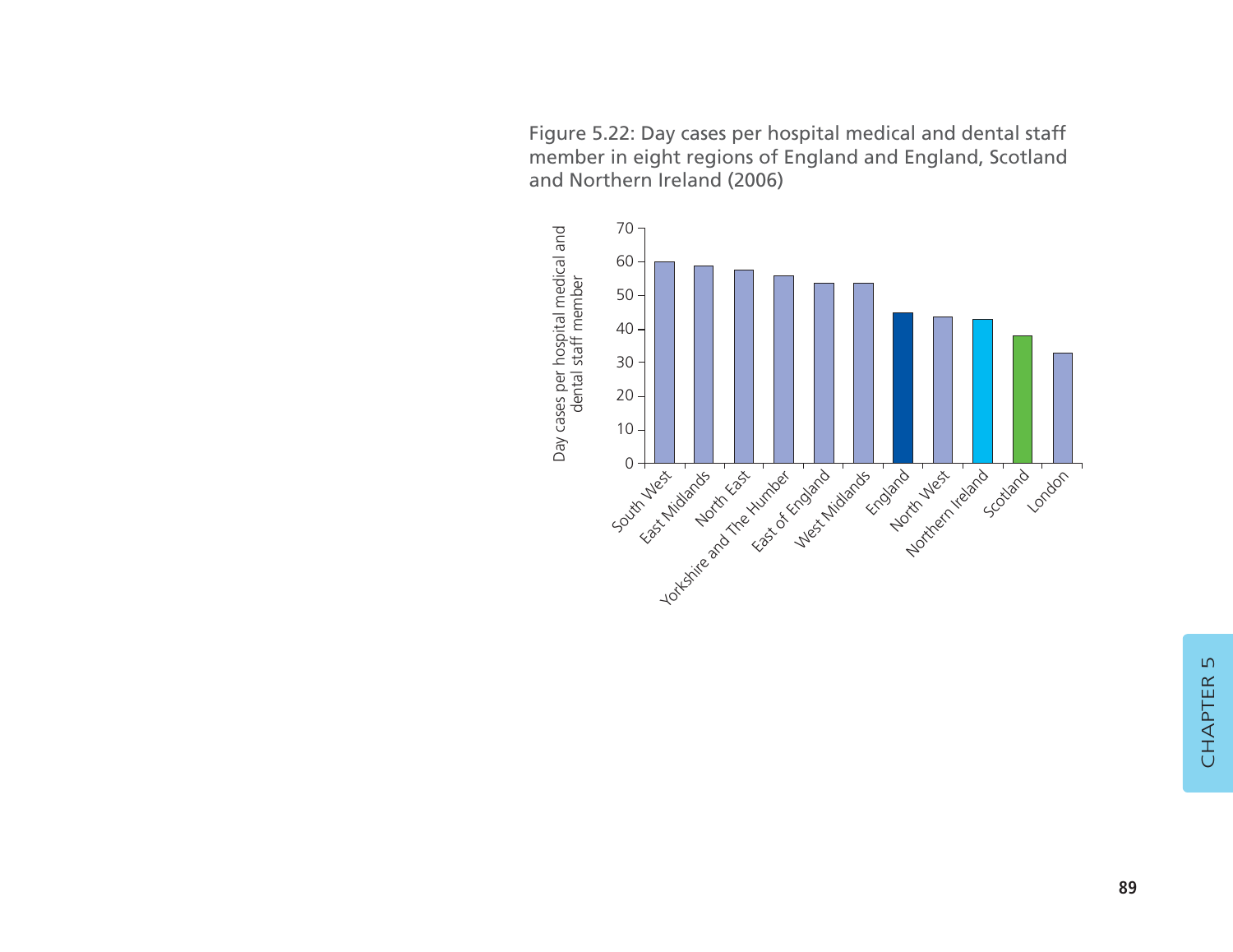Figure 5.23: Outpatient appointments per nursing, midwifery and health visiting staff member in eight regions of England and England, Scotland and Northern Ireland (2006)

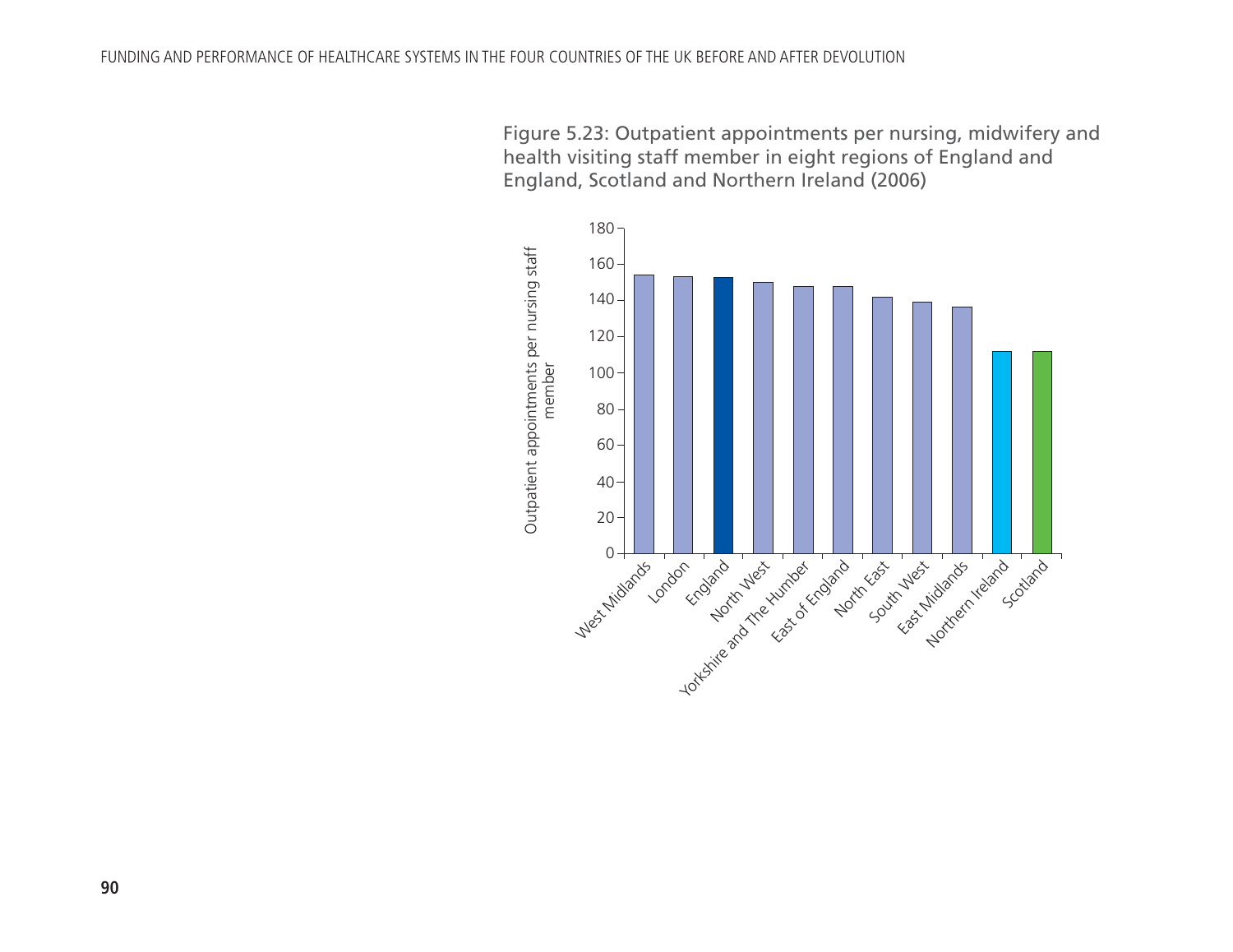Figure 5.24: Inpatient admissions per nursing, midwifery and health visiting staff member in eight regions of England and England, Wales and Northern Ireland (2006)

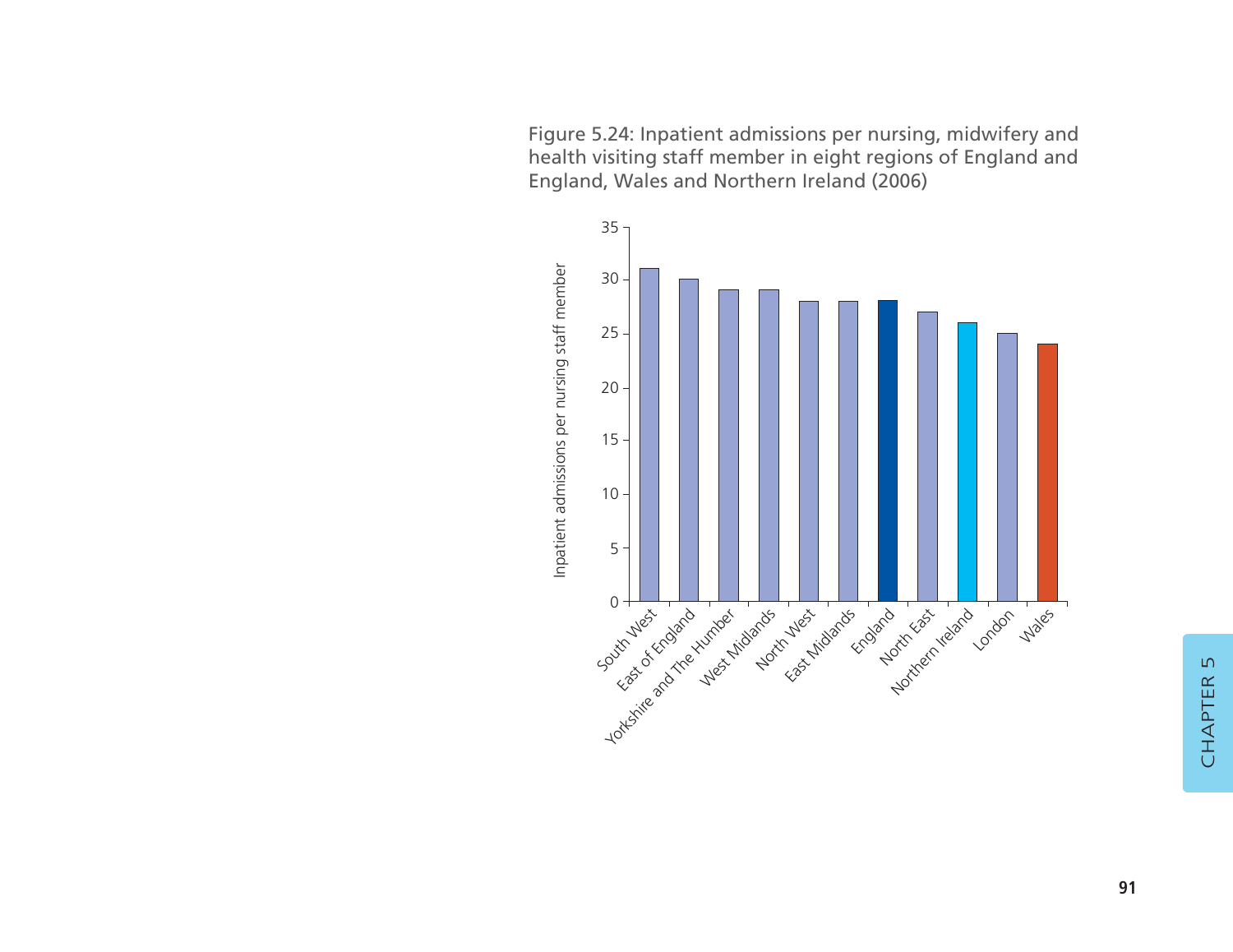Figure 5.25: Day cases per nursing, midwifery and health visiting staff member in eight regions of England and England, Scotland and Northern Ireland (2006)

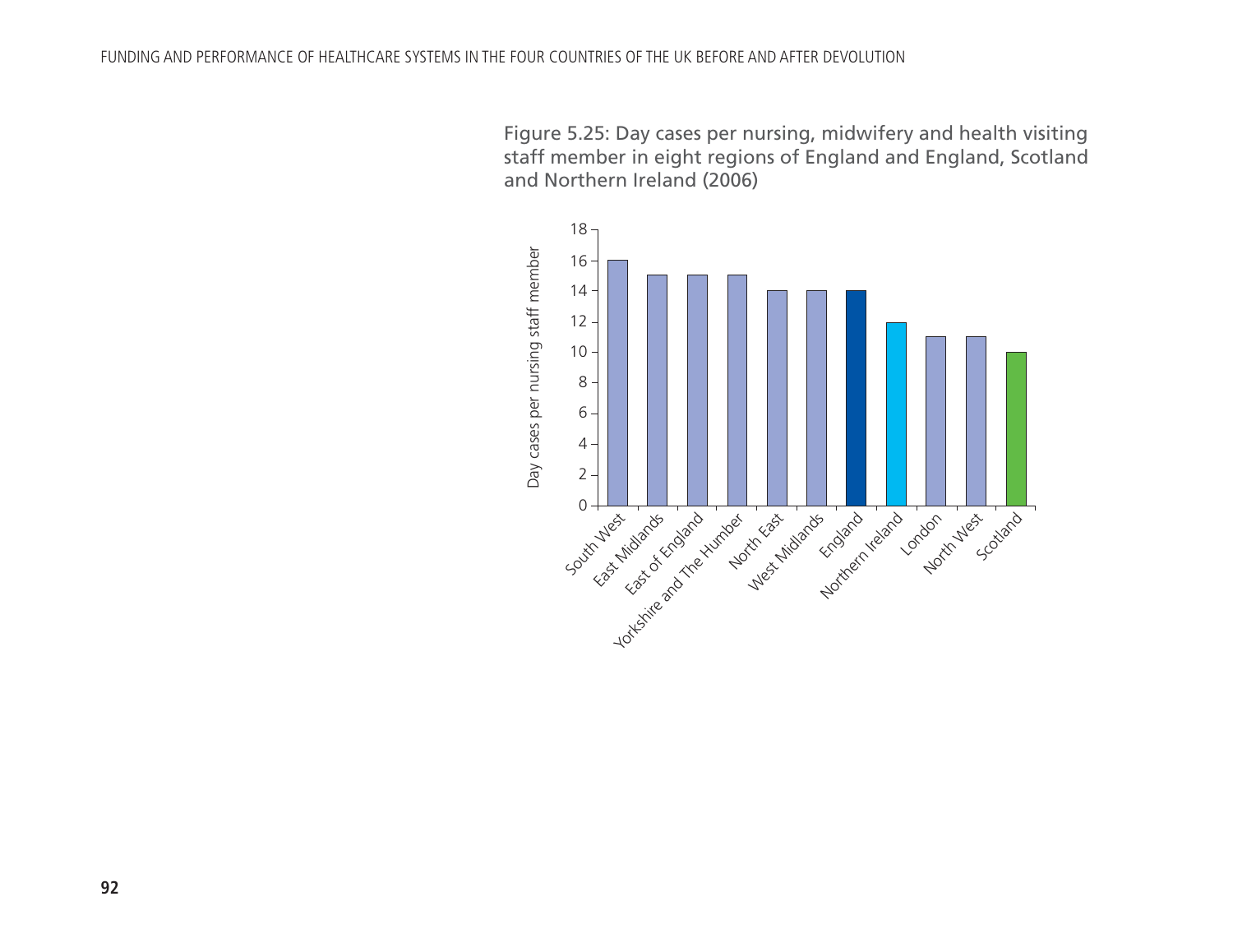### **Waiting times**

Table 5.3 gives waiting times for inpatient and day case admissions and outpatient appointments for the ten English SHAs and the country statistics for England, Wales and Northern Ireland in 2008.4 Table 5.3 shows that the performance of Wales and Northern Ireland was worse than each of the English regions. At the end of March 2008, across English SHAs, 1 per cent to 1.5 per cent of the population was waiting for an elective (inpatient or day case) admission and an outpatient appointment, respectively; in Wales, these percentages were 1.7 per cent and 5 per cent; and in Northern Ireland 2.1 per cent and 4 per cent. Figure 5.26 gives the ranking in terms of percentages waiting more than 13 weeks for an elective hospital admission. For all English SHAs this was less than 10 per cent, except for the South East Coast, with 13 per cent; for Northern Ireland and Wales, this was over 20 per cent. Virtually no one in any English region and Northern Ireland waited more than 13 weeks for an outpatient appointment; but 17 per cent did in Wales. Table 5.4 presents an analysis of waiting times for the ten English SHAs (which was not available in a consistent format for the other three countries), showing that the South East Coast SHA was an outlier in terms of its poor performance.

Figure 5.26: Percentage waiting more than 13 weeks for inpatient or day case admission for the ten English SHAs and England, Wales and Northern Ireland (March 2008)

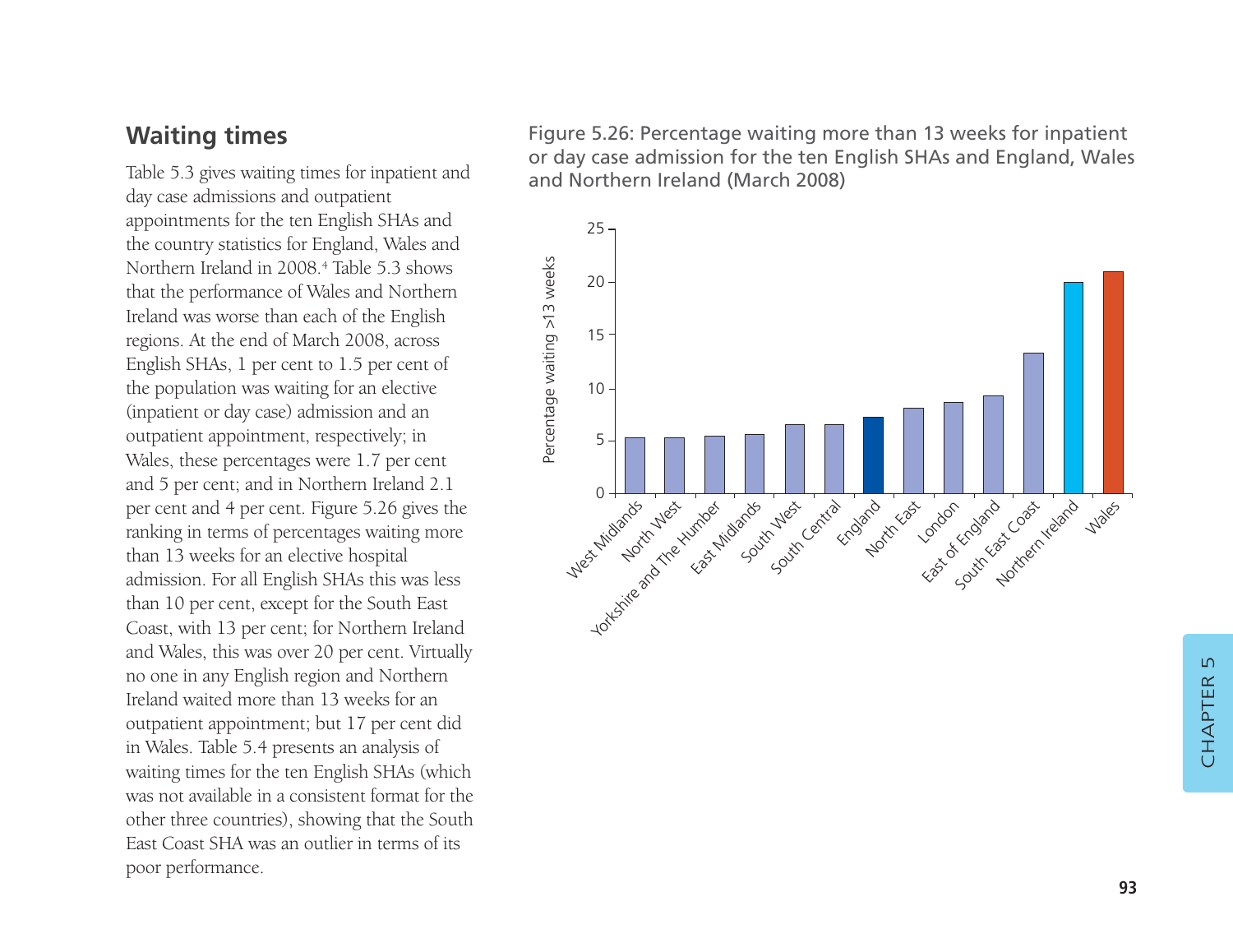Table 5.3: Numbers and percentage of the population waiting less than 13 weeks for inpatient or day case admission or outpatient appointment in the ten English SHAs and England, Wales and Northern Ireland (March 2008)

|                                           |                           | <b>Inpatient and day cases</b> |                        | <b>Outpatients</b>        |                          |                        |
|-------------------------------------------|---------------------------|--------------------------------|------------------------|---------------------------|--------------------------|------------------------|
|                                           | <b>Numbers</b><br>waiting | % of total<br>population       | % waiting<br><13 weeks | <b>Numbers</b><br>waiting | % of total<br>population | % waiting<br><13 weeks |
| <b>North East</b>                         | 25,977                    | 1.0                            | 91.8                   | 38,013                    | 1.5                      | 100                    |
| <b>North West</b>                         | 78,582                    | 1.1                            | 94.6                   | 103,181                   | 1.5                      | 99.9                   |
| <b>Yorkshire and</b><br><b>The Humber</b> | 52,226                    | 1.1                            | 94.5                   | 72,618                    | 1.4                      | 100                    |
| <b>East Midlands</b>                      | 42,396                    | 1.0                            | 94.4                   | 61,442                    | 1.4                      | 100                    |
| <b>West Midlands</b>                      | 52,860                    | 1.0                            | 94.7                   | 79,390                    | 1.5                      | 100                    |
| <b>East of England</b>                    | 64,817                    | 1.2                            | 90.8                   | 80,767                    | 1.4                      | 100                    |
| London                                    | 73,629                    | 1.0                            | 91.3                   | 122,156                   | 1.6                      | 100                    |
| <b>South East Coast</b>                   | 42,997                    | 1.0                            | 86.7                   | 70,393                    | 1.7                      | 100                    |
| <b>South Central</b>                      | 36,559                    | 0.9                            | 93.4                   | 51,074                    | 1.3                      | 100                    |
| <b>South West</b>                         | 56,180                    | 1.1                            | 93.5                   | 75,935                    | 1.5                      | 100                    |
| <b>England</b>                            | 526,223                   | 1.0                            | 92.7                   | 754,969                   | 1.5                      | 100                    |
| <b>Wales</b>                              | 50,361                    | 1.7                            | 79.0                   | 149,832                   | 5.1                      | 83.3                   |
| <b>Northern Ireland</b>                   | 36,994                    | 2.1                            | 80.0                   | 72,957                    | 4.2                      | 99.9                   |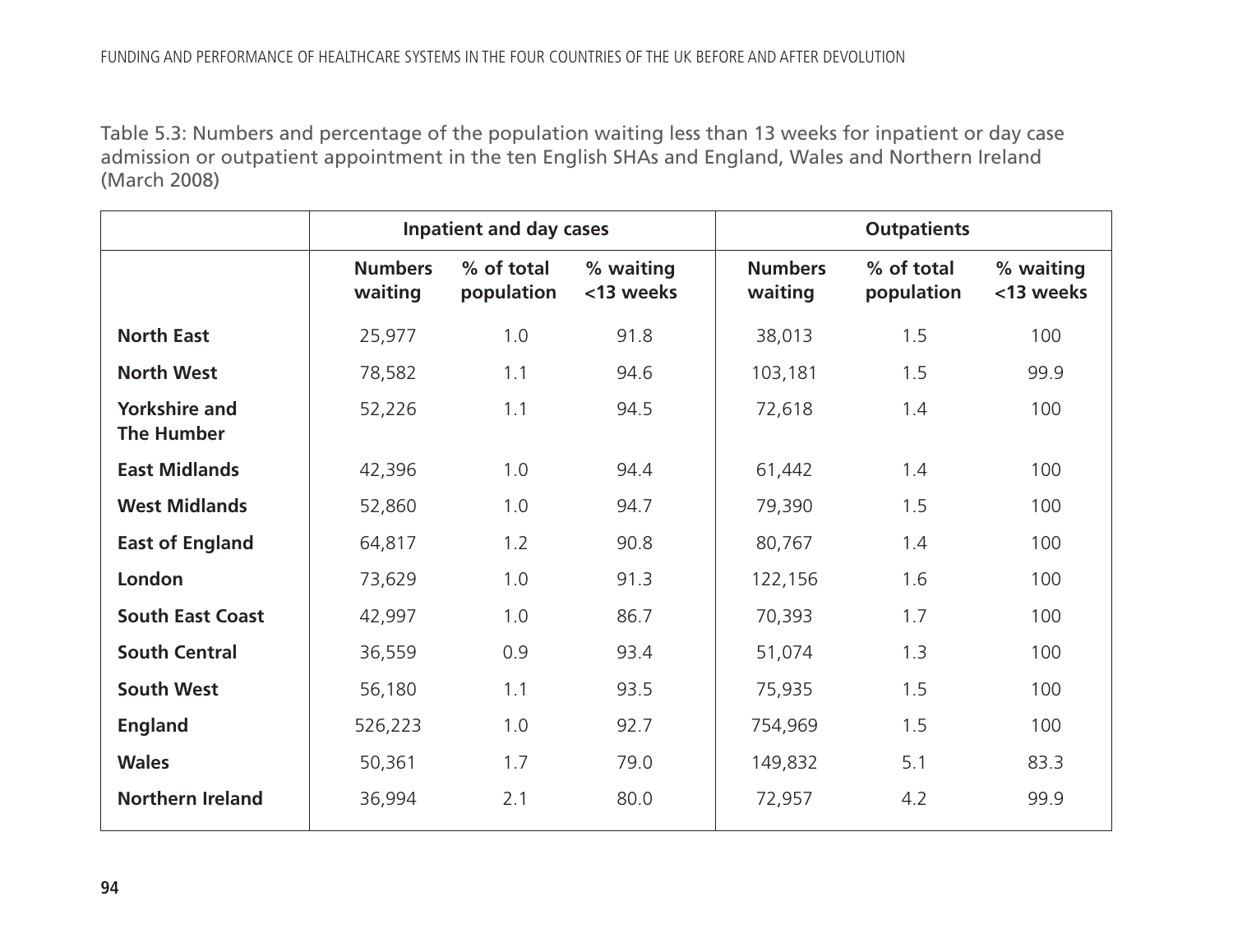Table 5.4: Percentage of the population waiting less than six weeks, six to 12 weeks and 12 weeks or more for inpatient or day case admission or outpatient appointment in the ten SHAs of England (March 2006)

|                                    | Ordinary + day cases |                     |           | <b>Outpatient</b> |                     |           |
|------------------------------------|----------------------|---------------------|-----------|-------------------|---------------------|-----------|
|                                    | <6 weeks             | $6 - < 12$<br>weeks | >12 weeks | <6 weeks          | $6 - < 12$<br>weeks | >12 weeks |
| <b>North East</b>                  | 62.2                 | 28.1                | 9.7       | 90.9              | 9.1                 | 0.0       |
| <b>North West</b>                  | 70.0                 | 23.4                | 6.6       | 94.2              | 5.7                 | 0.1       |
| <b>Yorkshire and</b><br>The Humber | 66.7                 | 26.5                | 6.8       | 91.1              | 8.9                 | 0.0       |
| <b>East Midlands</b>               | 67.1                 | 26.0                | 7.0       | 92.5              | 7.5                 | 0.0       |
| <b>West Midlands</b>               | 64.8                 | 28.8                | 6.4       | 94.2              | 5.7                 | 0.0       |
| <b>East of England</b>             | 59.4                 | 29.5                | 11.2      | 92.6              | 7.4                 | 0.0       |
| London                             | 61.9                 | 27.7                | 10.4      | 87.6              | 12.3                | 0.1       |
| <b>South East Coast</b>            | 55.2                 | 30.0                | 15.2      | 85.0              | 14.8                | 0.2       |
| <b>South Central</b>               | 66.2                 | 25.8                | 8.0       | 93.6              | 6.4                 | 0.0       |
| <b>South West</b>                  | 61.5                 | 30.3                | 8.2       | 91.8              | 8.2                 | 0.0       |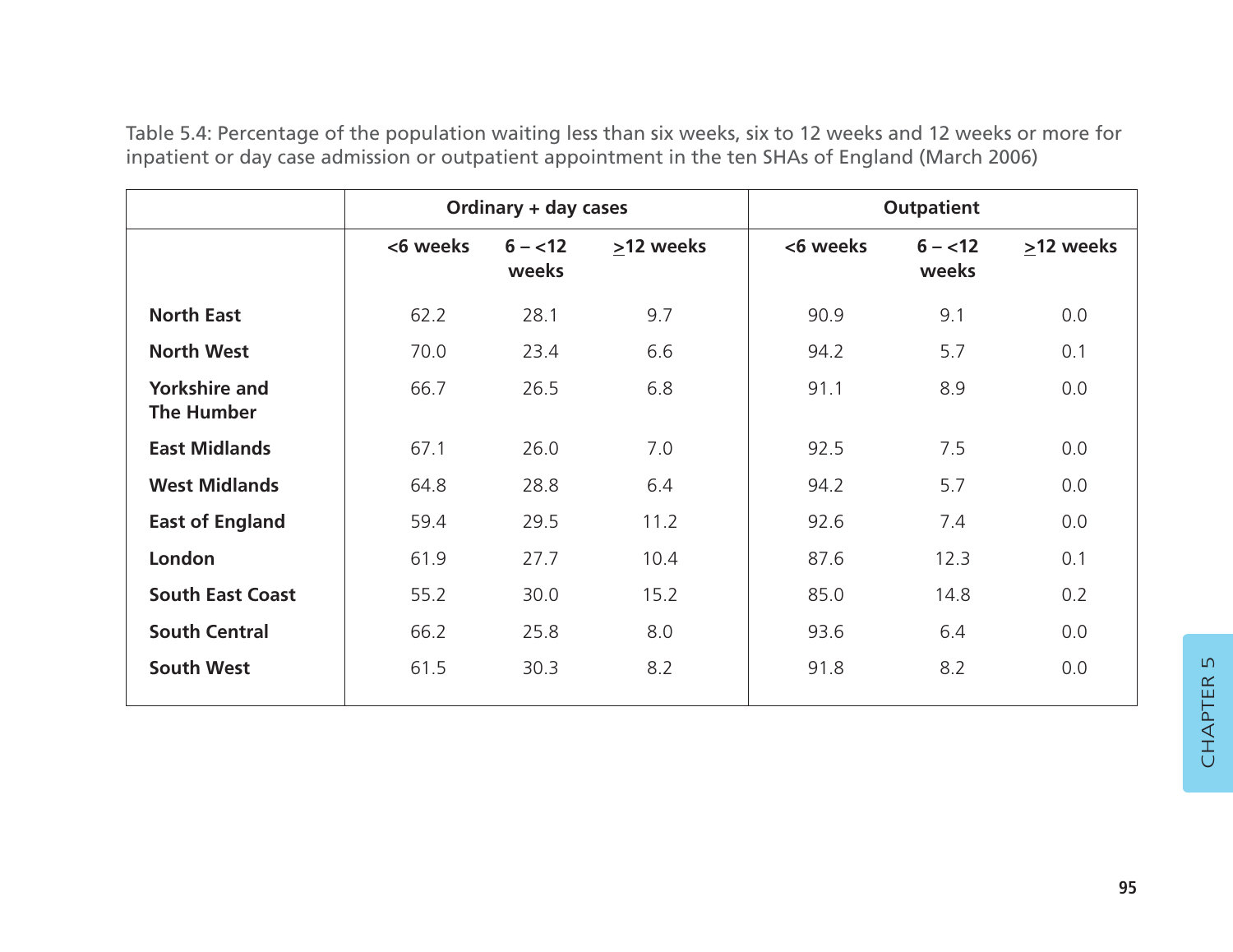## **The devolved countries as outliers**

Box 5.1 identifies those indicators for which Scotland, Wales and Northern Ireland were outliers, as compared with the distribution for English regions. Box 5.1 identifies outliers in three ways, as areas having a value more extreme than:

- $\bullet$  the value for all English regions and the average for England  $(< or >)$ ;
- $\bullet$ the value for all English regions except London  $(<^*$  or  $>^*)$ ;
- $\bullet$  the value for all English regions except London and the average for England  $(<^{**}$  or  $>^{**}$ ).

Box 5.1 shows Scotland to be an outlier in all domains for which there were comparable statistics, with the highest levels of poor health; the highest rates per capita of expenditure and all types of staff; the lowest rates of inpatient admissions; and the lowest rates of crude productivity for hospital medical and dental staff, and nursing, midwifery and health visiting staff.

Box 5.1 shows Wales and Northern Ireland also to be outliers in similar ways, with high rates per capita of expenditure and staff for HCHS (but not GPs); low crude productivity for hospital medical and dental staff, and nursing, midwifery and health visiting staff; and poor performance in terms of long waiting times for outpatients and inpatients.

1. In the extreme case, comparing Northern Ireland (population 1.7 million) with England (population 50 million) is misleading as about half of the population of Northern Ireland live in the urban area of Belfast.

–––––––––––––––––––––––––––––––––––––––––––––––––

- 2. Wanless (2003) op. cit.
- 3. As above, the numbers for all staff are for whole time equivalents except for GPs, for which the data give a head count only.
- 4. As explained above, the way Scotland reports these statistics is not comparable with the other countries, but Propper and others (2008a and 2008b) op. cit. have shown that Scotland's performance has been worse than England in waiting for elective admission.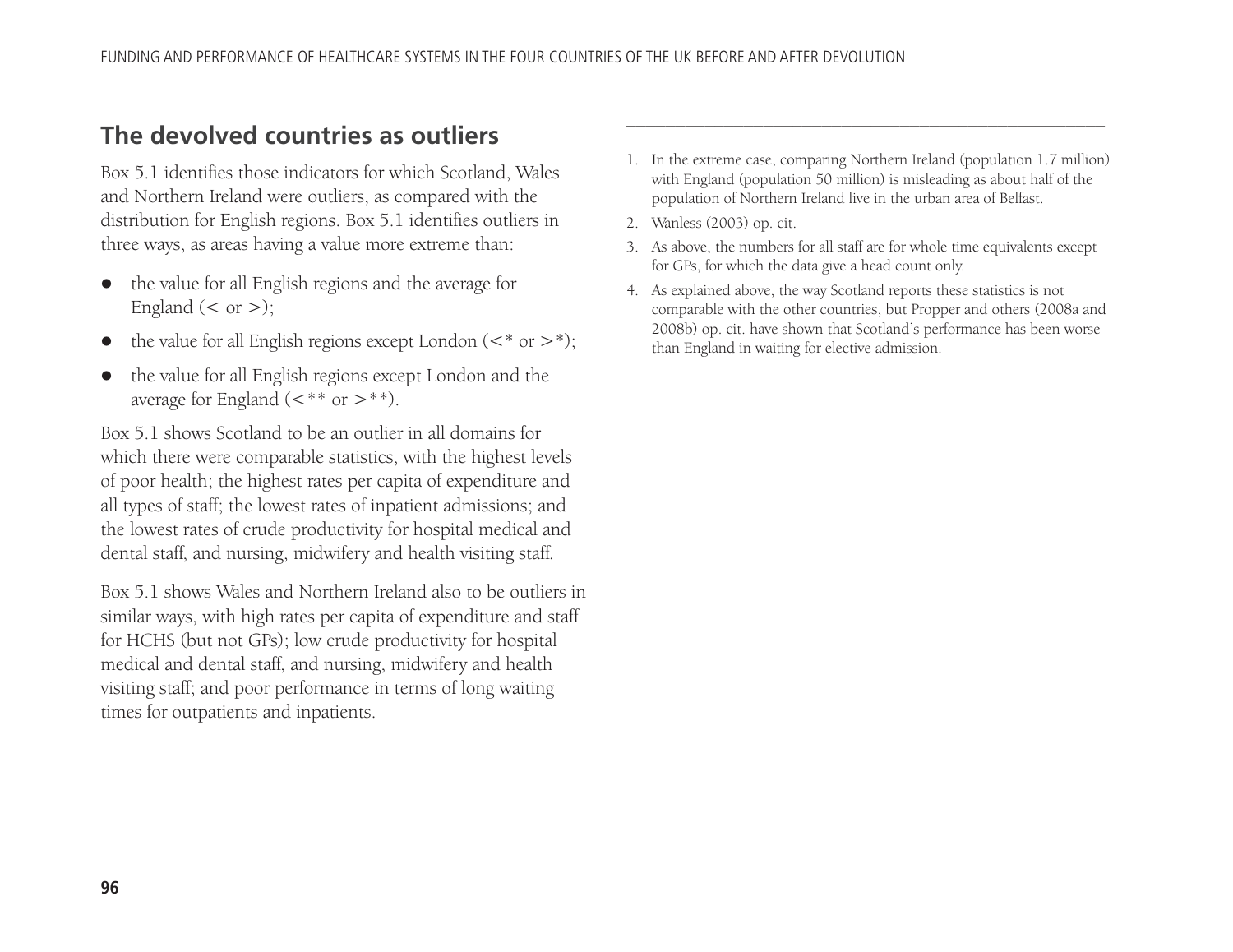Box 5.1: Indicators for which Scotland, Wales and Northern Ireland are outliers as compared with English regions (2006)

|                                                              | <b>Scotland</b> | <b>Wales</b> | <b>Northern</b><br>Ireland |
|--------------------------------------------------------------|-----------------|--------------|----------------------------|
| <b>Health indicators</b>                                     |                 |              |                            |
| SMRs (males and females)<br>$\bullet$                        | $\rm{>}$        |              |                            |
| Life expectancy at birth (males and females)<br>$\bullet$    | $\,<$           |              |                            |
| % population >65-74 (males) and 60-74 (females)<br>$\bullet$ |                 |              | $\lt^*$                    |
| % population reporting LLSI<br>$\bullet$                     |                 |              | >                          |
| Supply per capita                                            |                 |              |                            |
| NHS expenditure<br>$\bullet$                                 | >               |              |                            |
| Available hospital beds<br>$\bullet$                         | <b>NA</b>       | <b>NA</b>    | $\geq$                     |
| Hospital medical and dental staff<br>$\bullet$               | $>^{\star}$     | $>^*$        | $>^*$                      |
| Nursing, midwifery and health visiting staff<br>$\bullet$    | >               |              | $\geq$                     |
| Management and support staff<br>$\bullet$                    | <b>NA</b>       | $\geq$       | <b>NA</b>                  |
| GPs<br>$\bullet$                                             | >               |              |                            |
| Treatment rates per capita                                   |                 |              |                            |
| Day cases<br>$\bullet$                                       |                 | <b>NA</b>    |                            |
| Inpatient admissions<br>$\bullet$                            | <b>NA</b>       |              |                            |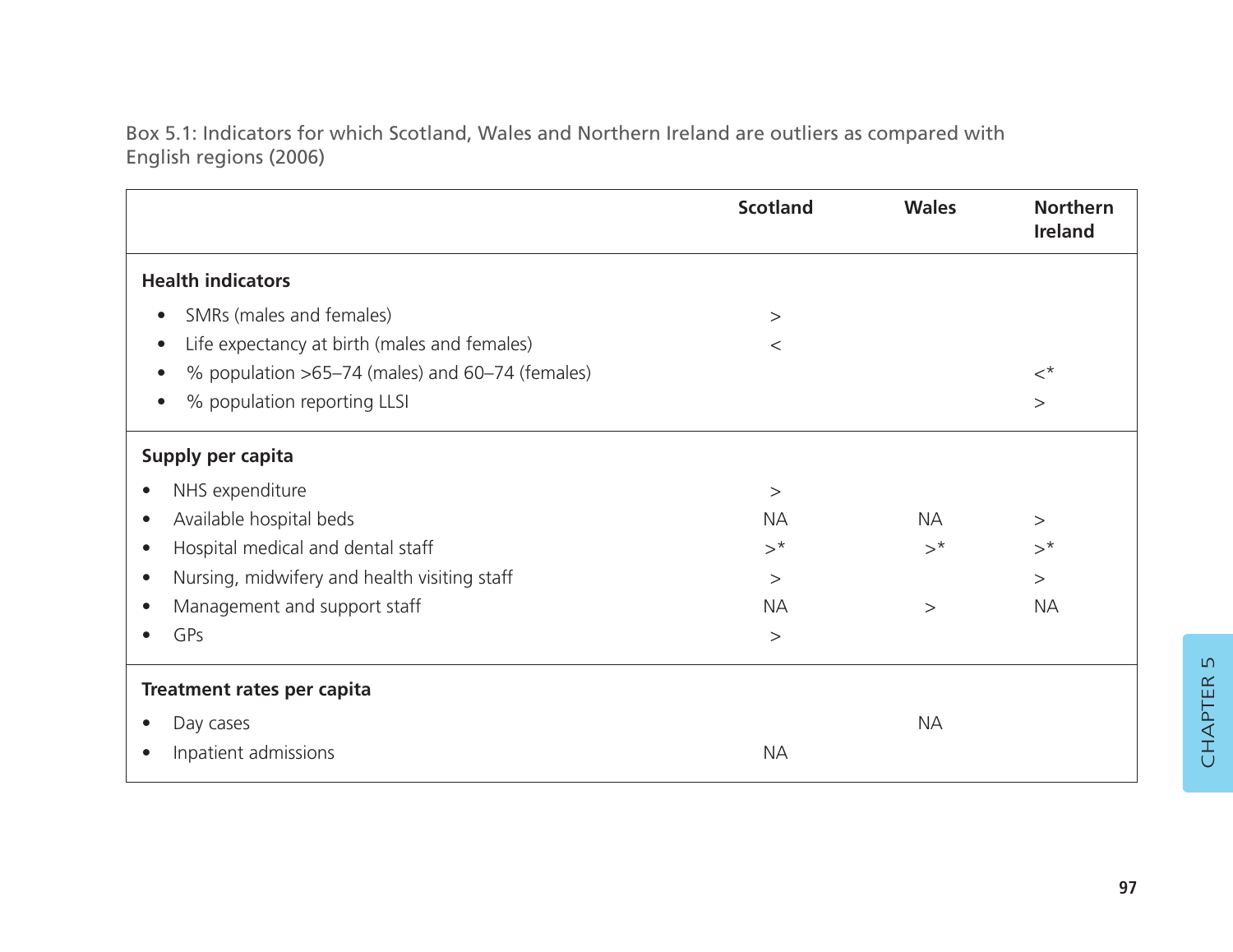Box 5.1: Indicators for which Scotland, Wales and Northern Ireland are outliers as compared with English regions (2006) (continued)

|                                                                     | <b>Scotland</b> | <b>Wales</b>          | <b>Northern</b><br><b>Ireland</b> |
|---------------------------------------------------------------------|-----------------|-----------------------|-----------------------------------|
| <b>Crude productivity</b>                                           |                 |                       |                                   |
| Outpatients per hospital medical and dental staff member            | $\,<\,$         | NА                    | $\,<\,$                           |
| Inpatients per hospital medical and dental staff member             | <b>NA</b>       | $\prec^{\star \star}$ | $\prec^{\star \star}$             |
| Day cases per hospital medical and dental staff member              | $\lt^{\star}$   | NА                    |                                   |
| Outpatients per nursing, midwifery and health visiting staff member | $\,<\,$         | <b>NA</b>             | $\,<\,$                           |
| Inpatients per nursing, midwifery and health visiting staff member  | <b>NA</b>       | $\,<\,$               | $\lt^{\star}$                     |
| Day cases per nursing, midwifery and health visiting staff member   | $\,<\,$         | <b>NA</b>             |                                   |
| <b>Waiting times</b>                                                |                 |                       |                                   |
| % waiting >13 weeks for outpatient appointment                      | NA.             | >                     | >                                 |
| % waiting >13 weeks for elective admission                          | <b>NA</b>       | $\rm{>}$              | >                                 |

#### **Key to Box 5.1:**

> denotes value greater than the average for England and for all English regions

< denotes value less than the average for England and for all English regions

>\* denotes value greater than the average for England and for all English regions except the London region

<\* denotes value less than the average for England and for all English regions except the London region

>\*\* denotes value greater than the average for English regions except the London region

<\*\* denotes value less than the average for English regions except the London region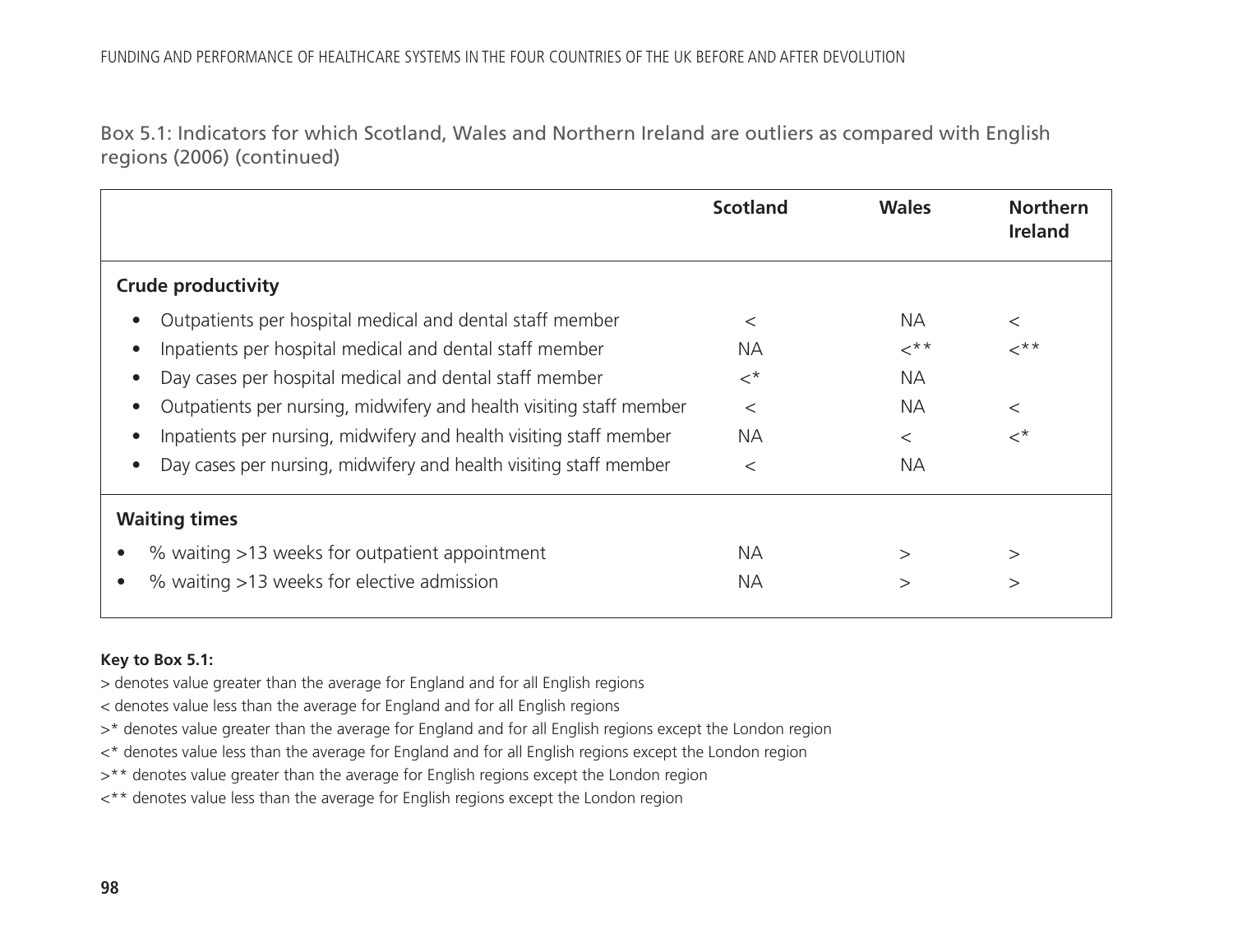## **CHAPTER 6 DISCUSSION**

The various commentators on policy developments following political devolution in the UK have pointed out that the resultant policy differences mean that it is no longer meaningful to talk of a 'UK NHS': there are now four different NHSs with four governments' policies set on different paths. The period of policy divergence developed over a period of massive increases in NHS funding for each country, which financed large increases in staffing. Each country had targets for hospital waiting times and ambulance response times; but only in England from 2000 was there a system of public reporting in the form of annual 'star ratings' and the 'Health Check', backed up by active performance management that sought to change the culture from one of perversely rewarding failure (by giving extra resources to hospitals with long waiting times, for example) to a new system of penalising managers for provider failure and rewarding them for success in achieving targets.

From 2002, these systems were accompanied by a package of system reforms designed to develop a pluralistic provider market driven by patient choice. The target-driven approach together with increased funding was followed by a

transformation in waiting times for elective care: in 2001, in England, the targets for waiting times would allow a patient having been referred by a GP to wait more than two years for an elective admission to hospital; by 2008 that target was reduced to 18 weeks.

The reintroduction of a provider market, however, appears to have had minimal impact so far.<sup>1</sup> Government policies in Scotland and Wales have increasingly diverged from those in England: instead of an emphasis on patients choosing between competing pluralist providers, these governments favour a publicly owned NHS run by authorities that are integrated with providers. Political devolution in the UK provides a unique opportunity in the form of a natural experiment to examine the impact of diverging policies in translating inputs into service delivery and improving quality.

In 2005, two of the authors reported a comparison of the performance of the NHS in the four countries of the UK covering the period 1996 to 2002, before and immediately after political devolution.2 The headline findings of that analysis were the absence of any obvious link between spending per capita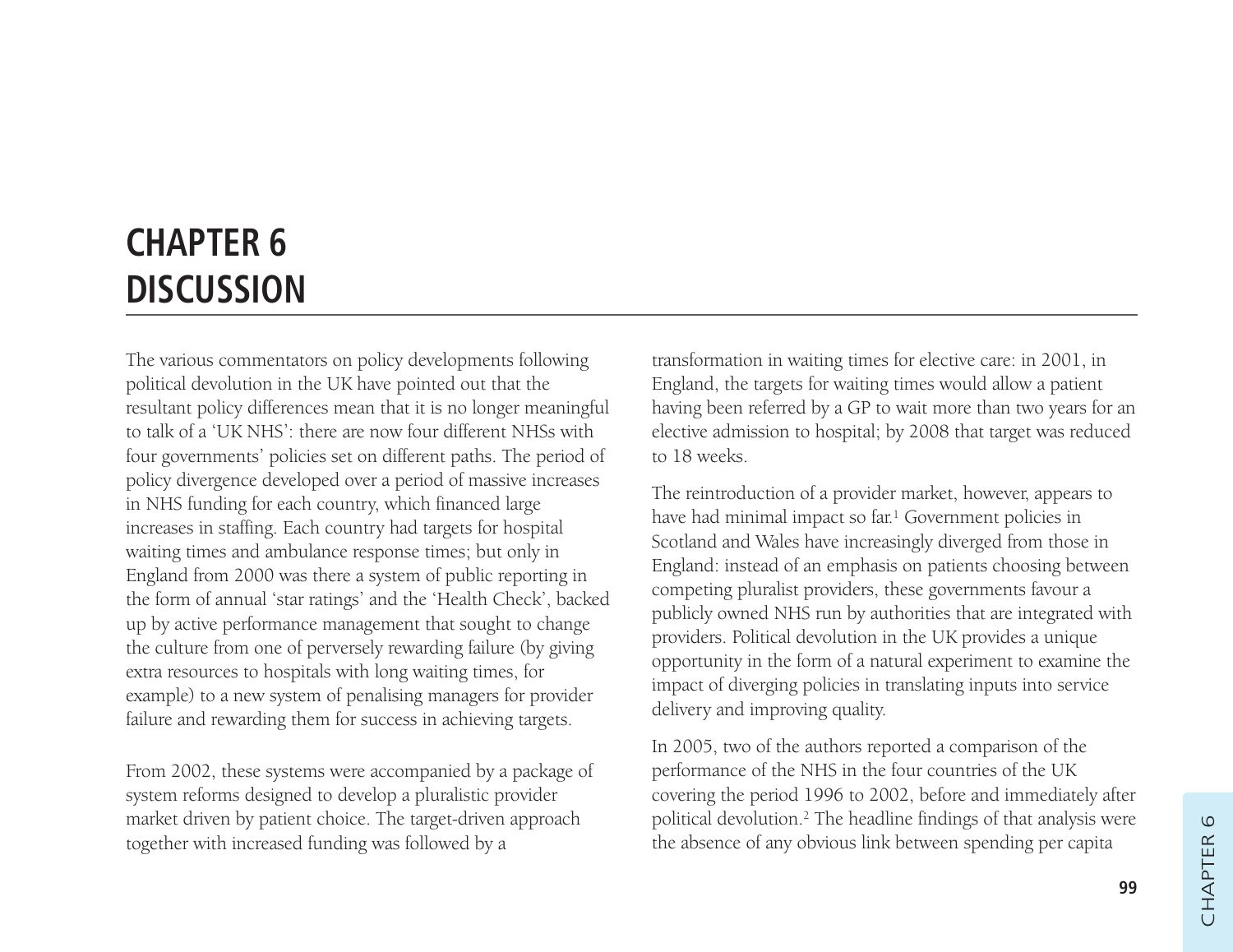and performance (the data did not suggest that the UK countries with higher levels of real healthcare resources or expenditure had more activity, better population health or higher levels of public satisfaction), and the fact that England had much shorter waiting times in the post-devolution period than Wales or Northern Ireland (there were no comparable data for Scotland).

This latest cross-country analysis takes the story as far as 2006 and produces similar findings. In 2009, Sutherland and Coyle reported cross-country comparisons at various times (mainly cross-sectional) of a range of indicators of quality of care, using routinely collected data, across six domains of quality: effectiveness, access and timeliness, capacity, safety, patient centredness and equity.3 Some of these domains overlap with what has been reported here. They too found that Scotland had the highest per capita spend and England the lowest (for 2007/08); England had the highest life expectancy (for both males and females); Scotland continued to have the highest mortality rates in most major disease groups (but the steepest decreases in recent years); and problems in comparing waiting time performance (they reported median waiting times for selected procedures).<sup>4</sup> Other key messages included:

- in terms of the three guidelines of the Royal College of Radiotherapists for waiting for treatment for radiotherapy, Scotland performed relatively poorly and Northern Ireland well;
- $\bullet$  general practices in Scotland and Northern Ireland generally recorded the highest rates for providing care consistent with evidence-based practice;
- $\bullet$  reported rates for timely reperfusion in heart attack patients were much lower in Wales than in England;
- $\bullet$  the lowest vaccination rates for two-year-olds were in England, and for flu (for the over-65s) were in Wales;
- $\bullet$  all countries face problems with healthcare associated infections (in particular for MRSA and *Clostridium difficile*), although rates for MRSA have been reduced substantially in England;
- $\bullet$  respondents in Scotland were most positive about their quality of care (based on surveys in 2005 and 2006 by the Commonwealth Fund);
- $\bullet$  in all countries, there were material differences in life expectancy and mortality rates from major diseases between the least and most socioeconomically deprived sections of the population.

The analysis by Sutherland and Coyle of performance of the four countries across a range of indicators in six domains of quality of care showed that:

- across the UK, there have been improvements in quality and outcomes, but the UK is still often worse than, for example, other European countries;<sup>5</sup>
- $\bullet$ there were few important differences between each country;
- there is no systematic pattern in which one country consistently performed better than any other.

In contrast, the current analysis has identified important and systematic differences between countries in terms of waiting times, ambulance response times to emergency calls, and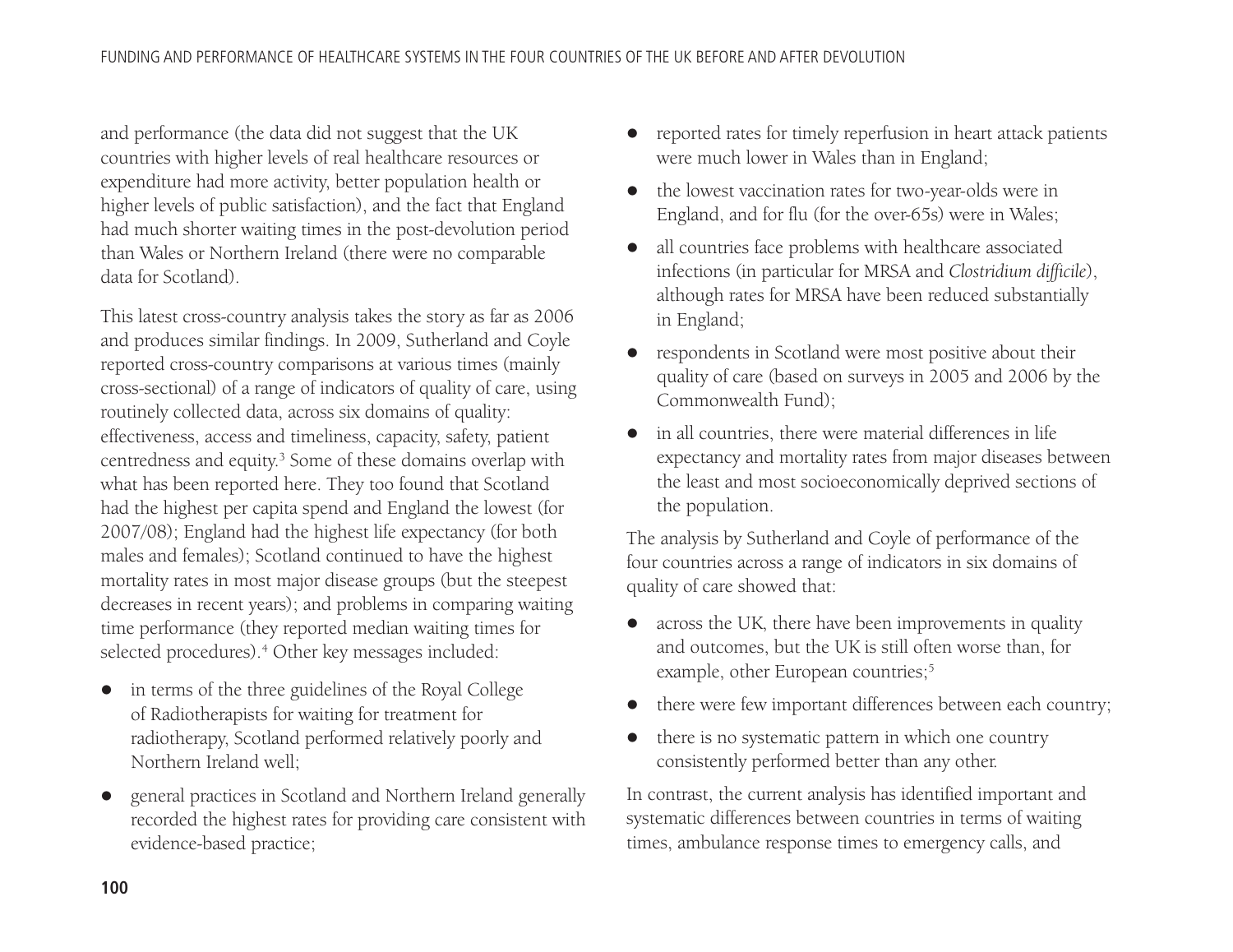crude productivity of hospital medical and dental staff, and nursing, midwifery and health visiting staff. England continues to have the lowest level of funding per capita, but appears from the limited data available to have a more responsive service as assessed by waiting times and seems to make better use of its key resources – its staff. The regional analysis helps corroborate these findings, as indicators at this level show systemic differences that are more likely to be due to policy differences.

The limited scope of the report is largely due to the lack of routinely collected data on healthcare performance that are comparable across the four countries and over time. This report has highlighted how, because of lack of oversight, there have been increasing differences in definition between countries, which mean that the scope for meaningful cross-country comparisons has diminished from even the limited set that was available in 1996. The measures we are able to report of crude productivity do not fully capture the value of outputs (changes in quality and outcomes) or costs of inputs (the large pay awards made to hospital medical and dental staff and the new GP contract).6 They cannot be supplemented because of important gaps in data on quality of care and in patients' experiences of the NHS across the UK. In England, there have been important developments since 2001 in annual reporting of patients' experiences with NHS hospital and GP care.<sup>7</sup> Since April 2009, in England only there has been the introduction of patient reported outcomes following hospital discharge8 (for hip replacements, knee replacements, groin hernia surgery and varicose vein surgery).

Before summarising the differences between the countries, it is worth emphasising the similarities between them. Since 2002, in all four countries there have been large increases in NHS spending and staffing per capita, falls in the crude productivity of hospital medical and dental staff, and nursing, midwifery and health visiting staff, and reductions in waiting times, with the last most marked in England.

The principal findings from the cross-country longitudinal comparisons that the authors were able to make are as follows:

- $\bullet$  Per capita expenditure on the NHS for 1996, 2002 and 2006 across the four countries: Scotland had the highest and England the lowest rates.
- $\bullet$  Rates of hospital medical and dental staff per 1,000 population for 1996, 2002 and 2006 across the four countries: Scotland had the highest and England the lowest rates (except in 2002 when Wales had the same rate as England, and in 2006 when Northern Ireland had the same rate as Scotland).
- $\bullet$  Rates of nursing, midwifery and health visiting staff per 1,000 population for 1996, 2002 and 2006 across the four countries: Scotland had the highest and England the lowest rates (except in 1996 when Northern Ireland had the same rate as Scotland).
- $\bullet$  Rates of GPs per 1,000 population for 1996, 2002 and 2006 across the four countries: Scotland had the highest and England the lowest rates (except in 2006 when Wales had the lowest rate).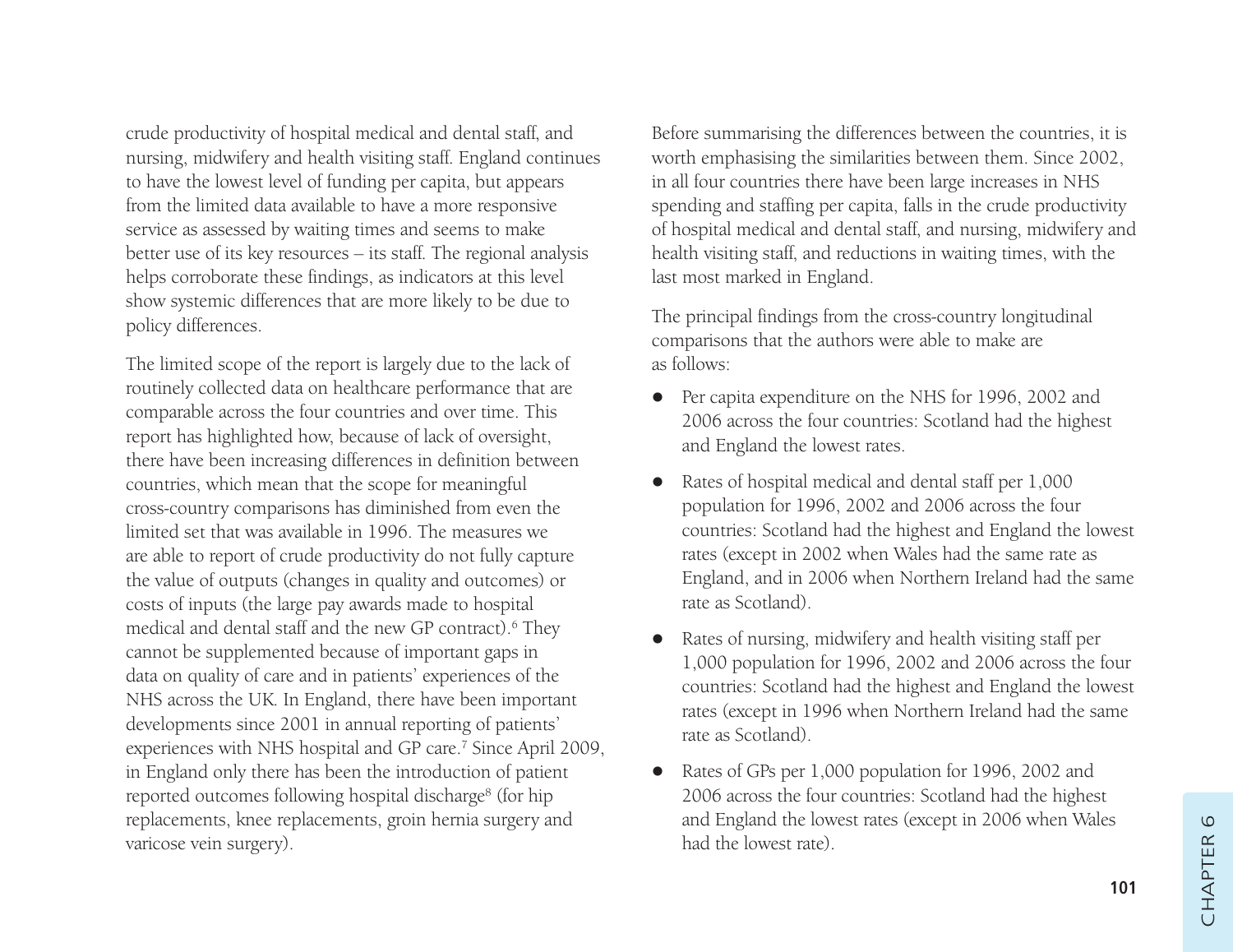- $\bullet$  Rates of management and support staff per capita – for 1996, 2002 and 2006, we can compare England and Wales only: throughout, England had substantially lower levels of staffing than Wales.
- $\bullet$  Rates of outpatient appointments per capita for 1996 and 2002, across the four countries: in 1996, Scotland had the highest and England the lowest rates; in 2002, Wales had the highest and Northern Ireland the lowest rates. For 2006, we can compare Scotland, England and Northern Ireland only: Scotland had the highest and Northern Ireland the lowest rates.
- $\bullet$  Rates of day cases per capita – we can compare England, Scotland and Northern Ireland only: Scotland had the highest rate in 1996 and 2002, but the lowest rate in 2006; Northern Ireland had the lowest rate in 1996 and the highest in 2006. England had the lowest rate in 2002.
- $\bullet$  Rates of inpatient admissions per capita for 1996 and 2002, across the four countries: England had the lowest rate in each year, Scotland had the highest rate in 1996, and Northern Ireland in 2002. For 2006, we can compare England, Wales and Northern Ireland only: Northern Ireland had the highest rate and England the lowest.
- $\bullet$  Rates of outpatient appointments and inpatient admissions per hospital medical and dental staff member for 1996 and 2002, across the four countries: England had the highest rates in 1996 and Wales in 2002, and Scotland the lowest rates in each year. For 2006, for outpatient appointments per hospital medical and dental staff member we can compare England, Scotland and Northern Ireland only:

England had the highest rate and Northern Ireland the lowest. For 2006, for inpatient admissions per hospital medical and dental staff member, we can compare England, Wales and Northern Ireland only: Northern Ireland had the highest rate and England and Wales the same rate.

- $\bullet$  Rates of day cases per hospital medical and dental staff member – for 1996, 2002 and 2006, we can compare England, Scotland and Northern Ireland only: England had the highest rates in each year, and Northern Ireland had the lowest in 1996, and Scotland in 2002 and 2006.
- Rates of outpatient appointments per nursing, midwifery and health visiting staff member – for 1996 and 2006, we can compare all four countries, and for 2006, England, Scotland and Northern Ireland only: in each year, England had the highest rates and Northern Ireland the lowest (in 2006, Scotland had the same rate as Northern Ireland).
- Rates of inpatient admissions per nursing, midwifery and health visiting staff member for 1996 and 2002, across the four countries: England had the highest rate in each year, Northern Ireland the lowest rate in 1996 and Scotland the lowest rate in 2002. For 2006, we can compare England, Wales and Northern Ireland only: Wales had the lowest and England the highest rate.
- Rates of day cases per nursing, midwifery and health visiting staff member – for 1996, 2002 and 2006, we can compare England, Scotland and Northern Ireland only: England had highest rates in each year, Northern Ireland the lowest rates in 1996 and Scotland the lowest rate in 2002 and 2006.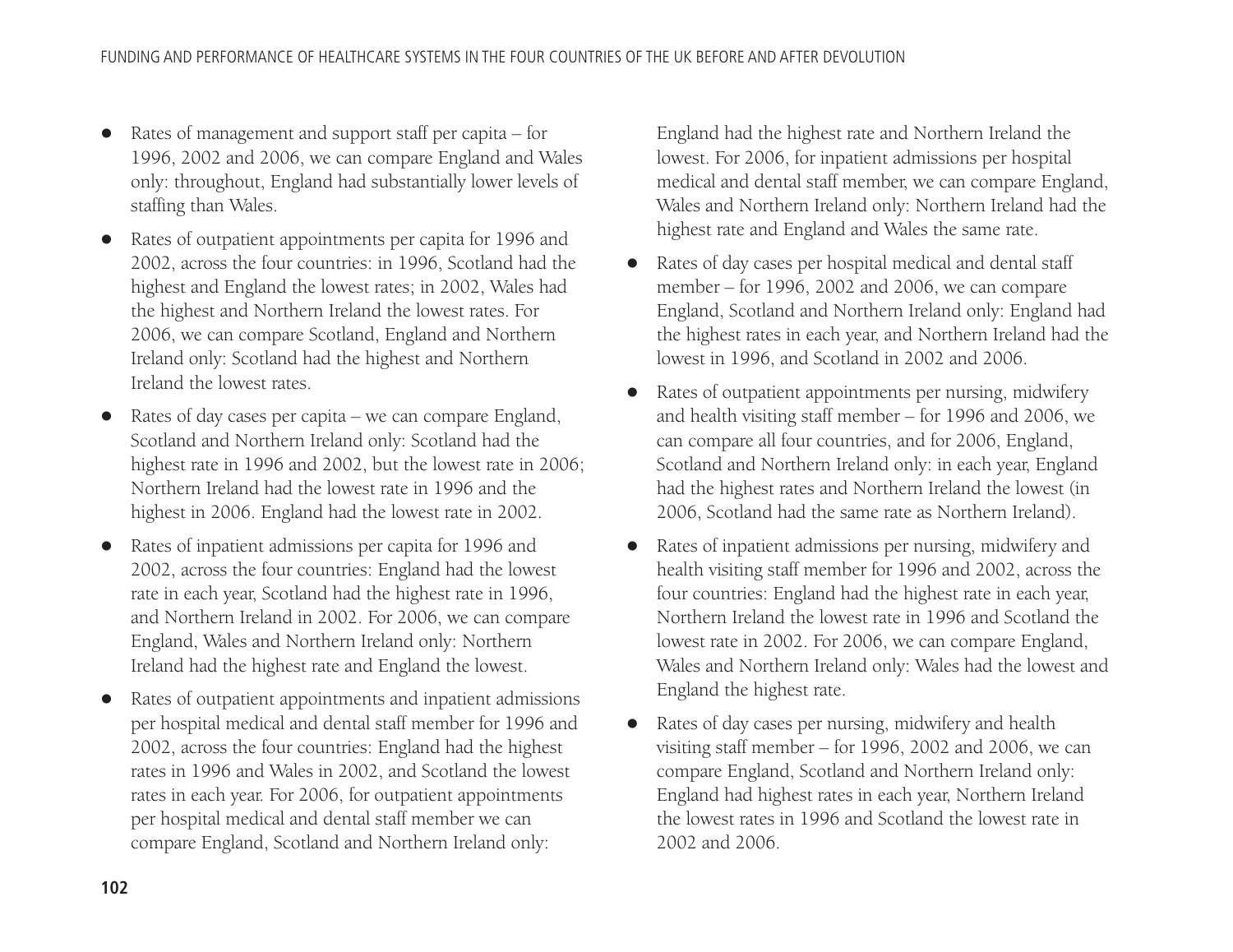- $\bullet$  Percentages of the population waiting less than six months for an inpatient or day case admission – for 1996, we can compare England and Northern Ireland only: England had the better performance. For 2002 and 2006, we can compare England, Wales and Northern Ireland only: England had the best performance in each year, Northern Ireland had the worst performance in 2002 and Wales had the worst performance in 2006.
- $\bullet$  Percentages of the population waiting less than three months for an outpatient appointment – for 1996, we can compare Wales and Northern Ireland only: Wales had the better performance. For 2002 and 2006, we can compare England, Wales and Northern Ireland only: in both years, England had the best performance and Northern Ireland the worst.
- $\bullet$  Percentages of ambulance response rates to what may have been life-threatening emergencies in less than eight minutes – from 2000 to 2004, we can compare England and Wales only: England had the better performance. From 2004 to 2006, we can compare England, Scotland and Wales only: England had the best performance and Scotland and Wales were similar.

This report presents for the first time a cross-sectional comparison for 2006 of the three devolved countries with the English regions. The analysis has highlighted the limitations of using average statistics for England and offers a much sounder basis for comparisons with the three devolved countries for the following reasons:

• Size: the populations of the nine English GORs range from 2.4 to 8.2 million people and are hence more comparable

than England with Northern Ireland, Wales and Scotland (with populations ranging from 1.7 to five million).

- $\bullet$  The unrepresentative nature of London distorts the national averages for spending and staffing per capita, and the crude productivity of hospital medical and dental staff, and nursing, midwifery and health visiting staff, because of the higher costs of its labour markets; and expenditure and staffing per capita due to the massive concentrations of teaching, training and research.
- $\bullet$  Population characteristics: the north/south divide means that the socioeconomic and morbidity characteristics of the north are more typical of the devolved countries, and the North East, in particular, is a much better benchmark than England as a whole in terms of comparing inputs, crude productivity and performance with the three devolved countries.

The comparisons between the devolved countries and the English regions are limited by all the definitional problems that have so impeded the cross-country comparisons. For the additional indicator that is reported here of available beds per capita, there are problems comparing Scotland with the other devolved countries and the English regions.

Comparisons are possible for all three devolved countries with the English regions for mortality and life expectancy, and three measures of inputs (resources per capita, expenditure, hospital medical and dental staff, nursing, midwifery and health visiting staff, and GPs):

• SMRs (for males and females): Scotland had the highest rates (although these were close to those for the North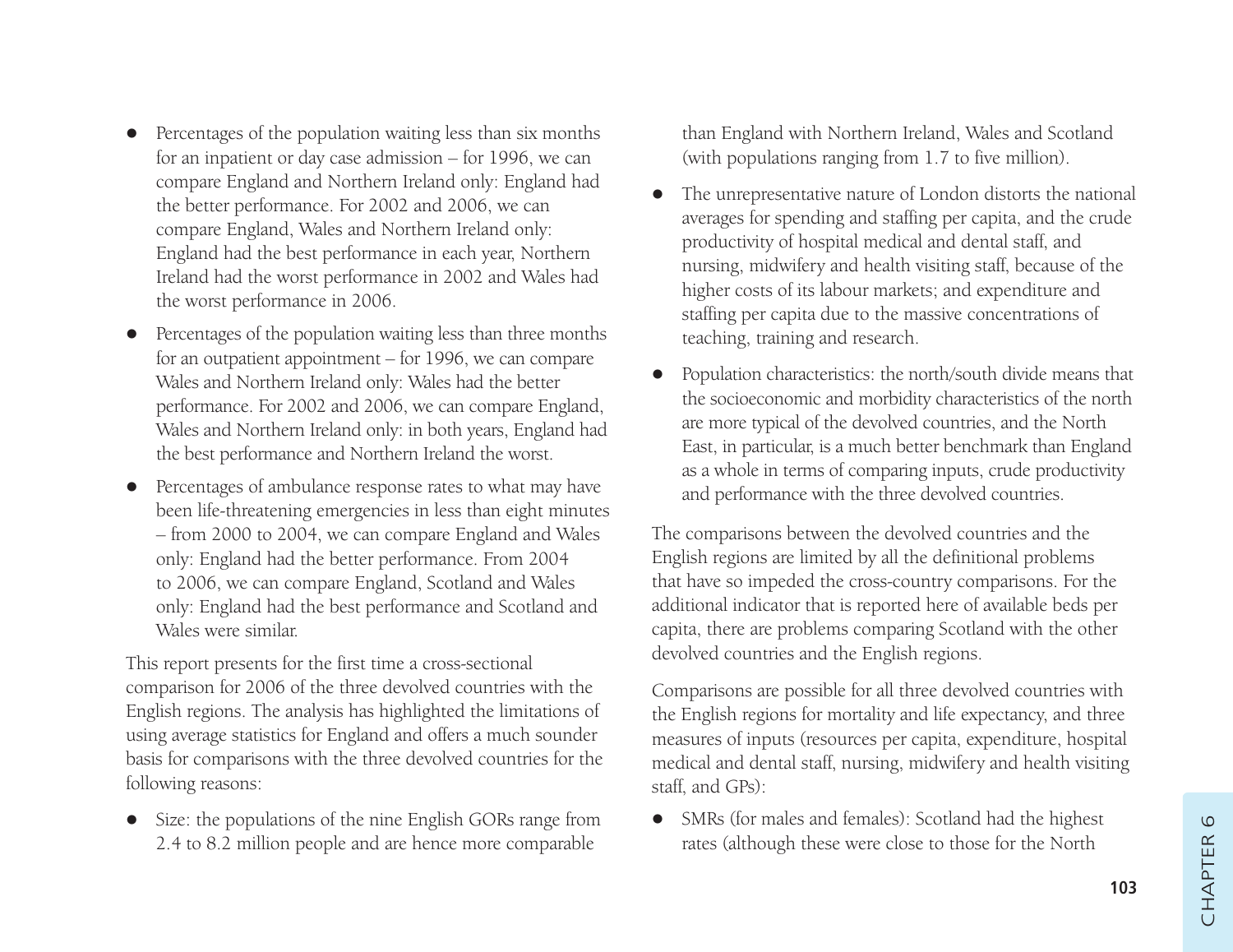East); the South East and South West regions had the lowest; the rates for Northern Ireland were comparable with the highest rates of the two worst English regions (the North East and the North West); and the rates for Wales were comparable with the median rate for English regions.

- $\bullet$  Perinatal mortality rates: the West Midlands had the highest rate and the South West the lowest; most English regions had higher rates than Scotland; and Wales and Northern Ireland had rates lower than all English regions except the South West and East of England.
- $\bullet$  Infant mortality rates: the West Midlands had the highest rate; the South East, Wales, the East of England and the South West had the lowest rates; most English regions had higher rates than Scotland and Wales, but Northern Ireland had a rate close to those English regions with high rates.
- $\bullet$  Life expectancy (for males and females): Scotland had the lowest rates for both genders;<sup>9</sup> the South East had the highest rate for males and the South West the highest rate for females; Wales and Northern Ireland had rates similar to the two English regions with the lowest rates (the North East and the North West).
- $\bullet$  Per capita spend: Scotland had the highest rate, and Wales and Northern Ireland had similar levels to the three English regions with the highest per capita spend (London, the North East and the North West).
- $\bullet$  Hospital medical and dental staff: except for London (an outlier with the highest rate, which is not comparable),

Scotland and Northern Ireland had the highest rates, and Wales had a rate similar to the Northern regions of England.

- $\bullet$  Nursing, midwifery and health visiting staff: Scotland and Northern Ireland had the highest rates, and Wales had a rate similar to the Northern regions of England.
- GPs: Scotland had the highest rate; Northern Ireland had a lower rate than most English regions; and only the East Midlands had a lower rate than Wales.

Comparisons are possible for Scotland and Northern Ireland with the English regions for the following:

- $\bullet$  Outpatients per capita: Scotland and Northern Ireland had rates lower than the median value for English regions, but close to the mean for England.
- $\bullet$  Day cases per capita: Northern Ireland was at the higher end of the distribution for English regions, and Scotland at the lower end.
- $\bullet$  Outpatients per hospital medical and dental staff member: Scotland and Northern Ireland had lower rates than any English region.
- Day cases per hospital medical and dental staff member: Scotland had lower rates than any English region except for London, and Northern Ireland had lower rates than seven English regions (the exception being London).

Comparisons with the English regions are possible for Wales and Northern Ireland for the following:

- Available hospital beds per capita: Northern Ireland and Wales had higher rates than any English region, but these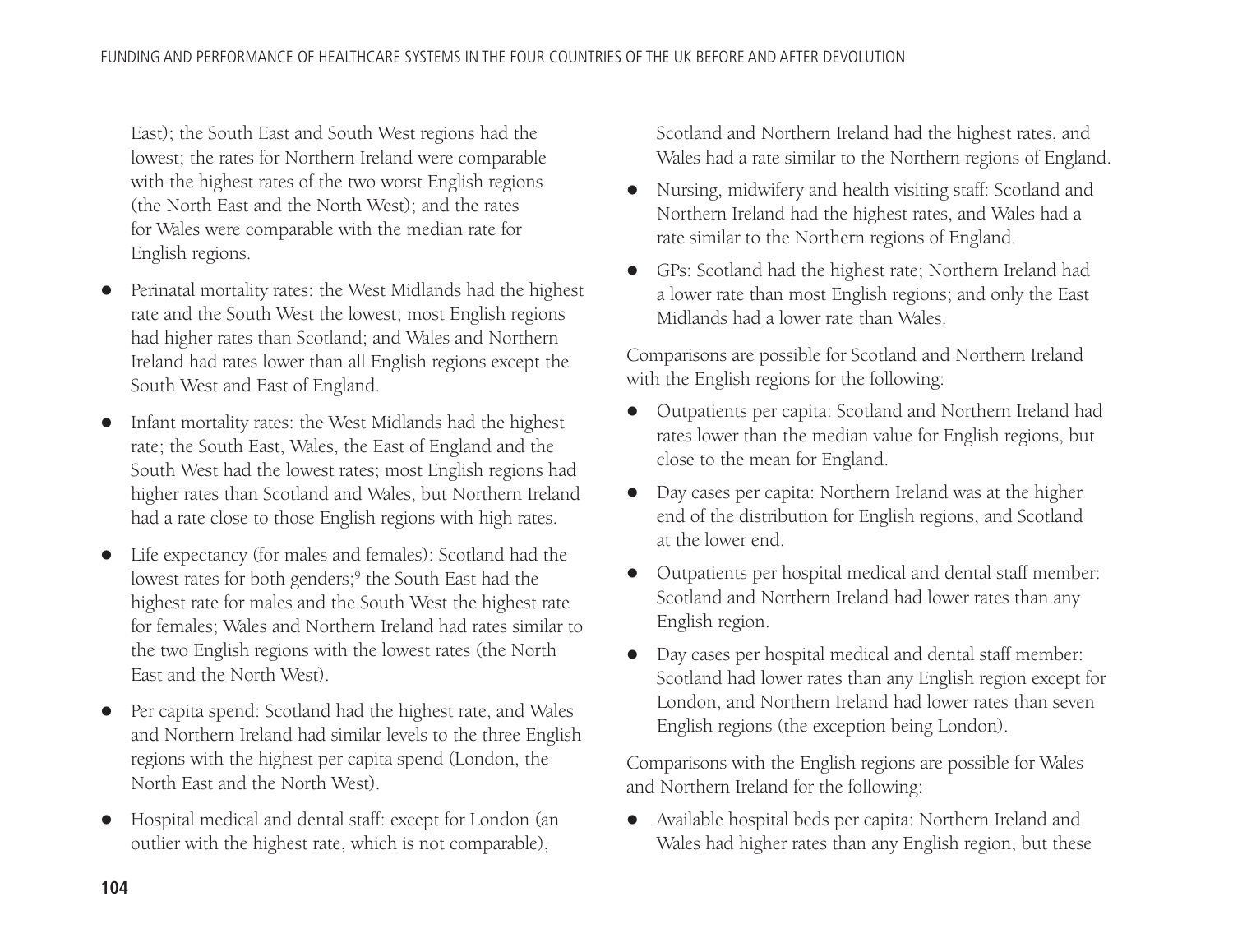rates were close to that of the North East, which had a materially higher rate than the other English regions.

- Inpatients per capita: Northern Ireland had a rate close to that for the highest for the English regions (the North East), and Wales a rate lower than the median value for English regions, but higher than the mean for England.
- $\bullet$  Inpatients per hospital medical and dental staff member: Northern Ireland and Wales had lower rates than any English region, except for London.
- $\bullet$  Percentage waiting more than 13 weeks for admission as an inpatient or day case, or outpatient appointment: Northern Ireland and Wales had worse performance than any English region.

Comparisons are possible for Northern Ireland with the English regions for the following:

 $\bullet$  Outpatients, inpatients and day cases per nursing, midwifery and health visiting staff member: Northern Ireland had lower rates than all English regions for outpatients and inpatients (except for London), and than six English regions for day cases (the exceptions being London and the North West).

Comparisons are possible for Wales with the English regions for the following:

 $\bullet$  Management and support staff per capita: Wales had a substantially higher rate than any English region.

Comparing Scotland, Wales and Northern Ireland with the North East as the most comparable English region showed the following:

- Scotland had the highest SMRs and lowest life expectancy at birth (for males and females); the West Midlands had the highest perinatal mortality rate; the West Midlands and Yorkshire and The Humber had the highest infant mortality rates; and Northern Ireland had the highest rate of LLSI.
- $\bullet$  Scotland had the highest expenditure per capita, and Wales, Northern Ireland and the North East had similar rates.
- $\bullet$  Scotland and Northern Ireland had the highest rates of hospital medical and dental staff per capita; the rate for Wales was similar to that of the North East.
- $\bullet$  Scotland had the highest rate of GPs, and the rate for the North East was substantially higher than in Wales and Northern Ireland.

The authors see scope for further, more detailed work using the North East as a benchmark for comparison with the devolved countries.

These analyses can be suggestive only because of the limited set of indicators that were available for the baseline analysis in 1996, and the scope to apply that limited set has become more restricted over time, with increasing inconsistencies in definition between the different countries. The general finding from comparisons of the devolved countries with the English regions where the data were comparable showed that the devolved countries tend to be outliers (i.e. outside the distribution of the English regions). Comparing Scotland with English regions showed that Scotland had the highest SMRs, the lowest life expectancy and the highest levels of expenditure.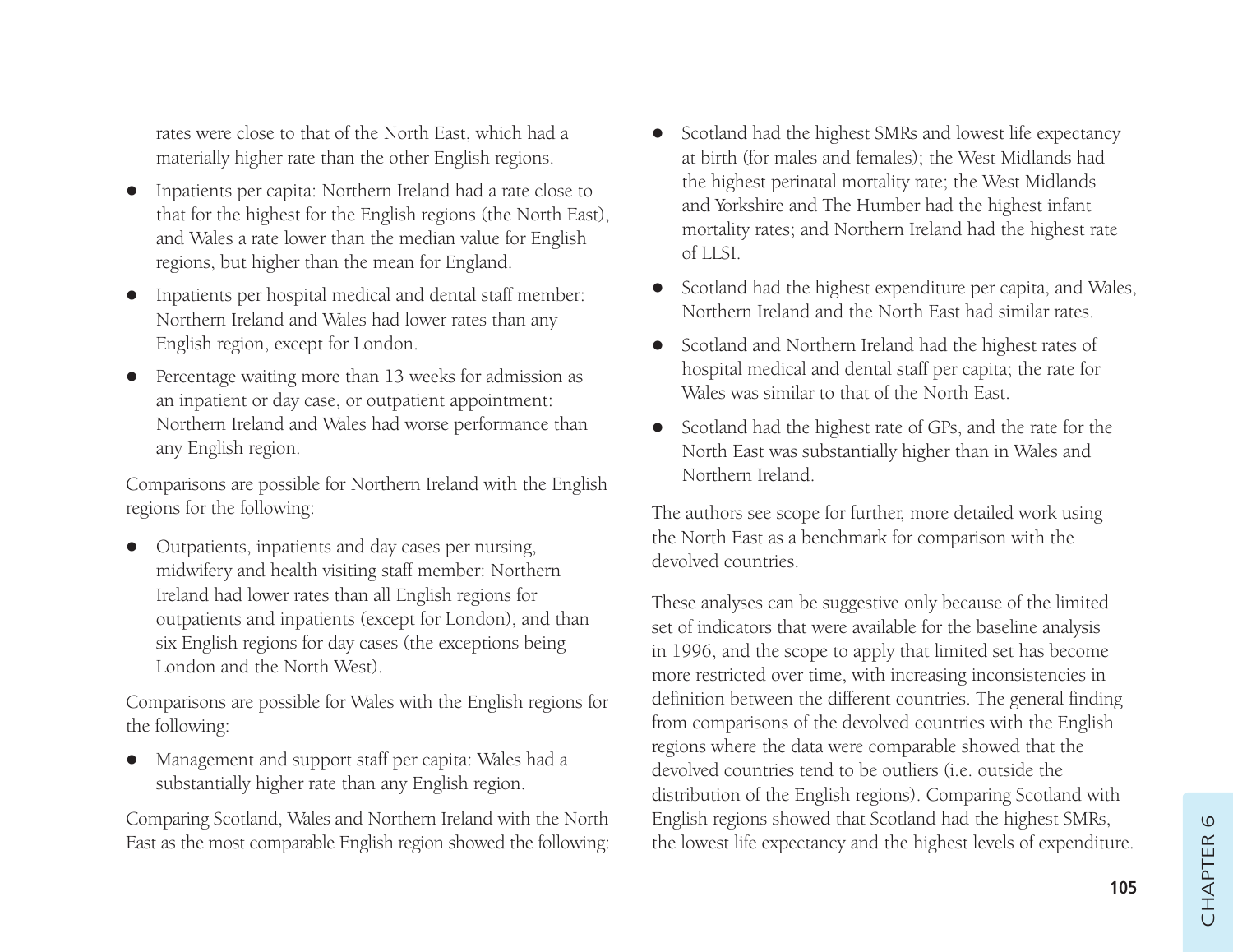Comparing Wales and Northern Ireland with the English regions showed that Wales and Northern Ireland had longer waiting times for hospital, and lower crude productivity of hospital medical and dental staff, and nursing, midwifery and health visiting staff, than any English region (excluding London for some measures).

Of course, it may be that the better relative performance of the NHS in England on the measures reported here, compared with that of the devolved countries, is offset by those countries having better performance on dimensions that were not measured in this report. However, three more detailed studies that compared performance in England with Scotland (two) and with Wales (one) found little evidence that this was so. Propper and others compared the effects of different policy emphases and instruments for targets for waiting times after devolution between England and Scotland.10 They found some evidence of waiting list manipulation in England (where the number of suspensions and removals increased as a result of the policy), but their principal conclusion was that:

*This paper provides evidence that, contrary to popular views, a policy of targets for waiting lists in the English NHS appears to have achieved its objectives. The length of time patients waited fell and admissions for elective care rose. This fall in waiting times was achieved without many of the gaming activities that had been forecast. The waiting times distribution did not stack up at the maximum waiting point, the order in which patients were treated from the list did not appear to change, the proportion of urgent cases treated did not fall and there is no evidence of a decrease in several measures of quality of care as a result of the policy.*

Farrar and others<sup>11</sup> sought to examine the impact of the new system of 'Payment by Results' (PbR), introduced in England so that hospitals are paid a fixed tariff (based on estimated national average costs) for different types of cases (defined by Healthcare Resource Groups). PbR was introduced at different times for NHS foundation trusts and NHS (non-foundation) trusts from 2003/04 to 2005/06. PbR creates financial incentives for hospitals to reduce costs and increase the number of cases they treat, with concerns over incentives to skimp on quality or discharge patients too early. In contrast, in Scotland, there was no tariff system for funding hospitals (other than for cross-boundary flows), and hence only weak financial incentives to reduce costs and treat more numbers.12

Farrar and others compared productivity for different types of hospitals in England with hospitals in Scotland over the period from 2003/04 to 2005/06, and estimated that productivity improved slightly in England as compared with Scotland.13 They emphasised that PbR was not the only key difference driving this improved productivity and specifically cited the greater pressure on English hospitals to reduce waiting times. They found no statistically significant differences between hospitals in England and Scotland for the three variables they used to measure quality (in-hospital mortality, 30-day postsurgical mortality, and emergency readmission after treatment for hip fracture), except that for NHS foundation trusts, there was a *reduction* in in-hospital mortality (as compared with hospitals in Scotland) after the impact of two years of PbR. They tentatively concluded that reductions in hospital costs in England had been achieved by increases in efficiency rather than reductions in quality.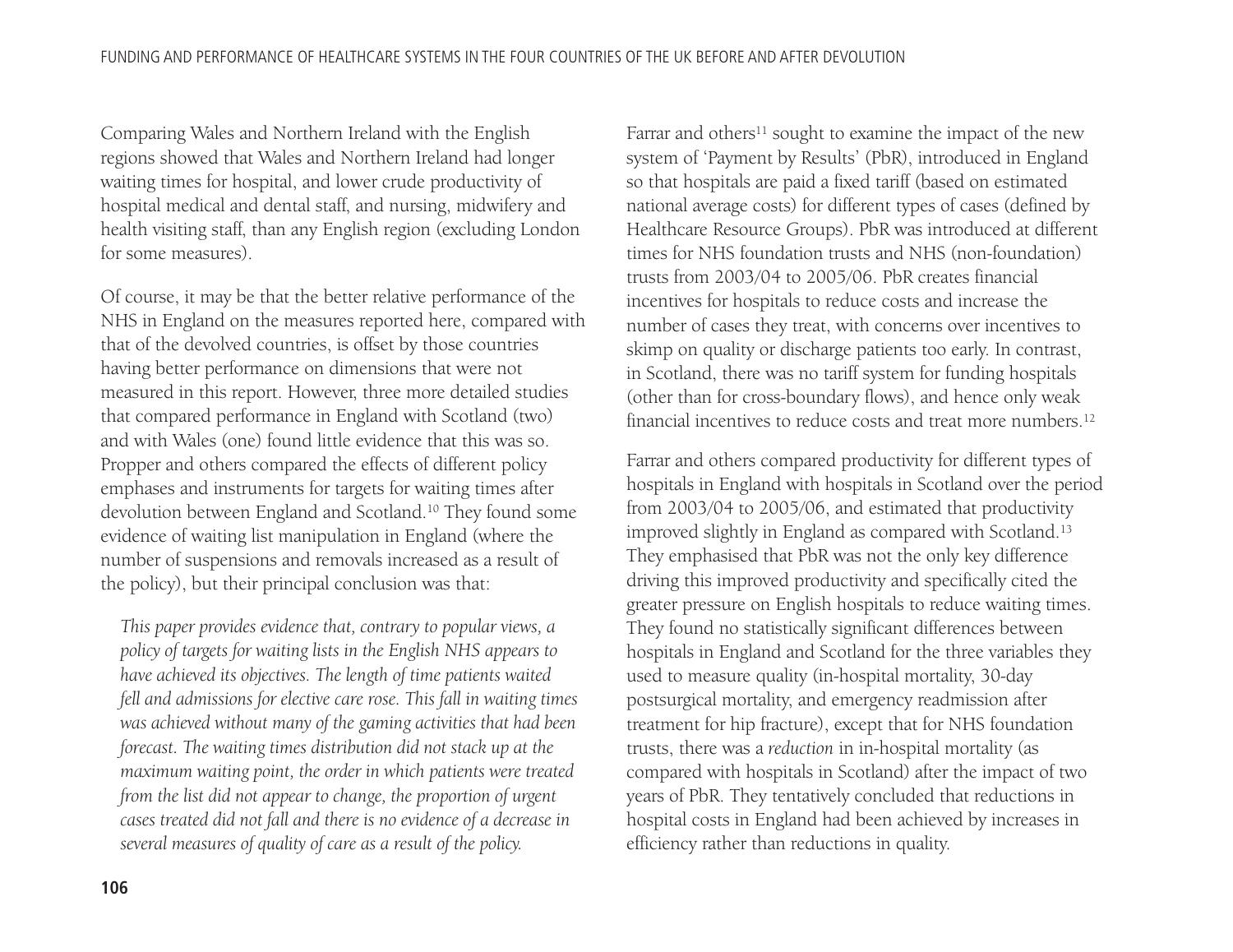Hauck and Street<sup>14</sup> compared the performance of four NHS hospitals on the border between England and Wales – three were located in England and one in Wales (the North East Wales Trust) – over six financial years (from 1997/98, prior to devolution, to 2002/03). They too drew attention to the different policy emphases and instruments after devolution between England and Wales.15 They concluded:

*There is evidence that the English hospitals exerted more effort than the Welsh hospital over the six-year period. When comparing trends across hospitals, there are similarities among those located in England and differences to the North East Wales Trust. The English hospitals increased levels of activity, reduced length of stay and undertook proportionately more day case activity over the period. Activity levels remained constant at the Welsh hospital, the proportion of day case activity fell, and proportionately more non-elective patients were admitted.*

*There is no evidence that the English hospitals achieved activity increases by compromising on quality. Mortality rates at the English hospitals remained low or declined further over the period, but the high and rising hospital mortality rates at the North East Wales Trust are cause for concern. It may be that higher mortality rates at the North East Wales Trust are due partly to the proportionate increase in non-electives admitted to the hospital.*

Hauck and Street also pointed out that commentators have suggested that in the immediate post-devolution period the Welsh Minister for Health and Social Services reduced attention on waiting-time targets in Wales and instead 'emphasised what has been termed "joined up working" focusing on partnerships

between health, local government and the voluntary sector'. It is unclear whether sufficient offsetting benefits were generated to justify the shift in policy focus but, as they argued, the subsequent reintroduction of targets in Wales suggests not. Indeed, in an adjournment debate in 2003 in the (UK) House of Commons<sup>16</sup> on the Welsh Wanless Report,<sup>17</sup> MPs representing constituencies in Wales highlighted the poor performance of the NHS in Wales on waiting times:

*Although there have been significant improvements in the performance of the NHS in Wales thanks to the government's record investment in public services, waiting lists are still unacceptably high and there is a danger that if the Assembly does not pursue reform as vigorously as it is pursued in England, the NHS in Wales will fall even further behind... . Of course, waiting lists and times are not the only measure of performance, but I believe that they are a crucial indicator of the extent to which extra investment is being used effectively... . Of those Welsh residents waiting for inpatient treatment on that date [31 March 2003], 16 per cent had been waiting for more than 12 months, compared with zero per cent in England, and 5,200 Welsh residents – seven per cent of the total – had been waiting for more than 18 months for treatment... some people on orthopaedic waiting lists have to wait four and a half years for the operation that they need.*

The NHS in each country, having experienced seven years of 'feast' (from unprecedented annual increases in 'real' growth), now faces the prospect of a similar period of 'famine' (or at best little or no 'real' growth).18 The government in England used the years of 'feast' to reduce long waiting times,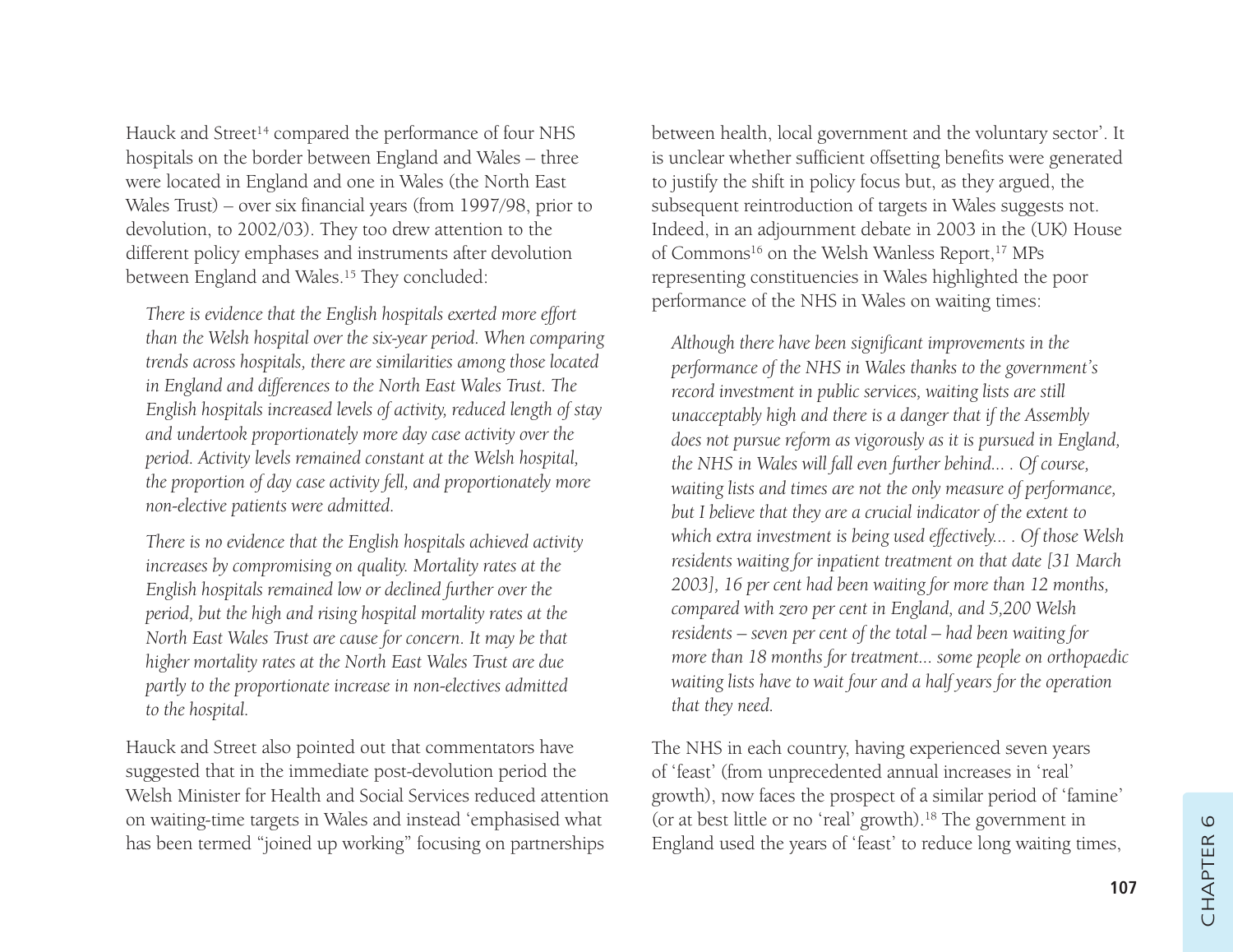and governments in the other countries may find it hard to catch up with performance in England during the years of 'famine'.

To what extent are major differences between the countries in funding per capita justified by differences in need?19 For over 30 years, each country has developed and implemented complex formulas to ensure that within each country, resources have been allocated with the objective of equal opportunity of access for equal need.20 In contrast, the Barnett Formula for 'devolved services' has used crude, outdated population statistics (that benefited Scotland) and additional funding was determined in bilateral negotiations (that benefited Scotland and Northern Ireland). The House of Lords Select Committee on the Barnett Formula concluded that 'the resulting per capita allocations are arbitrary and unfair'.21 The authors of this report strongly endorse the Committee's recommendation that:

*Public spending per head of population should be allocated across the United Kingdom on the basis of relative need, so that those parts of the United Kingdom which have a greater need receive more public funds to help them pay for the additional levels of public services they require as a result.* (p8)

Current arrangements demonstrate two troubling features of governance and accountability. First, while the governments of the devolved countries are held to account by their electorates specifically for the performance of devolved services, there is no equivalent electoral accountability for such services in England, as this accountability is exercised only through general elections to the UK Parliament.22 This also means that there is no answer to

the 'West Lothian question': why should MPs from non-English constituencies be able to vote on policies for England (for healthcare, education and transport), when English MPs cannot vote on these policies for each devolved country (as these are matters for their own parliament and assemblies), even though their finance comes from the budget for the UK? Second, the UK taxpayer funds health services in each country, but only England is held to account for its performance by the Treasury. In principle, the funding of the NHS in England has been dependent upon performance against the Treasury's PSA targets. As discussed earlier, the global sum for funding 'devolved services' in the other UK countries is the outcome of global allocations to England for 'devolved services', which are in principle contingent on government departments in England achieving their Treasury PSA targets, use of the Barnett Formula and bilateral negotiations with the Treasury. Each devolved country then decides how much of that global sum to allocate to healthcare. Since 2007, for health and other devolved services, there have been no PSA targets for the devolved governments, so their funding was not contingent upon their performance.

This report shows that the data collected on a comparable basis over time across the four countries are extremely limited and, if anything, devolution seems to have reduced the willingness of the devolved administrations to collect such data.23

The House of Lords Select Committee on the Barnett Formula highlighted the problem of inadequate comparable data published by the Treasury:24

*Despite its importance, the Treasury only publish limited data about devolved public spending, and the published official data*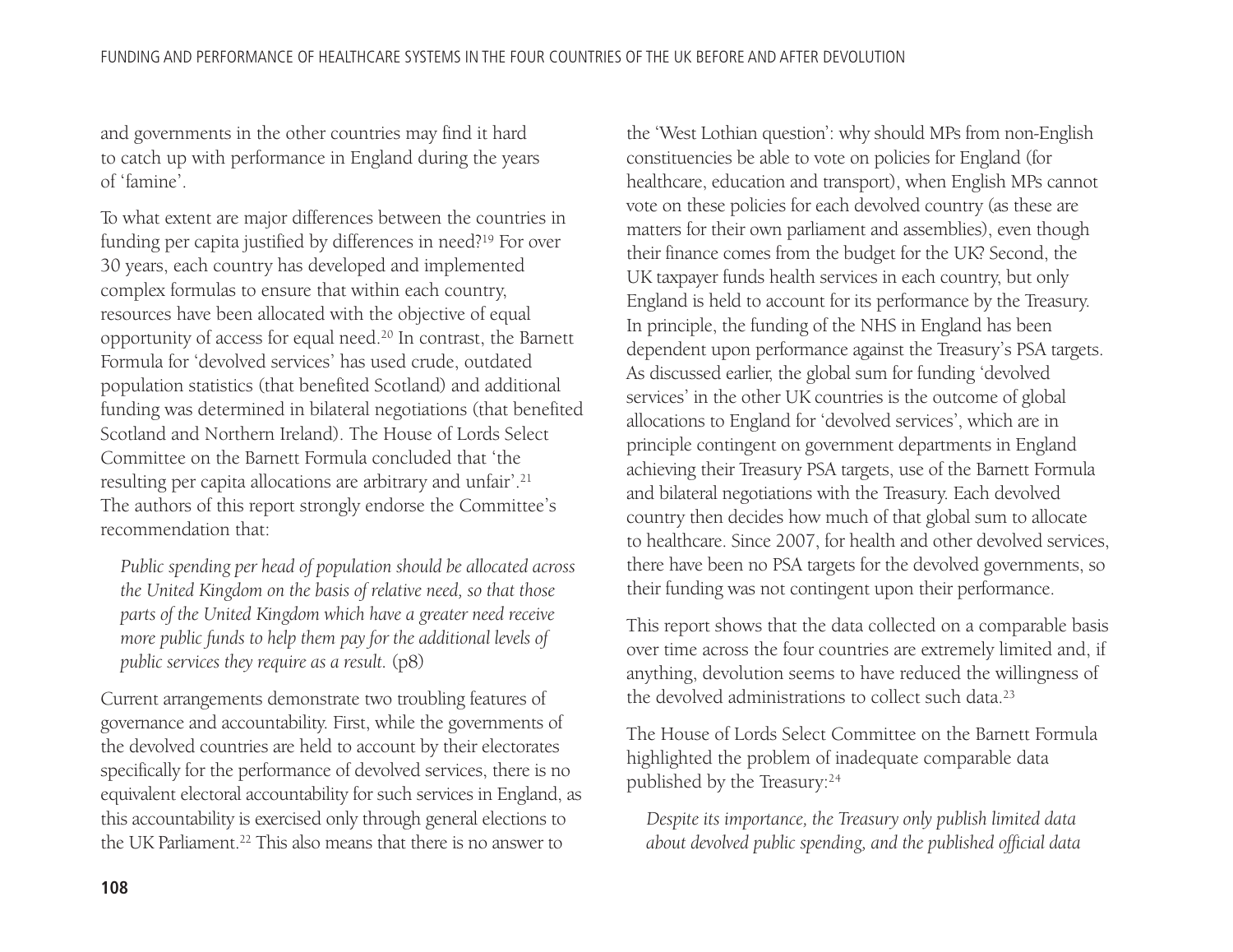*appear in a number of places – in the* Statement of Funding Policy, the Public Expenditure Statistical Estimates, *and the annual reports of the Scotland and Wales Offices. Older published data do not distinguish clearly which level of government is responsible – United Kingdom or devolved – for particular spending in the breakdowns published in the* Public Expenditure Statistical Estimates*. There is no time series showing how expenditure has changed as a result of spending decisions made in previous years or spending reviews. It is difficult to establish comparable levels of spending in England for devolved functions as they are different in each part of the United Kingdom*. 25

Collecting data on the NHS is costly and only worthwhile if these data can be used. Systematic reviews of the industry of collecting and reporting data on healthcare have found that few of these exercises have been evaluated, and that the few which have, often have limited benefits to show for their costs.<sup>26,27</sup> Hibbard<sup>28</sup> has argued that if data are to be used to have an impact by putting pressure on those performing poorly to improve, then this is best done by benchmarking through a public comprehensible ranking of performance. The divergences in definitions of basic NHS data between the devolved countries and England, such as for staff, hospital activity and waiting times, increasingly restrict benchmarking of performance to comparisons within each country. The small devolved countries have limited scope to learn from benchmarking based on within-country comparisons. The

authors' experience in this study shows that the data collected on a comparable basis over time across the four countries are extremely limited. While the UK Statistics Authority has a crucial role in monitoring the quality of statistics produced by each country, it does not appear to have the power to require governments of the UK to produce comparable data on public services. If the governments of all four countries were confident that they could demonstrate that their policies would deliver better NHS performance, they would welcome the opportunity to demonstrate this in comparison with one another. If they are reluctant to allow such comparisons to be made, this suggests that they are fearful that their policies will be found wanting.

Furthermore, UK taxpayers have a right to know how well the different governments are, or are not, securing value for their money. The Treasury ought to be able to require governments to account for their performance by supplying comparative data. This report recommends that the Treasury takes on the role of ensuring that key data are collected on a consistent basis across the four countries, so that there can be open public scrutiny of the performance of governments empowered to pursue different policies financed by the UK taxpayer. In addition, such information would inform the electorates of each country as to how well each government is running its NHS. Box 6.1 gives what is suggested as a minimum dataset that ought to be comparable across countries.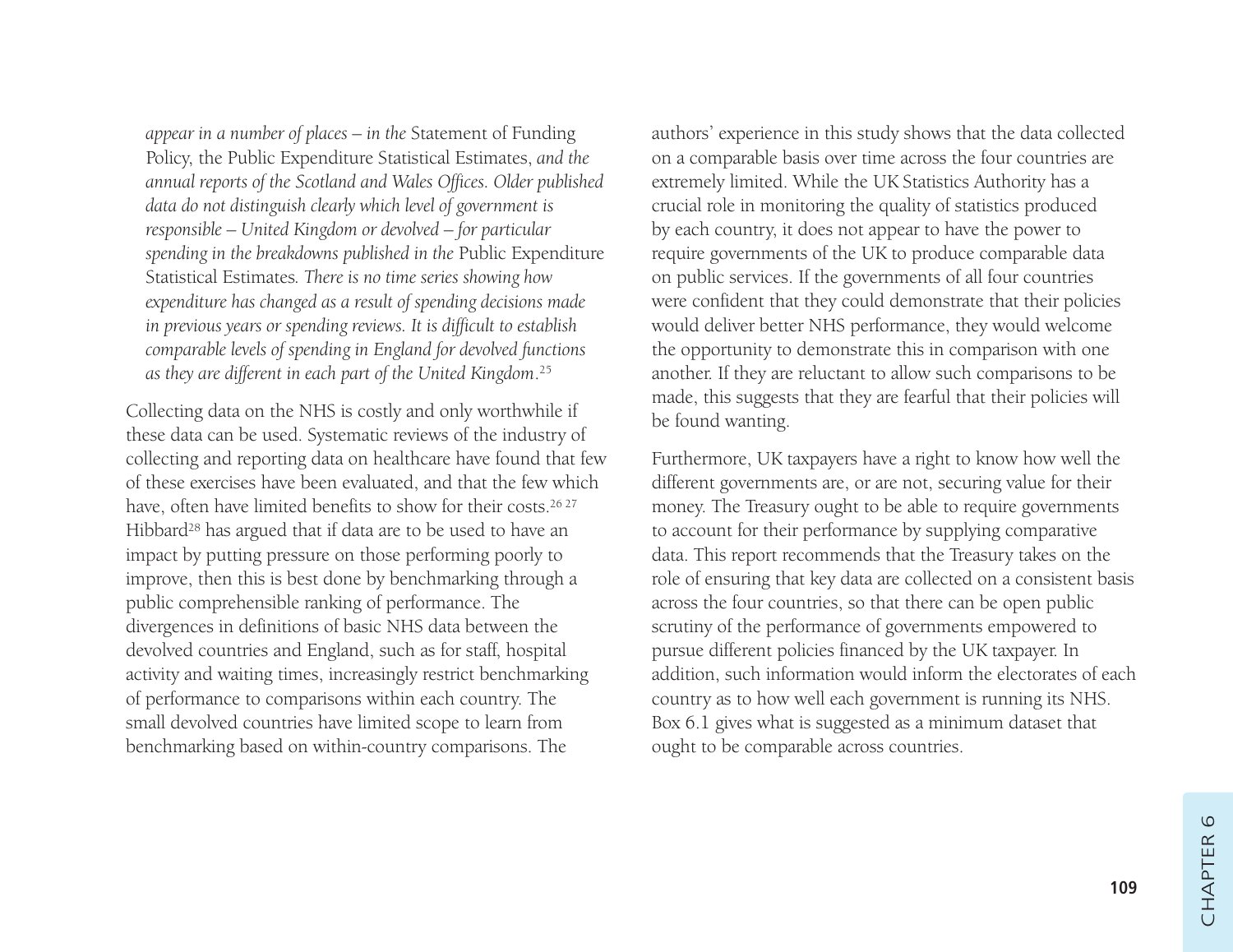#### Box 6.1: Recommended minimum dataset that ought to be made comparable across countries

| Populations                                                                                                                            |
|----------------------------------------------------------------------------------------------------------------------------------------|
| Standardised mortality ratios (SMRs) (males and females separately)                                                                    |
| Perinatal and infant mortality rates                                                                                                   |
| Life expectancy at birth                                                                                                               |
| Available hospital beds                                                                                                                |
| Percentages of the population reporting longstanding illness, LLSI and restricted activity                                             |
| Total NHS expenditure                                                                                                                  |
| Hospital medical and dental staff (whole time equivalents)                                                                             |
| GPs                                                                                                                                    |
| Nursing, midwifery and health visiting staff (whole time equivalents)                                                                  |
| Management and support staff (whole time equivalents)                                                                                  |
| Day cases                                                                                                                              |
| Inpatient admissions                                                                                                                   |
| Percentage of category A ambulance calls met within eight minutes                                                                      |
| Numbers waiting more than 18 weeks from referral by a GP to admission as an inpatient or day case                                      |
| Percentage of the population reporting satisfaction with the general running of the NHS inpatient care,<br>outpatient care and GP care |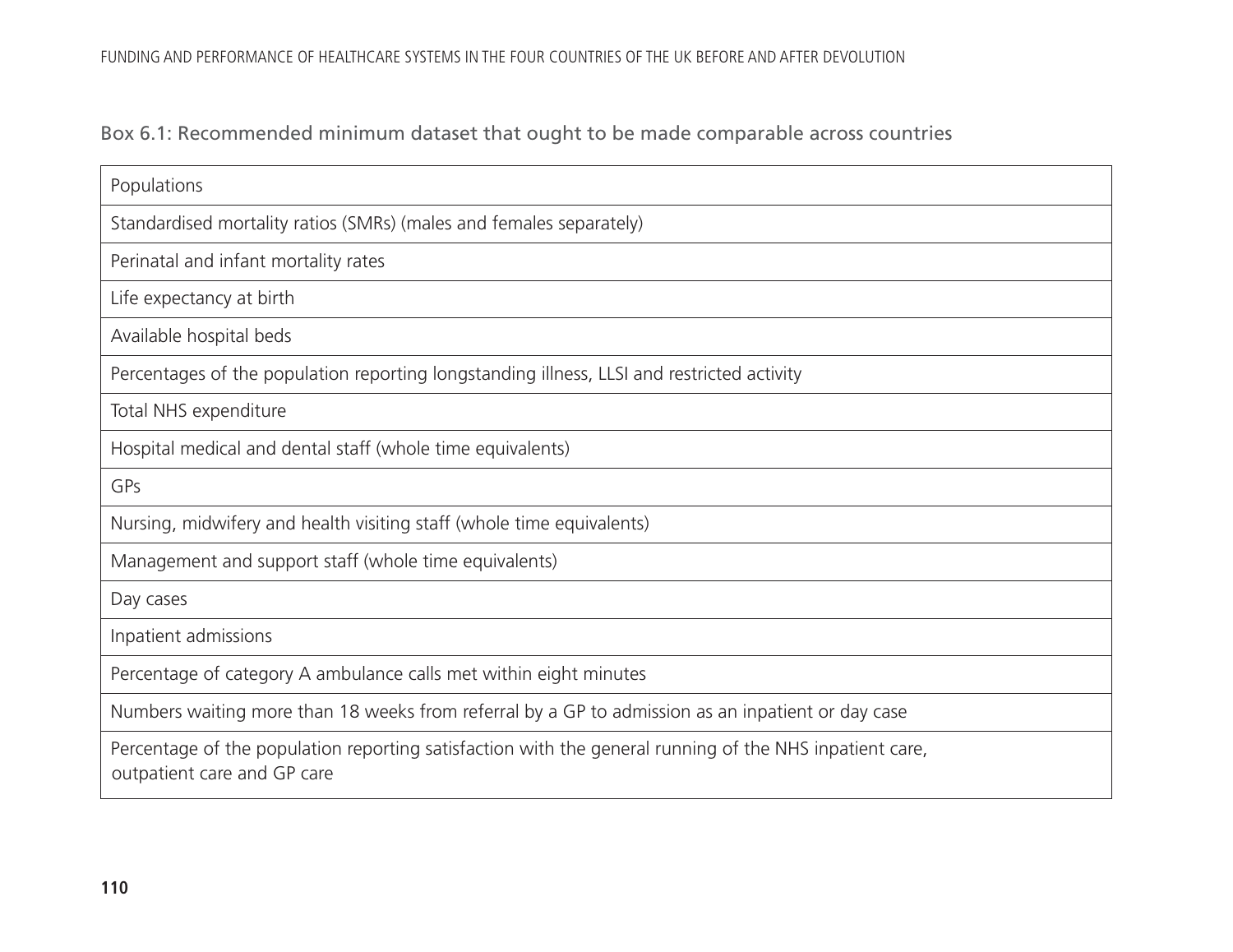This report has identified potentially important differences between the UK countries in funding, staffing and performance that highlight larger issues posed by devolution in terms of the way monies from the UK taxpayer are allocated to the devolved countries and accountability for devolved services in all countries. The authors recognise the limitations of the analyses that arise from the data that are available on a consistent basis across countries and over time. But the cross-sectional analyses using regional data from England, and analyses by others, tend to confirm the principal finding that England has the lowest per capita funding for the NHS and makes better use of its lower level of resourcing in terms of shorter waiting times and higher crude productivity of its staff. Others have also failed to find any systematic evidence that the higher levels of per capita funding, longer waiting times and lower crude productivity of staff in the devolved countries are associated with superiority in other dimensions of quality of care. This looks to be a subject that merits further analysis. There is also scope for further, more detailed, work using the North East region as a benchmark for comparison with the devolved countries.

Following political devolution, the governments of the different UK countries have tended to pursue similar ends (for example, reducing long waiting times for access to healthcare, improving health outcomes and reducing health inequalities) with different means. On the one hand, the devolved countries have advantages in pursuit of common objectives of being smaller and easier to govern than England, and of having more resources available per capita. On the other hand, Scotland and Wales in particular have sparsely populated rural areas, where delivering healthcare may be more difficult and costly, and all three devolved countries have generally higher needs for healthcare. Further research ought to tackle three fundamental questions. First, if there are important differences in performance, are they justifiable? Second, how do the experiences of patients and NHS staff differ between the different countries of the UK? Third, has the 'natural experiment' of policy differences between the four countries, funded by the UK taxpayer, really resulted in the devolved countries spending more on the NHS than England, yet doing worse?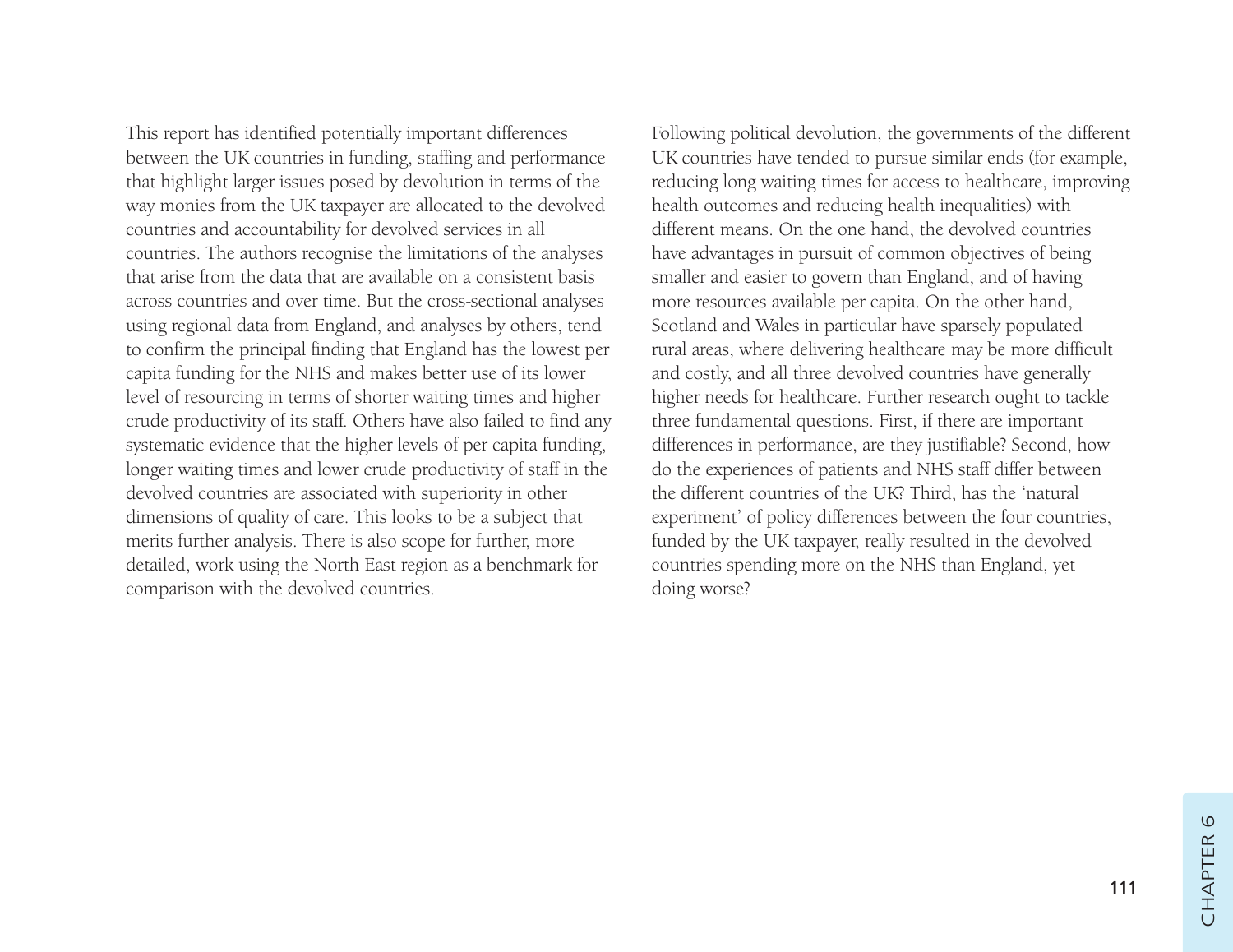- 1. Audit Commission and Healthcare Commission (2008) op. cit.
- 2. Alvarez-Rosete and others (2005) op. cit.
- 3. Sutherland, K and Coyle, N (2009) *Quality in Healthcare in England, Wales, Scotland, Northern Ireland: An intra-UK chartbook*. London: The Health Foundation. This analysis shows considerable resourcefulness in obtaining data from many different sources, but an inevitable consequence is that different indicators cover different periods: for example, life expectancy for 1991–93 and 2005–07 (pp20–1); cancer mortality and survival rates from 1993 to 2005 (pp24–33); ischaemic heart disease mortality for 1999 and 2006 (p36); indicators from the Quality and Outcomes Framework (for example, indicators of blood pressure and cholesterol, p37) for 2006/07 and 2007/08; median and 90th percentile waiting times for selected procedures for 2005/06 and 2006/07 (pp62–7); waiting times for radiotherapy for 2007 (p68); and differences in life expectancy by levels of deprivation for 2004–06 (pp96–101).
- 4. Sutherland and Coyle (2009) ibid. report median and 90th percentile waiting times for the same 11 selected procedures as reported by the Office for National Statistics (2008) in Table 6.5(a): Time waited in days for elective hospital admission: selected procedures, 2005/06 and 2006/07 (p78). Unfortunately, these data are not comparable across the four countries because they too are subject to the idiosyncratic treatment of patients in Scotland on a waiting list who were 'at some point unavailable for treatment', or if the procedure the patient was waiting for was judged to be of low clinical priority or to be of a highly specialised nature, or if the patient had failed to attend a previous appointment. See Office for National Statistics (2008) *United Kingdom Health Statistics*. Basingstoke: Palgrave Macmillan, p82. www.statistics.gov.uk/downloads/ theme\_health/UKHS3/UKHS2008web.pdf
- 5. This has also been highlighted for cancers because of problems of late diagnosis by the second official annual report on the cancer reform strategy. See Department of Health (2009) *Cancer Reform Strategy: Achieving local implementation – second annual report*. London: Department of Health, p6. www.dh.gov.uk/en/Publicationsandstatistics/Publications/ PublicationsPolicyAndGuidance/DH\_109338
- 6. Maynard and Street (2006) op. cit.
- 7. Care Quality Commission (2009) *About NHS Patient Surveys*. London: Care Quality Commission. www.cqc.org.uk/usingcareservices/healthcare/ patientsurveys/aboutpatientsurveys.cfm
- 8. Department of Health (2009) *New Guidance to Support Collection of Patient-reported Outcome Measures from April 2009*. London: Department of Health. www.dh.gov.uk/en/Publicationsandstatistics/Publications/ PublicationsPolicyAndGuidance/DH\_092647
- 9. Furthermore, the extraordinary differences in life expectancy within Glasgow (using pooled data from 1998–2002) that ranged from 54 (in Calton) to 82 (in Lenzie N) were used to illustrate inequalities in global health by the Commission on Social Determinants of Health. CSDH (2008) *Closing the Gap in a Generation: Health equity through action on the social determinants of health*. Final report of the Commission on Social Determinants of Health. Geneva: World Health Organization, p32. www.who.int/social\_determinants/thecommission/finalreport/en/ index.html
- 10. Propper and others (2008b) op. cit, p27. They point out that in England, the government took an aggressive target-based policy to reduce the very long waiting lists for non-emergency care; but in Scotland the government initially focused on the abolition of the internal market and the reintroduction of a professionally led, integrated system based on concepts such as managed clinical networks; and when the emphasis shifted to waiting-time targets, these were not accompanied by publication of performance at hospital level nor were there the managerial sanctions that operated in England for failure to achieve targets.
- 11. Farrar and others (2007 and 2009) op. cit.
- 12. As unified boards were introduced in 2001, and NHS trusts ceased to exist as entities independent from their boards in 2004.
- 13. The largest increase was of about 2.6 per cent in volume for NHS (non-foundation) trusts (pp4–5).
- 14. Hauck, K and Street, A (2007) 'Do targets matter? A comparison of English and Welsh national health priorities', *Health Economics* 16(3): 275–90.
- 15. The government in Wales in the immediate post-devolution period abandoned targets relating to waiting lists/times. In response to pressure as patients were waiting longer in Wales than in England, targets were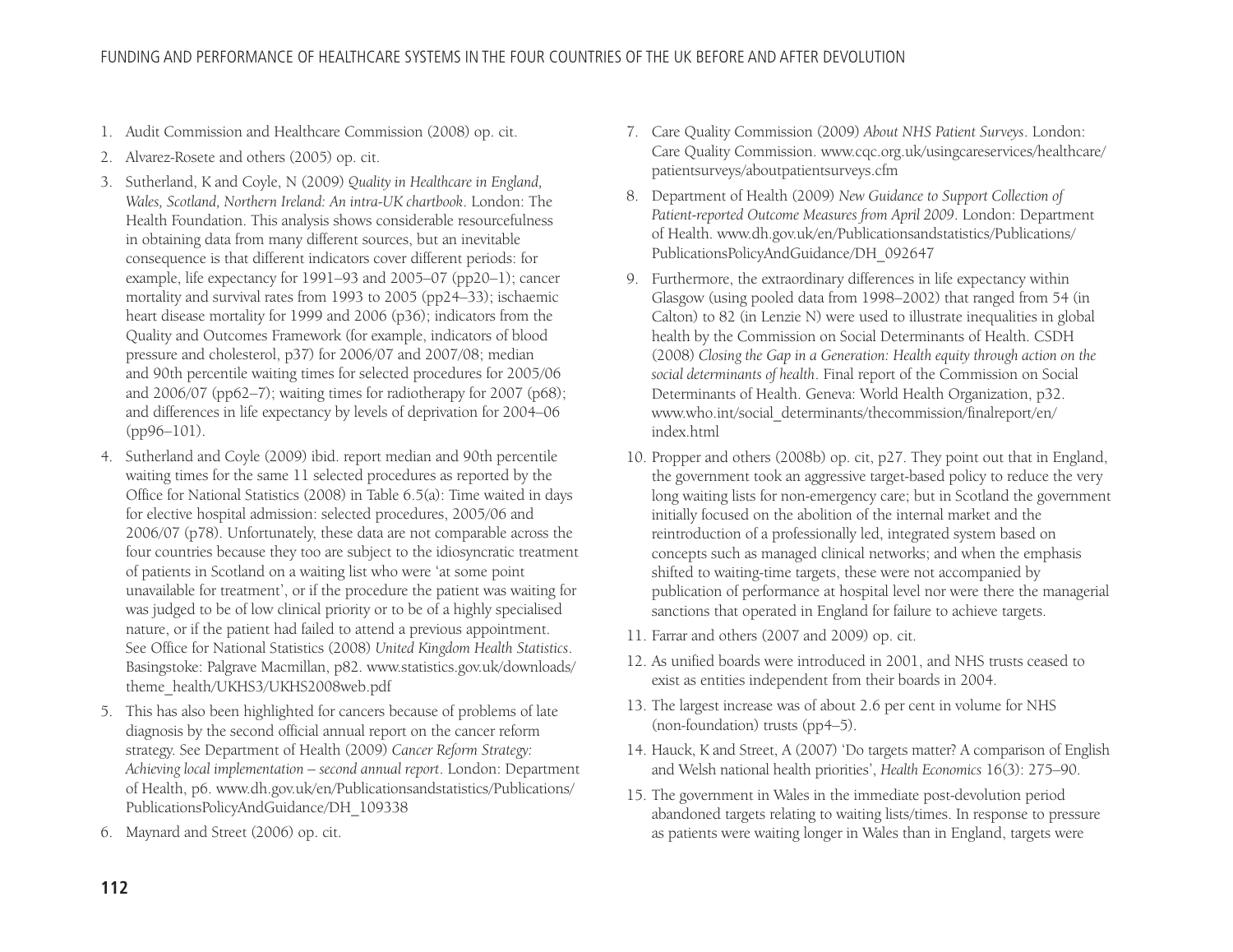reintroduced in March 2001 but Wales did not introduce a system of strong performance management akin to that in England (see Auditor General for Wales, 2005b, op. cit.).

- 16. *Hansard*, House of Commons, HC Deb, 18 November 2003, vol. 413 cc746–54. http://hansard.millbanksystems.com/commons/2003/nov/ 18/nhs-wales
- 17. Wanless (2003) op. cit.
- 18. Maynard and Street (2006) op. cit.
- 19. This is unlikely to be explained easily by differences in pay as these scales are agreed largely on a UK-wide basis. See, for example, the NHS Staff Council (2009) *NHS Terms and Conditions of Service Handbook*. www.rcn.org.uk/\_\_data/assets/pdf\_file/0018/261045/afc\_service\_ handbook.pdf . There appear to be slight variations in pay of doctors as recommended by the Review Body on Doctors' and Dentists' Remuneration (2008) *Thirty-seventh Report 2008*. Cm 7327. London: The Stationery Office, Appendix A, pp81–93. www.ome.uk.com/ downloads/DDRB%20report.pdf
- 20. Bevan, G (2009) 'The search for a proportionate care law by formula funding in the English NHS', *Financial Accountability and Management* 25(4): 391–410.
- 21. House of Lords Select Committee on the Barnett Formula (2009) *The Barnett Formula* (HL Paper 139). London: The Stationery Office, p8.
- 22. As mentioned above, the Calman Commission has recommended that funding for Scotland should be by the UK and Scottish Parliaments sharing the yield of income tax:

*Part of the Budget of the Scottish Parliament should now be found from devolved taxation under its control rather than from grants from the UK Parliament. The main means of achieving this should be by the UK and Scottish Parliaments sharing the yield of income tax: a. Therefore the Scottish Variable Rate of income tax should be replaced by a new Scottish rate of income tax, collected by HMRC, which should apply to the basic and higher rates of income tax. b. To make this possible, the basic and higher rates of income tax levied by the UK Government in Scotland should be*

*reduced by ten pence in the pound and the block grant from the UK to the Scottish Parliament should be reduced accordingly. c. Income tax on savings and distributions should not be devolved to the Scottish Parliament, but half of the yield should be assigned to the Scottish Parliament's budget, with a corresponding reduction in the block grant. d. The structure of the income tax system, including the bands, allowances and thresholds should remain entirely the responsibility of the UK Parliament.* 

See Commission on Scottish Devolution (Chairman Sir Kenneth Calman) (2009) op. cit., p10.

- 23. Alvarez-Rosete and others (2005) op. cit. highlighted how they had been unable to report details of expenditure on hospital and community health services, family health services and personal social services, unlike the earlier four-country comparison prior to devolution by Dixon and others (1999). See Dixon, J, Inglis, S and Klein, R (1999) 'Is the English NHS underfunded?', *BMJ* 318: 522–6.
- 24. Select Committee on the Barnett Formula (2009) op. cit, paragraph 62.
- 25. The Centre for Public Policy for Regions (CPPR) (2009) op. cit. reports spend per pupil on primary and secondary education in 2007/08 in each of the four countries (rounded estimates are given here). For primary education: Northern Ireland £2,500; Wales, £3,200; England, £3,580; Scotland, £4,600. For secondary education: Wales and Northern Ireland, £3,900; England, £4,260; Scotland, £6,300. See CPPR (2009) op. cit. Table 1: Spending on primary and secondary education in Scotland, England, Wales and Northern Ireland – 2007/08 (£), p2. The report observes that the scale of the differences in spending per pupil between Scotland, and Wales and Northern Ireland is 'scarcely credible'.
- 26. Marshall, MN, Shekelle, PG, Leatherman, S and Brook, RH (2000) 'The public release of performance data: what do we expect to gain? A review of the evidence', *JAMA* 283: 1866–74.
- 27. Fung, CH, Lim, Y-W, Mattke, S, Damberg, C and Shekelle, PG (2008) 'Systematic review: the evidence that publishing patient care performance data improves quality of care', *Annals of Internal Medicine* 148: 111–23.
- 28. Hibbard (2008) op. cit.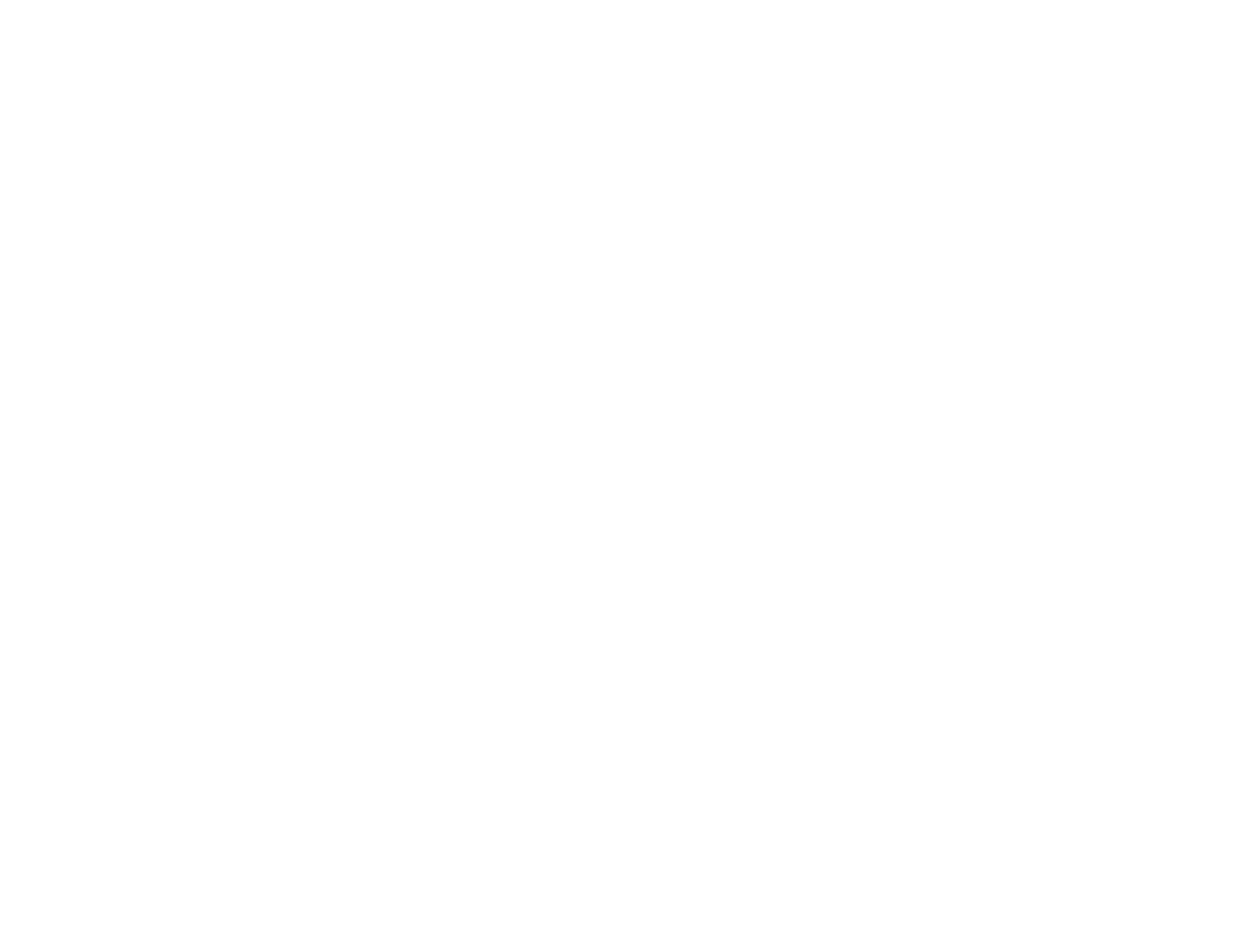# **APPENDIX INDICATOR DEFINITIONS AND SOURCES**

| <b>Indicator</b>                                   | Definition                                                                           | Source*                                                                                  |                                                                 | <b>Comments</b> |
|----------------------------------------------------|--------------------------------------------------------------------------------------|------------------------------------------------------------------------------------------|-----------------------------------------------------------------|-----------------|
|                                                    |                                                                                      | National                                                                                 | Regional                                                        |                 |
| Population                                         | Total population                                                                     | Office for National Statistics<br>(ONS): Population Trends 132;<br>Table 1.2 (Table 5.1) | <b>ONS: Population</b><br>Trends 132; Table 1.3<br>(Table 5.1)  |                 |
| Proportion of<br>population<br>aged 65M/<br>60F-74 | The proportion of the<br>population aged 65-74<br>for males and 60-74<br>for females | ONS: Population Trends 132;<br>Table $2.1$ (Figure $5.6$ )                               | <b>ONS: Population</b><br>Trends 132; Table 1.3<br>(Figure 5.6) |                 |
| Proportion of<br>population<br>aged $\geq$ 75 (%)  | The proportion of the<br>population aged 75<br>and over                              | ONS: Population Trends 132;<br>Table $2.1$ (Figure $5.6$ )                               | ONS: Population<br>Trends 132; Table 1.3<br>(Figure 5.6)        |                 |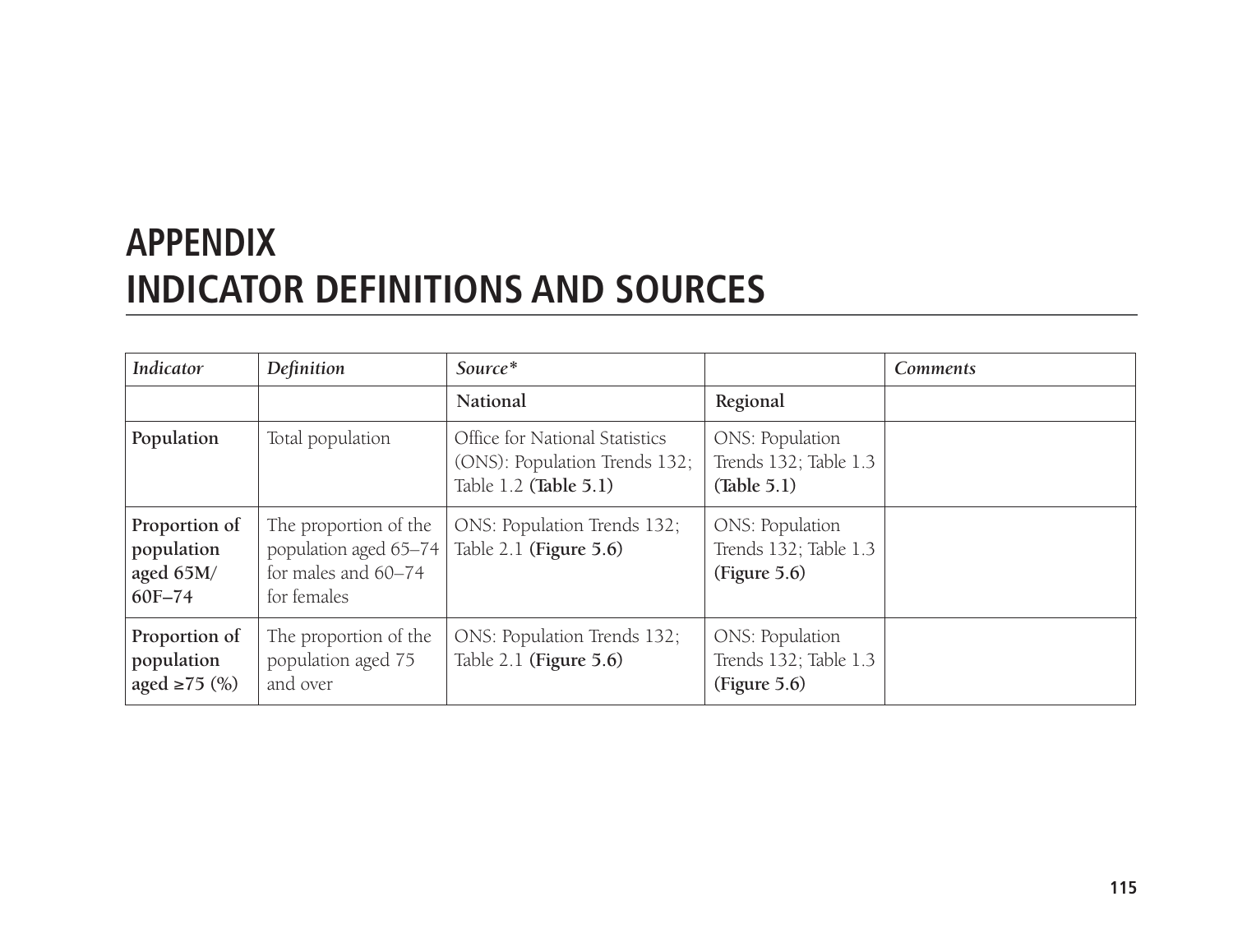| <b>Indicator</b>                 | Definition                                                                                                                                                                                                | Source*                                                                      |                                                                                 | <b>Comments</b>                                                    |
|----------------------------------|-----------------------------------------------------------------------------------------------------------------------------------------------------------------------------------------------------------|------------------------------------------------------------------------------|---------------------------------------------------------------------------------|--------------------------------------------------------------------|
|                                  |                                                                                                                                                                                                           | National                                                                     | Regional                                                                        |                                                                    |
| Standardised<br>mortality ratio  | The ratio of the number<br>of events observed in<br>a population to the<br>number that would<br>be expected if the<br>population had the<br>same distribution as a<br>standard or reference<br>population | ONS: Key Population and Vital<br>Statistics 2006; Table 4.1b<br>(Figure 5.3) | ONS: Key Population<br>and Vital Statistics<br>2006; Table 4.1b<br>(Figure 5.3) |                                                                    |
| Life<br>expectancy<br>(at birth) | The average number<br>of years to be lived by<br>those born in a<br>particular year                                                                                                                       | ONS: Population Trends 135;<br>Table 2.2 (Figures 4.1 and 4.2)               | ONS: Regional<br>Trends 41: Table 6.8<br>(Figure 5.5)                           | Data for the regions of<br>England relate to the period<br>2005-07 |
| Perinatal<br>mortality/<br>1,000 | The number of<br>stillbirths and deaths<br>under one week per<br>1,000 live births and<br>stillbirths                                                                                                     | ONS: Population Trends 132;<br>Table 2.1 (Figure 5.4)                        | ONS: Key Population<br>and Vital Statistics<br>2006; Table 4.1b<br>(Figure 5.4) |                                                                    |
| Infant<br>mortality/<br>1,000    | The number of deaths<br>at age under one year<br>per 1,000 live births                                                                                                                                    | ONS: Population Trends 132;<br>Table 2.1 (Figure 5.4)                        | ONS: Key Population<br>and Vital Statistics<br>2006; Table 4.1b<br>(Figure 5.4) |                                                                    |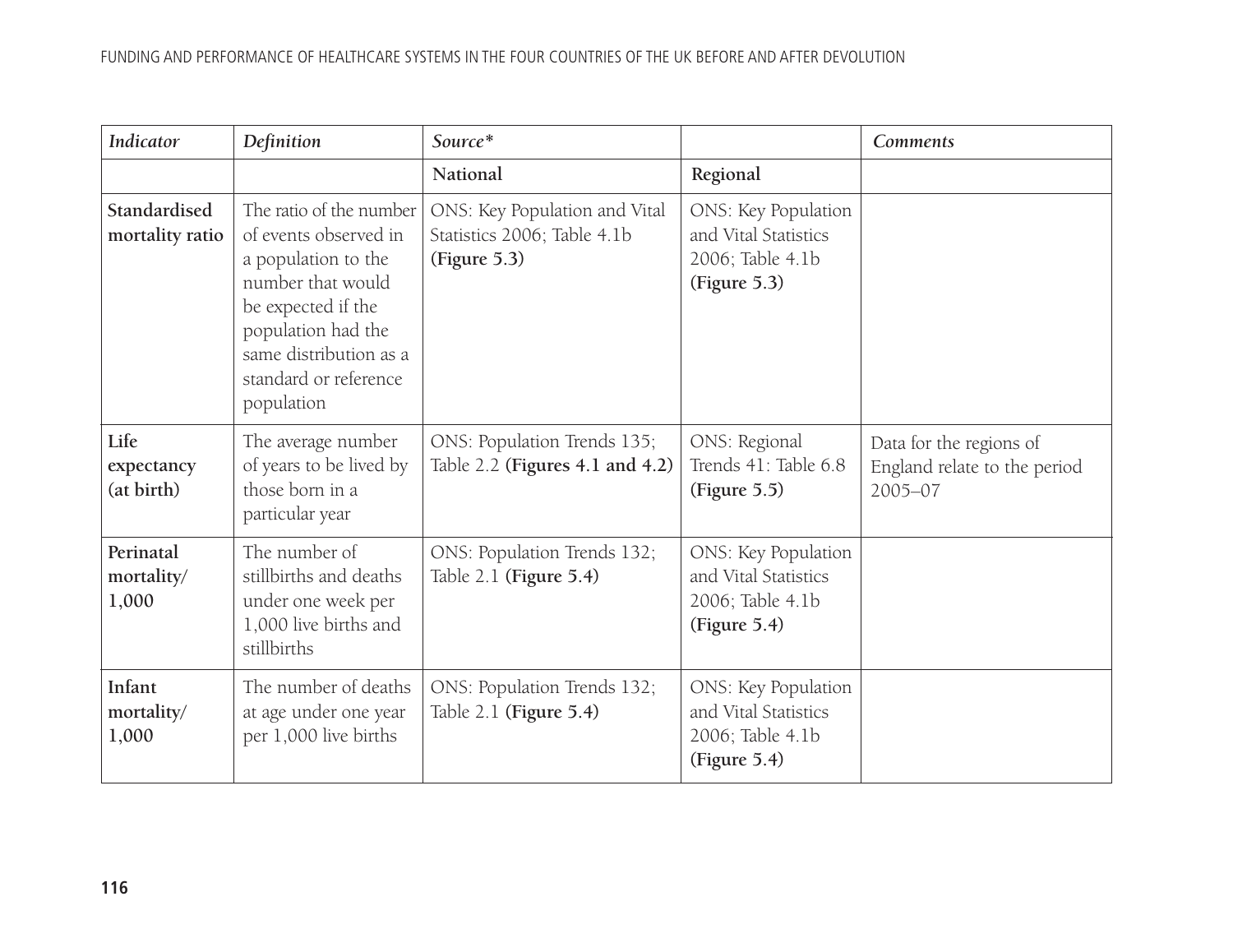| <b>Indicator</b>                                             | Definition                                                                                             | Source*                                                                                                                                                                                                                                   |                                                                                                      | <b>Comments</b>                                                                                                                                                                                                                                                                                                                                   |
|--------------------------------------------------------------|--------------------------------------------------------------------------------------------------------|-------------------------------------------------------------------------------------------------------------------------------------------------------------------------------------------------------------------------------------------|------------------------------------------------------------------------------------------------------|---------------------------------------------------------------------------------------------------------------------------------------------------------------------------------------------------------------------------------------------------------------------------------------------------------------------------------------------------|
|                                                              |                                                                                                        | National                                                                                                                                                                                                                                  | Regional                                                                                             |                                                                                                                                                                                                                                                                                                                                                   |
| Proportion<br>reporting<br>illness                           | Proportion of the<br>population reporting<br>a longstanding illness<br>or a LLSI                       | England, Scotland and Wales:<br>ONS: General Household<br>Survey 2006. Northern Ireland:<br>the Northern Ireland Statistics<br>and Research Agency (NISRA)<br>Central Survey Unit,<br>Continuous Household Survey<br>2006/07 (Figure 5.7) | ONS: General<br>Household Survey<br>2006 (Figure 5.7)                                                | Respondents in England,<br>Scotland and Wales were asked<br>an identical question to<br>respondents in Northern<br>Ireland. These were:<br>(1) Do you have any<br>longstanding illness, disability<br>or infirmity?<br>(2) Does this illness or disability<br>limit your activities in any way?                                                   |
| Restricted<br>activity in the<br>14 days before<br>interview | Proportion of the<br>population reporting<br>restricted activity in<br>the 14 days before<br>interview | England, Scotland and Wales:<br>ONS: General Household<br>Survey 2006. Northern Ireland:<br>NISRA Central Survey Unit,<br>Continuous Household Survey<br>2006/07 (Figure 5.7)                                                             | ONS: General<br>Household Survey<br>2006 (Figure 5.7)                                                | Respondents in England,<br>Scotland and Wales were asked<br>an almost identical question to<br>respondents in Northern<br>Ireland. It was: 'Now I'd like<br>you to think about the two<br>weeks ending yesterday. During<br>those two weeks, did you have<br>to cut down on any of the<br>things you usually do because of<br>illness or injury?' |
| <b>NHS</b><br>expenditure<br>per capita                      | Per capita expenditure<br>on health                                                                    | HM Treasury Public<br><b>Expenditure Statistical Analyses</b><br>2008; Table 9.11 (Figure 4.3)                                                                                                                                            | HM Treasury Public<br>Expenditure<br><b>Statistical Analyses</b><br>2008; Table 9.11<br>(Figure 5.9) |                                                                                                                                                                                                                                                                                                                                                   |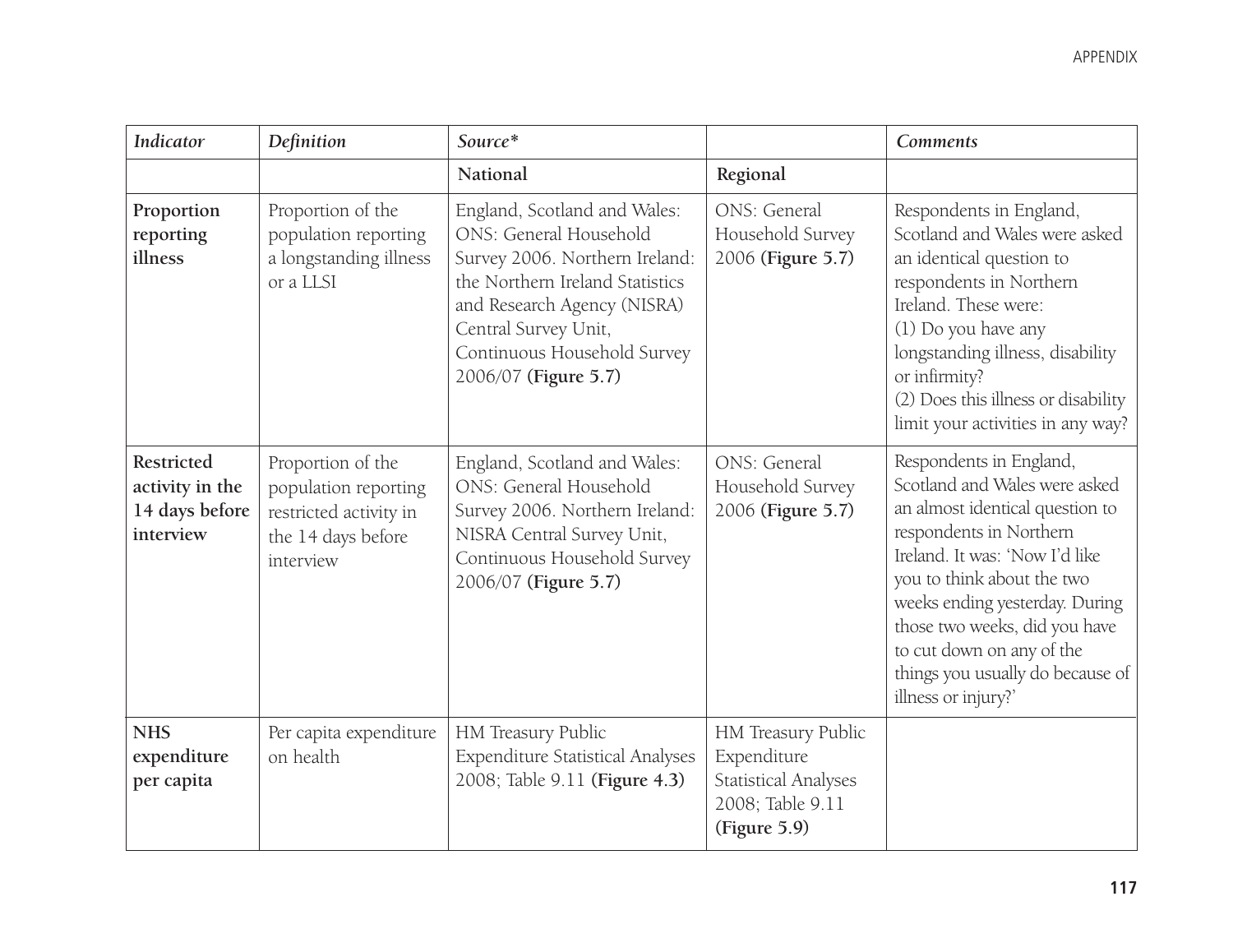| <b>Indicator</b>                                                    | Definition                                                                                                                  | Source*                                                                                                                                                               |                                                                                                                                                                                                                                  | <b>Comments</b>                                                                                                                                                                                  |
|---------------------------------------------------------------------|-----------------------------------------------------------------------------------------------------------------------------|-----------------------------------------------------------------------------------------------------------------------------------------------------------------------|----------------------------------------------------------------------------------------------------------------------------------------------------------------------------------------------------------------------------------|--------------------------------------------------------------------------------------------------------------------------------------------------------------------------------------------------|
|                                                                     |                                                                                                                             | National                                                                                                                                                              | Regional                                                                                                                                                                                                                         |                                                                                                                                                                                                  |
| Relative per<br>capita spend<br>on NHS and<br>public<br>expenditure | Relative per capita<br>spend on NHS and<br>public expenditure<br>with the UK as<br>reference                                | NHS expenditure per capita as<br>above. Public Expenditure:<br>from House of Lords Select<br>Committee on the Barnett<br>Formula (2009); Table 3, p15<br>(Figure 4.4) |                                                                                                                                                                                                                                  |                                                                                                                                                                                                  |
| Available<br>hospital beds                                          | Average daily available<br>beds per 1,000<br>population                                                                     | ONS: United Kingdom Health<br>Statistics 2008; Table 6.1<br>(Figure 5.10)                                                                                             | Department of<br>Health's Hospital<br><b>Activity Statistics</b><br>website $-$<br>www. performance.<br>doh.gov.uk/hospital<br>activity/data_requests/<br>download/beds<br>open overnight/<br>bed_07_detail.xls<br>(Figure 5.10) |                                                                                                                                                                                                  |
| Hospital<br>medical and<br>dental staff<br>per 1,000<br>population  | The number of directly<br>employed whole time<br>equivalent hospital<br>medical and dental<br>staff per 1,000<br>population | Calculated from data in ONS:<br>United Kingdom Health<br>Statistics 2008; Table 8.3<br>(Figure 4.5)                                                                   | NHS Information<br>Centre website -<br>www.ic.nhs.uk/<br>(Figure 5.11)                                                                                                                                                           | Excludes general practitioners;<br>includes hospital medical<br>and dental staff holding<br>permanent, paid and/or<br>honorary appointments in<br>NHS hospitals and community<br>health services |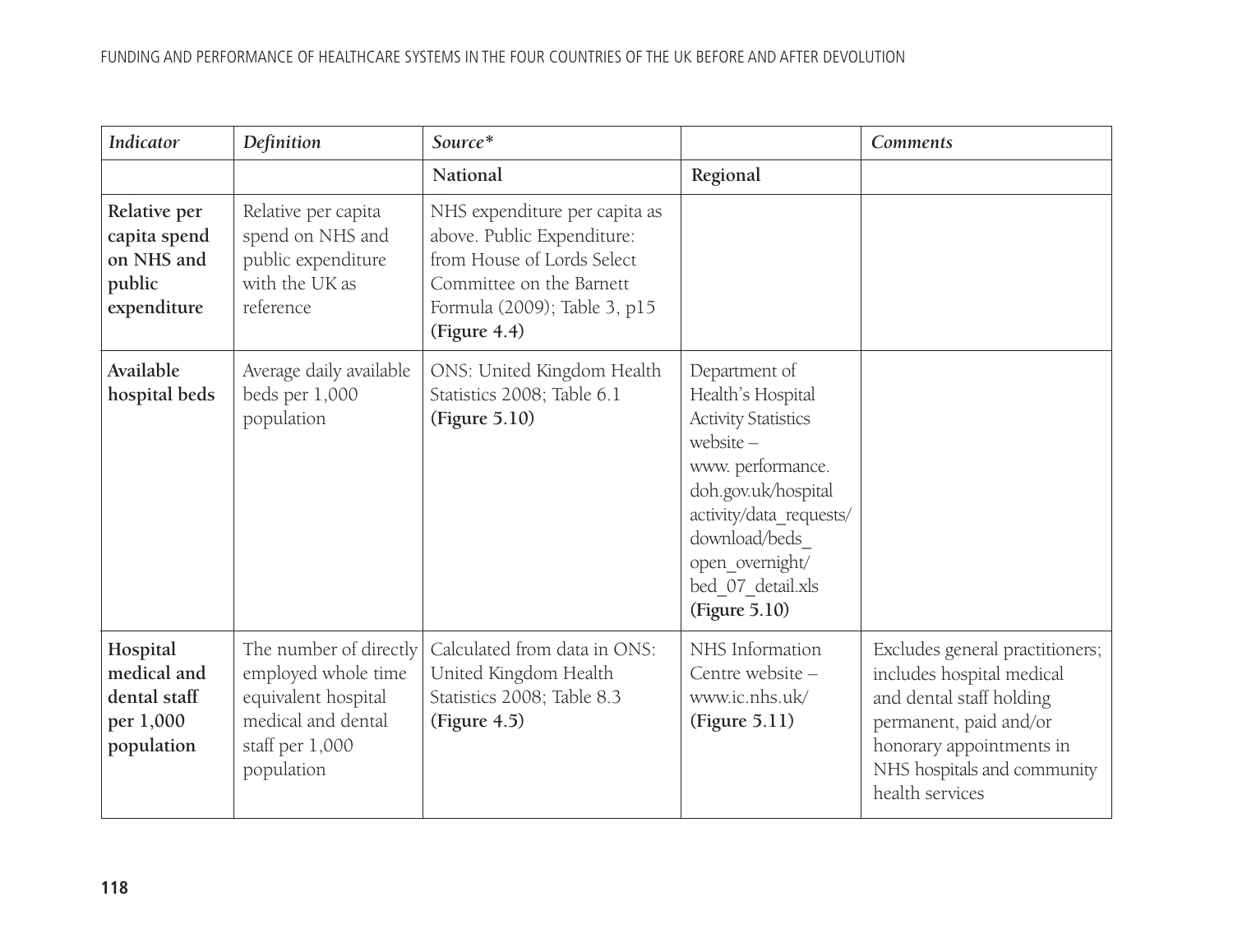| <b>Indicator</b>                                                              | Definition                                                                                                                                                                            | Source*                                                                                             |                                                                                    | <b>Comments</b>                                                                                                     |
|-------------------------------------------------------------------------------|---------------------------------------------------------------------------------------------------------------------------------------------------------------------------------------|-----------------------------------------------------------------------------------------------------|------------------------------------------------------------------------------------|---------------------------------------------------------------------------------------------------------------------|
|                                                                               |                                                                                                                                                                                       | National                                                                                            | Regional                                                                           |                                                                                                                     |
| Nursing,<br>midwifery and<br>health visiting<br>staff per 1,000<br>population | The number of whole<br>time equivalent<br>nursing, midwifery and<br>health visiting staff per<br>1,000 population                                                                     | Calculated from data in ONS:<br>United Kingdom Health<br>Statistics 2008; Table 8.3<br>(Figure 4.7) | NHS Information<br>Centre website -<br>www.ic.nhs.uk/<br>(Figure 5.12)             | Includes healthcare assistants;<br>excludes nurse teachers and<br>student nurses                                    |
| General<br>practitioners<br>per 1,000<br>population                           | The number of general<br>practitioners per 1,000<br>population                                                                                                                        | Calculated from data in ONS:<br>Regional Trends 40; Table 7.13<br>(Figure 4.6)                      | Calculated from data<br>in ONS: Regional<br>Trends 40; Table<br>7.13 (Figure 5.14) |                                                                                                                     |
| Management<br>and support<br>staff per $1,000$<br>population                  | The number of whole<br>time equivalent<br>management and<br>support staff (defined<br>as staff essential to the<br>day-to-day running of<br>the organisation) per<br>1,000 population | Calculated from data in ONS:<br>United Kingdom Health<br>Statistics 2008; Table 8.3<br>(Figure 4.8) | NHS Information<br>Centre website -<br>www.ic.nhs.uk/<br>(Figure 5.13)             | Northern Ireland data include<br>administrative and clerical<br>staff in personal social services<br>as well as NHS |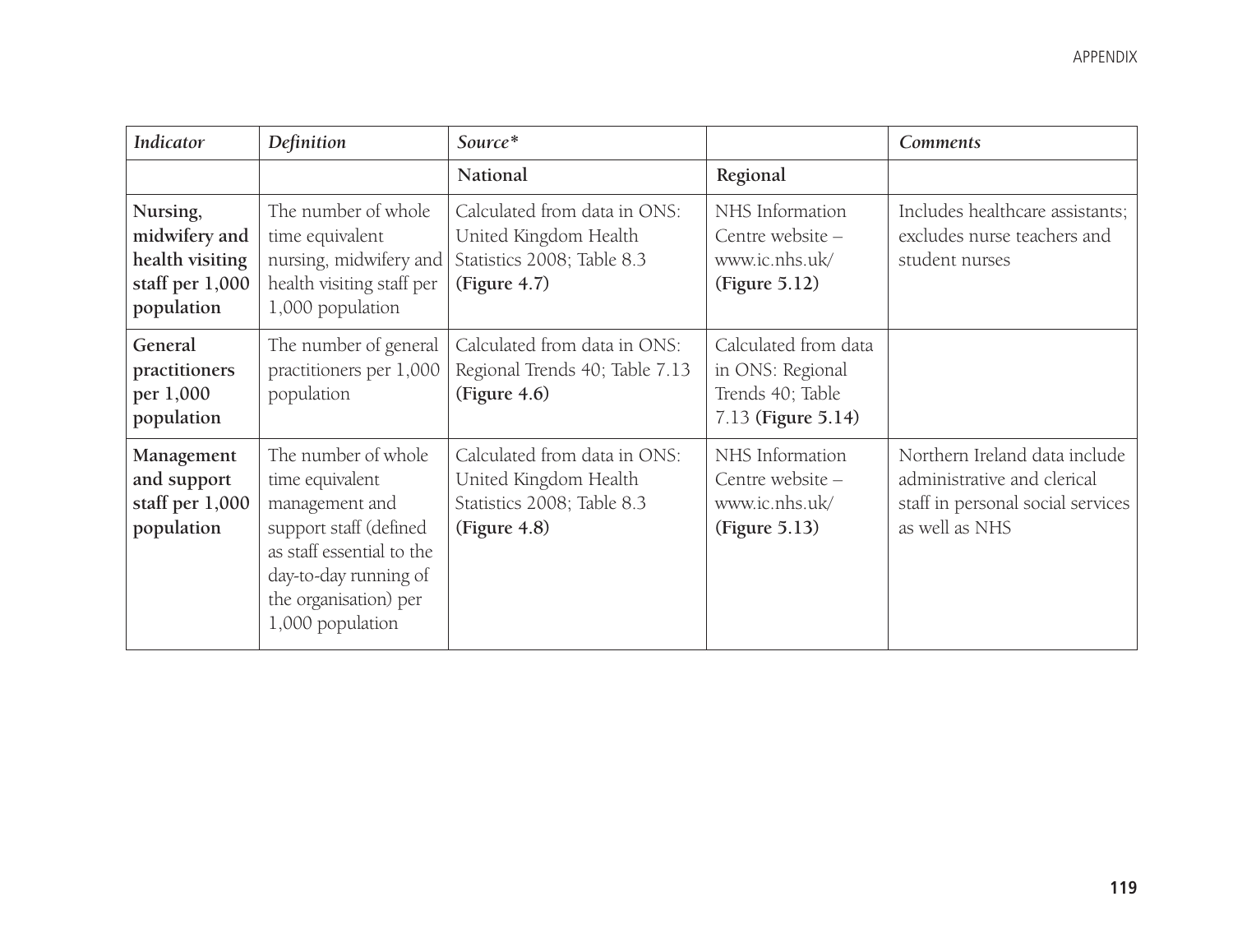| <b>Indicator</b>                                      | Definition                                                          | Source*                                                                                                                                                                                                                                                                                                                                                                                                                                                          |                                                         | <b>Comments</b>                                                                                                                                                                                                                                                                                                                                                                 |
|-------------------------------------------------------|---------------------------------------------------------------------|------------------------------------------------------------------------------------------------------------------------------------------------------------------------------------------------------------------------------------------------------------------------------------------------------------------------------------------------------------------------------------------------------------------------------------------------------------------|---------------------------------------------------------|---------------------------------------------------------------------------------------------------------------------------------------------------------------------------------------------------------------------------------------------------------------------------------------------------------------------------------------------------------------------------------|
|                                                       |                                                                     | National                                                                                                                                                                                                                                                                                                                                                                                                                                                         | Regional                                                |                                                                                                                                                                                                                                                                                                                                                                                 |
| Outpatient<br>appointments<br>per 1,000<br>population | The number of<br>outpatient<br>appointments per<br>1,000 population | Calculated from data in ONS:<br>Regional Trends 40; Table 7.11<br>The number appearing in the<br>above table for Scotland in<br>2006 was significantly lower<br>than that appearing on the<br><b>Information Services Division</b><br>(ISD) for Scotland website; as a<br>result the number from the ISD<br>website for Scotland was used<br>instead (Figure 4.9)                                                                                                | ONS: Regional<br>Trends 40; Table 7.11<br>(Figure 5.16) | An outpatient is a non-resident<br>of a hospital seen by a consultant<br>for treatment or advice at a<br>clinical outpatient department.<br>A new outpatient is one whose<br>first attendance is part of a<br>continuous series for the same<br>course of treatment falling within<br>the period in question<br>Data were for the financial year<br>2005/06 rather than 2006/07 |
| Day cases per<br>1,000<br>population                  | The number of day<br>cases per 1,000<br>population                  | ONS: United Kingdom Health<br>Statistics 2008; Table 6.1<br>The method used to count day<br>cases changed in Wales in<br>2006/07, making comparisons<br>in Wales over time and across<br>the countries problematic. The<br>figures reported here for Wales<br>come from a document about<br>the changes produced by the<br>Welsh Assembly Government,<br>available at http://wales.gov.uk/<br>topics/statistics/articles/adjust<br>nhsday/?lang=en (Figure 4.10) | ONS: Regional<br>Trends 40; Table 7.11<br>(Figure 5.17) | A day case is a patient who<br>comes for investigation,<br>treatment or operation under<br>clinical supervision on a<br>planned non-resident basis,<br>who occupies a bed for part or<br>all of that day, and returns<br>home the same day<br>Data were for the financial year<br>2005/06 rather than 2006/07                                                                   |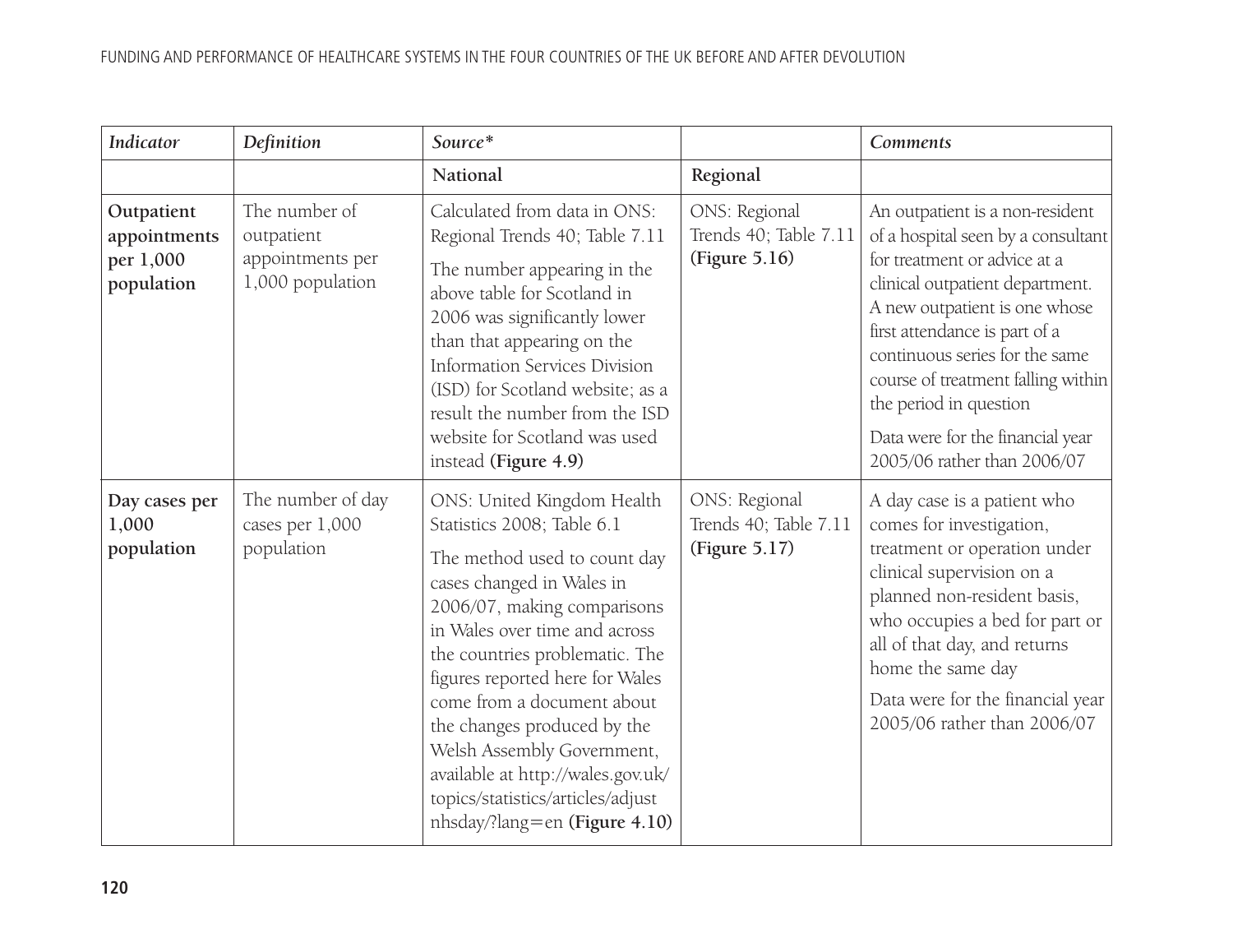| <b>Indicator</b>                                                                                                                 | Definition                                                                                                                                                                                                   | Source*                                                                      |                                                                                    | <b>Comments</b>                                                                                                                                                                                                                                                                                                                                                                                                                                                                                           |
|----------------------------------------------------------------------------------------------------------------------------------|--------------------------------------------------------------------------------------------------------------------------------------------------------------------------------------------------------------|------------------------------------------------------------------------------|------------------------------------------------------------------------------------|-----------------------------------------------------------------------------------------------------------------------------------------------------------------------------------------------------------------------------------------------------------------------------------------------------------------------------------------------------------------------------------------------------------------------------------------------------------------------------------------------------------|
|                                                                                                                                  |                                                                                                                                                                                                              | National                                                                     | Regional                                                                           |                                                                                                                                                                                                                                                                                                                                                                                                                                                                                                           |
| Inpatient<br>admissions<br>per 1,000<br>population                                                                               | The number of<br>inpatient admissions<br>per 1,000 population                                                                                                                                                | ONS: United Kingdom Health<br>Statistics 2008; Table 6.1<br>(Figure 4.11)    | ONS: Regional<br>Trends 40;<br>Table 7.11<br>(Figure 5.18)                         |                                                                                                                                                                                                                                                                                                                                                                                                                                                                                                           |
| Outpatient<br>appointments<br>per hospital<br>medical and<br>dental/nursing,<br>midwifery and<br>health visiting<br>staff member | The number of<br>outpatient<br>appointments per<br>1,000 population<br>divided by the number<br>of hospital medical<br>and dental/nursery,<br>midwifery and health<br>visiting staff per 1,000<br>population | Based on staff numbers and<br>activity data above<br>(Figures 4.12 and 4.15) | Based on staff<br>numbers and activity<br>data above<br>(Figures 5.20 and<br>5.23) | England is divided into nine<br>regions and ten strategic health<br>authorities (SHAs). The regions<br>and SHAs are identical with the<br>exception of the South East<br>region, which has been divided<br>into two SHAs - South East<br>Coast and South Central. As<br>the data on outpatient activity<br>were reported at the regional<br>level and the staff data at the<br>SHA level, it was not possible<br>to look at output per staff<br>member for the South East<br>Coast and South Central SHAs |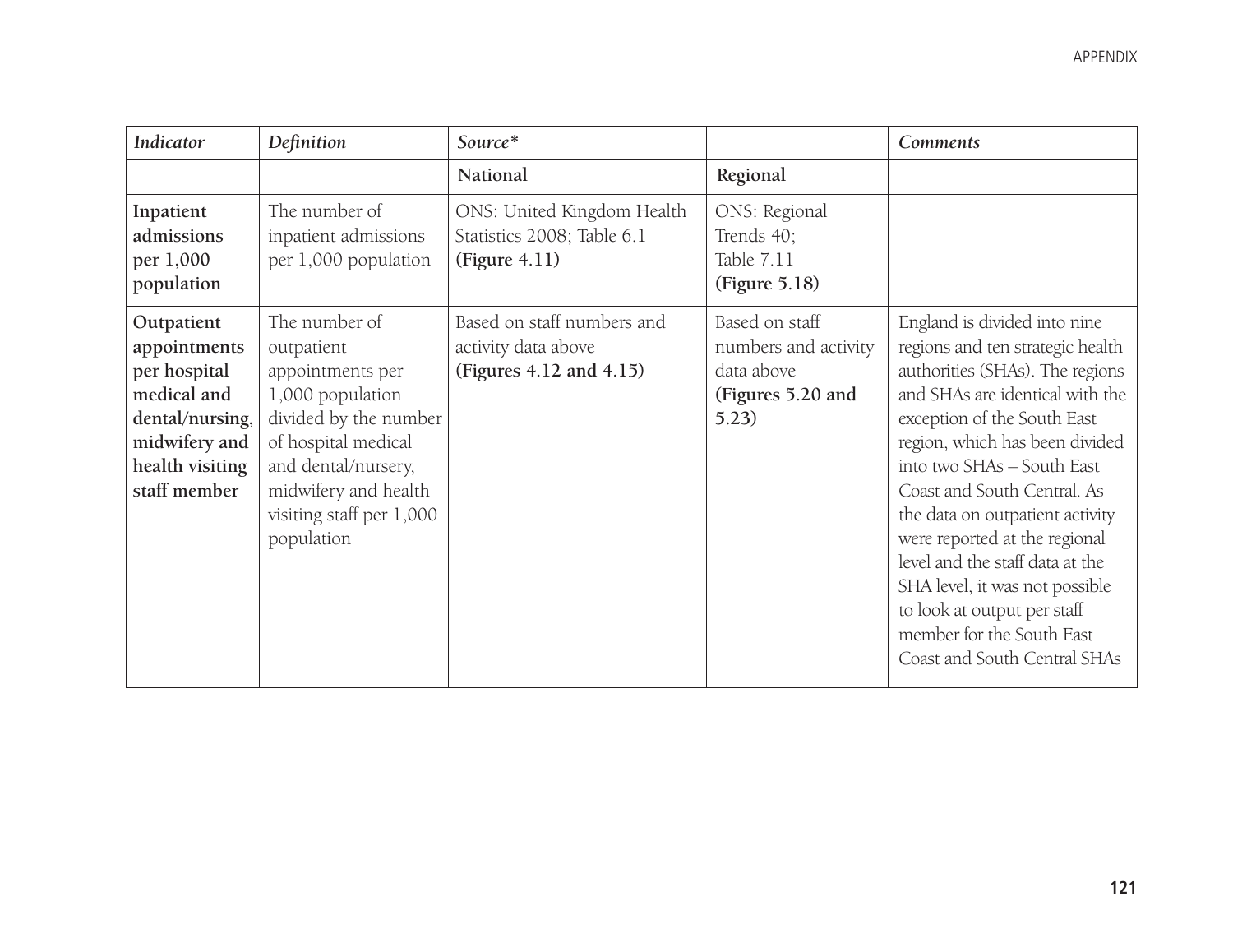| <b>Indicator</b>                                                                                                              | Definition                                                                                                                                                                                             | Source*                                                                      |                                                                                    | <b>Comments</b>                                                                                                                               |
|-------------------------------------------------------------------------------------------------------------------------------|--------------------------------------------------------------------------------------------------------------------------------------------------------------------------------------------------------|------------------------------------------------------------------------------|------------------------------------------------------------------------------------|-----------------------------------------------------------------------------------------------------------------------------------------------|
|                                                                                                                               |                                                                                                                                                                                                        | National                                                                     | Regional                                                                           |                                                                                                                                               |
| Inpatient<br>admissions<br>per hospital<br>medical and<br>dental/nursing,<br>midwifery and<br>health visiting<br>staff member | The number of<br>inpatient admissions<br>per 1,000 population<br>divided by the number<br>of hospital medical<br>and dental/nursery,<br>midwifery and health<br>visiting staff per 1,000<br>population | Based on staff numbers and<br>activity data above<br>(Figures 4.13 and 4.16) | Based on staff<br>numbers and activity<br>data above<br>(Figures 5.21 and<br>5.24) | See comment above for<br>outpatient appointments per<br>hospital medical and<br>dental/nursing, midwifery and<br>health visiting staff member |
| Day cases per<br>hospital<br>medical and<br>dental/nursing<br>midwifery and<br>health visiting<br>staff member                | The number of day<br>cases per 1,000<br>population divided by<br>the number of hospital<br>medical and dental/<br>nursing, midwifery and<br>health visiting staff per<br>1,000 population              | Based on staff numbers and<br>activity data above<br>(Figures 4.14 and 4.17) | Based on staff<br>numbers and activity<br>data above<br>(Figures 5.22 and<br>5.25) | See comment above for<br>outpatient appointments per<br>hospital medical and<br>dental/nursing, midwifery and<br>health visiting staff member |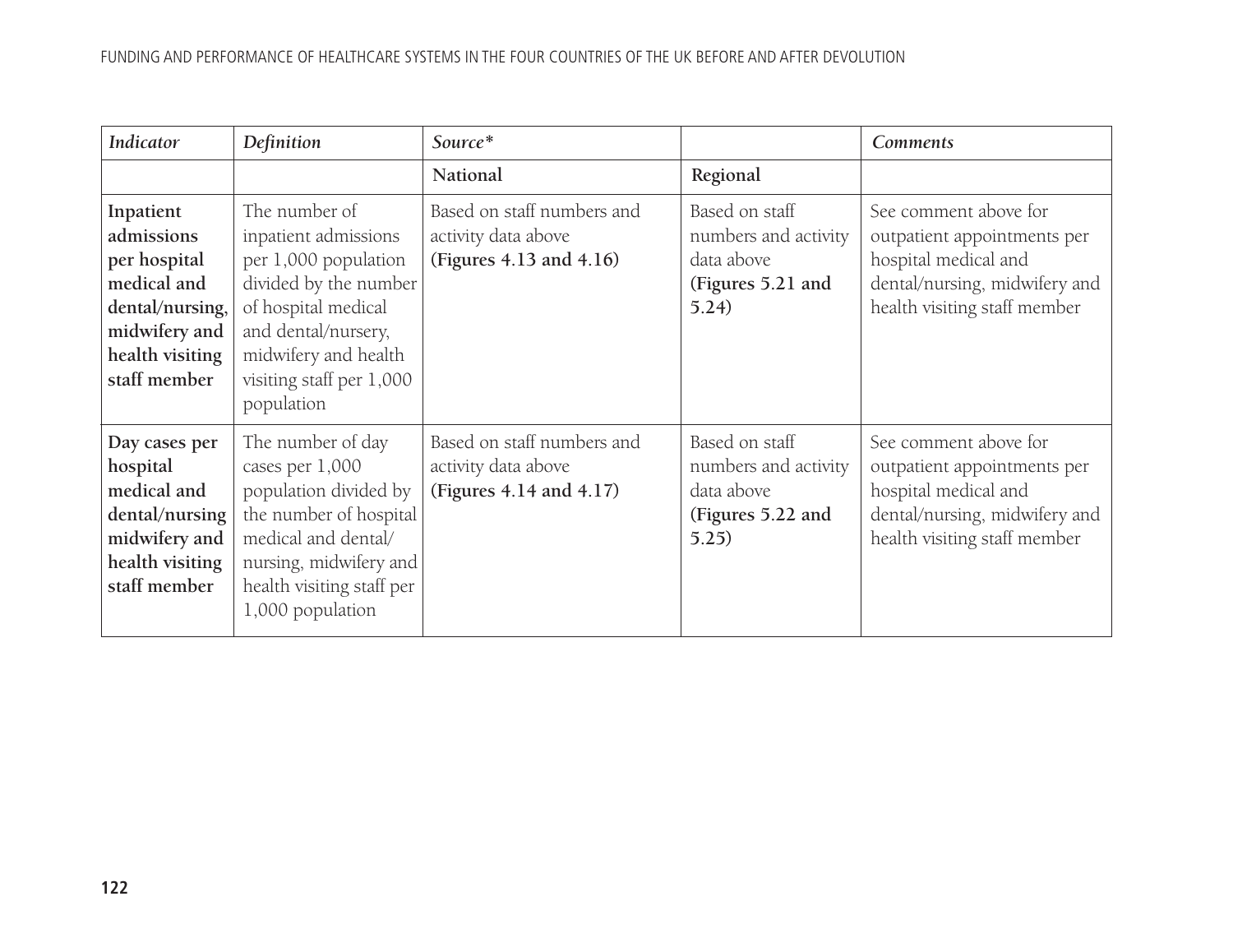| <b>Indicator</b>                                                                                                  | Definition                                                                                                   | Source*                                                                                                                                                                                                                                                                                                                                                                                                              |          | <b>Comments</b>                                                                                                                                                                               |
|-------------------------------------------------------------------------------------------------------------------|--------------------------------------------------------------------------------------------------------------|----------------------------------------------------------------------------------------------------------------------------------------------------------------------------------------------------------------------------------------------------------------------------------------------------------------------------------------------------------------------------------------------------------------------|----------|-----------------------------------------------------------------------------------------------------------------------------------------------------------------------------------------------|
|                                                                                                                   |                                                                                                              | National                                                                                                                                                                                                                                                                                                                                                                                                             | Regional |                                                                                                                                                                                               |
| Operation<br>rates for<br>selected<br>hospital<br>procedures per<br>10,000<br>population                          | The number of<br>selected procedures<br>performed per 10,000<br>population                                   | England: Department of Health<br>Hospital Episode Statistics<br>online - www.hesonline.nhs.uk/<br>Scotland: Special request from<br>ISD Scotland<br>Wales: Health Solutions Wales,<br>PEDW statistics: 2005/06<br>Northern Ireland: Special<br>request from DHSSPS<br>(Table 4.1)                                                                                                                                    |          | The specific procedures<br>chosen (C71, C75, J18, T20,<br>W40-W42, L85-L87,<br>W37-W39, K40-K46) are<br>relatively common procedures<br>in each country                                       |
| Percentage of<br>inpatient and<br>day cases<br>waiting less<br>than six<br>months for<br>admission or<br>day case | The percentage of<br>inpatient and day<br>cases waiting less than<br>six months for<br>admission or day case | England: Department of Health<br>Hospital Waiting Times/list<br>statistics - www.performance.<br>doh.gov.uk/waitingtimes/<br>index.htm<br>Wales: Health Statistics Wales<br>2008 - http://wales.gov.uk/<br>topics/statistics/headlines/health<br>2008/hdw20080731/?lang=en<br>Northern Ireland: Statistics<br>Release on Northern Ireland's<br>waiting lists in March 2006 -<br>www.dhsspsni.gov.uk<br>(Figure 4.18) |          | See note above regarding<br>waiting times for Scotland<br>It was not possible to get<br>comparable data on waiting<br>times for the regions of<br>England and the other<br>countries for 2006 |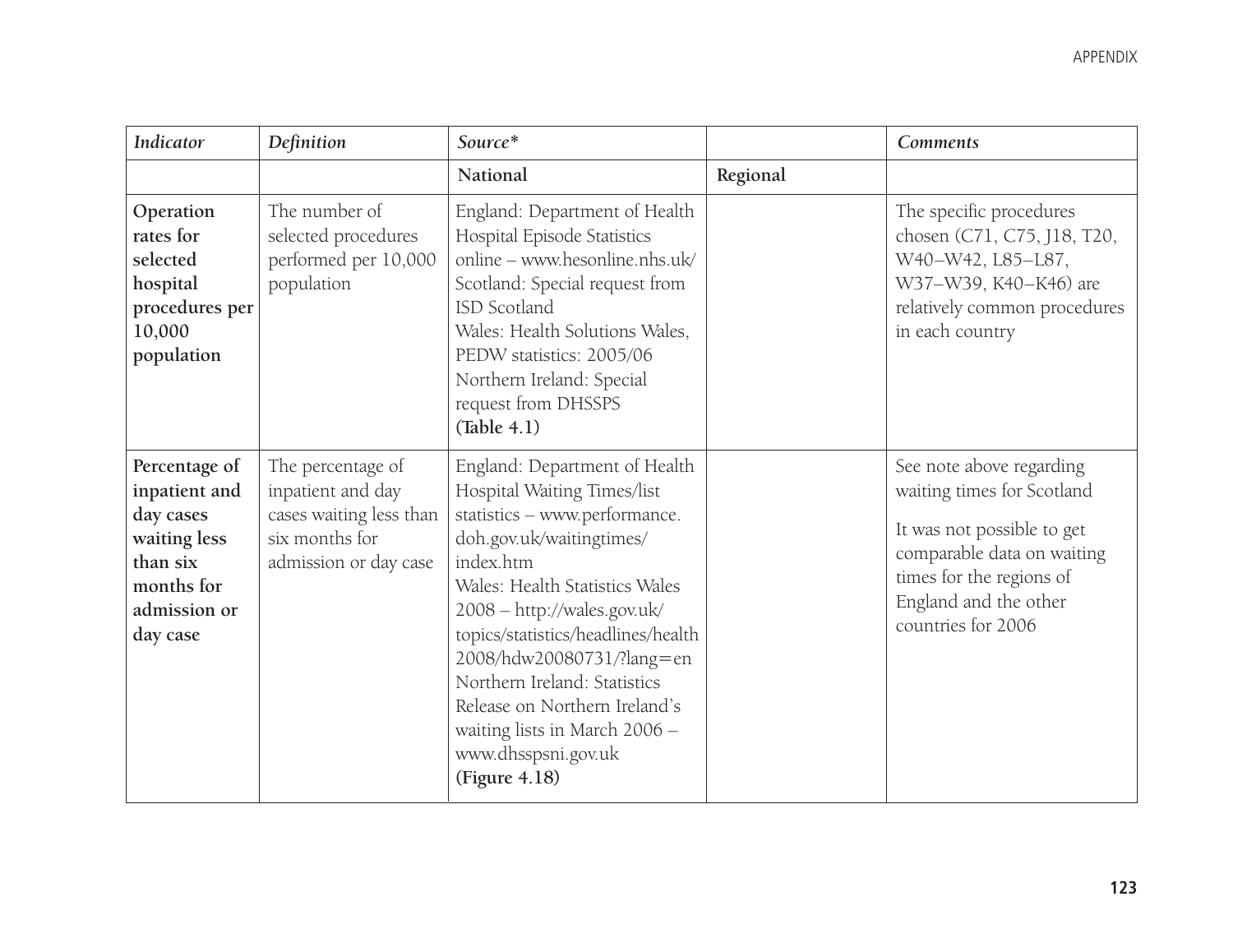| <b>Indicator</b>                                                                                   | Definition                                                                                               | Source*                                                                                                                                                                                                                                                                                                                                                                                                          |                                                                                                                                                             | <b>Comments</b>                                                                                                                                                                               |
|----------------------------------------------------------------------------------------------------|----------------------------------------------------------------------------------------------------------|------------------------------------------------------------------------------------------------------------------------------------------------------------------------------------------------------------------------------------------------------------------------------------------------------------------------------------------------------------------------------------------------------------------|-------------------------------------------------------------------------------------------------------------------------------------------------------------|-----------------------------------------------------------------------------------------------------------------------------------------------------------------------------------------------|
|                                                                                                    |                                                                                                          | National                                                                                                                                                                                                                                                                                                                                                                                                         | Regional                                                                                                                                                    |                                                                                                                                                                                               |
| Percentage of<br>patients<br>waiting less<br>than three<br>months for<br>outpatient<br>appointment | The percentage of<br>patients waiting less<br>than three months for<br>outpatient<br>appointment         | England: Department of Health<br>Hospital Waiting Times/list<br>statistics - www.performance.doh.<br>gov.uk/waitingtimes/index.htm<br>Wales: Health Statistics Wales<br>2008 - http://wales.gov.uk/<br>topics/statistics/headlines/health<br>2008/hdw20080731/?lang=en<br>Northern Ireland: Statistics<br>Release on Northern Ireland's<br>waiting lists in March 2006 -<br>www.dhsspsni.gov.uk<br>(Figure 4.19) |                                                                                                                                                             | See note above regarding<br>waiting times for Scotland<br>It was not possible to get<br>comparable data on waiting<br>times for the regions of<br>England and the other<br>countries for 2006 |
| Percentage<br>waiting more<br>than 13 weeks<br>for inpatient<br>admission or<br>day case           | The percentage of<br>patients waiting more<br>than 13 weeks for an<br>inpatient admission or<br>day case | England: Department of Health<br>Hospital Waiting Times/list<br>statistics - www.performance.doh.<br>gov.uk/waitingtimes/index.htm<br>Wales: Health Statistics Wales<br>2008 - http://wales.gov.uk/<br>topics/statistics/headlines/health<br>2008/hdw20080731/?lang=en<br>Northern Ireland: Statistics<br>Release on Northern Ireland's<br>waiting lists in March 2006 -<br>www.dhsspsni.gov.uk<br>(Figure 5.26) | England Department<br>of Health Hospital<br>Waiting Times/list<br>statistics-<br>www.performance.<br>doh.gov.uk/waiting<br>times/index.htm<br>(Figure 5.26) |                                                                                                                                                                                               |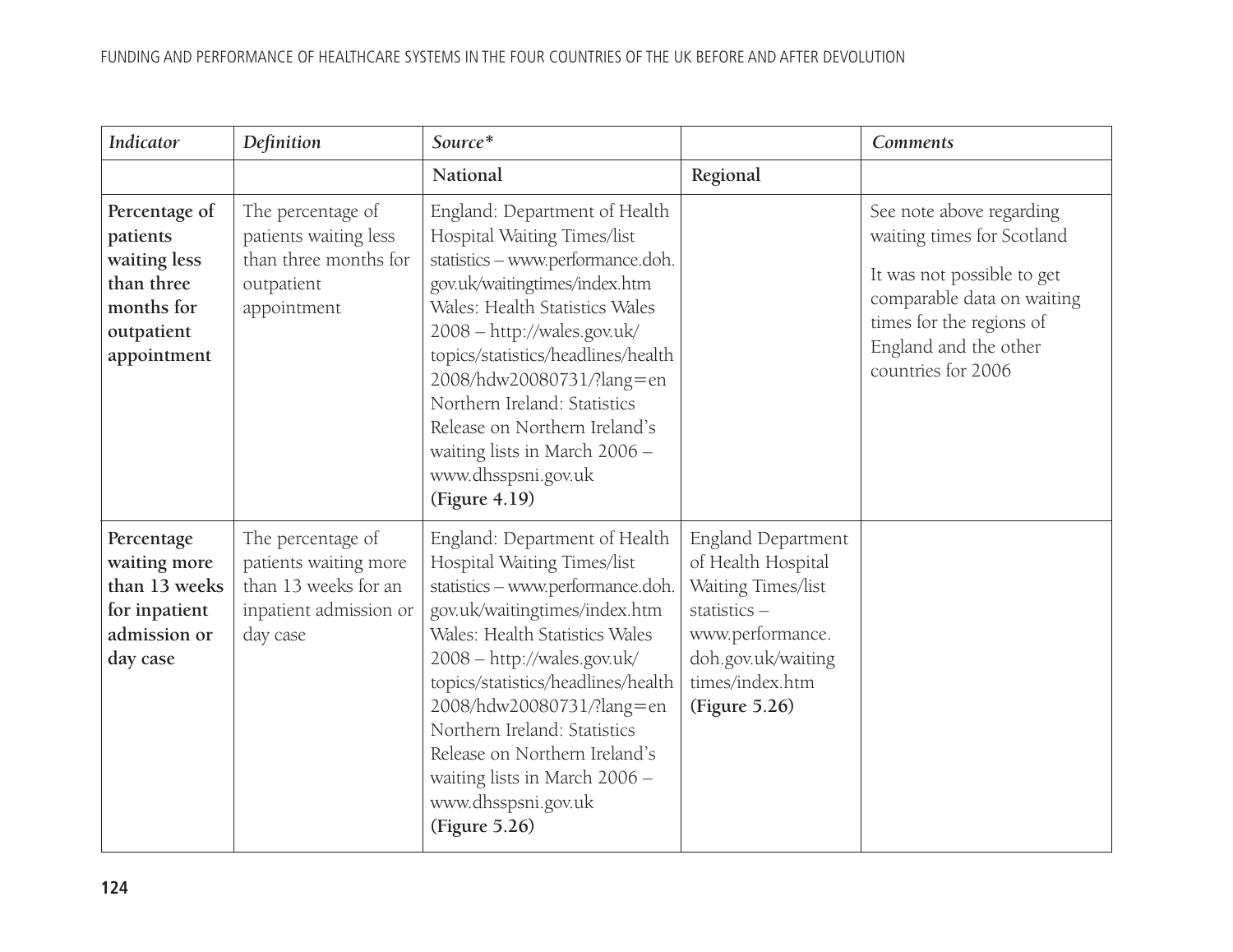| <b>Indicator</b>                                                             | Definition                                                                                                                                                                                                                                 | Source*                                                                                                                                                                                                                                                                                                                                                                                                                                                                                                                                                                                                                                                                              |          | <b>Comments</b> |
|------------------------------------------------------------------------------|--------------------------------------------------------------------------------------------------------------------------------------------------------------------------------------------------------------------------------------------|--------------------------------------------------------------------------------------------------------------------------------------------------------------------------------------------------------------------------------------------------------------------------------------------------------------------------------------------------------------------------------------------------------------------------------------------------------------------------------------------------------------------------------------------------------------------------------------------------------------------------------------------------------------------------------------|----------|-----------------|
|                                                                              |                                                                                                                                                                                                                                            | National                                                                                                                                                                                                                                                                                                                                                                                                                                                                                                                                                                                                                                                                             | Regional |                 |
| Percentage of<br>category A<br>ambulance<br>calls met<br>within 8<br>minutes | Emergency calls (made<br>by dialling 999) that<br>were judged as<br>possibly 'immediately<br>life-threatening'. The<br>target initially agreed<br>for each UK country<br>was that 75 per cent<br>of such calls be met<br>within 8 minutes. | England<br>For 1999 to 2001: Department<br>of Health (1999) Ambulance<br>Services, England: 1998-99.<br>London: Department of Health.<br>Department of Health (2000)<br>Ambulance Services, England:<br>1999-2000. London:<br>Department of Health.<br>Department of Health (2001)<br>Ambulance Services, England:<br>2000-01. London: Department<br>of Health.<br>www.dh.gov.uk/assetRoot/04/<br>02/14/73/04021473.pdf<br>For 2002 to 2007: Information<br>Centre (2007) Ambulance<br>Services, England 2006-07.<br>Leeds: Information Centre.<br>www.ic.nhs.uk/statistics-and-<br>data-collections/audits-and-<br>performance/ambulance/<br>ambulance-services-england-<br>2006-07 |          |                 |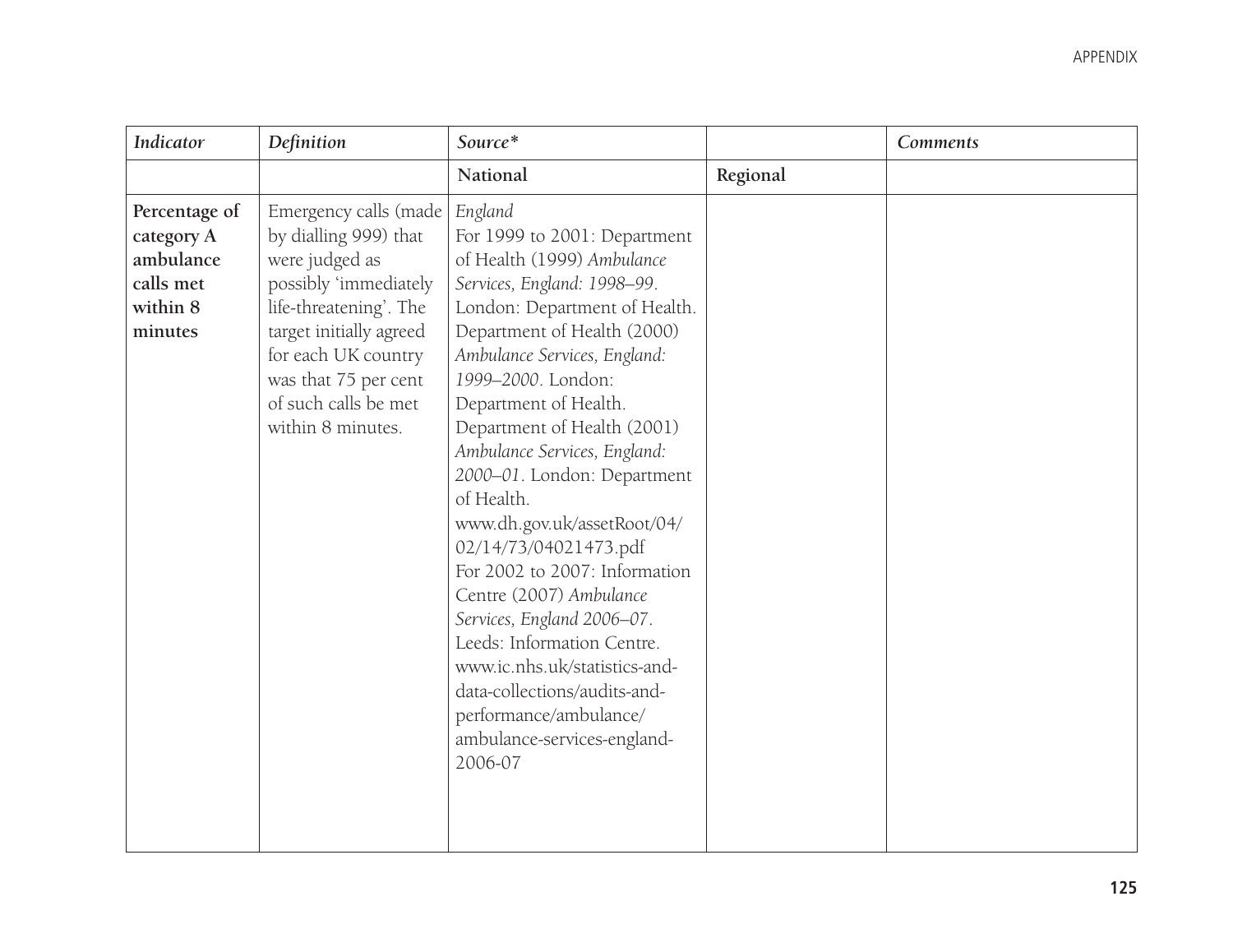## FUNDING AND PERFORMANCE OF HEALTHCARE SYSTEMS IN THE FOUR COUNTRIES OF THE UK BEFORE AND AFTER DEVOLUTION

| <b>Indicator</b> | Definition | Source*                                                                                                                                                                                                                                                                                                                                                                                                                                                                                                                                                                                                                                                                                                                                                             |          | Comments |
|------------------|------------|---------------------------------------------------------------------------------------------------------------------------------------------------------------------------------------------------------------------------------------------------------------------------------------------------------------------------------------------------------------------------------------------------------------------------------------------------------------------------------------------------------------------------------------------------------------------------------------------------------------------------------------------------------------------------------------------------------------------------------------------------------------------|----------|----------|
|                  |            | National                                                                                                                                                                                                                                                                                                                                                                                                                                                                                                                                                                                                                                                                                                                                                            | Regional |          |
|                  |            | Wales<br>For 2000 to 2004: National<br>Assembly for Wales (2005)<br>Chapter 13: Patient Transport<br>Services, in Health Statistics<br>Wales 2006. Cardiff: National<br>Assembly for Wales.<br>http://wales.gov.uk/topics/<br>statistics/publications/<br>publication-archive/hsw<br>2006/?lang=en<br>For 2005 and 2006: Auditor<br>General for Wales (2006)<br>Ambulance Services in<br>Wales. Cardiff: The Stationery<br>Office, p37. www.wao.gov.uk/<br>assets/englishdocuments/<br>Ambulance_Inquiry.pdf<br>For 2007: Welsh Assembly<br>Government (2007) Ambulance<br>Services in Wales: 1 January-31<br>March 2007 (revised). Cardiff:<br>Welsh Assembly Government.<br>http://new.wales.gov.uk/<br>topics/statistics/headlines/<br>health-2007/hdw200705301/ |          |          |
|                  |            | $?$ lang=en                                                                                                                                                                                                                                                                                                                                                                                                                                                                                                                                                                                                                                                                                                                                                         |          |          |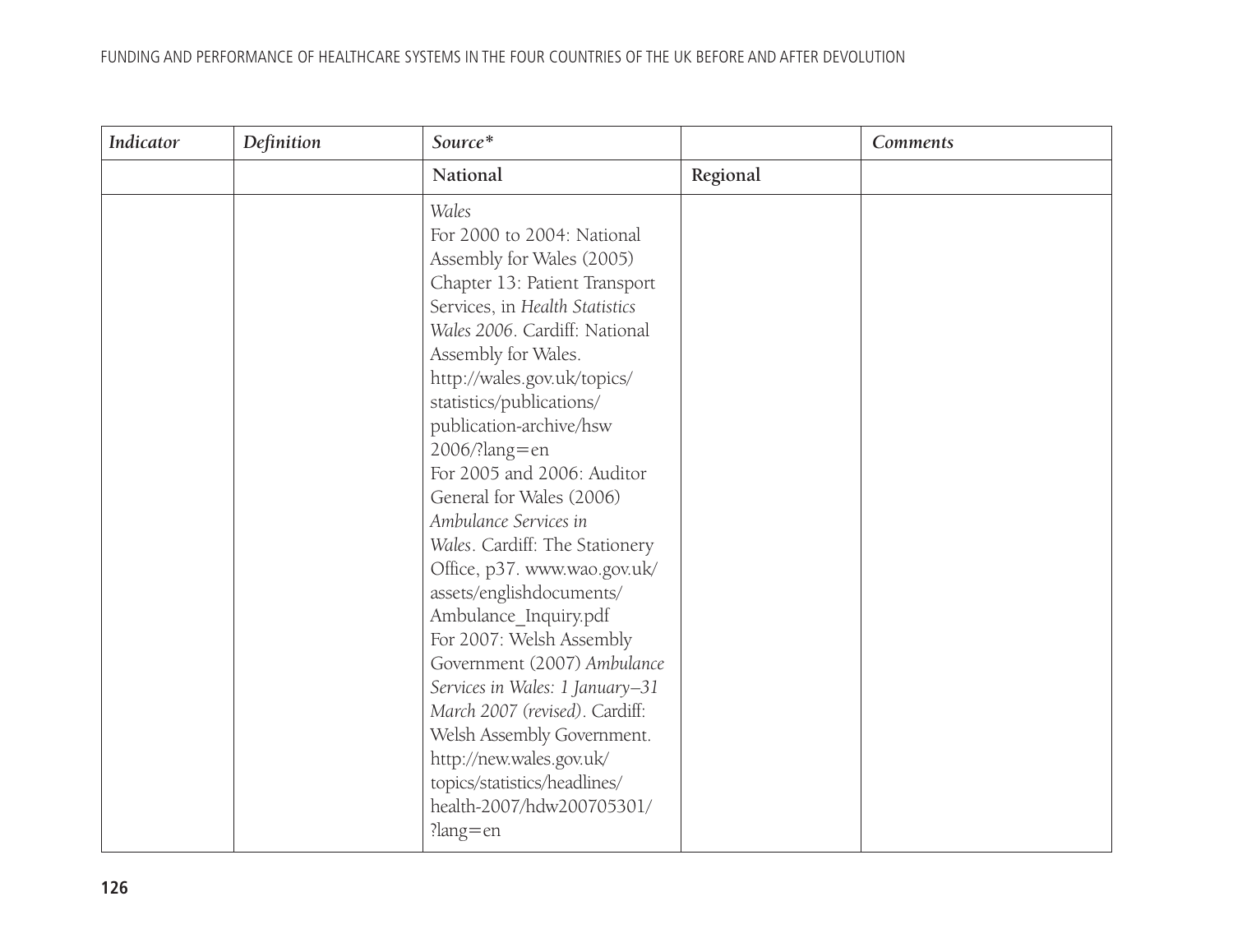| <b>Indicator</b>                                                                                                                                                           | Definition                                                                                                                                                                                                                                     | Source*                                                                                                                                                                                                                                                                                                                    |          | Comments |
|----------------------------------------------------------------------------------------------------------------------------------------------------------------------------|------------------------------------------------------------------------------------------------------------------------------------------------------------------------------------------------------------------------------------------------|----------------------------------------------------------------------------------------------------------------------------------------------------------------------------------------------------------------------------------------------------------------------------------------------------------------------------|----------|----------|
|                                                                                                                                                                            |                                                                                                                                                                                                                                                | National                                                                                                                                                                                                                                                                                                                   | Regional |          |
|                                                                                                                                                                            |                                                                                                                                                                                                                                                | Scotland<br>For 2004 to 2006: Auditor<br>General for Wales (2006) op. cit.<br>For 2007: Audit Scotland<br>(2007) Scottish Ambulance<br>Service - report on the 2006/07<br>audit. Edinburgh: Audit<br>Scotland, p2. http://audit-<br>scotland.gov.uk/docs/health/<br>2007/fa 0607 ambulance<br>service.pdf<br>(Figure 4.20) |          |          |
| Percentage of<br>the public<br>satisfied with<br>general<br>running of the<br>NHS; with<br>inpatient care;<br>with<br>outpatient<br>care; with<br>general<br>practice care | The percentage of<br>survey respondents<br>who replied that they<br>were 'very satisfied'<br>or 'quite satisfied'<br>with the general<br>running of the NHS;<br>with inpatient care;<br>with outpatient<br>care; with general<br>practice care | England, Scotland and Wales:<br>calculated from responses to<br>the British Social Attitudes<br>2006 Survey.<br>Northern Ireland: calculated<br>from responses to Northern<br>Ireland Life and Times<br>2007 Survey<br>(Figures 4.21, 4.22, 4.23 and<br>4.24)                                                              |          |          |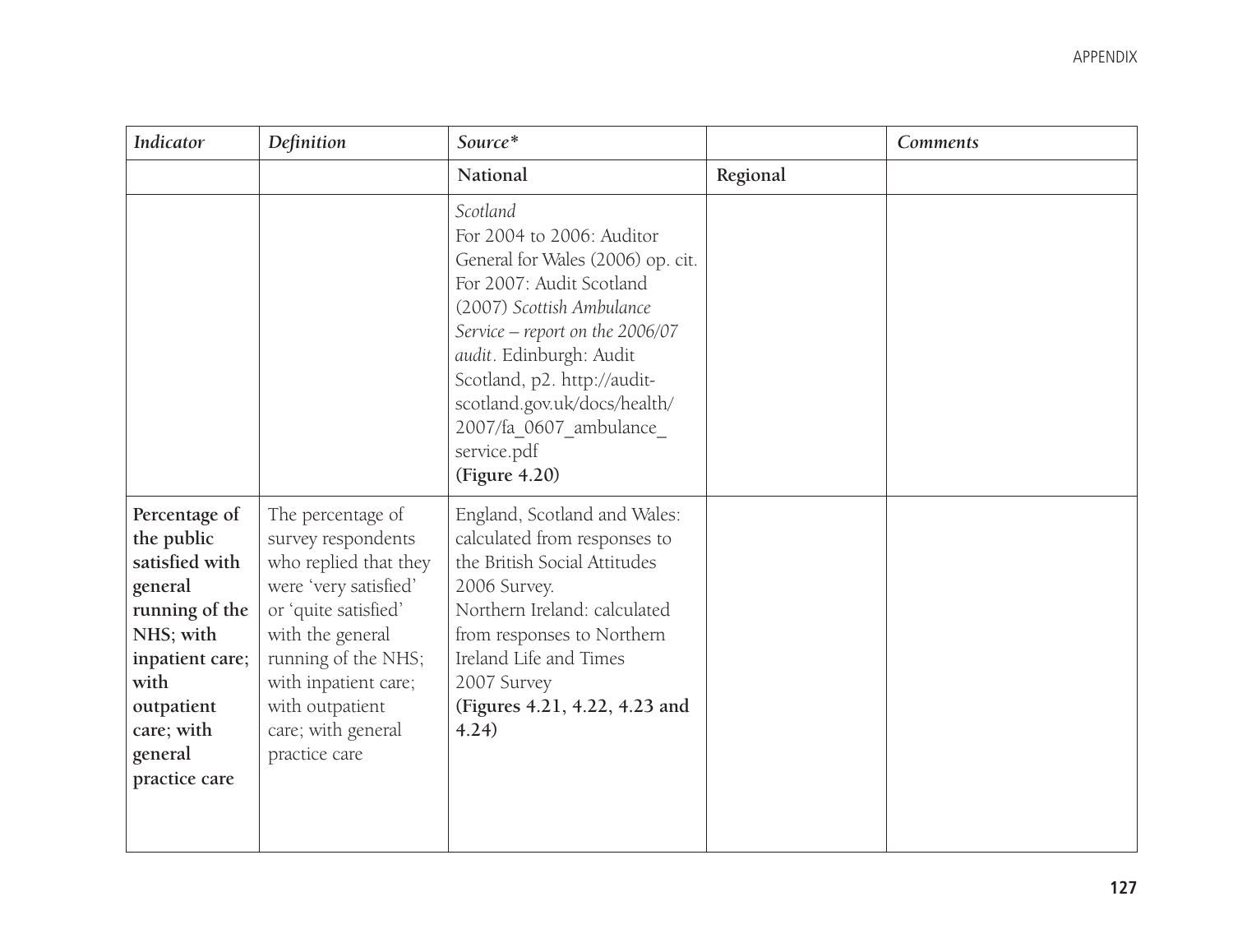| <b>Indicator</b>                                      | Definition                                                                                                                                                                | Source*                                            |                                                       | <b>Comments</b>                                                                                                                                                                                                                                                             |
|-------------------------------------------------------|---------------------------------------------------------------------------------------------------------------------------------------------------------------------------|----------------------------------------------------|-------------------------------------------------------|-----------------------------------------------------------------------------------------------------------------------------------------------------------------------------------------------------------------------------------------------------------------------------|
|                                                       |                                                                                                                                                                           | National                                           | Regional                                              |                                                                                                                                                                                                                                                                             |
| Gross<br>disposable<br>household<br>income            | The gross disposable<br>household income<br>per head, where<br>income covers the<br>income received by<br>households and<br>non-profit institutions<br>serving households | ONS: Regional Trends 41;<br>Table 3.7 (Table 5.1)  | ONS: Regional<br>Trends 41; Table 3.7<br>(Table 5.1)  |                                                                                                                                                                                                                                                                             |
| Unemployment<br>rate                                  | The percentage of the<br>economically active<br>population who are<br>unemployed,<br>seasonally adjusted                                                                  | ONS: Regional Trends 40;<br>Table 5.14 (Table 5.1) | ONS: Regional<br>Trends 40; Table 5.14<br>(Table 5.1) |                                                                                                                                                                                                                                                                             |
| Households in<br>receipt of<br>disability<br>benefits | The percentage of<br>households in which<br>at least one member is<br>in receipt of disability<br>benefits                                                                | ONS: Regional Trends 41;<br>Table 8.7 (Table 5.1)  | ONS: Regional<br>Trends 41; Table 8.7<br>(Table 5.1)  | Disability benefits include<br>incapacity benefit, disability<br>living allowance, severe<br>disablement allowance,<br>industrial injuries<br>disablement benefit, war<br>disablement pension,<br>attendance allowance and<br>disability elements of working<br>tax credits |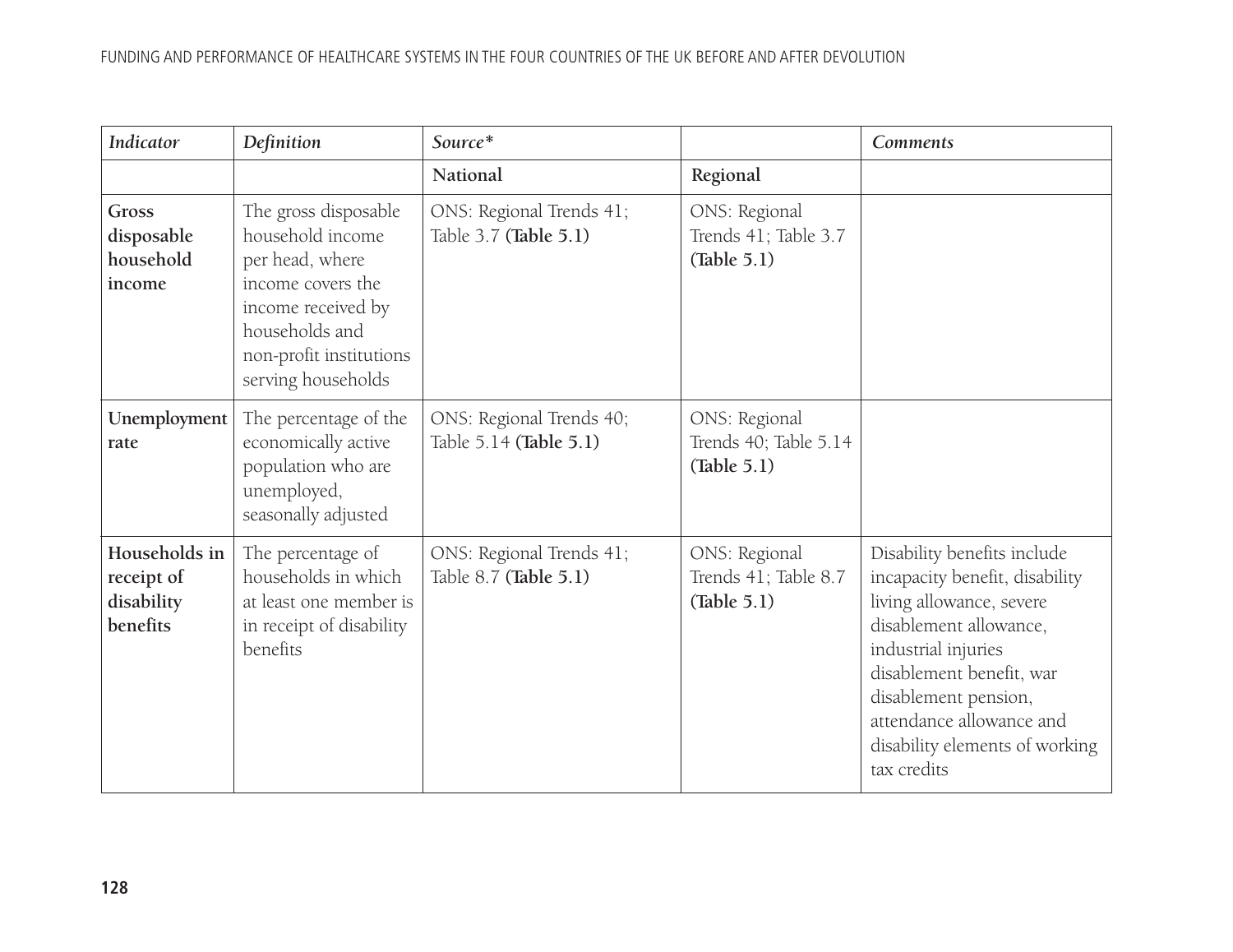| <b>Indicator</b>                            | Definition                                                      | Source*                                            |                                                       | <b>Comments</b> |
|---------------------------------------------|-----------------------------------------------------------------|----------------------------------------------------|-------------------------------------------------------|-----------------|
|                                             |                                                                 | National                                           | Regional                                              |                 |
| Dwellings<br>rented from<br>local authority | The percentage of<br>dwellings rented from<br>a local authority | ONS: Regional Trends 41;<br>Table 7.3 (Table 5.1)  | ONS: Regional<br>Trends 41; Table 7.3<br>(Table 5.1)  |                 |
| Household<br>with no use<br>of a car        | The percentage of<br>households without<br>regular use of a car | ONS: Regional Trends 40;<br>Table 10.2 (Table 5.1) | ONS: Regional<br>Trends 40; Table 10.2<br>(Table 5.1) |                 |

\*Source relates to the data source for 2006 data only. Data for other years were obtained from a previously published study.